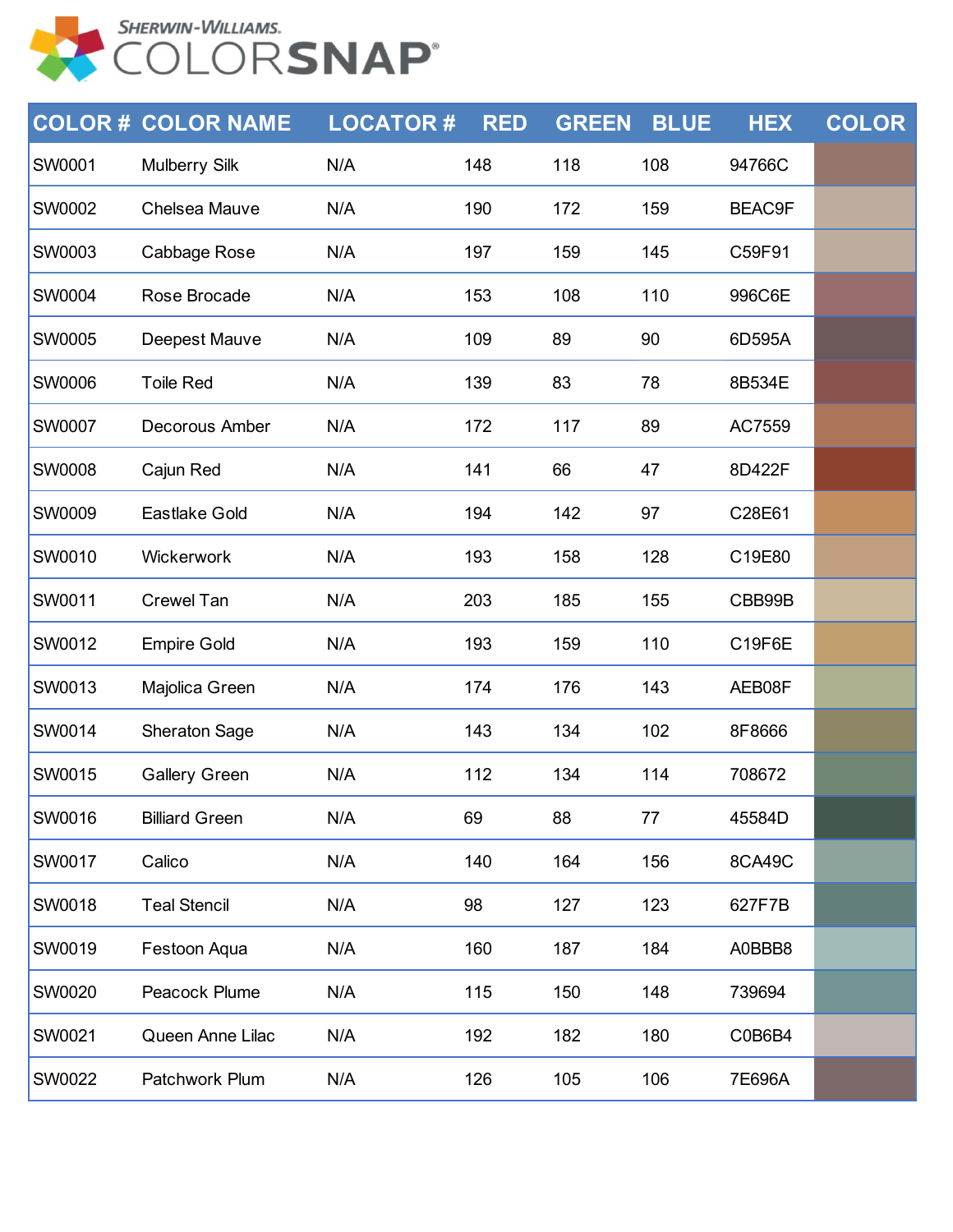|               | <b>COLOR # COLOR NAME</b> | <b>LOCATOR#</b> | <b>RED</b> | <b>GREEN</b> | <b>BLUE</b> | <b>HEX</b>    | <b>COLOR</b> |
|---------------|---------------------------|-----------------|------------|--------------|-------------|---------------|--------------|
| SW0023        | Pewter Tankard            | N/A             | 163        | 155          | 144         | A39B90        |              |
| <b>SW0024</b> | <b>Curio Gray</b>         | N/A             | 152        | 137          | 119         | 988977        |              |
| <b>SW0025</b> | Rosedust                  | N/A             | 204        | 141          | 132         | CC8D84        |              |
| SW0026        | <b>Rachel Pink</b>        | N/A             | 232        | 185          | 174         | E8B9AE        |              |
| <b>SW0027</b> | <b>Aristocrat Peach</b>   | N/A             | 236        | 206          | 185         | ECCEB9        |              |
| <b>SW0028</b> | Caen Stone                | N/A             | 236        | 208          | 177         | ECD0B1        |              |
| SW0029        | Acanthus                  | N/A             | 205        | 205          | 180         | CDCDB4        |              |
| <b>SW0030</b> | <b>Colonial Yellow</b>    | N/A             | 239        | 196          | 136         | <b>EFC488</b> |              |
| <b>SW0031</b> | Dutch Tile Blue           | N/A             | 154        | 171          | 171         | 9AABAB        |              |
| SW0032        | Needlepoint Navy          | N/A             | 84         | 102          | 112         | 546670        |              |
| <b>SW0033</b> | <b>Rembrandt Ruby</b>     | N/A             | 151        | 79           | 73          | 974F49        |              |
| SW0034        | <b>Roycroft Rose</b>      | N/A             | 192        | 143          | 128         | C08F80        |              |
| SW0035        | <b>Indian White</b>       | N/A             | 238        | 218          | 195         | EEDAC3        |              |
| <b>SW0036</b> | <b>Buckram Binding</b>    | N/A             | 217        | 195          | 166         | <b>D9C3A6</b> |              |
| <b>SW0037</b> | Morris Room Grey          | N/A             | 173        | 161          | 147         | <b>ADA193</b> |              |
| SW0038        | <b>Library Pewter</b>     | N/A             | 127        | 114          | 99          | 7F7263        |              |
| <b>SW0039</b> | <b>Portrait Tone</b>      | N/A             | 196        | 149          | 122         | C4957A        |              |
| <b>SW0040</b> | Roycroft Adobe            | N/A             | 167        | 98           | 81          | A76251        |              |
| SW0041        | Dard Hunter Green         | N/A             | 58         | 74           | 63          | 3A4A3F        |              |
| <b>SW0042</b> | Ruskin Room Green         | N/A             | 172        | 161          | 125         | ACA17D        |              |
| <b>SW0043</b> | Peristyle Brass           | N/A             | 174        | 144          | 94          | <b>AE905E</b> |              |
| SW0044        | <b>Hubbard Squash</b>     | N/A             | 233        | 191          | 140         | E9BF8C        |              |
| <b>SW0045</b> | Antiquarian Brown         | N/A             | 148        | 102          | 68          | 946644        |              |
| SW0046        | White Hyacinth            | N/A             | 243        | 229          | 209         | F3E5D1        |              |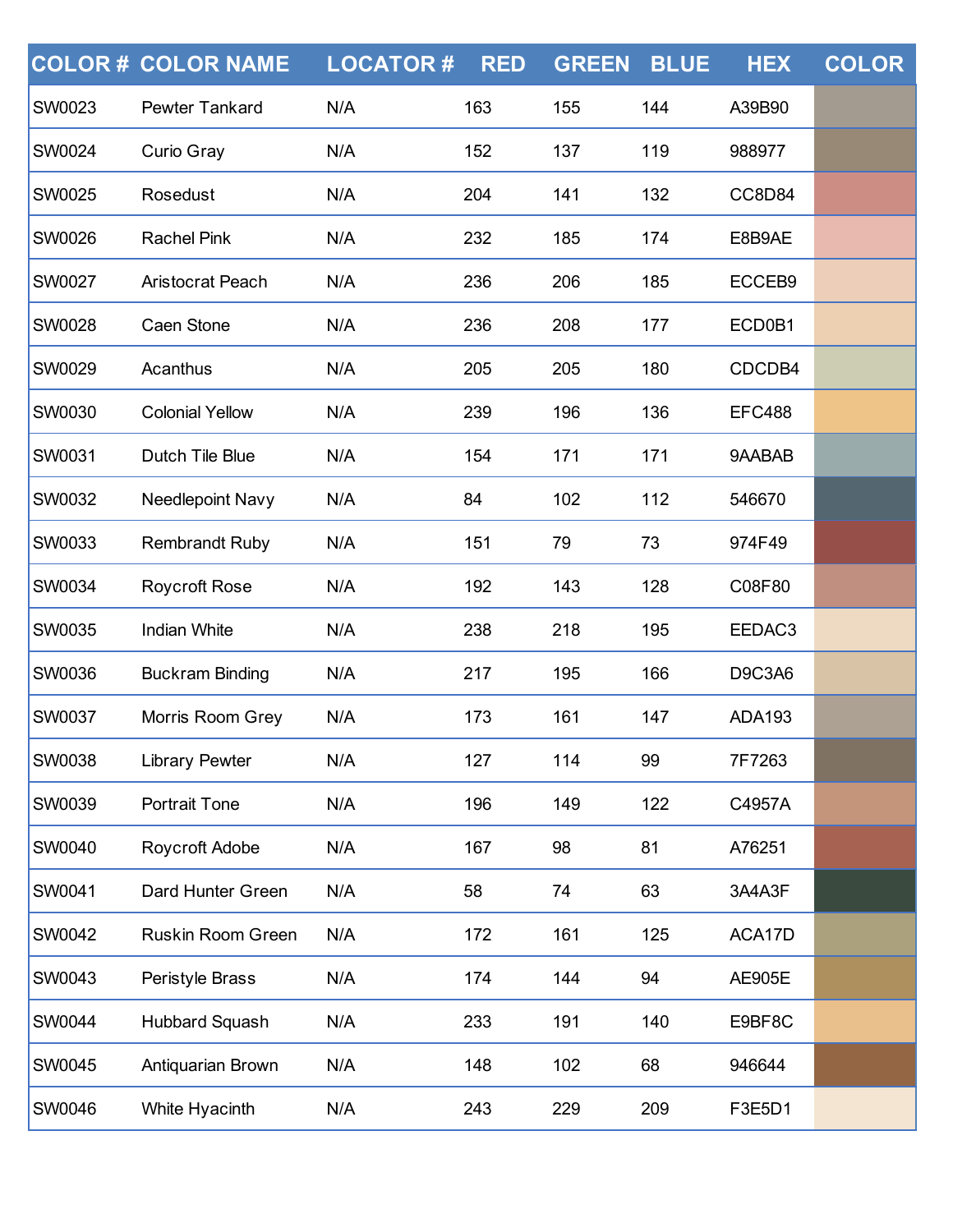|               | <b>COLOR # COLOR NAME</b> | <b>LOCATOR#</b> | <b>RED</b> | <b>GREEN</b> | <b>BLUE</b> | <b>HEX</b>                      | <b>COLOR</b> |
|---------------|---------------------------|-----------------|------------|--------------|-------------|---------------------------------|--------------|
| <b>SW0047</b> | <b>Studio Blue Green</b>  | N/A             | 109        | 129          | 123         | 6D817B                          |              |
| <b>SW0048</b> | <b>Bunglehouse Blue</b>   | N/A             | 71         | 98           | 111         | 47626F                          |              |
| <b>SW0049</b> | <b>Silver Gray</b>        | N/A             | 184        | 178          | 162         | <b>B8B2A2</b>                   |              |
| <b>SW0050</b> | <b>Classic Light Buff</b> | N/A             | 240        | 234          | 220         | <b>F0EADC</b>                   |              |
| <b>SW0051</b> | Classic Ivory             | N/A             | 242        | 224          | 195         | F2E0C3                          |              |
| <b>SW0052</b> | Pearl Gray                | N/A             | 203        | 206          | 197         | CBCEC5                          |              |
| <b>SW0053</b> | Porcelain                 | N/A             | 233        | 224          | 213         | E9E0D5                          |              |
| <b>SW0054</b> | <b>Twilight Gray</b>      | N/A             | 200        | 191          | 181         | C8BFB5                          |              |
| <b>SW0055</b> | <b>Light French Gray</b>  | N/A             | 194        | 192          | 187         | C2C0BB                          |              |
| <b>SW0056</b> | <b>Classic Sand</b>       | N/A             | 214        | 188          | 170         | D6BCAA                          |              |
| <b>SW0057</b> | <b>Chinese Red</b>        | N/A             | 158        | 62           | 51          | 9E3E33                          |              |
| <b>SW0058</b> | Jazz Age Coral            | N/A             | 241        | 191          | 177         | F1BFB1                          |              |
| <b>SW0059</b> | Frostwork                 | N/A             | 203        | 208          | 194         | CBD0C2                          |              |
| <b>SW0060</b> | Alexandrite               | N/A             | 89         | 140          | 116         | 598C74                          |              |
| <b>SW0061</b> | <b>Salon Rose</b>         | N/A             | 171        | 120          | 120         | AB7878                          |              |
| <b>SW0062</b> | <b>Studio Mauve</b>       | N/A             | 198        | 185          | 184         | C6B9B8                          |              |
| <b>SW0063</b> | <b>Blue Sky</b>           | N/A             | 171        | 209          | 201         | ABD1C9                          |              |
| <b>SW0064</b> | <b>Blue Peacock</b>       | N/A             | 1          | 78           | 76          | 014E4C                          |              |
| <b>SW0065</b> | Vogue Green               | N/A             | 75         | 86           | 69          | 4B5645                          |              |
| <b>SW0066</b> | Cascade Green             | N/A             | 172        | 177          | 159         | ACB19F                          |              |
| <b>SW0067</b> | <b>Belvedere Cream</b>    | N/A             | 240        | 205          | 160         | F0CDA0                          |              |
| <b>SW0068</b> | Copen Blue                | N/A             | 194        | 204          | 196         | C <sub>2</sub> CC <sub>C4</sub> |              |
| <b>SW0069</b> | Rose Tan                  | N/A             | 205        | 156          | 133         | CD9C85                          |              |
| SW0070        | Pink Shadow               | N/A             | 222        | 195          | 185         | DEC3B9                          |              |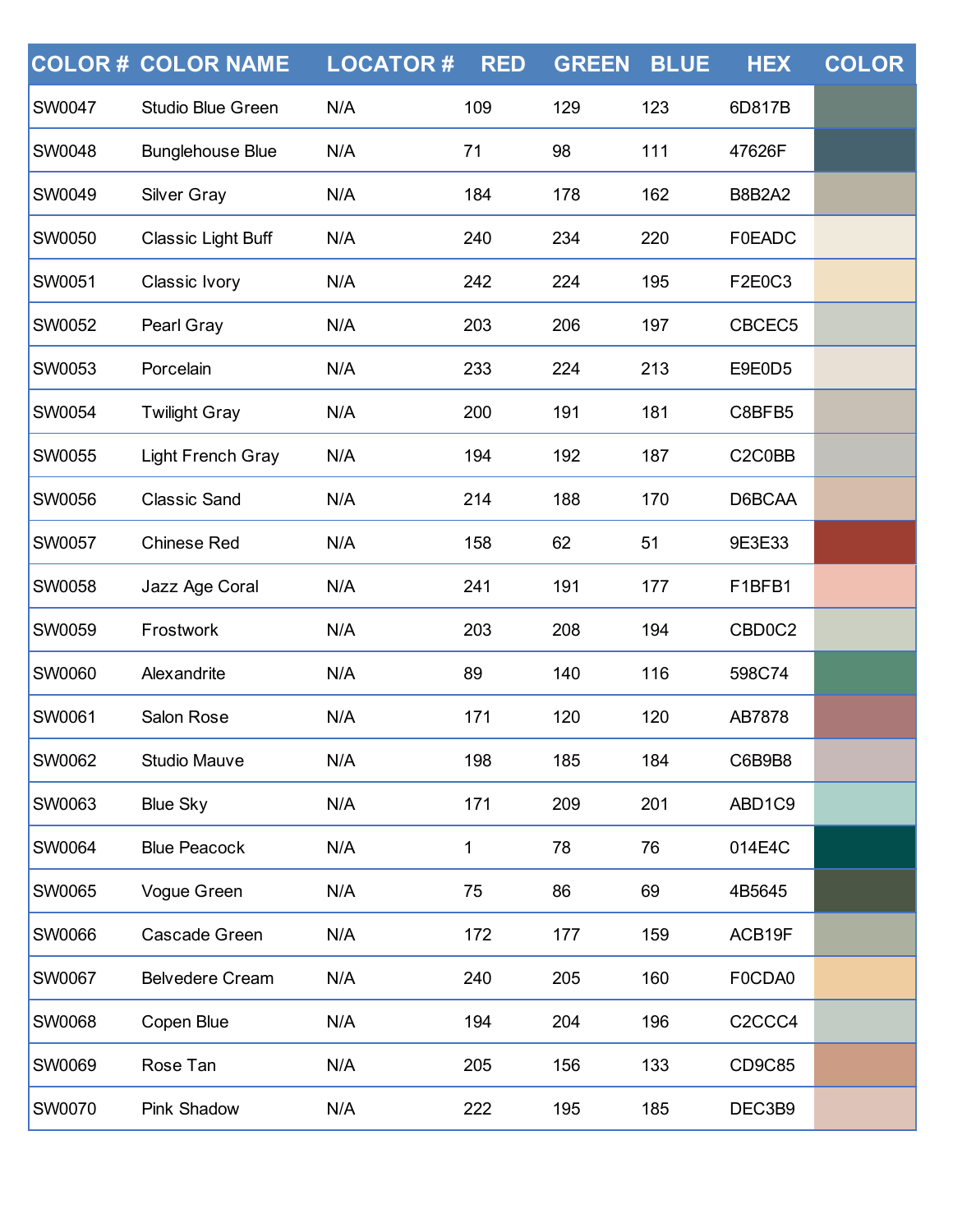|               | <b>COLOR # COLOR NAME</b>  | <b>LOCATOR#</b> | <b>RED</b> | <b>GREEN</b> | <b>BLUE</b> | <b>HEX</b>    | <b>COLOR</b> |
|---------------|----------------------------|-----------------|------------|--------------|-------------|---------------|--------------|
| <b>SW0071</b> | Orchid                     | N/A             | 188        | 156          | 158         | BC9C9E        |              |
| <b>SW0072</b> | Deep Maroon                | N/A             | 98         | 63           | 69          | 623F45        |              |
| <b>SW0073</b> | Chartreuse                 | N/A             | 225        | 210          | 134         | E1D286        |              |
| <b>SW0074</b> | Radiant Lilac              | N/A             | 164        | 137          | 160         | A489A0        |              |
| <b>SW0075</b> | Holiday Turquoise          | N/A             | 138        | 198          | 189         | 8AC6BD        |              |
| <b>SW0076</b> | Appleblossom               | N/A             | 218        | 181          | 180         | DAB5B4        |              |
| <b>SW0077</b> | <b>Classic French Gray</b> | N/A             | 136        | 135          | 130         | 888782        |              |
| <b>SW0078</b> | <b>Sunbeam Yellow</b>      | N/A             | 240        | 211          | 157         | F0D39D        |              |
| SW0079        | Pinky Beige                | N/A             | 201        | 170          | 152         | <b>C9AA98</b> |              |
| <b>SW0080</b> | Pink Flamingo              | N/A             | 205        | 113          | 123         | <b>CD717B</b> |              |
| <b>SW1015</b> | <b>Skyline Steel</b>       | 283-C3          | 198        | 191          | 179         | C6BFB3        |              |
| <b>SW1666</b> | <b>Venetian Yellow</b>     | 138-C3          | 246        | 227          | 161         | F6E3A1        |              |
| <b>SW1667</b> | Icy Lemonade               | 138-C2          | 244        | 232          | 178         | F4E8B2        |              |
| <b>SW1668</b> | Pineapple Cream            | 138-C1          | 242        | 234          | 195         | F2EAC3        |              |
| <b>SW2704</b> | Merlot                     | 276-C7          | 81         | 50           | 59          | 51323B        |              |
| <b>SW2735</b> | Rockweed                   | 252-C1          | 68         | 55           | 53          | 443735        |              |
| <b>SW2739</b> | <b>Charcoal Blue</b>       | 253-C4          | 61         | 68           | 80          | 3D4450        |              |
| <b>SW2740</b> | <b>Mineral Gray</b>        | 253-C5          | 81         | 87           | 99          | 515763        |              |
| <b>SW2801</b> | Rookwood Dark Red          | N/A             | 75         | 41           | 41          | 4B2929        |              |
| <b>SW2802</b> | Rookwood Red               | N/A             | 98         | 47           | 45          | 622F2D        |              |
| <b>SW2803</b> | Rookwood Terra Cotta N/A   |                 | 151        | 88           | 64          | 975840        |              |
| <b>SW2804</b> | <b>Renwick Rose Beige</b>  | N/A             | 175        | 136          | 113         | AF8871        |              |
| <b>SW2805</b> | Renwick Beige              | N/A             | 195        | 176          | 157         | C3B09D        |              |
| SW2806        | Rookwood Brown             | N/A             | 127        | 97           | 74          | 7F614A        |              |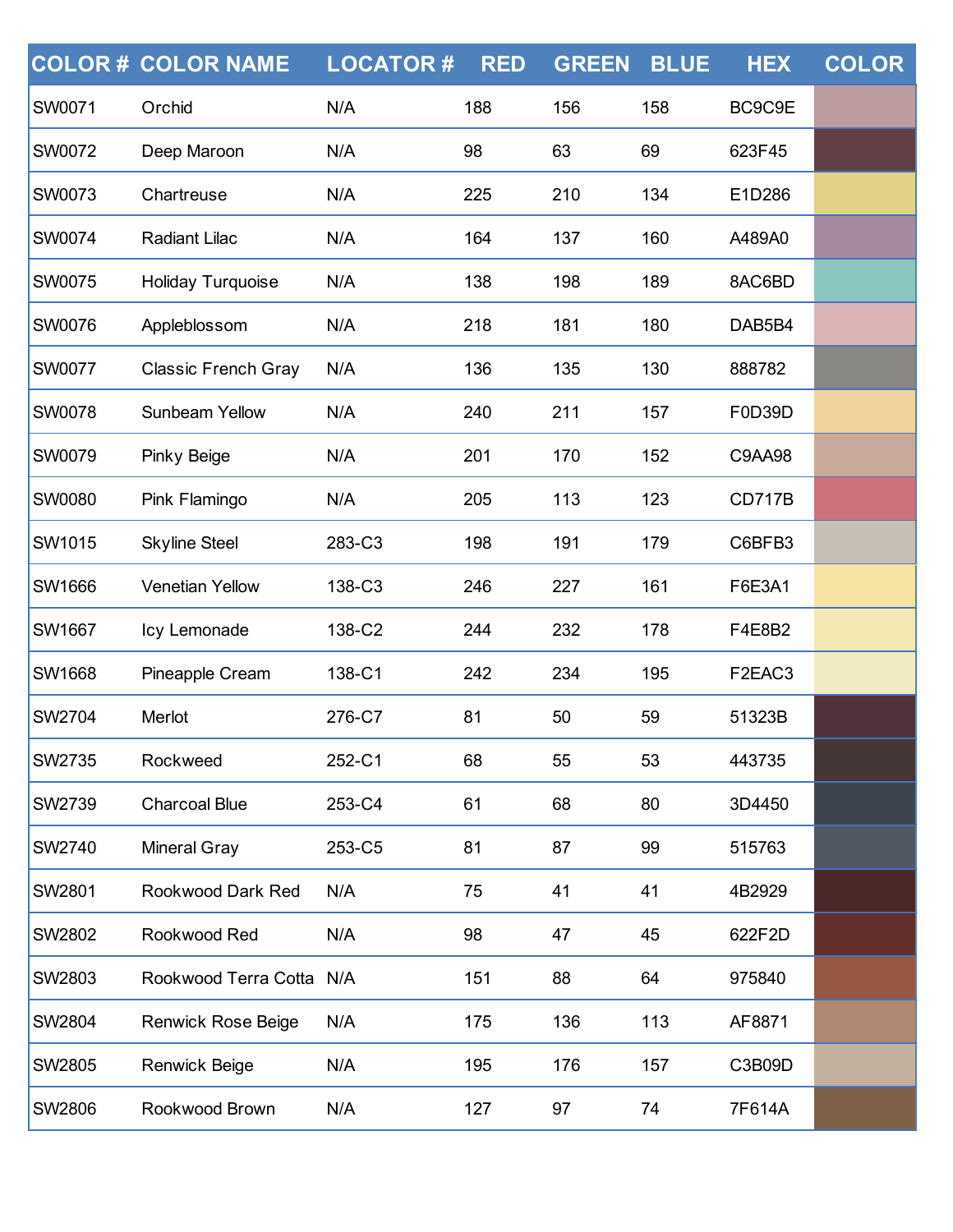|               | <b>COLOR # COLOR NAME</b>              | <b>LOCATOR#</b> | <b>RED</b> | <b>GREEN</b> | <b>BLUE</b> | <b>HEX</b>    | <b>COLOR</b> |
|---------------|----------------------------------------|-----------------|------------|--------------|-------------|---------------|--------------|
| <b>SW2807</b> | Rookwood Medium<br><b>Brown</b>        | N/A             | 110        | 82           | 65          | 6E5241        |              |
| <b>SW2808</b> | Rookwood Dark Brown N/A                |                 | 95         | 77           | 67          | 5F4D43        |              |
| SW2809        | Rookwood Shutter<br>Green              | N/A             | 48         | 59           | 57          | 303B39        |              |
| <b>SW2810</b> | Rookwood Sash Green N/A                |                 | 80         | 106          | 103         | 506A67        |              |
| <b>SW2811</b> | Rookwood Blue Green N/A                |                 | 115        | 132          | 120         | 738478        |              |
| <b>SW2812</b> | Rookwood Jade                          | N/A             | 151        | 159          | 127         | 979F7F        |              |
| <b>SW2813</b> | Downing Straw                          | N/A             | 202        | 171          | 125         | CAAB7D        |              |
| SW2814        | Rookwood Antique<br>Gold               | N/A             | 165        | 130          | 88          | A58258        |              |
| <b>SW2815</b> | <b>Renwick Olive</b>                   | N/A             | 151        | 137          | 106         | 97896A        |              |
| <b>SW2816</b> | Rookwood Dark Green N/A                |                 | 86         | 92           | 74          | 565C4A        |              |
| <b>SW2817</b> | Rookwood Amber                         | N/A             | 192        | 134          | 80          | C08650        |              |
| <b>SW2818</b> | <b>Renwick Heather</b>                 | N/A             | 139        | 125          | 123         | 8B7D7B        |              |
| <b>SW2819</b> | <b>Downing Slate</b>                   | N/A             | 119        | 127          | 134         | 777F86        |              |
| SW2820        | Downing Earth                          | N/A             | 136        | 123          | 103         | 887B67        |              |
| <b>SW2821</b> | <b>Downing Stone</b>                   | N/A             | 166        | 163          | 151         | A6A397        |              |
| <b>SW2822</b> | Downing Sand                           | N/A             | 203        | 188          | 165         | CBBCA5        |              |
| <b>SW2823</b> | Rookwood Clay                          | N/A             | 154        | 126          | 100         | 9A7E64        |              |
| <b>SW2824</b> | <b>Renwick Golden Oak</b>              | N/A             | 150        | 114          | 76          | 96724C        |              |
| <b>SW2826</b> | <b>Colonial Revival Green</b><br>Stone | N/A             | 163        | 155          | 126         | A39B7E        |              |
| <b>SW2827</b> | <b>Colonial Revival Stone</b>          | N/A             | 167        | 148          | 124         | A7947C        |              |
| <b>SW2828</b> | <b>Colonial Revival Tan</b>            | N/A             | 211        | 182          | 153         | D3B699        |              |
| <b>SW2829</b> | <b>Classical White</b>                 | N/A             | 236        | 225          | 203         | ECE1CB        |              |
| <b>SW2831</b> | <b>Classical Gold</b>                  | N/A             | 235        | 184          | 117         | <b>EBB875</b> |              |
| SW2832        | <b>Colonial Revival Gray</b>           | N/A             | 180        | 185          | 185         | <b>B4B9B9</b> |              |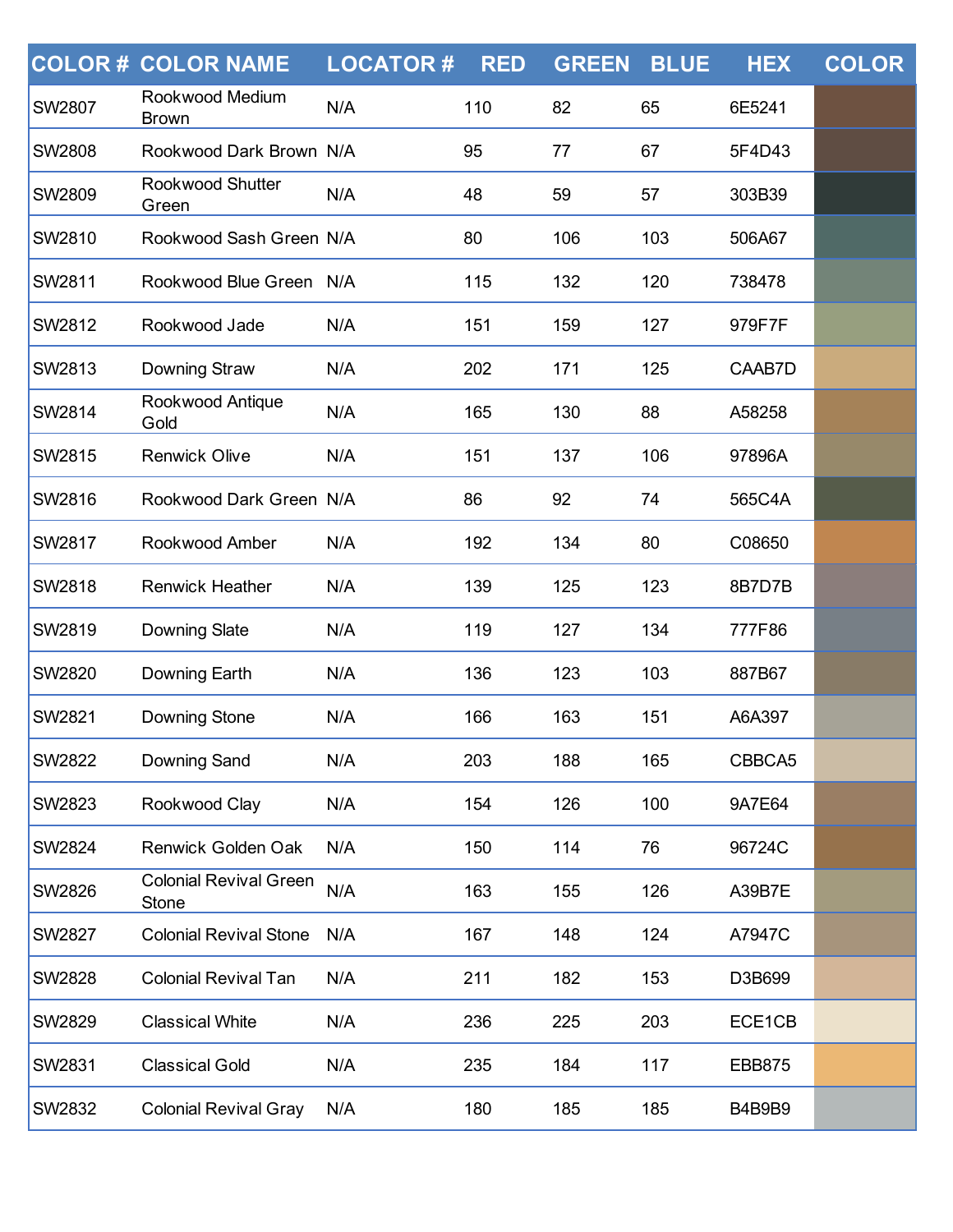|               | <b>COLOR # COLOR NAME</b>  | <b>LOCATOR#</b> | <b>RED</b> | <b>GREEN</b> | <b>BLUE</b> | <b>HEX</b>    | <b>COLOR</b> |
|---------------|----------------------------|-----------------|------------|--------------|-------------|---------------|--------------|
| <b>SW2833</b> | Roycroft Vellum            | N/A             | 232        | 217          | 189         | E8D9BD        |              |
| <b>SW2834</b> | <b>Birdseye Maple</b>      | N/A             | 228        | 196          | 149         | E4C495        |              |
| SW2835        | Craftsman Brown            | N/A             | 174        | 146          | 120         | AE9278        |              |
| <b>SW2836</b> | Quartersawn Oak            | N/A             | 133        | 105          | 91          | 85695B        |              |
| <b>SW2837</b> | Aurora Brown               | N/A             | 106        | 66           | 56          | 6A4238        |              |
| SW2838        | Polished Mahogany          | N/A             | 67         | 39           | 34          | 432722        |              |
| <b>SW2839</b> | <b>Roycroft Copper Red</b> | N/A             | 123        | 55           | 40          | 7B3728        |              |
| <b>SW2840</b> | <b>Hammered Silver</b>     | N/A             | 151        | 138          | 127         | 978A7F        |              |
| SW2841        | <b>Weathered Shingle</b>   | N/A             | 147        | 127          | 104         | 937F68        |              |
| <b>SW2842</b> | Roycroft Suede             | N/A             | 167        | 148          | 115         | A79473        |              |
| <b>SW2843</b> | <b>Roycroft Brass</b>      | N/A             | 122        | 106          | 81          | 7A6A51        |              |
| SW2844        | Roycroft Mist Gray         | N/A             | 194        | 189          | 177         | C2BDB1        |              |
| <b>SW2845</b> | <b>Bunglehouse Gray</b>    | N/A             | 152        | 143          | 123         | 988F7B        |              |
| SW2846        | Roycroft Bronze Green N/A  |                 | 87         | 84           | 73          | 575449        |              |
| SW2847        | Roycroft Bottle Green      | N/A             | 50         | 64           | 56          | 324038        |              |
| <b>SW2848</b> | <b>Roycroft Pewter</b>     | N/A             | 97         | 101          | 100         | 616564        |              |
| <b>SW2849</b> | <b>Westchester Gray</b>    | N/A             | 121        | 121          | 120         | 797978        |              |
| <b>SW2850</b> | Chelsea Gray               | N/A             | 182        | 183          | 176         | <b>B6B7B0</b> |              |
| <b>SW2851</b> | Sage Green Light           | N/A             | 115        | 112          | 94          | 73705E        |              |
| <b>SW2853</b> | <b>New Colonial Yellow</b> | N/A             | 217        | 173          | 127         | D9AD7F        |              |
| <b>SW2854</b> | Caribbean Coral            | N/A             | 190        | 121          | 94          | <b>BE795E</b> |              |
| <b>SW2855</b> | Sycamore Tan               | N/A             | 156        | 138          | 121         | 9C8A79        |              |
| <b>SW2856</b> | Fairfax Brown              | N/A             | 97         | 70           | 58          | 61463A        |              |
| SW2857        | Peace Yellow               | N/A             | 238        | 207          | 158         | EECF9E        |              |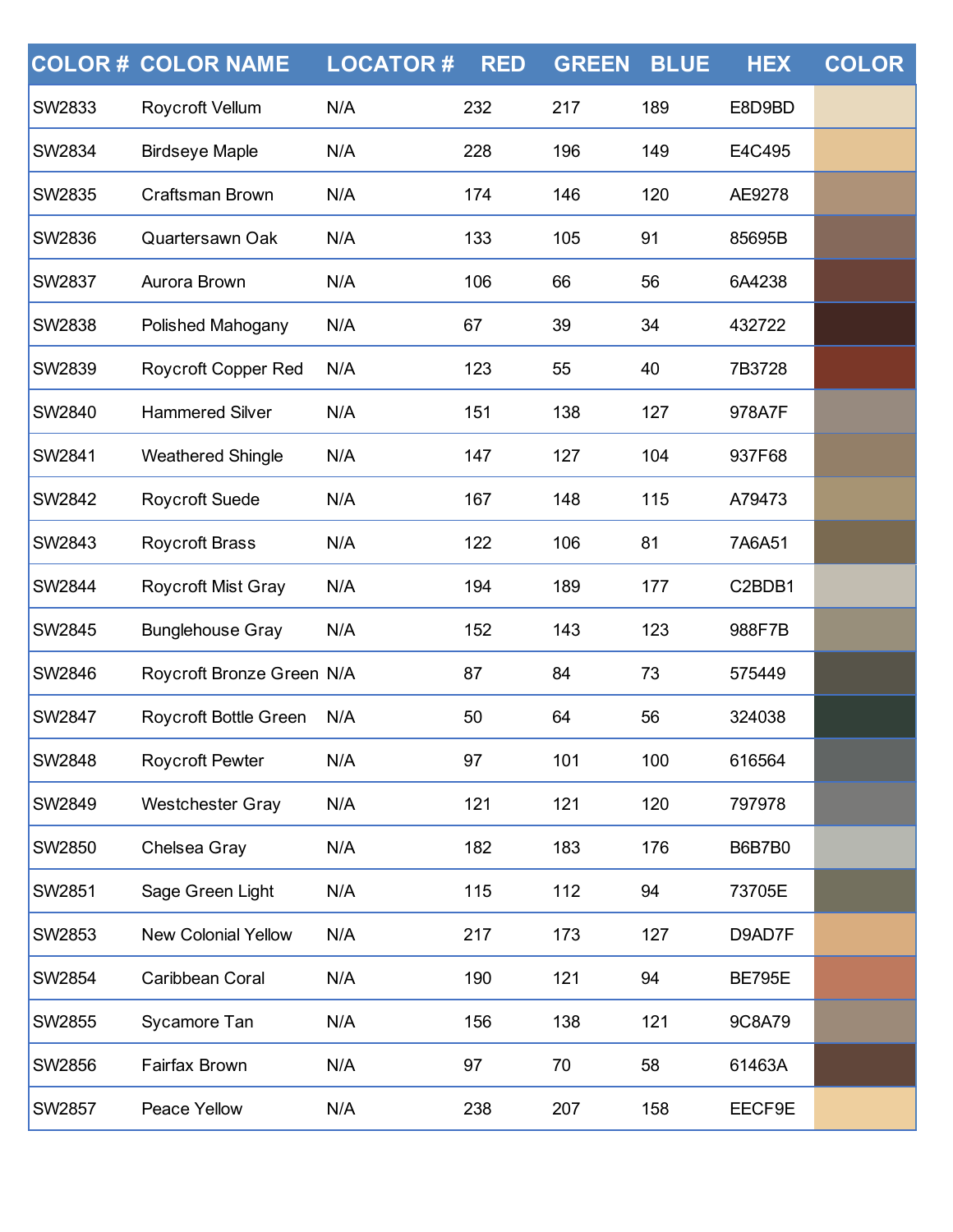|               | <b>COLOR # COLOR NAME</b> | <b>LOCATOR#</b> | <b>RED</b> | <b>GREEN</b> | <b>BLUE</b> | <b>HEX</b>    | <b>COLOR</b> |
|---------------|---------------------------|-----------------|------------|--------------|-------------|---------------|--------------|
| <b>SW2858</b> | <b>Harvest Gold</b>       | N/A             | 217        | 160          | 106         | <b>D9A06A</b> |              |
| <b>SW2859</b> | <b>Beige</b>              | N/A             | 223        | 200          | 181         | DFC8B5        |              |
| <b>SW2860</b> | Sage                      | N/A             | 179        | 174          | 149         | <b>B3AE95</b> |              |
| <b>SW2861</b> | Avocado                   | N/A             | 133        | 124          | 93          | 857C5D        |              |
| <b>SW2863</b> | Powder Blue               | N/A             | 137        | 164          | 173         | 89A4AD        |              |
| <b>SW2865</b> | <b>Classical Yellow</b>   | N/A             | 248        | 212          | 146         | F8D492        |              |
| SW6000        | Snowfall                  | 273-C5          | 224        | 222          | 218         | <b>EODEDA</b> |              |
| <b>SW6001</b> | Grayish                   | 240-C1          | 207        | 202          | 199         | CFCAC7        |              |
| <b>SW6002</b> | <b>Essential Gray</b>     | 240-C2          | 188        | 184          | 182         | BCB8B6        |              |
| SW6003        | <b>Proper Gray</b>        | 240-C3          | 173        | 168          | 165         | ADA8A5        |              |
| <b>SW6004</b> | <b>Mink</b>               | 240-C5          | 132        | 123          | 119         | 847B77        |              |
| <b>SW6005</b> | Folkstone                 | 240-C6          | 109        | 101          | 98          | 6D6562        |              |
| SW6006        | <b>Black Bean</b>         | 252-C2          | 64         | 51           | 48          | 403330        |              |
| <b>SW6007</b> | <b>Smart White</b>        | 274-C5          | 228        | 219          | 216         | E4DBD8        |              |
| <b>SW6008</b> | <b>Individual White</b>   | 231-C1          | 212        | 205          | 202         | D4CDCA        |              |
| SW6009        | Imagine                   | 231-C2          | 194        | 182          | 182         | C2B6B6        |              |
| <b>SW6010</b> | <b>Flexible Gray</b>      | 231-C3          | 177        | 163          | 161         | <b>B1A3A1</b> |              |
| <b>SW6011</b> | Chinchilla                | 231-C5          | 134        | 120          | 117         | 867875        |              |
| SW6012        | <b>Browse Brown</b>       | 231-C6          | 110        | 97           | 95          | 6E615F        |              |
| <b>SW6013</b> | <b>Bitter Chocolate</b>   | 231-C7          | 77         | 60           | 60          | 4D3C3C        |              |
| <b>SW6015</b> | Vaguely Mauve             | 230-C1          | 209        | 197          | 196         | D1C5C4        |              |
| SW6016        | Chaise Mauve              | 230-C2          | 193        | 178          | 179         | C1B2B3        |              |
| <b>SW6017</b> | Intuitive                 | 230-C3          | 179        | 163          | 165         | <b>B3A3A5</b> |              |
| SW6018        | Enigma                    | 230-C5          | 139        | 124          | 126         | 8B7C7E        |              |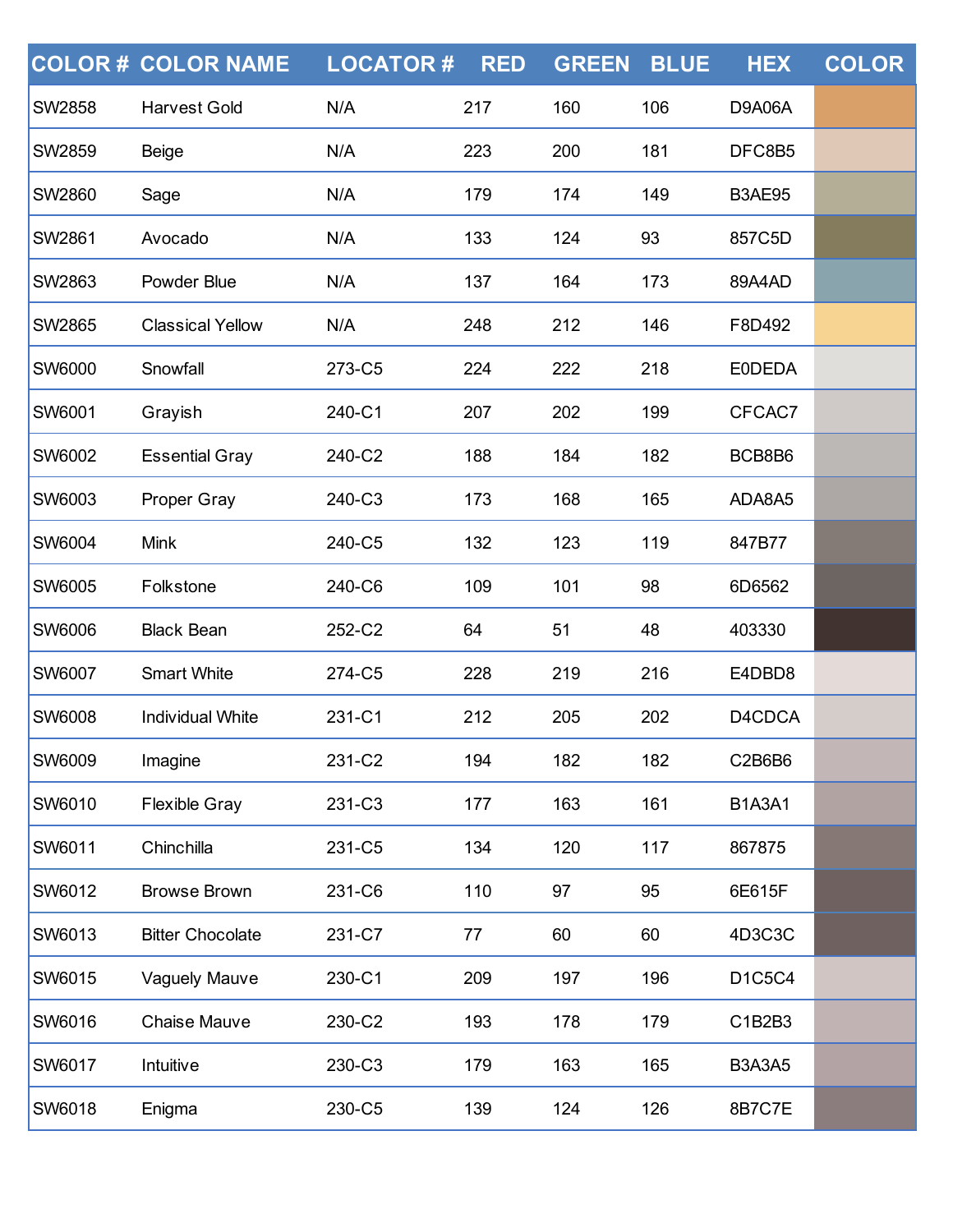|               | <b>COLOR # COLOR NAME</b> | <b>LOCATOR#</b> | <b>RED</b> | <b>GREEN</b> | <b>BLUE</b> | <b>HEX</b>    | <b>COLOR</b> |
|---------------|---------------------------|-----------------|------------|--------------|-------------|---------------|--------------|
| <b>SW6019</b> | Poetry Plum               | 230-C6          | 111        | 92           | 95          | 6F5C5F        |              |
| <b>SW6020</b> | Marooned                  | 230-C7          | 78         | 49           | 50          | 4E3132        |              |
| <b>SW6021</b> | Dreamy White              | 274-C4          | 227        | 217          | 213         | E3D9D5        |              |
| <b>SW6022</b> | <b>Breathless</b>         | 191-C1          | 214        | 194          | 190         | D6C2BE        |              |
| <b>SW6023</b> | Insightful Rose           | 191-C2          | 201        | 176          | 171         | C9B0AB        |              |
| SW6024        | <b>Dressy Rose</b>        | 191-C3          | 184        | 157          | 154         | B89D9A        |              |
| SW6025        | Socialite                 | 191-C5          | 144        | 118          | 118         | 907676        |              |
| SW6026        | <b>River Rouge</b>        | 191-C6          | 118        | 89           | 93          | 76595D        |              |
| <b>SW6027</b> | Cordovan                  | 191-C7          | 95         | 61           | 63          | 5F3D3F        |              |
| SW6028        | <b>Cultured Pearl</b>     | 260-C3          | 229        | 220          | 214         | E5DCD6        |              |
| SW6029        | <b>White Truffle</b>      | 192-C1          | 215        | 200          | 194         | D7C8C2        |              |
| SW6030        | <b>Artistic Taupe</b>     | 192-C2          | 195        | 177          | 172         | C3B1AC        |              |
| SW6031        | Glamour                   | 192-C3          | 182        | 160          | 154         | <b>B6A09A</b> |              |
| SW6032        | Dutch Cocoa               | 192-C5          | 140        | 112          | 106         | 8C706A        |              |
| SW6033        | <b>Bateau Brown</b>       | 192-C6          | 122        | 95           | 90          | 7A5F5A        |              |
| <b>SW6034</b> | Arresting Auburn          | 192-C7          | 90         | 53           | 50          | 5A3532        |              |
| <b>SW6035</b> | Gauzy White               | 260-C6          | 227        | 219          | 212         | E3DBD4        |              |
| <b>SW6036</b> | Angora                    | 232-C1          | 209        | 197          | 190         | D1C5BE        |              |
| SW6037        | <b>Temperate Taupe</b>    | 232-C2          | 191        | 177          | 170         | BFB1AA        |              |
| <b>SW6038</b> | <b>Truly Taupe</b>        | 232-C3          | 172        | 158          | 151         | AC9E97        |              |
| <b>SW6039</b> | Poised Taupe              | 232-C5          | 140        | 126          | 120         | 8C7E78        |              |
| SW6040        | Less Brown                | 232-C6          | 117        | 103          | 97          | 756761        |              |
| SW6041        | Otter                     | 232-C7          | 86         | 67           | 59          | 56433B        |              |
| SW6042        | Hush White                | 274-C3          | 229        | 218          | 212         | E5DAD4        |              |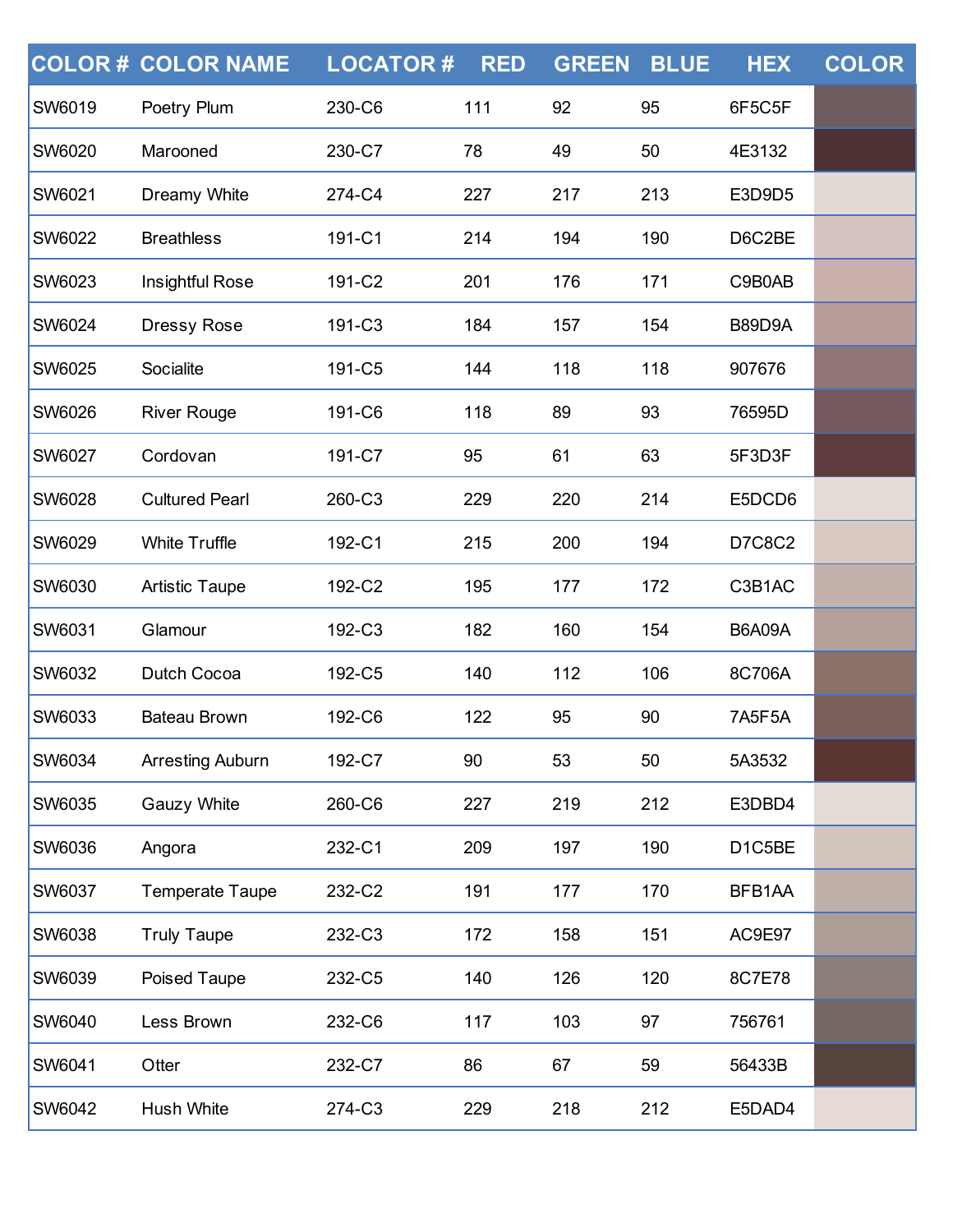|               | <b>COLOR # COLOR NAME</b> | <b>LOCATOR#</b> | <b>RED</b> | <b>GREEN</b> | <b>BLUE</b> | <b>HEX</b>    | <b>COLOR</b> |
|---------------|---------------------------|-----------------|------------|--------------|-------------|---------------|--------------|
| SW6043        | <b>Unfussy Beige</b>      | 193-C1          | 214        | 200          | 192         | <b>D6C8C0</b> |              |
| <b>SW6044</b> | Doeskin                   | 193-C2          | 198        | 179          | 169         | C6B3A9        |              |
| SW6045        | <b>Emerging Taupe</b>     | 193-C3          | 184        | 161          | 150         | <b>B8A196</b> |              |
| <b>SW6046</b> | Swing Brown               | 193-C5          | 148        | 117          | 105         | 947569        |              |
| <b>SW6047</b> | <b>Hot Cocoa</b>          | 193-C6          | 128        | 98           | 87          | 806257        |              |
| <b>SW6048</b> | Terra Brun                | 193-C7          | 90         | 56           | 45          | 5A382D        |              |
| SW6049        | Gorgeous White            | 274-C2          | 231        | 219          | 211         | E7DBD3        |              |
| SW6050        | <b>Abalone Shell</b>      | 194-C1          | 219        | 199          | 189         | DBC7BD        |              |
| SW6051        | Sashay Sand               | 194-C2          | 207        | 180          | 168         | CFB4A8        |              |
| SW6052        | Sandbank                  | 194-C3          | 195        | 164          | 151         | C3A497        |              |
| SW6053        | <b>Reddened Earth</b>     | 194-C5          | 156        | 110          | 99          | 9C6E63        |              |
| SW6054        | Canyon Clay               | 194-C6          | 133        | 89           | 79          | 85594F        |              |
| SW6055        | Fiery Brown               | 194-C7          | 93         | 56           | 49          | 5D3831        |              |
| SW6056        | Polite White              | 274-C1          | 233        | 221          | 212         | E9DDD4        |              |
| SW6057        | <b>Malted Milk</b>        | 195-C1          | 222        | 202          | 189         | <b>DECABD</b> |              |
| <b>SW6058</b> | Likeable Sand             | 195-C2          | 209        | 183          | 168         | D1B7A8        |              |
| <b>SW6059</b> | Interface Tan             | 195-C3          | 193        | 163          | 146         | C1A392        |              |
| <b>SW6060</b> | Moroccan Brown            | 195-C5          | 157        | 120          | 104         | 9D7868        |              |
| SW6061        | Tanbark                   | 195-C6          | 137        | 102          | 86          | 896656        |              |
| <b>SW6062</b> | Rugged Brown              | 195-C7          | 105        | 67           | 54          | 694336        |              |
| <b>SW6063</b> | Nice White                | 260-C4          | 230        | 221          | 213         | E6DDD5        |              |
| SW6064        | Reticence                 | 196-C1          | 217        | 205          | 195         | D9CDC3        |              |
| SW6065        | Bona Fide Beige           | 196-C2          | 203        | 185          | 171         | CBB9AB        |              |
| SW6066        | Sand Trap                 | 196-C3          | 187        | 165          | 149         | <b>BBA595</b> |              |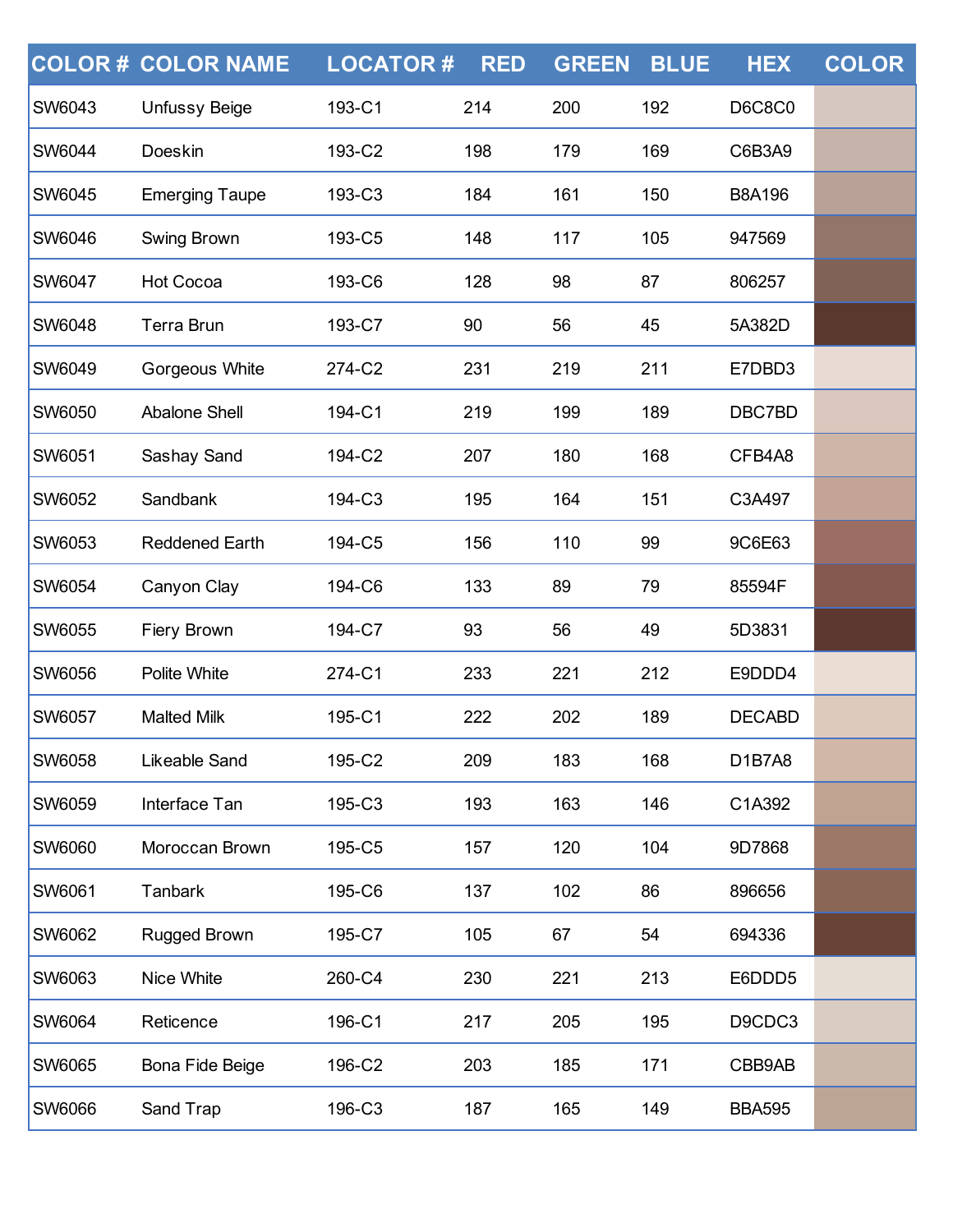|               | <b>COLOR # COLOR NAME</b> | <b>LOCATOR#</b> | <b>RED</b> | <b>GREEN</b> | <b>BLUE</b> | <b>HEX</b>    | <b>COLOR</b> |
|---------------|---------------------------|-----------------|------------|--------------|-------------|---------------|--------------|
| <b>SW6067</b> | Mocha                     | 196-C5          | 150        | 122          | 106         | 967A6A        |              |
| <b>SW6068</b> | <b>Brevity Brown</b>      | 196-C6          | 113        | 82           | 67          | 715243        |              |
| <b>SW6069</b> | <b>French Roast</b>       | 196-C7          | 79         | 52           | 38          | 4F3426        |              |
| <b>SW6070</b> | Heron Plume               | 259-C1          | 229        | 225          | 216         | E5E1D8        |              |
| <b>SW6071</b> | Popular Gray              | 242-C1          | 212        | 204          | 195         | D4CCC3        |              |
| <b>SW6072</b> | Versatile Gray            | 242-C2          | 193        | 182          | 171         | C1B6AB        |              |
| <b>SW6073</b> | Perfect Greige            | 242-C3          | 183        | 171          | 159         | B7AB9F        |              |
| <b>SW6074</b> | <b>Spalding Gray</b>      | 242-C5          | 141        | 127          | 117         | 8D7F75        |              |
| <b>SW6075</b> | <b>Garret Gray</b>        | 242-C6          | 117        | 104          | 97          | 756861        |              |
| <b>SW6076</b> | <b>Turkish Coffee</b>     | 277-C3          | 77         | 57           | 48          | 4D3930        |              |
| <b>SW6077</b> | Everyday White            | 260-C5          | 228        | 220          | 212         | E4DCD4        |              |
| <b>SW6078</b> | <b>Realist Beige</b>      | 198-C1          | 211        | 200          | 189         | D3C8BD        |              |
| <b>SW6079</b> | Diverse Beige             | 198-C2          | 194        | 180          | 167         | C2B4A7        |              |
| <b>SW6080</b> | <b>Utterly Beige</b>      | 198-C3          | 181        | 165          | 151         | <b>B5A597</b> |              |
| <b>SW6081</b> | Down Home                 | 198-C5          | 144        | 120          | 101         | 907865        |              |
| <b>SW6082</b> | Cobble Brown              | 198-C6          | 122        | 100          | 85          | 7A6455        |              |
| SW6083        | Sable                     | 198-C7          | 95         | 75           | 63          | 5F4B3F        |              |
| <b>SW6084</b> | Modest White              | 267-C5          | 230        | 221          | 212         | E6DDD4        |              |
| <b>SW6085</b> | Simplify Beige            | 197-C1          | 214        | 199          | 185         | <b>D6C7B9</b> |              |
| <b>SW6086</b> | Sand Dune                 | 197-C2          | 197        | 177          | 162         | C5B1A2        |              |
| <b>SW6087</b> | <b>Trusty Tan</b>         | 197-C3          | 181        | 159          | 143         | <b>B59F8F</b> |              |
| <b>SW6088</b> | Nuthatch                  | 197-C5          | 142        | 114          | 95          | 8E725F        |              |
| <b>SW6089</b> | Grounded                  | 197-C6          | 120        | 91           | 71          | 785B47        |              |
| <b>SW6090</b> | Java                      | 197-C7          | 99         | 69           | 51          | 634533        |              |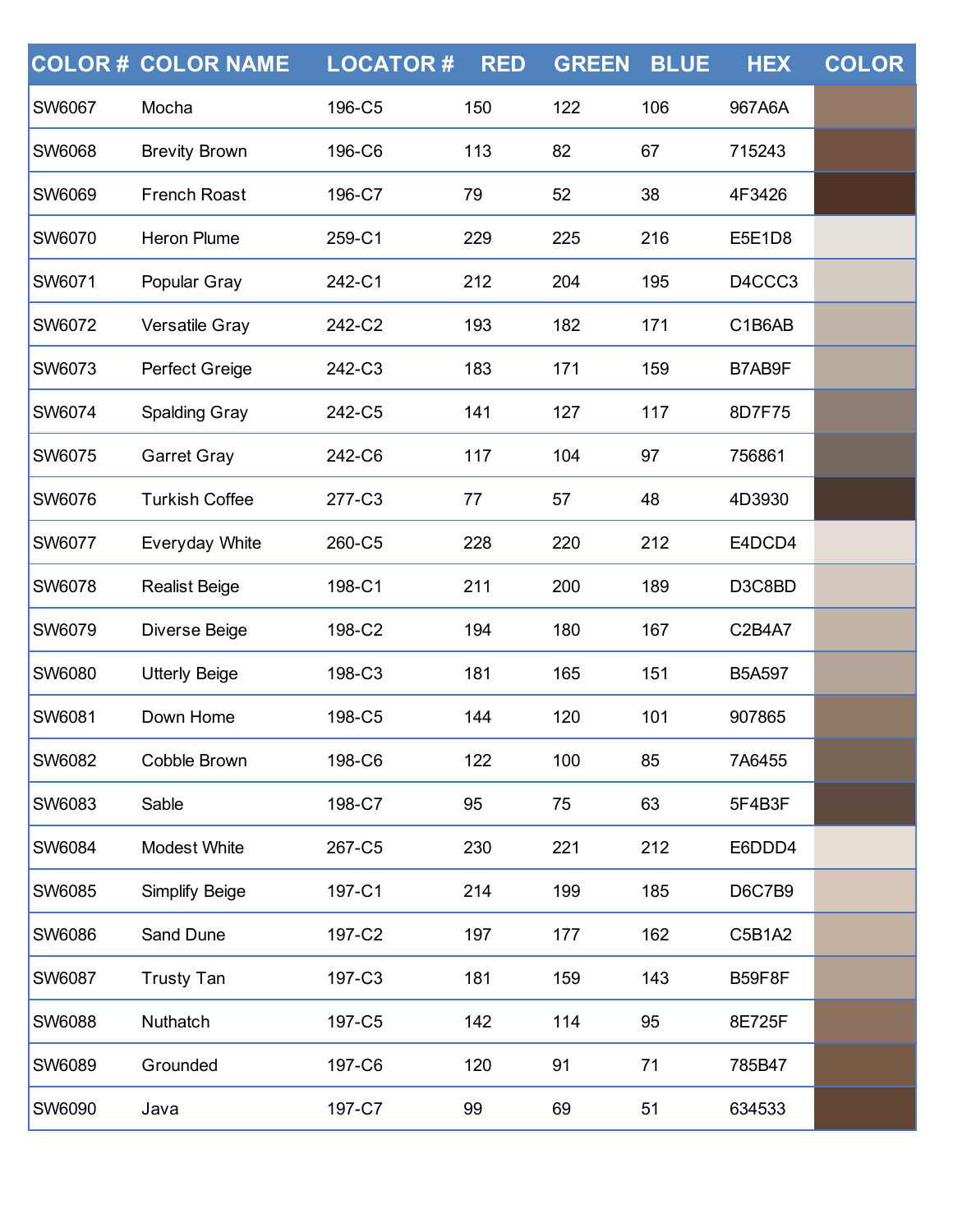|               | <b>COLOR# COLOR NAME</b> | <b>LOCATOR#</b> | <b>RED</b> | <b>GREEN</b> | <b>BLUE</b> | <b>HEX</b>    | <b>COLOR</b> |
|---------------|--------------------------|-----------------|------------|--------------|-------------|---------------|--------------|
| <b>SW6091</b> | <b>Reliable White</b>    | 267-C6          | 232        | 222          | 211         | E8DED3        |              |
| <b>SW6092</b> | Lightweight Beige        | 200-C1          | 218        | 200          | 184         | DAC8B8        |              |
| <b>SW6093</b> | <b>Familiar Beige</b>    | 200-C2          | 202        | 179          | 160         | CAB3A0        |              |
| <b>SW6094</b> | <b>Sensational Sand</b>  | 200-C3          | 191        | 163          | 141         | BFA38D        |              |
| <b>SW6095</b> | Toasty                   | 200-C5          | 149        | 114          | 88          | 957258        |              |
| <b>SW6096</b> | Jute Brown               | 200-C6          | 129        | 93           | 64          | 815D40        |              |
| <b>SW6097</b> | Sturdy Brown             | 200-C7          | 105        | 72           | 44          | 69482C        |              |
| <b>SW6098</b> | Pacer White              | 267-C7          | 229        | 221          | 208         | E5DDD0        |              |
| <b>SW6099</b> | <b>Sand Dollar</b>       | 201-C1          | 215        | 197          | 179         | D7C5B3        |              |
| <b>SW6100</b> | <b>Practical Beige</b>   | 201-C2          | 201        | 178          | 156         | C9B29C        |              |
| <b>SW6101</b> | Sands of Time            | 201-C3          | 188        | 163          | 139         | BCA38B        |              |
| <b>SW6102</b> | Portabello               | 201-C5          | 148        | 122          | 98          | 947A62        |              |
| <b>SW6103</b> | <b>Tea Chest</b>         | 201-C6          | 125        | 100          | 77          | 7D644D        |              |
| <b>SW6104</b> | Kaffee                   | 201-C7          | 101        | 80           | 61          | 65503D        |              |
| <b>SW6105</b> | <b>Divine White</b>      | 266-C4          | 230        | 220          | 205         | E6DCCD        |              |
| <b>SW6106</b> | Kilim Beige              | 204-C1          | 215        | 197          | 174         | D7C5AE        |              |
| <b>SW6107</b> | Nomadic Desert           | 204-C2          | 199        | 177          | 152         | C7B198        |              |
| <b>SW6108</b> | Latte                    | 204-C3          | 186        | 161          | 133         | <b>BAA185</b> |              |
| <b>SW6109</b> | Hopsack                  | 204-C5          | 158        | 129          | 99          | 9E8163        |              |
| SW6110        | <b>Steady Brown</b>      | 204-C6          | 138        | 107          | 77          | 8A6B4D        |              |
| <b>SW6111</b> | <b>Coconut Husk</b>      | 204-C7          | 112        | 87           | 63          | 70573F        |              |
| <b>SW6112</b> | <b>Biscuit</b>           | 265-C3          | 235        | 221          | 203         | <b>EBDDCB</b> |              |
| SW6113        | <b>Interactive Cream</b> | 291-C1          | 228        | 202          | 173         | E4CAAD        |              |
| <b>SW6114</b> | Bagel                    | 291-C2          | 215        | 181          | 147         | D7B593        |              |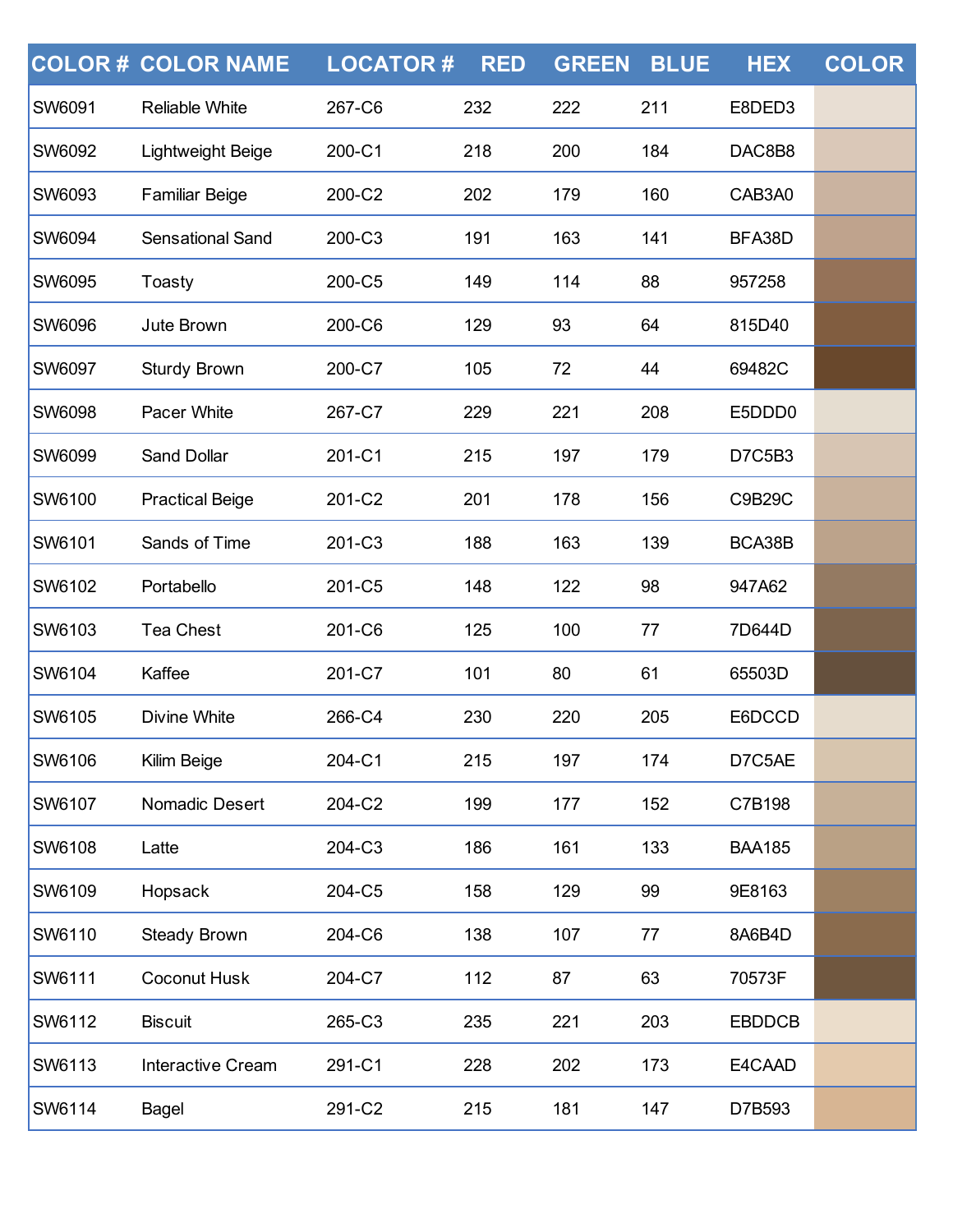|               | <b>COLOR # COLOR NAME</b> | <b>LOCATOR#</b> | <b>RED</b> | <b>GREEN</b> | <b>BLUE</b> | <b>HEX</b>    | <b>COLOR</b> |
|---------------|---------------------------|-----------------|------------|--------------|-------------|---------------|--------------|
| SW6115        | <b>Totally Tan</b>        | 291-C3          | 204        | 166          | 131         | <b>CCA683</b> |              |
| <b>SW6116</b> | Tatami Tan                | 291-C5          | 186        | 140          | 100         | <b>BA8C64</b> |              |
| <b>SW6117</b> | Smokey Topaz              | 291-C6          | 165        | 121          | 85          | A57955        |              |
| SW6118        | Leather Bound             | 291-C7          | 141        | 98           | 61          | 8D623D        |              |
| <b>SW6119</b> | Antique White             | 263-C6          | 232        | 220          | 198         | E8DCC6        |              |
| <b>SW6120</b> | <b>Believable Buff</b>    | 141-C1          | 219        | 199          | 168         | DBC7A8        |              |
| SW6121        | <b>Whole Wheat</b>        | 141-C2          | 205        | 181          | 146         | <b>CDB592</b> |              |
| <b>SW6122</b> | Camelback                 | 141-C3          | 197        | 170          | 133         | C5AA85        |              |
| <b>SW6123</b> | <b>Baguette</b>           | 141-C5          | 179        | 145          | 103         | B39167        |              |
| SW6124        | Cardboard                 | 141-C6          | 156        | 122          | 86          | 9C7A56        |              |
| <b>SW6125</b> | <b>Craft Paper</b>        | 141-C7          | 138        | 102          | 69          | 8A6645        |              |
| <b>SW6126</b> | Navajo White              | 264-C5          | 233        | 220          | 198         | E9DCC6        |              |
| SW6127        | <b>Ivoire</b>             | 140-C1          | 228        | 206          | 172         | E4CEAC        |              |
| <b>SW6128</b> | <b>Blonde</b>             | 140-C2          | 220        | 189          | 146         | DCBD92        |              |
| <b>SW6129</b> | <b>Restrained Gold</b>    | 140-C3          | 210        | 176          | 132         | D2B084        |              |
| <b>SW6130</b> | <b>Mannered Gold</b>      | 140-C5          | 193        | 151          | 99          | C19763        |              |
| <b>SW6131</b> | Chamois                   | 140-C6          | 173        | 132          | 81          | AD8451        |              |
| <b>SW6132</b> | Relic Bronze              | 140-C7          | 144        | 106          | 58          | 906A3A        |              |
| <b>SW6133</b> | Muslin                    | 263-C5          | 234        | 223          | 201         | EADFC9        |              |
| <b>SW6134</b> | Netsuke                   | 208-C1          | 224        | 207          | 176         | E0CFB0        |              |
| <b>SW6135</b> | Ecru                      | 208-C2          | 208        | 186          | 148         | D0BA94        |              |
| SW6136        | Harmonic Tan              | 208-C3          | 198        | 176          | 138         | C6B08A        |              |
| <b>SW6137</b> | <b>Burlap</b>             | 208-C5          | 172        | 149          | 113         | AC9571        |              |
| <b>SW6138</b> | Artifact                  | 208-C6          | 154        | 129          | 94          | 9A815E        |              |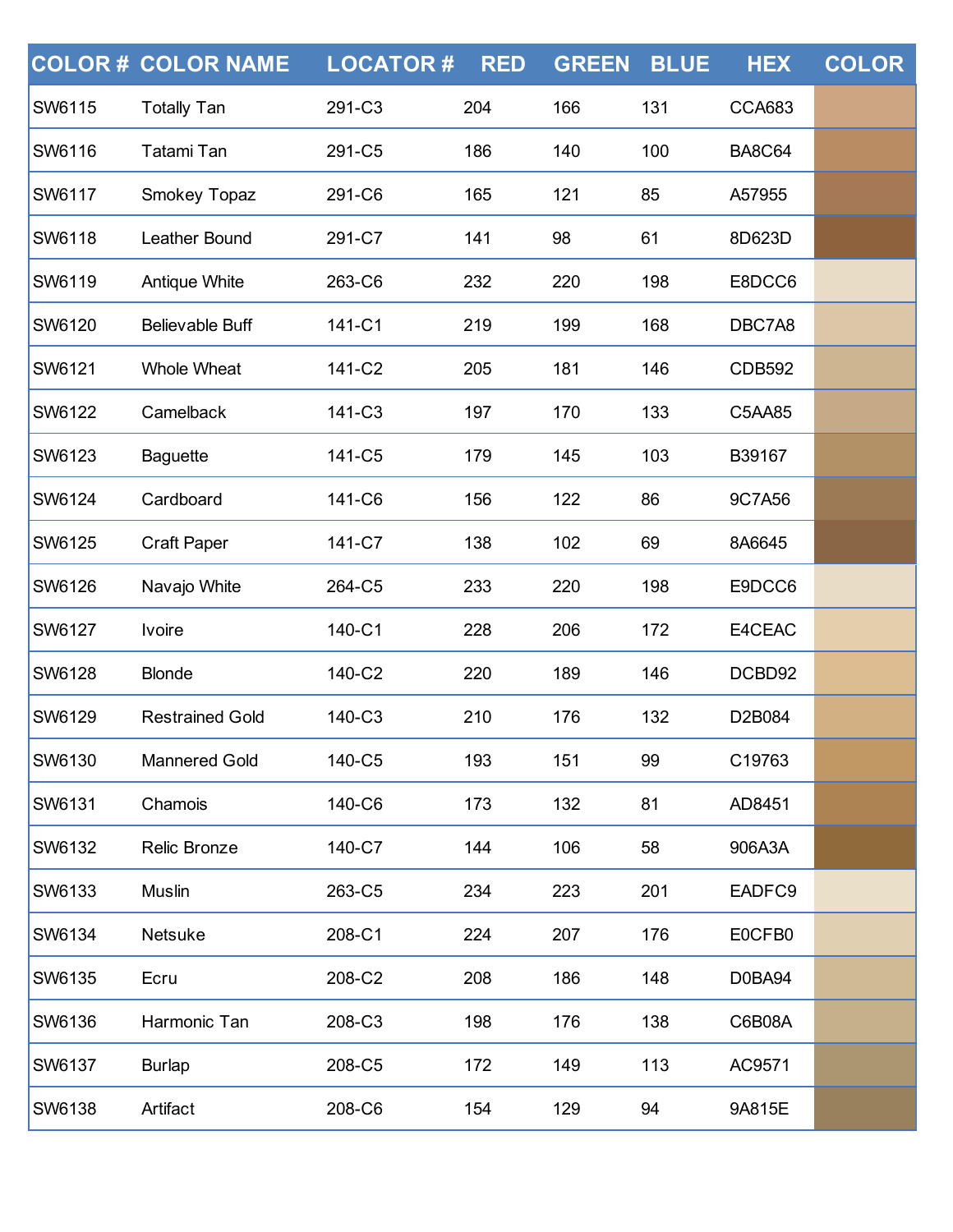|               | <b>COLOR # COLOR NAME</b> | <b>LOCATOR#</b> | <b>RED</b> | <b>GREEN</b> | <b>BLUE</b> | <b>HEX</b>                      | <b>COLOR</b> |
|---------------|---------------------------|-----------------|------------|--------------|-------------|---------------------------------|--------------|
| <b>SW6139</b> | Mossy Gold                | 208-C7          | 127        | 103          | 67          | 7F6743                          |              |
| <b>SW6140</b> | Moderate White            | 266-C3          | 233        | 222          | 207         | E9DECF                          |              |
| <b>SW6141</b> | Softer Tan                | 206-C1          | 218        | 202          | 178         | DACAB2                          |              |
| <b>SW6142</b> | Macadamia                 | 206-C2          | 204        | 183          | 155         | CCB79B                          |              |
| <b>SW6143</b> | <b>Basket Beige</b>       | 206-C3          | 192        | 169          | 139         | <b>C0A98B</b>                   |              |
| <b>SW6144</b> | Dapper Tan                | 206-C5          | 148        | 127          | 101         | 947F65                          |              |
| <b>SW6145</b> | <b>Thatch Brown</b>       | 206-C6          | 134        | 112          | 87          | 867057                          |              |
| <b>SW6146</b> | Umber                     | 206-C7          | 110        | 84           | 60          | 6E543C                          |              |
| <b>SW6147</b> | Panda White               | 266-C2          | 234        | 226          | 212         | EAE2D4                          |              |
| <b>SW6148</b> | <b>Wool Skein</b>         | 207-C1          | 217        | 207          | 186         | D9CFBA                          |              |
| <b>SW6149</b> | Relaxed Khaki             | 207-C2          | 200        | 187          | 163         | C8BBA3                          |              |
| <b>SW6150</b> | Universal Khaki           | 207-C3          | 184        | 169          | 146         | <b>B8A992</b>                   |              |
| <b>SW6151</b> | Quiver Tan                | 207-C5          | 142        | 127          | 106         | 8E7F6A                          |              |
| <b>SW6152</b> | <b>Superior Bronze</b>    | 207-C6          | 120        | 105          | 87          | 786957                          |              |
| <b>SW6153</b> | Protégé Bronze            | 207-C7          | 102        | 84           | 62          | 66543E                          |              |
| <b>SW6154</b> | Nacre                     | 263-C2          | 232        | 226          | 212         | E8E2D4                          |              |
| <b>SW6155</b> | <b>Rice Grain</b>         | 210-C1          | 219        | 208          | 185         | DBD0B9                          |              |
| <b>SW6156</b> | Ramie                     | 210-C2          | 205        | 189          | 162         | CDBDA2                          |              |
| <b>SW6157</b> | Favorite Tan              | 210-C3          | 193        | 174          | 145         | C1AE91                          |              |
| <b>SW6158</b> | Sawdust                   | 210-C5          | 153        | 137          | 112         | 998970                          |              |
| <b>SW6159</b> | High Tea                  | 210-C6          | 126        | 111          | 89          | 7E6F59                          |              |
| <b>SW6160</b> | <b>Best Bronze</b>        | 210-C7          | 93         | 81           | 62          | 5D513E                          |              |
| <b>SW6161</b> | Nonchalant White          | 270-C1          | 222        | 221          | 209         | DEDDD1                          |              |
| <b>SW6162</b> | <b>Ancient Marble</b>     | 212-C1          | 209        | 204          | 185         | D <sub>1</sub> CCB <sub>9</sub> |              |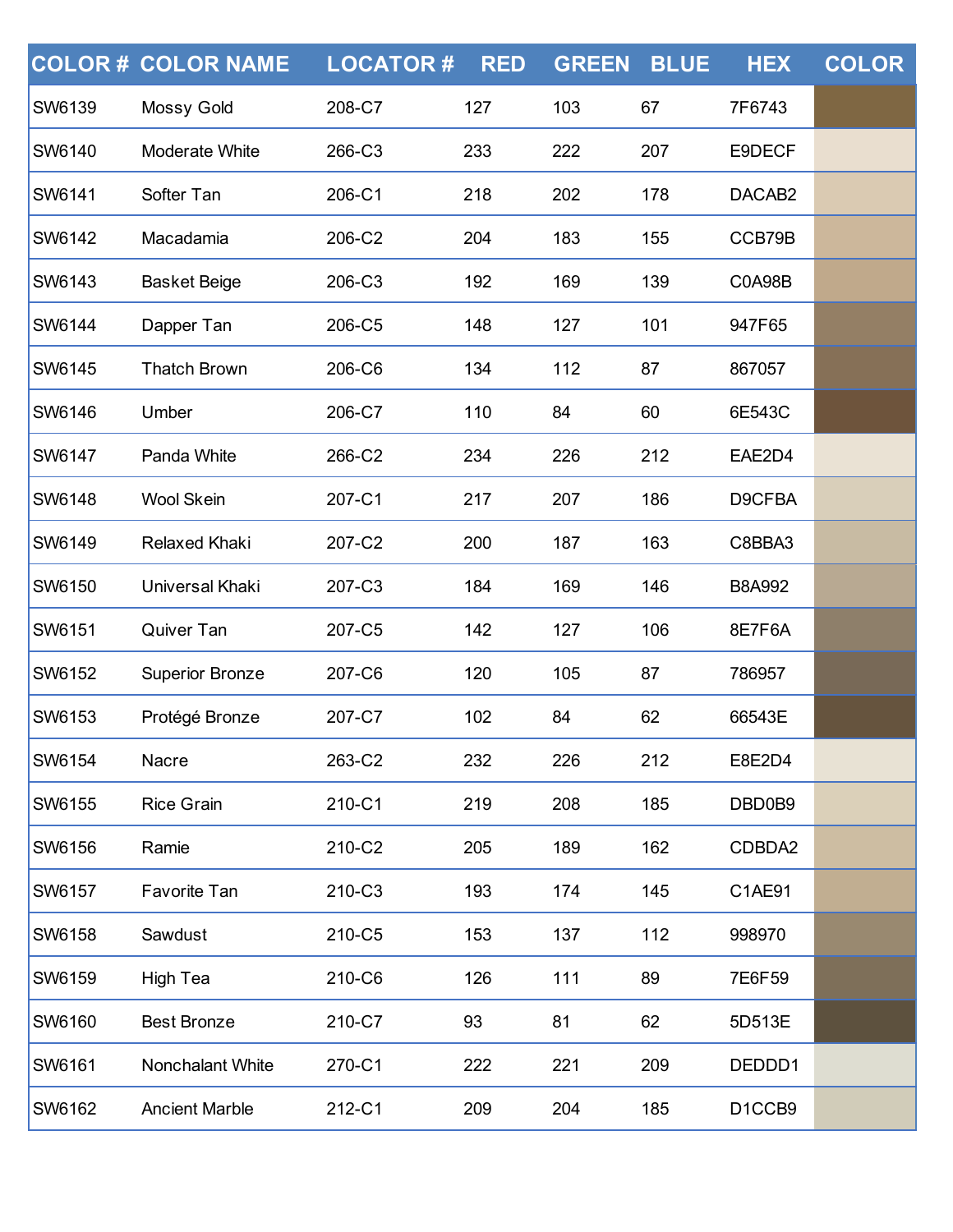|               | <b>COLOR # COLOR NAME</b> | <b>LOCATOR#</b> | <b>RED</b> | <b>GREEN</b> | <b>BLUE</b> | <b>HEX</b>                                   | <b>COLOR</b> |
|---------------|---------------------------|-----------------|------------|--------------|-------------|----------------------------------------------|--------------|
| SW6163        | Grassland                 | 212-C2          | 193        | 188          | 167         | C1BCA7                                       |              |
| <b>SW6164</b> | <b>Svelte Sage</b>        | 212-C3          | 178        | 172          | 150         | <b>B2AC96</b>                                |              |
| <b>SW6165</b> | <b>Connected Gray</b>     | 212-C5          | 137        | 132          | 115         | 898473                                       |              |
| <b>SW6166</b> | Eclipse                   | 212-C6          | 107        | 103          | 87          | 6B6757                                       |              |
| <b>SW6167</b> | Garden Gate               | 212-C7          | 94         | 89           | 73          | 5E5949                                       |              |
| <b>SW6168</b> | Moderne White             | 258-C6          | 226        | 224          | 215         | E2E0D7                                       |              |
| SW6169        | Sedate Gray               | 211-C1          | 209        | 205          | 191         | D1CDBF                                       |              |
| <b>SW6170</b> | <b>Techno Gray</b>        | 211-C2          | 191        | 185          | 170         | BFB9AA                                       |              |
| <b>SW6171</b> | Chatroom                  | 211-C3          | 176        | 171          | 156         | B0AB9C                                       |              |
| SW6172        | Hardware                  | 211-C5          | 139        | 131          | 114         | 8B8372                                       |              |
| <b>SW6173</b> | Cocoon                    | 211-C6          | 114        | 107          | 91          | 726B5B                                       |              |
| <b>SW6174</b> | Andiron                   | 278-C6          | 66         | 64           | 54          | 424036                                       |              |
| SW6175        | Sagey                     | 270-C4          | 226        | 226          | 209         | E2E2D1                                       |              |
| <b>SW6176</b> | Liveable Green            | 213-C1          | 206        | 206          | 189         | <b>CECEBD</b>                                |              |
| <b>SW6177</b> | Softened Green            | 213-C2          | 187        | 188          | 167         | BBBCA7                                       |              |
| SW6178        | Clary Sage                | 213-C3          | 172        | 173          | 151         | ACAD97                                       |              |
| <b>SW6179</b> | Artichoke                 | 213-C5          | 127        | 130          | 102         | 7F8266                                       |              |
| <b>SW6180</b> | Oakmoss                   | 213-C6          | 101        | 104          | 76          | 65684C                                       |              |
| SW6181        | Secret Garden             | 213-C7          | 79         | 82           | 58          | 4F523A                                       |              |
| <b>SW6182</b> | <b>Ethereal White</b>     | 258-C5          | 227        | 226          | 217         | E3E2D9                                       |              |
| <b>SW6183</b> | <b>Conservative Gray</b>  | 215-C1          | 209        | 208          | 198         | D <sub>1</sub> D <sub>0</sub> C <sub>6</sub> |              |
| SW6184        | <b>Austere Gray</b>       | 215-C2          | 190        | 191          | 178         | BEBFB2                                       |              |
| <b>SW6185</b> | <b>Escape Gray</b>        | 215-C3          | 171        | 172          | 159         | ABAC9F                                       |              |
| SW6186        | <b>Dried Thyme</b>        | 215-C5          | 123        | 128          | 112         | 7B8070                                       |              |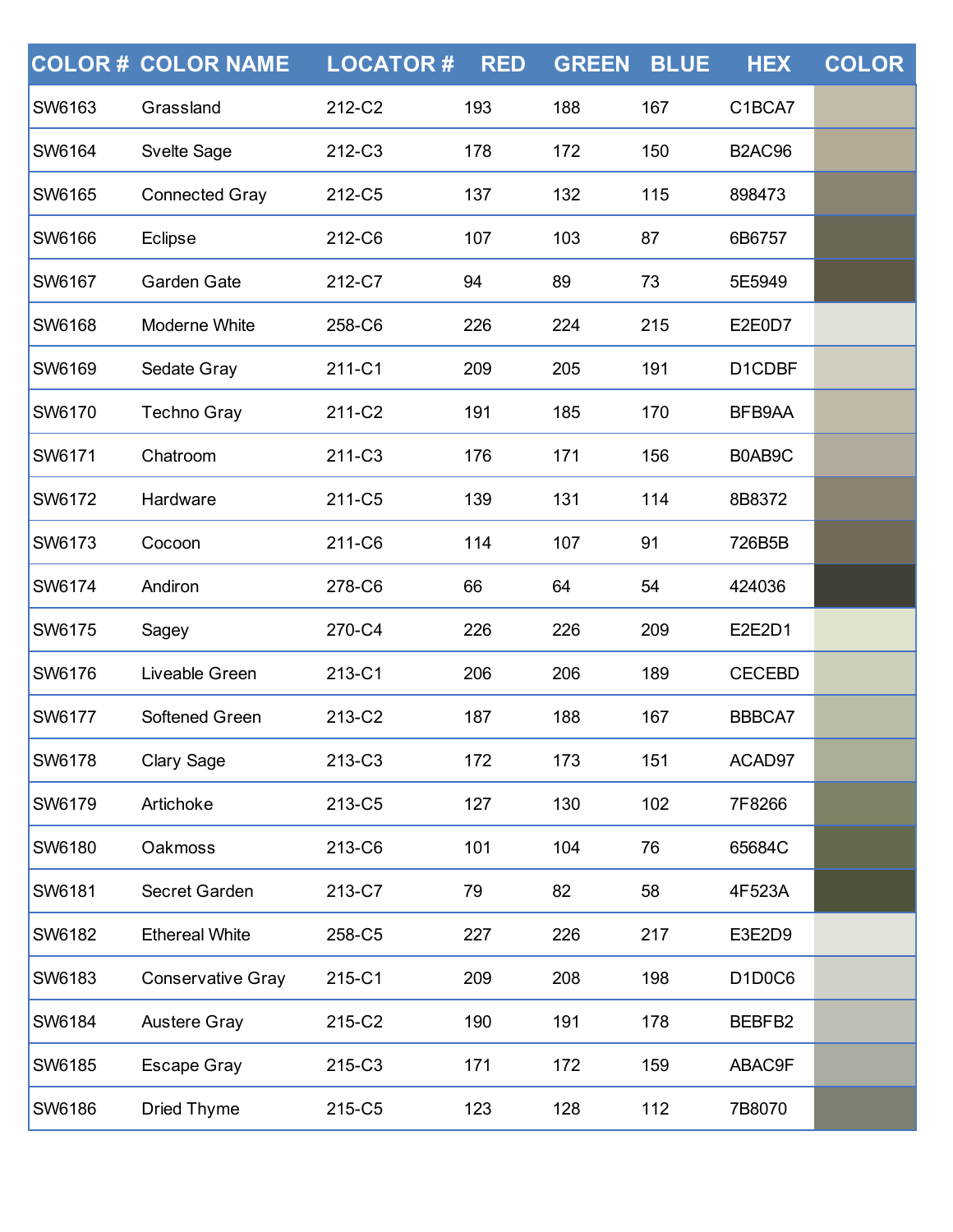|               | <b>COLOR # COLOR NAME</b> | <b>LOCATOR#</b> | <b>RED</b> | <b>GREEN</b> | <b>BLUE</b> | <b>HEX</b>          | <b>COLOR</b> |
|---------------|---------------------------|-----------------|------------|--------------|-------------|---------------------|--------------|
| <b>SW6187</b> | Rosemary                  | 215-C6          | 100        | 105          | 92          | 64695C              |              |
| <b>SW6188</b> | Shade-Grown               | 215-C7          | 78         | 81           | 71          | 4E5147              |              |
| <b>SW6189</b> | Opaline                   | 271-C2          | 220        | 223          | 215         | DCDFD7              |              |
| <b>SW6190</b> | <b>Filmy Green</b>        | 214-C1          | 209        | 211          | 199         | D1D3C7              |              |
| <b>SW6191</b> | Contented                 | 214-C2          | 189        | 192          | 179         | BDC0B3              |              |
| <b>SW6192</b> | <b>Coastal Plain</b>      | 214-C3          | 159        | 166          | 148         | 9FA694              |              |
| <b>SW6193</b> | Privilege Green           | 214-C5          | 122        | 135          | 117         | 7A8775              |              |
| <b>SW6194</b> | Basil                     | 214-C6          | 98         | 110          | 96          | 626E60              |              |
| <b>SW6195</b> | Rock Garden               | 214-C7          | 70         | 84           | 72          | 465448              |              |
| <b>SW6196</b> | <b>Frosty White</b>       | 258-C4          | 221        | 221          | 214         | DDDDD6              |              |
| <b>SW6197</b> | <b>Aloof Gray</b>         | 216-C1          | 201        | 201          | 192         | C9C9C0              |              |
| <b>SW6198</b> | Sensible Hue              | 216-C2          | 182        | 181          | 171         | B6B5AB              |              |
| <b>SW6199</b> | Rare Gray                 | 216-C3          | 166        | 166          | 155         | A6A69B              |              |
| <b>SW6200</b> | Link Gray                 | 216-C5          | 127        | 126          | 114         | 7F7E72              |              |
| <b>SW6201</b> | Thunderous                | 216-C6          | 109        | 108          | 98          | 6D6C62              |              |
| <b>SW6202</b> | Cast Iron                 | 216-C7          | 100        | 100          | 90          | 64645A              |              |
| <b>SW6203</b> | Spare White               | 258-C1          | 228        | 228          | 221         | E4E4DD              |              |
| <b>SW6204</b> | Sea Salt                  | 217-C1          | 205        | 210          | 202         | CDD <sub>2</sub> CA |              |
| <b>SW6205</b> | <b>Comfort Gray</b>       | 217-C2          | 190        | 195          | 187         | BEC3BB              |              |
| <b>SW6206</b> | Oyster Bay                | 217-C3          | 174        | 179          | 169         | AEB3A9              |              |
| <b>SW6207</b> | Retreat                   | 217-C5          | 122        | 128          | 118         | 7A8076              |              |
| <b>SW6208</b> | Pewter Green              | 217-C6          | 94         | 98           | 89          | 5E6259              |              |
| <b>SW6209</b> | <b>Ripe Olive</b>         | 217-C7          | 68         | 72           | 61          | 44483D              |              |
| <b>SW6210</b> | <b>Window Pane</b>        | 271-C3          | 215        | 223          | 216         | D7DFD8              |              |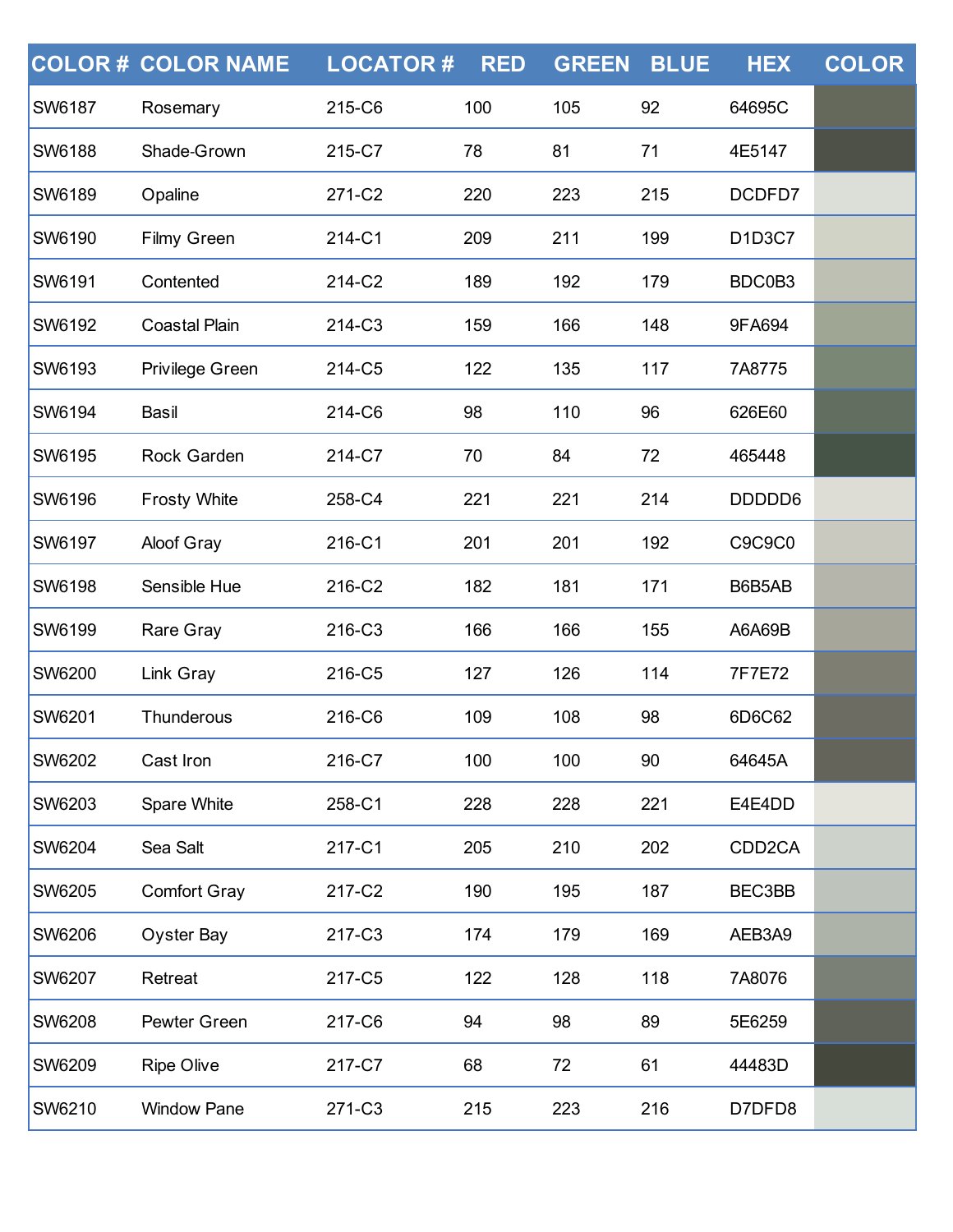|               | <b>COLOR# COLOR NAME</b> | <b>LOCATOR#</b> | <b>RED</b> | <b>GREEN</b> | <b>BLUE</b> | <b>HEX</b>                                   | <b>COLOR</b> |
|---------------|--------------------------|-----------------|------------|--------------|-------------|----------------------------------------------|--------------|
| <b>SW6211</b> | Rainwashed               | 218-C1          | 194        | 205          | 197         | C <sub>2</sub> C <sub>D</sub> C <sub>5</sub> |              |
| <b>SW6212</b> | Quietude                 | 218-C2          | 173        | 187          | 178         | ADBBB2                                       |              |
| <b>SW6213</b> | Halcyon Green            | 218-C3          | 155        | 170          | 162         | 9BAAA2                                       |              |
| <b>SW6214</b> | Underseas                | 218-C5          | 124        | 142          | 135         | 7C8E87                                       |              |
| <b>SW6215</b> | <b>Rocky River</b>       | 218-C6          | 94         | 112          | 106         | 5E706A                                       |              |
| <b>SW6216</b> | Jasper                   | 218-C7          | 52         | 59           | 54          | 343B36                                       |              |
| <b>SW6217</b> | Topsail                  | 272-C3          | 218        | 226          | 224         | DAE2E0                                       |              |
| <b>SW6218</b> | Tradewind                | 219-C1          | 194        | 207          | 207         | C <sub>2</sub> CFCF                          |              |
| <b>SW6219</b> | Rain                     | 219-C2          | 171        | 190          | 191         | <b>ABBEBF</b>                                |              |
| <b>SW6220</b> | Interesting Aqua         | 219-C3          | 155        | 175          | 178         | 9BAFB2                                       |              |
| <b>SW6221</b> | Moody Blue               | 219-C5          | 122        | 145          | 146         | 7A9192                                       |              |
| <b>SW6222</b> | Riverway                 | 219-C6          | 93         | 114          | 116         | 5D7274                                       |              |
| <b>SW6223</b> | <b>Still Water</b>       | 219-C7          | 74         | 93           | 95          | 4A5D5F                                       |              |
| <b>SW6224</b> | Mountain Air             | 273-C1          | 216        | 224          | 223         | D8E0DF                                       |              |
| <b>SW6225</b> | Sleepy Blue              | 220-C1          | 188        | 203          | 206         | <b>BCCBCE</b>                                |              |
| <b>SW6226</b> | Languid Blue             | 220-C2          | 164        | 183          | 189         | A4B7BD                                       |              |
| <b>SW6227</b> | Meditative               | 220-C3          | 150        | 170          | 176         | 96AAB0                                       |              |
| <b>SW6228</b> | Refuge                   | 220-C5          | 96         | 125          | 132         | 607D84                                       |              |
| <b>SW6229</b> | Tempe Star               | 220-C6          | 71         | 98           | 106         | 47626A                                       |              |
| <b>SW6230</b> | Rainstorm                | 220-C7          | 36         | 70           | 83          | 244653                                       |              |
| <b>SW6231</b> | Rock Candy               | 257-C6          | 222        | 225          | 223         | DEE1DF                                       |              |
| <b>SW6232</b> | <b>Misty</b>             | 222-C1          | 205        | 210          | 210         | CDD <sub>2</sub> D <sub>2</sub>              |              |
| <b>SW6233</b> | Samovar Silver           | 222-C2          | 184        | 190          | 190         | B8BEBE                                       |              |
| SW6234        | <b>Uncertain Gray</b>    | 222-C3          | 169        | 176          | 177         | A9B0B1                                       |              |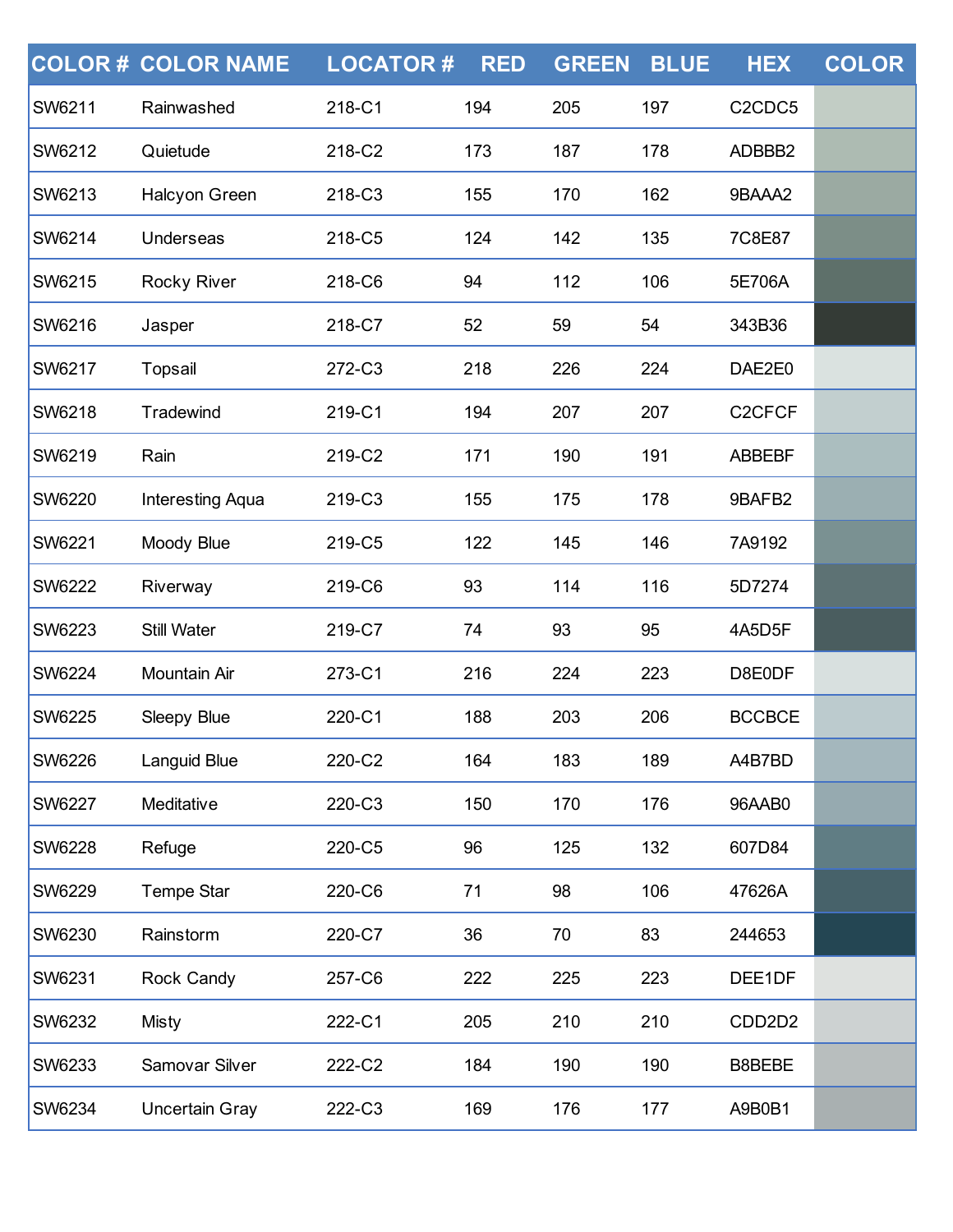|               | <b>COLOR# COLOR NAME</b> | <b>LOCATOR#</b> | <b>RED</b> | <b>GREEN</b> | <b>BLUE</b> | <b>HEX</b>    | <b>COLOR</b> |
|---------------|--------------------------|-----------------|------------|--------------|-------------|---------------|--------------|
| <b>SW6235</b> | Foggy Day                | 222-C5          | 114        | 124          | 127         | 727C7F        |              |
| <b>SW6236</b> | <b>Grays Harbor</b>      | 222-C6          | 89         | 99           | 104         | 596368        |              |
| <b>SW6237</b> | Dark Night               | 222-C7          | 35         | 56           | 63          | 23383F        |              |
| <b>SW6238</b> | Icicle                   | 273-C3          | 219        | 223          | 224         | DBDFE0        |              |
| <b>SW6239</b> | Upward                   | 224-C1          | 191        | 201          | 208         | BFC9D0        |              |
| <b>SW6240</b> | <b>Windy Blue</b>        | 224-C2          | 170        | 186          | 198         | AABAC6        |              |
| <b>SW6241</b> | Aleutian                 | 224-C3          | 152        | 169          | 183         | 98A9B7        |              |
| <b>SW6242</b> | <b>Bracing Blue</b>      | 224-C5          | 118        | 139          | 154         | 768B9A        |              |
| <b>SW6243</b> | <b>Distance</b>          | 224-C6          | 93         | 111          | 127         | 5D6F7F        |              |
| <b>SW6244</b> | Naval                    | 253-C6          | 47         | 61           | 76          | 2F3D4C        |              |
| <b>SW6245</b> | Quicksilver              | 273-C2          | 221        | 226          | 224         | DDE2E0        |              |
| <b>SW6246</b> | North Star               | 225-C1          | 202        | 208          | 210         | CAD0D2        |              |
| <b>SW6247</b> | Krypton                  | 225-C2          | 184        | 192          | 195         | <b>B8C0C3</b> |              |
| <b>SW6248</b> | Jubilee                  | 225-C3          | 173        | 181          | 185         | ADB5B9        |              |
| <b>SW6249</b> | Storm Cloud              | 225-C5          | 122        | 132          | 141         | 7A848D        |              |
| <b>SW6250</b> | <b>Granite Peak</b>      | 225-C6          | 96         | 107          | 117         | 606B75        |              |
| <b>SW6251</b> | Outerspace               | 225-C7          | 88         | 97           | 104         | 586168        |              |
| <b>SW6252</b> | Ice Cube                 | 257-C3          | 227        | 228          | 225         | E3E4E1        |              |
| <b>SW6253</b> | Olympus White            | 234-C1          | 212        | 216          | 215         | D4D8D7        |              |
| <b>SW6254</b> | Lazy Gray                | 234-C2          | 190        | 193          | 195         | BEC1C3        |              |
| <b>SW6255</b> | Morning Fog              | 234-C3          | 168        | 174          | 177         | A8AEB1        |              |
| <b>SW6256</b> | Serious Gray             | 234-C5          | 125        | 132          | 139         | 7D848B        |              |
| <b>SW6257</b> | Gibraltar                | 234-C6          | 98         | 105          | 112         | 626970        |              |
| SW6258        | <b>Tricorn Black</b>     | 251-C1          | 47         | 47           | 48          | 2F2F30        |              |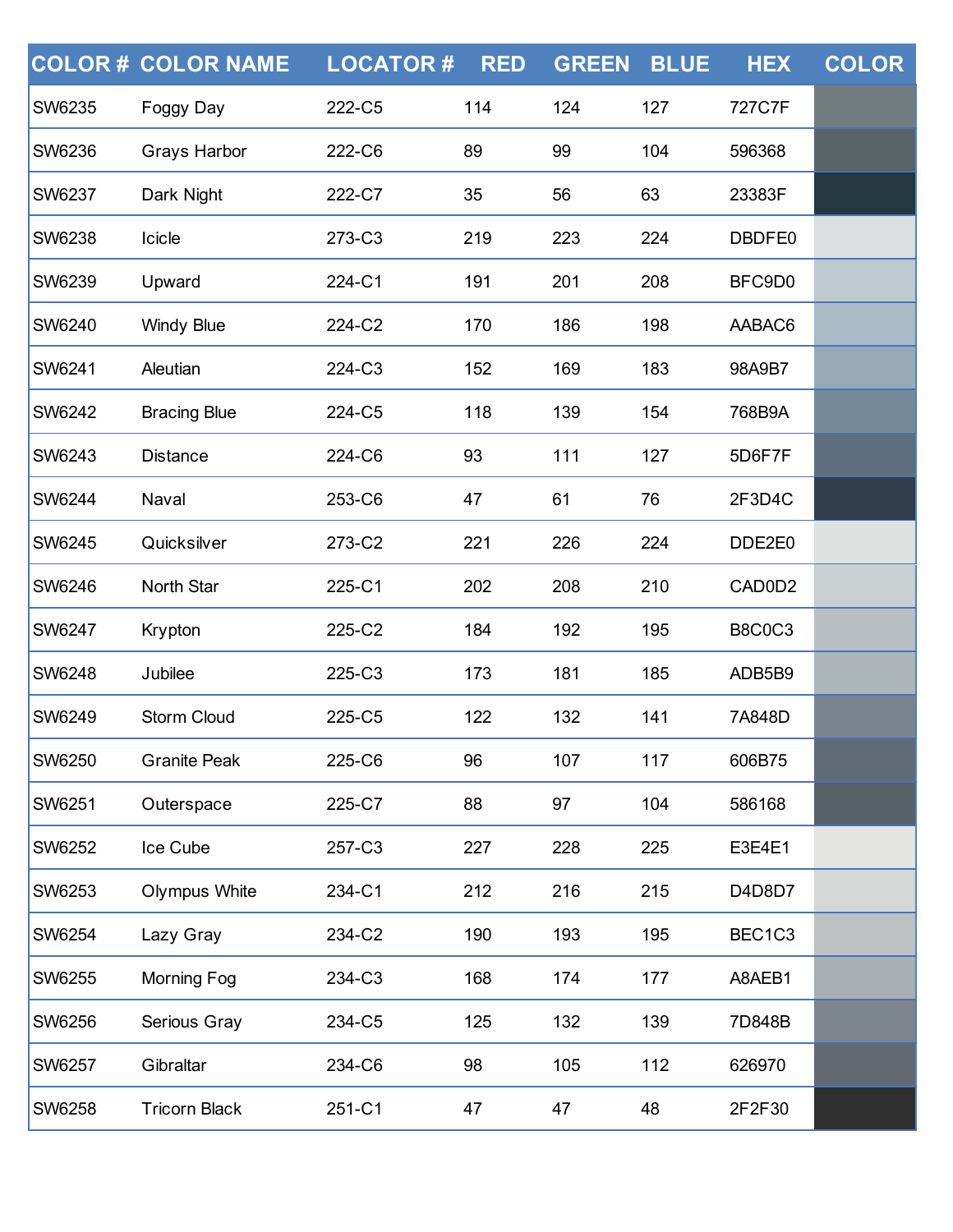|               | <b>COLOR # COLOR NAME</b> | <b>LOCATOR#</b> | <b>RED</b> | <b>GREEN</b> | <b>BLUE</b> | <b>HEX</b>    | <b>COLOR</b> |
|---------------|---------------------------|-----------------|------------|--------------|-------------|---------------|--------------|
| <b>SW6259</b> | <b>Spatial White</b>      | 273-C6          | 221        | 220          | 219         | <b>DDDCDB</b> |              |
| <b>SW6260</b> | <b>Unique Gray</b>        | 228-C1          | 203        | 201          | 201         | CBC9C9        |              |
| <b>SW6261</b> | Swanky Gray               | 228-C2          | 181        | 177          | 181         | <b>B5B1B5</b> |              |
| <b>SW6262</b> | <b>Mysterious Mauve</b>   | 228-C3          | 166        | 163          | 169         | A6A3A9        |              |
| <b>SW6263</b> | <b>Exclusive Plum</b>     | 228-C5          | 115        | 111          | 120         | 736F78        |              |
| <b>SW6264</b> | Midnight                  | 228-C6          | 93         | 89           | 98          | 5D5962        |              |
| <b>SW6265</b> | Quixotic Plum             | 228-C7          | 74         | 70           | 83          | 4A4653        |              |
| <b>SW6267</b> | <b>Sensitive Tint</b>     | 229-C1          | 206        | 201          | 204         | <b>CEC9CC</b> |              |
| <b>SW6268</b> | <b>Veiled Violet</b>      | 229-C2          | 189        | 181          | 185         | BDB5B9        |              |
| <b>SW6269</b> | <b>Beguiling Mauve</b>    | 229-C3          | 175        | 167          | 172         | AFA7AC        |              |
| <b>SW6270</b> | Soulmate                  | 229-C5          | 133        | 119          | 123         | 85777B        |              |
| <b>SW6271</b> | <b>Expressive Plum</b>    | 229-C6          | 105        | 92           | 98          | 695C62        |              |
| <b>SW6272</b> | Plum Brown                | 229-C7          | 78         | 66           | 71          | 4E4247        |              |
| <b>SW6274</b> | Destiny                   | 226-C1          | 207        | 201          | 200         | CFC9C8        |              |
| <b>SW6275</b> | Fashionable Gray          | 226-C2          | 189        | 184          | 184         | BDB8B8        |              |
| <b>SW6276</b> | <b>Mystical Shade</b>     | 226-C3          | 174        | 169          | 170         | AEA9AA        |              |
| <b>SW6277</b> | <b>Special Gray</b>       | 226-C5          | 123        | 120          | 125         | 7B787D        |              |
| <b>SW6278</b> | Cloak Gray                | 226-C6          | 96         | 94           | 99          | 605E63        |              |
| <b>SW6279</b> | <b>Black Swan</b>         | 252-C7          | 58         | 55           | 62          | 3A373E        |              |
| <b>SW6281</b> | Wallflower                | 190-C1          | 219        | 207          | 212         | DBCFD4        |              |
| <b>SW6282</b> | Mauve Finery              | 190-C2          | 203        | 184          | 192         | CBB8C0        |              |
| SW6283        | <b>Thistle</b>            | 190-C3          | 170        | 142          | 154         | AA8E9A        |              |
| <b>SW6284</b> | Plum Dandy                | 190-C5          | 139        | 104          | 120         | 8B6878        |              |
| SW6285        | <b>Grape Harvest</b>      | 190-C6          | 126        | 90           | 109         | 7E5A6D        |              |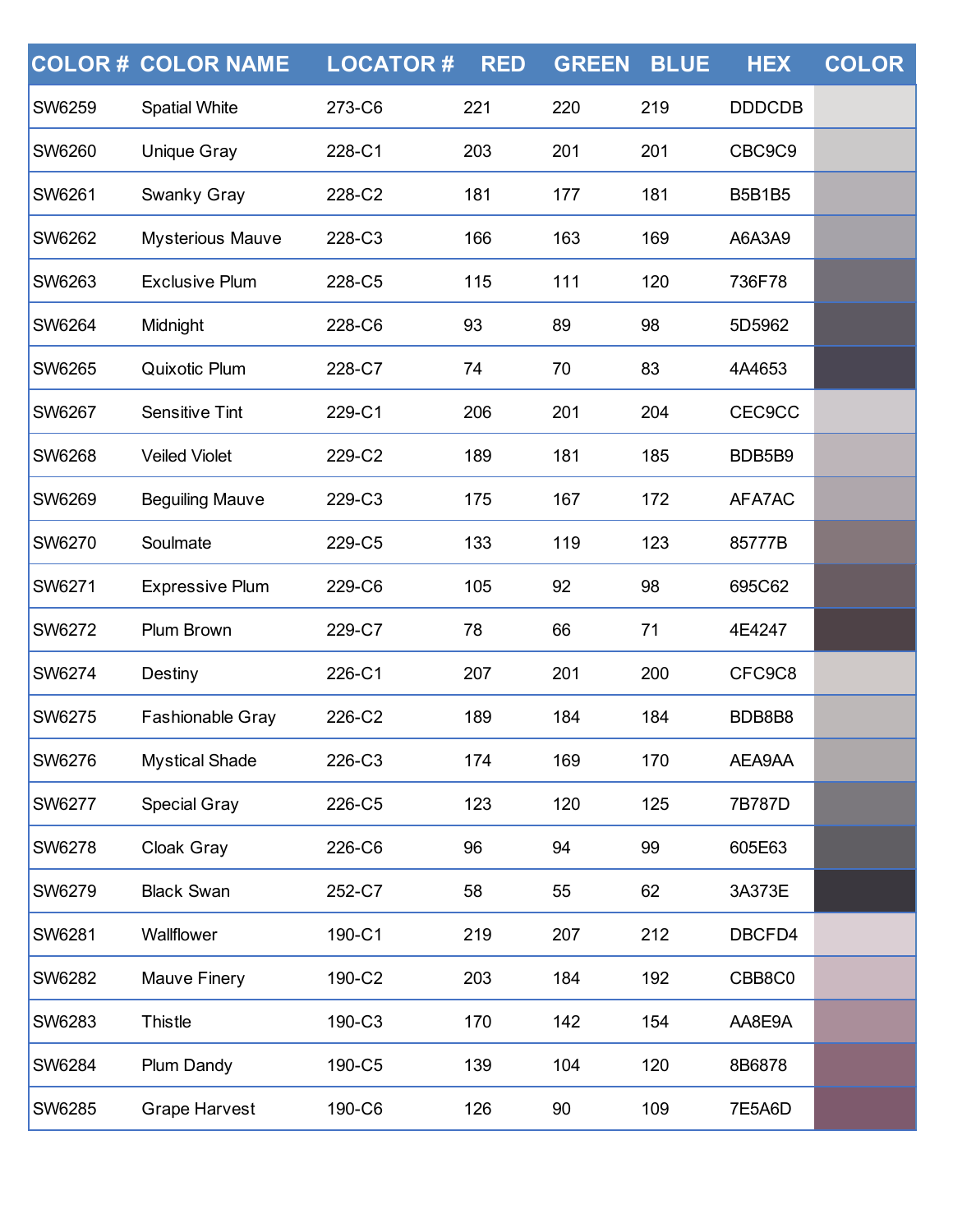|               | <b>COLOR # COLOR NAME</b> | <b>LOCATOR#</b> | <b>RED</b> | <b>GREEN</b> | <b>BLUE</b> | <b>HEX</b> | <b>COLOR</b> |
|---------------|---------------------------|-----------------|------------|--------------|-------------|------------|--------------|
| SW6286        | Mature Grape              | 190-C7          | 95         | 63           | 84          | 5F3F54     |              |
| <b>SW6288</b> | Rosebud                   | 109-C1          | 224        | 205          | 209         | E0CDD1     |              |
| SW6289        | Delightful                | 109-C2          | 210        | 182          | 190         | D2B6BE     |              |
| SW6290        | Rosé                      | 109-C3          | 185        | 149          | 161         | B995A1     |              |
| <b>SW6291</b> | Moss Rose                 | 109-C4          | 158        | 109          | 121         | 9E6D79     |              |
| SW6292        | Berry Bush                | 109-C5          | 141        | 88           | 105         | 8D5869     |              |
| SW6293        | <b>Fabulous Grape</b>     | 109-C6          | 109        | 52           | 79          | 6D344F     |              |
| <b>SW6295</b> | Demure                    | 110-C1          | 232        | 212          | 213         | E8D4D5     |              |
| SW6296        | <b>Fading Rose</b>        | 110-C2          | 218        | 189          | 193         | DABDC1     |              |
| SW6297        | Rose Embroidery           | 110-C3          | 199        | 158          | 162         | C79EA2     |              |
| <b>SW6298</b> | Concerto                  | 110-C5          | 158        | 107          | 117         | 9E6B75     |              |
| SW6299        | <b>Aged Wine</b>          | 110-C6          | 137        | 84           | 96          | 895460     |              |
| SW6300        | <b>Burgundy</b>           | 110-C7          | 99         | 51           | 62          | 63333E     |              |
| SW6302        | Innocence                 | 111-C1          | 235        | 209          | 207         | EBD1CF     |              |
| SW6303        | Rose Colored              | 111-C2          | 220        | 182          | 181         | DCB6B5     |              |
| SW6304        | <b>Pressed Flower</b>     | 111-C3          | 195        | 147          | 147         | C39393     |              |
| <b>SW6305</b> | <b>Rambling Rose</b>      | 111-C5          | 153        | 93           | 98          | 995D62     |              |
| SW6306        | Cordial                   | 111-C6          | 134        | 76           | 82          | 864C52     |              |
| SW6307        | Fine Wine                 | 111-C7          | 114        | 57           | 65          | 723941     |              |
| <b>SW6309</b> | <b>Charming Pink</b>      | 112-C1          | 237        | 211          | 210         | EDD3D2     |              |
| SW6310        | Lotus Flower              | 112-C2          | 230        | 189          | 189         | E6BDBD     |              |
| SW6311        | Memorable Rose            | 112-C3          | 207        | 138          | 141         | CF8A8D     |              |
| <b>SW6312</b> | Redbud                    | 112-C5          | 173        | 94           | 101         | AD5E65     |              |
| SW6313        | Kirsch Red                | 112-C6          | 151        | 73           | 83          | 974953     |              |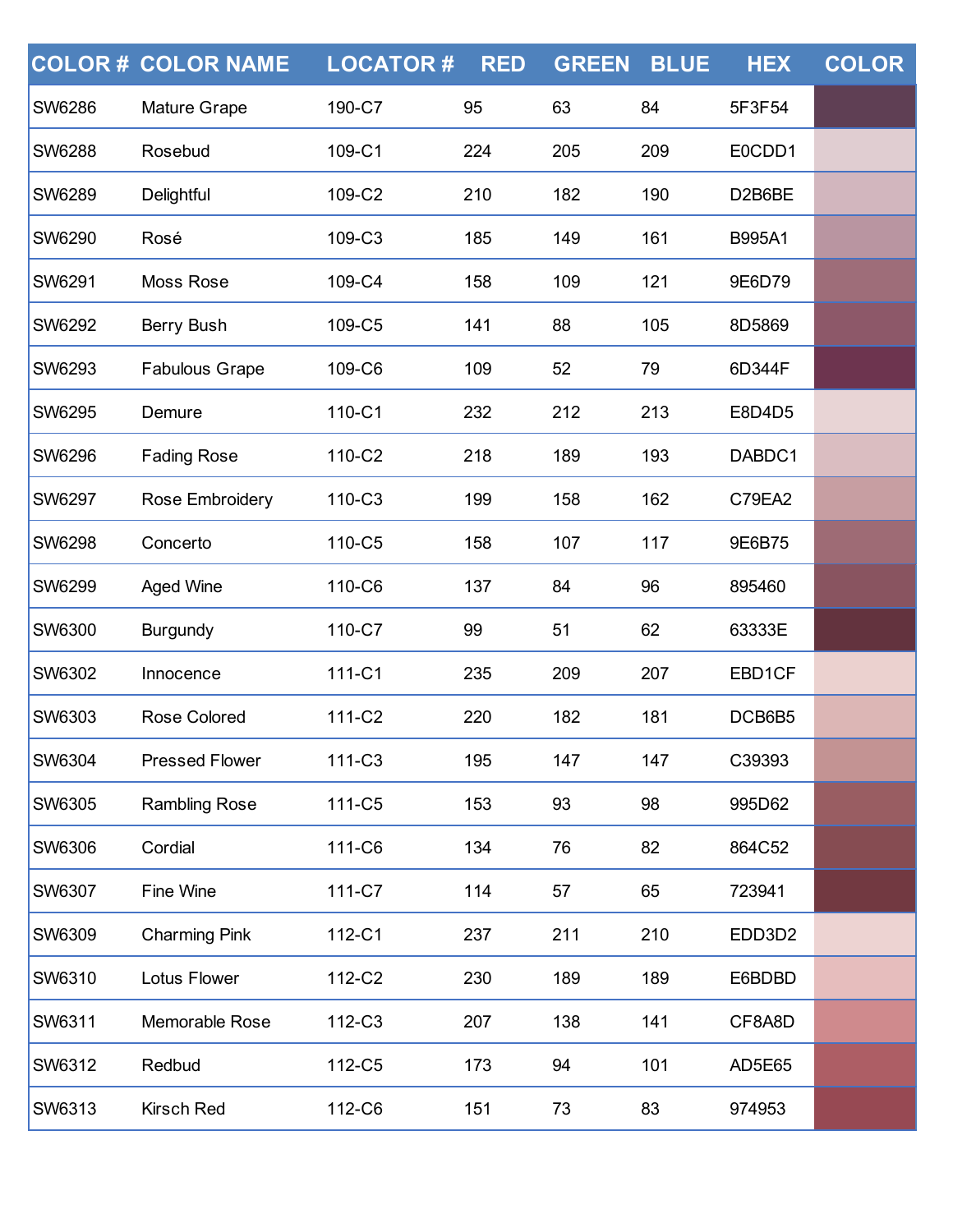|               | <b>COLOR# COLOR NAME</b> | <b>LOCATOR#</b> | <b>RED</b> | <b>GREEN</b> | <b>BLUE</b> | <b>HEX</b>          | <b>COLOR</b> |
|---------------|--------------------------|-----------------|------------|--------------|-------------|---------------------|--------------|
| <b>SW6314</b> | <b>Luxurious Red</b>     | 112-C7          | 134        | 58           | 66          | 863A42              |              |
| <b>SW6316</b> | Rosy Outlook             | 113-C1          | 235        | 206          | 203         | <b>EBCECB</b>       |              |
| <b>SW6317</b> | <b>Gracious Rose</b>     | 113-C2          | 227        | 183          | 177         | E3B7B1              |              |
| <b>SW6318</b> | <b>Resounding Rose</b>   | 113-C3          | 205        | 142          | 137         | <b>CD8E89</b>       |              |
| <b>SW6319</b> | Reddish                  | 113-C5          | 181        | 105          | 102         | B56966              |              |
| <b>SW6320</b> | <b>Bravado Red</b>       | 113-C6          | 160        | 82           | 78          | A0524E              |              |
| <b>SW6321</b> | Red Bay                  | 113-C7          | 142        | 55           | 56          | 8E3738              |              |
| <b>SW6322</b> | <b>Intimate White</b>    | 268-C6          | 240        | 225          | 216         | F0E1D8              |              |
| <b>SW6323</b> | Romance                  | 114-C1          | 235        | 207          | 195         | EBCFC3              |              |
| <b>SW6324</b> | <b>Mellow Coral</b>      | 114-C2          | 227        | 181          | 168         | E3B5A8              |              |
| <b>SW6325</b> | <b>Constant Coral</b>    | 114-C3          | 205        | 142          | 127         | CD8E7F              |              |
| <b>SW6326</b> | Henna Shade              | 114-C5          | 179        | 103          | 93          | <b>B3675D</b>       |              |
| <b>SW6327</b> | <b>Bold Brick</b>        | 114-C6          | 160        | 88           | 79          | A0584F              |              |
| <b>SW6328</b> | Fireweed                 | 114-C7          | 123        | 55           | 48          | 7B3730              |              |
| <b>SW6329</b> | <b>Faint Coral</b>       | 268-C5          | 238        | 222          | 213         | EEDED5              |              |
| <b>SW6330</b> | <b>Quaint Peche</b>      | 115-C1          | 234        | 205          | 193         | EACDC1              |              |
| <b>SW6331</b> | Smoky Salmon             | 115-C2          | 226        | 182          | 167         | E2B6A7              |              |
| <b>SW6332</b> | Coral Island             | 115-C3          | 206        | 147          | 130         | CE9382              |              |
| <b>SW6333</b> | Foxy                     | 115-C5          | 168        | 94           | 83          | A85E53              |              |
| <b>SW6334</b> | <b>Flower Pot</b>        | 115-C6          | 143        | 68           | 56          | 8F4438              |              |
| <b>SW6335</b> | <b>Fired Brick</b>       | 115-C7          | 131        | 56           | 42          | 83382A              |              |
| <b>SW6336</b> | Nearly Peach             | 268-C4          | 239        | 222          | 209         | EFDED1              |              |
| <b>SW6337</b> | Spun Sugar               | 124-C1          | 237        | 210          | 192         | EDD <sub>2</sub> C0 |              |
| SW6338        | <b>Warming Peach</b>     | 124-C2          | 228        | 185          | 162         | E4B9A2              |              |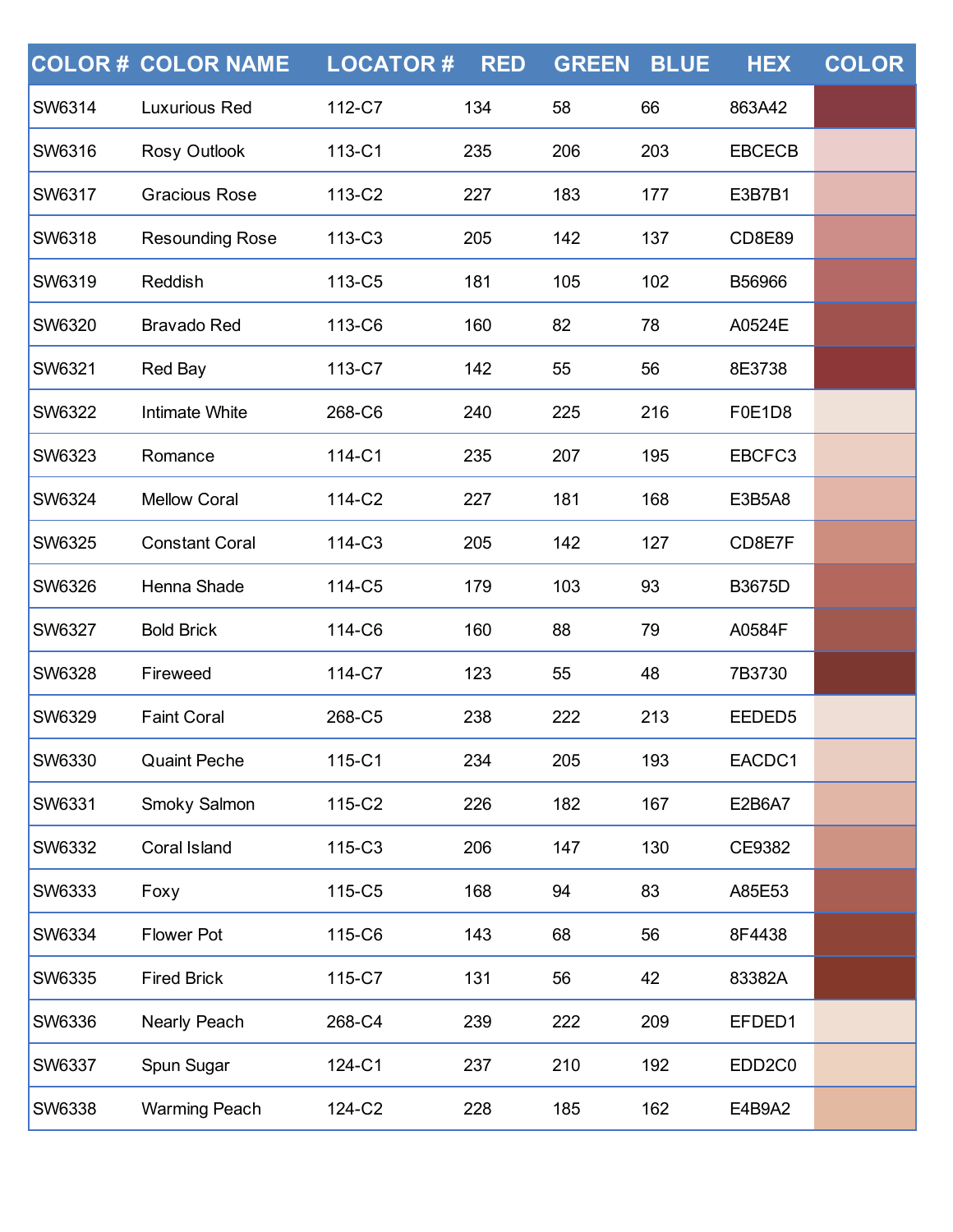|               | <b>COLOR # COLOR NAME</b> | <b>LOCATOR#</b> | <b>RED</b> | <b>GREEN</b> | <b>BLUE</b> | <b>HEX</b>    | <b>COLOR</b> |
|---------------|---------------------------|-----------------|------------|--------------|-------------|---------------|--------------|
| <b>SW6339</b> | Persimmon                 | 124-C3          | 217        | 152          | 124         | D9987C        |              |
| <b>SW6340</b> | <b>Baked Clay</b>         | 124-C5          | 193        | 120          | 92          | C1785C        |              |
| <b>SW6341</b> | <b>Red Cent</b>           | 124-C6          | 173        | 101          | 76          | <b>AD654C</b> |              |
| <b>SW6342</b> | Spicy Hue                 | 124-C7          | 153        | 75           | 53          | 994B35        |              |
| <b>SW6343</b> | <b>Alluring White</b>     | 287-C1          | 239        | 225          | 210         | EFE1D2        |              |
| SW6344        | Peach Fuzz                | 125-C1          | 236        | 207          | 187         | <b>ECCFBB</b> |              |
| <b>SW6345</b> | Sumptuous Peach           | 125-C2          | 229        | 185          | 155         | E5B99B        |              |
| <b>SW6346</b> | Fame Orange               | 125-C3          | 219        | 156          | 123         | DB9C7B        |              |
| SW6347        | Chrysanthemum             | 125-C4          | 196        | 123          | 91          | C47B5B        |              |
| <b>SW6348</b> | Reynard                   | 125-C5          | 180        | 104          | 72          | B46848        |              |
| <b>SW6349</b> | Pennywise                 | 125-C6          | 162        | 88           | 58          | A2583A        |              |
| SW6350        | Intricate Ivory           | 265-C4          | 237        | 221          | 202         | <b>EDDDCA</b> |              |
| <b>SW6351</b> | <b>Sweet Orange</b>       | 126-C1          | 235        | 204          | 179         | EBCCB3        |              |
| <b>SW6352</b> | Soft Apricot              | 126-C2          | 224        | 179          | 146         | E0B392        |              |
| <b>SW6353</b> | <b>Chivalry Copper</b>    | 126-C4          | 212        | 150          | 110         | D4966E        |              |
| <b>SW6354</b> | Armagnac                  | 126-C5          | 195        | 128          | 88          | C38058        |              |
| <b>SW6355</b> | Truepenny                 | 126-C6          | 180        | 108          | 66          | B46C42        |              |
| <b>SW6356</b> | Copper Mountain           | 126-C7          | 166        | 97           | 60          | A6613C        |              |
| <b>SW6357</b> | Choice Cream              | 265-C5          | 240        | 225          | 208         | F0E1D0        |              |
| <b>SW6358</b> | Creamery                  | 127-C1          | 237        | 208          | 182         | EDD0B6        |              |
| <b>SW6359</b> | Sociable                  | 127-C2          | 232        | 190          | 155         | E8BE9B        |              |
| SW6360        | <b>Folksy Gold</b>        | 127-C4          | 214        | 153          | 105         | D69969        |              |
| <b>SW6361</b> | Autumnal                  | 127-C5          | 205        | 140          | 93          | CD8C5D        |              |
| SW6362        | <b>Tigereye</b>           | 127-C6          | 187        | 119          | 72          | <b>BB7748</b> |              |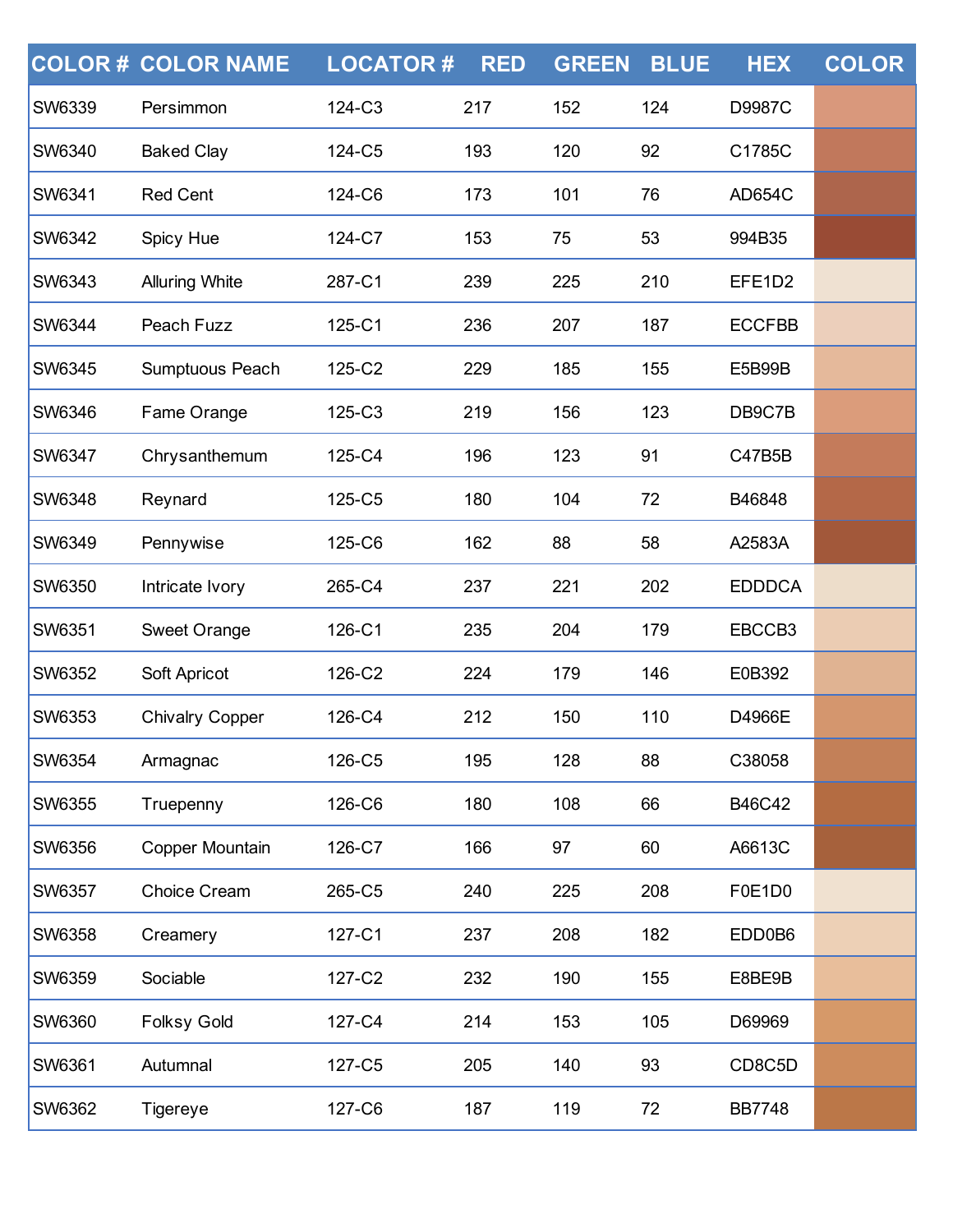|               | <b>COLOR # COLOR NAME</b> | <b>LOCATOR#</b> | <b>RED</b> | <b>GREEN</b> | <b>BLUE</b> | <b>HEX</b>    | <b>COLOR</b> |
|---------------|---------------------------|-----------------|------------|--------------|-------------|---------------|--------------|
| <b>SW6363</b> | Gingery                   | 127-C7          | 176        | 108          | 62          | B06C3E        |              |
| <b>SW6364</b> | Eggwhite                  | 264-C2          | 243        | 229          | 210         | F3E5D2        |              |
| <b>SW6365</b> | <b>Cachet Cream</b>       | 128-C1          | 243        | 217          | 186         | F3D9BA        |              |
| <b>SW6366</b> | <b>Ambitious Amber</b>    | 128-C2          | 240        | 203          | 151         | <b>F0CB97</b> |              |
| <b>SW6367</b> | <b>Viva Gold</b>          | 128-C3          | 227        | 172          | 114         | E3AC72        |              |
| <b>SW6368</b> | <b>Bakelite Gold</b>      | 128-C4          | 215        | 153          | 93          | D7995D        |              |
| <b>SW6369</b> | <b>Tassel</b>             | 128-C5          | 198        | 136          | 74          | C6884A        |              |
| <b>SW6370</b> | Saucy Gold                | 128-C6          | 182        | 116          | 59          | <b>B6743B</b> |              |
| <b>SW6371</b> | Vanillin                  | 262-C6          | 242        | 227          | 202         | F2E3CA        |              |
| <b>SW6372</b> | Inviting Ivory            | 129-C1          | 242        | 213          | 176         | F2D5B0        |              |
| <b>SW6373</b> | Harvester                 | 129-C2          | 237        | 195          | 142         | EDC38E        |              |
| <b>SW6374</b> | Torchlight                | 129-C4          | 229        | 174          | 107         | E5AE6B        |              |
| <b>SW6375</b> | Honeycomb                 | 129-C5          | 213        | 152          | 88          | D59858        |              |
| <b>SW6376</b> | <b>Gold Coast</b>         | 129-C6          | 199        | 133          | 56          | C78538        |              |
| <b>SW6377</b> | <b>Butterscotch</b>       | 129-C7          | 182        | 125          | 60          | <b>B67D3C</b> |              |
| <b>SW6378</b> | Crisp Linen               | 264-C3          | 243        | 230          | 212         | F3E6D4        |              |
| <b>SW6379</b> | Jersey Cream              | 130-C1          | 245        | 222          | 187         | F5DEBB        |              |
| <b>SW6380</b> | Humble Gold               | 130-C2          | 237        | 199          | 150         | <b>EDC796</b> |              |
| <b>SW6381</b> | Anjou Pear                | 130-C4          | 221        | 172          | 109         | DDAC6D        |              |
| <b>SW6382</b> | <b>Ceremonial Gold</b>    | 130-C5          | 214        | 158          | 89          | D69E59        |              |
| <b>SW6383</b> | Golden Rule               | 130-C6          | 204        | 146          | 73          | CC9249        |              |
| <b>SW6384</b> | <b>Cut the Mustard</b>    | 130-C7          | 186        | 127          | 56          | BA7F38        |              |
| <b>SW6385</b> | Dover White               | 261-C2          | 240        | 234          | 220         | <b>F0EADC</b> |              |
| SW6386        | Napery                    | 139-C1          | 239        | 221          | 193         | EFDDC1        |              |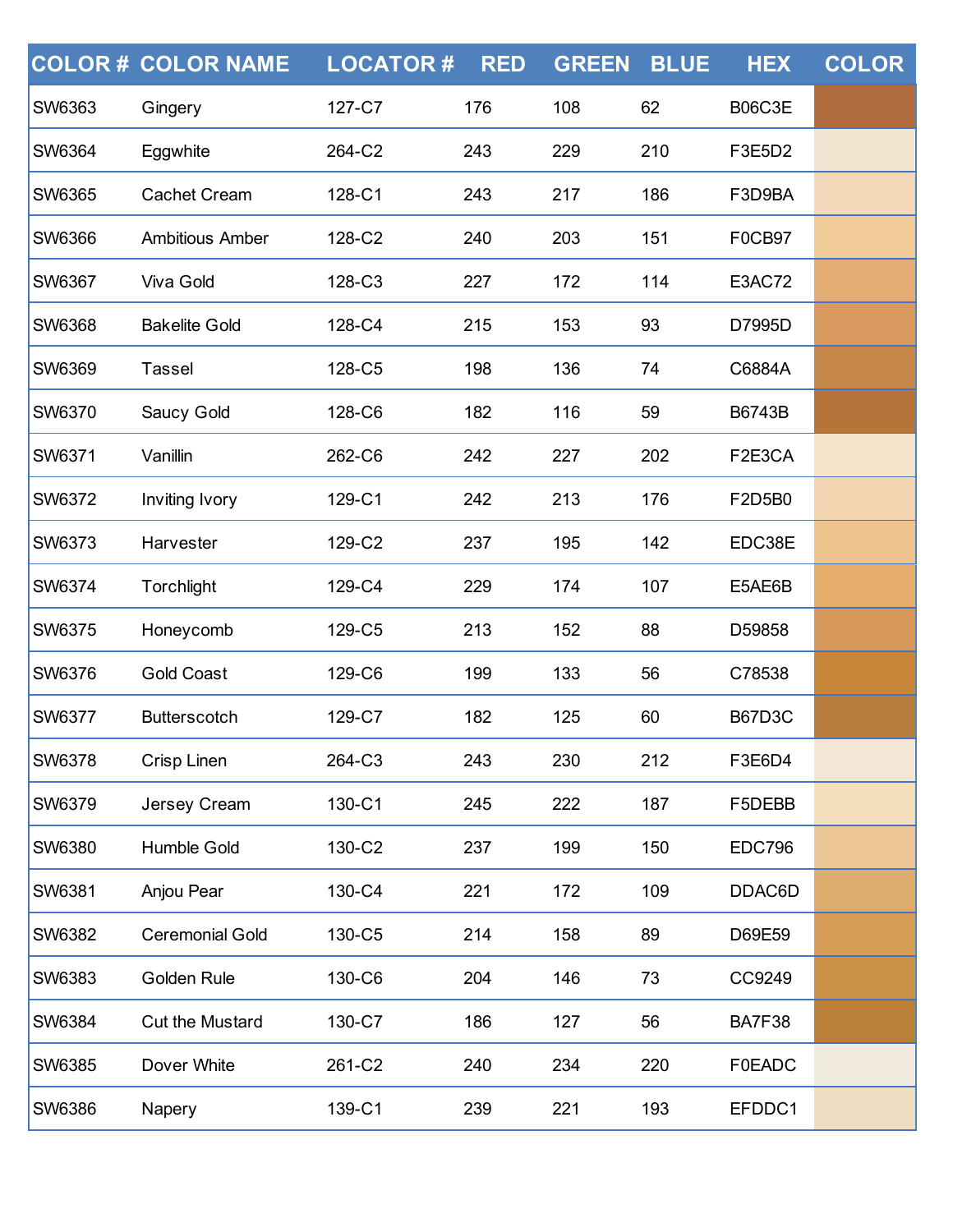|               | <b>COLOR # COLOR NAME</b> | <b>LOCATOR#</b> | <b>RED</b> | <b>GREEN</b> | <b>BLUE</b> | <b>HEX</b>    | <b>COLOR</b> |
|---------------|---------------------------|-----------------|------------|--------------|-------------|---------------|--------------|
| <b>SW6387</b> | Compatible Cream          | 139-C2          | 232        | 200          | 158         | <b>E8C89E</b> |              |
| <b>SW6388</b> | Golden Fleece             | 139-C4          | 214        | 173          | 120         | D6AD78        |              |
| <b>SW6389</b> | <b>Butternut</b>          | 139-C5          | 204        | 155          | 92          | CC9B5C        |              |
| <b>SW6390</b> | <b>Bosc Pear</b>          | 139-C6          | 192        | 144          | 86          | C09056        |              |
| <b>SW6391</b> | <b>Gallant Gold</b>       | 139-C7          | 164        | 118          | 60          | A4763C        |              |
| <b>SW6392</b> | <b>Vital Yellow</b>       | 269-C4          | 237        | 224          | 197         | EDE0C5        |              |
| <b>SW6393</b> | <b>Convivial Yellow</b>   | 142-C1          | 233        | 214          | 176         | E9D6B0        |              |
| <b>SW6394</b> | Sequin                    | 142-C2          | 225        | 194          | 141         | E1C28D        |              |
| SW6395        | Alchemy                   | 142-C4          | 201        | 158          | 83          | C99E53        |              |
| <b>SW6396</b> | <b>Different Gold</b>     | 142-C5          | 188        | 147          | 77          | <b>BC934D</b> |              |
| <b>SW6397</b> | Nankeen                   | 142-C6          | 170        | 128          | 58          | AA803A        |              |
| SW6398        | Sconce Gold               | 142-C7          | 153        | 111          | 50          | 996F32        |              |
| <b>SW6399</b> | Chamomile                 | 269-C3          | 233        | 224          | 197         | E9E0C5        |              |
| <b>SW6400</b> | <b>Lucent Yellow</b>      | 143-C1          | 228        | 208          | 165         | E4D0A5        |              |
| <b>SW6401</b> | Independent Gold          | 143-C3          | 210        | 186          | 131         | D2BA83        |              |
| <b>SW6402</b> | Antiquity                 | 143-C4          | 194        | 164          | 98          | C2A462        |              |
| <b>SW6403</b> | <b>Escapade Gold</b>      | 143-C5          | 184        | 155          | 89          | <b>B89B59</b> |              |
| <b>SW6404</b> | Grandiose                 | 143-C6          | 156        | 127          | 65          | 9C7F41        |              |
| <b>SW6405</b> | <b>Fervent Brass</b>      | 143-C7          | 149        | 121          | 61          | 95793D        |              |
| <b>SW6406</b> | lonic Ivory               | 269-C2          | 231        | 223          | 197         | E7DFC5        |              |
| <b>SW6407</b> | <b>Ancestral Gold</b>     | 144-C1          | 221        | 205          | 166         | DDCDA6        |              |
| <b>SW6408</b> | <b>Wheat Grass</b>        | 144-C2          | 203        | 181          | 132         | <b>CBB584</b> |              |
| <b>SW6409</b> | <b>Edgy Gold</b>          | 144-C4          | 177        | 151          | 95          | <b>B1975F</b> |              |
| <b>SW6410</b> | <b>Brassy</b>             | 144-C5          | 157        | 131          | 68          | 9D8344        |              |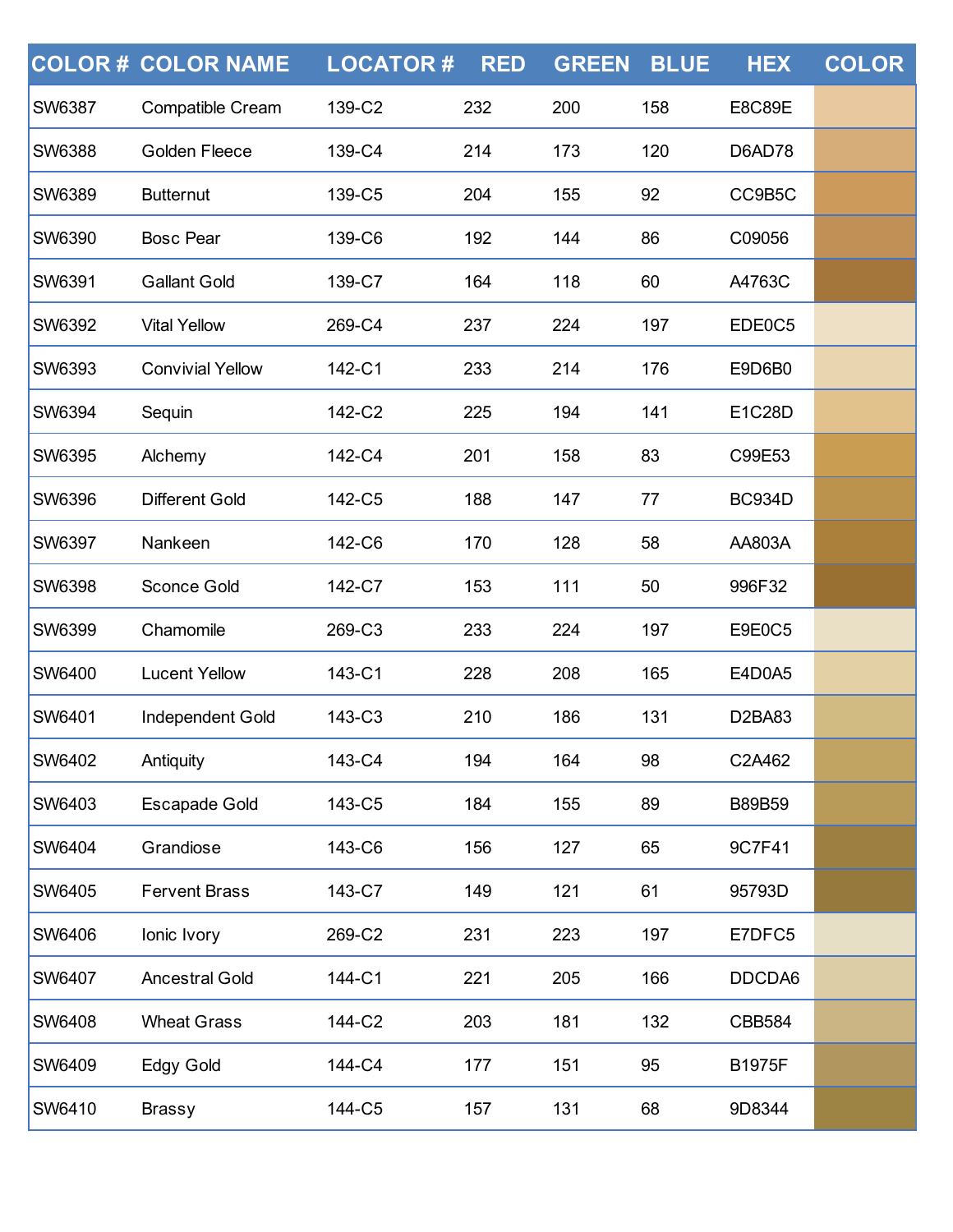|               | <b>COLOR # COLOR NAME</b> | <b>LOCATOR#</b> | <b>RED</b> | <b>GREEN</b> | <b>BLUE</b> | <b>HEX</b>         | <b>COLOR</b> |
|---------------|---------------------------|-----------------|------------|--------------|-------------|--------------------|--------------|
| <b>SW6411</b> | <b>Bengal Grass</b>       | 144-C6          | 142        | 119          | 63          | 8E773F             |              |
| <b>SW6412</b> | <b>Eminent Bronze</b>     | 144-C7          | 122        | 104          | 65          | 7A6841             |              |
| <b>SW6413</b> | <b>Restoration Ivory</b>  | 269-C1          | 233        | 225          | 202         | E9E1CA             |              |
| <b>SW6414</b> | <b>Rice Paddy</b>         | 145-C1          | 223        | 212          | 176         | DFD4B0             |              |
| <b>SW6415</b> | Hearts of Palm            | 145-C2          | 207        | 194          | 145         | <b>CFC291</b>      |              |
| <b>SW6416</b> | Sassy Green               | 145-C4          | 187        | 168          | 106         | BBA86A             |              |
| <b>SW6417</b> | <b>Tupelo Tree</b>        | 145-C5          | 156        | 145          | 82          | 9C9152             |              |
| <b>SW6418</b> | <b>Rural Green</b>        | 145-C6          | 141        | 132          | 77          | 8D844D             |              |
| <b>SW6419</b> | Saguaro                   | 145-C7          | 101        | 95           | 45          | 655F2D             |              |
| <b>SW6420</b> | Queen Anne's Lace         | 270-C5          | 236        | 234          | 213         | ECEAD <sub>5</sub> |              |
| <b>SW6421</b> | Celery                    | 154-C1          | 224        | 221          | 189         | <b>E0DDBD</b>      |              |
| <b>SW6422</b> | Shagreen                  | 154-C2          | 203        | 201          | 157         | CBC99D             |              |
| <b>SW6423</b> | Ryegrass                  | 154-C4          | 174        | 172          | 122         | AEAC7A             |              |
| <b>SW6424</b> | <b>Tansy Green</b>        | 154-C5          | 149        | 148          | 92          | 95945C             |              |
| <b>SW6425</b> | <b>Relentless Olive</b>   | 154-C6          | 113        | 113          | 62          | 71713E             |              |
| SW6426        | <b>Basque Green</b>       | 154-C7          | 95         | 96           | 51          | 5F6033             |              |
| <b>SW6427</b> | Sprout                    | 270-C6          | 228        | 228          | 206         | E4E4CE             |              |
| <b>SW6428</b> | Honeydew                  | 155-C1          | 219        | 221          | 189         | <b>DBDDBD</b>      |              |
| <b>SW6429</b> | <b>Baize Green</b>        | 155-C2          | 199        | 205          | 168         | C7CDA8             |              |
| <b>SW6430</b> | <b>Great Green</b>        | 155-C3          | 171        | 180          | 134         | ABB486             |              |
| <b>SW6431</b> | Leapfrog                  | 155-C5          | 136        | 145          | 93          | 88915D             |              |
| <b>SW6432</b> | Garden Spot               | 155-C6          | 109        | 118          | 69          | 6D7645             |              |
| <b>SW6433</b> | Inverness                 | 155-C7          | 87         | 98           | 56          | 576238             |              |
| SW6434        | Spinach White             | 270-C2          | 228        | 232          | 218         | E4E8DA             |              |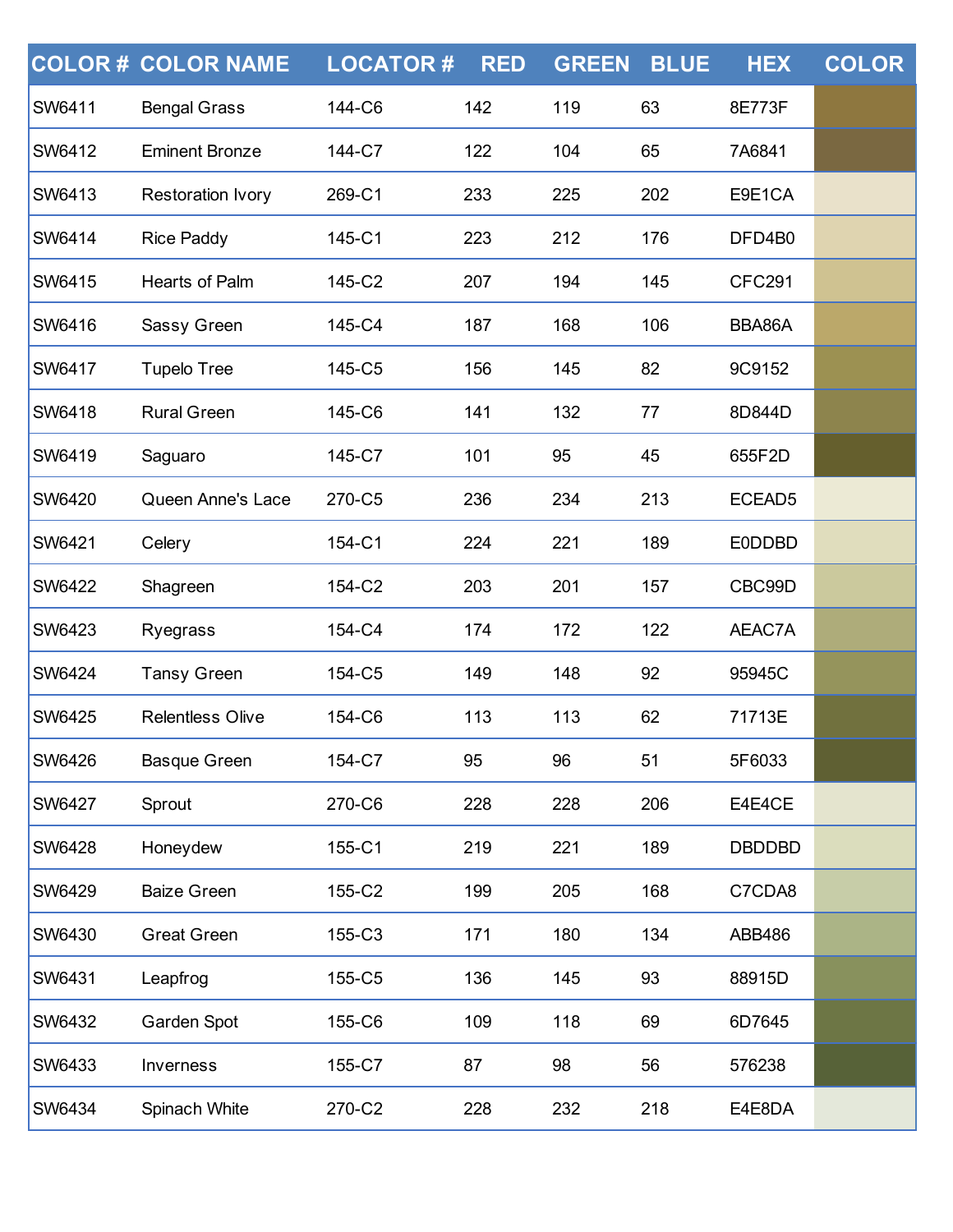|               | <b>COLOR # COLOR NAME</b> | <b>LOCATOR#</b> | <b>RED</b> | <b>GREEN</b> | <b>BLUE</b> | <b>HEX</b> | <b>COLOR</b> |
|---------------|---------------------------|-----------------|------------|--------------|-------------|------------|--------------|
| <b>SW6435</b> | <b>Gratifying Green</b>   | 156-C1          | 218        | 226          | 205         | DAE2CD     |              |
| <b>SW6436</b> | <b>Bonsai Tint</b>        | 156-C2          | 197        | 209          | 178         | C5D1B2     |              |
| SW6437        | Haven                     | 156-C3          | 163        | 180          | 140         | A3B48C     |              |
| SW6438        | Dill                      | 156-C5          | 120        | 141          | 96          | 788D60     |              |
| SW6439        | Greenfield                | 156-C6          | 96         | 114          | 79          | 60724F     |              |
| SW6440        | Courtyard                 | 156-C7          | 71         | 88           | 66          | 475842     |              |
| SW6441        | <b>White Mint</b>         | 270-C3          | 224        | 231          | 218         | E0E7DA     |              |
| SW6442        | Supreme Green             | 157-C1          | 207        | 221          | 199         | CFDDC7     |              |
| SW6443        | Relish                    | 157-C2          | 179        | 203          | 170         | B3CBAA     |              |
| SW6444        | Lounge Green              | 157-C3          | 139        | 169          | 127         | 8BA97F     |              |
| SW6445        | <b>Garden Grove</b>       | 157-C5          | 94         | 127          | 87          | 5E7F57     |              |
| SW6446        | Arugula                   | 157-C6          | 66         | 96           | 60          | 42603C     |              |
| <b>SW6447</b> | Evergreens                | 157-C7          | 64         | 88           | 64          | 405840     |              |
| SW6449        | <b>Topiary Tint</b>       | 158-C1          | 200        | 216          | 196         | C8D8C4     |              |
| SW6450        | Easy Green                | 158-C2          | 172        | 194          | 168         | ACC2A8     |              |
| <b>SW6451</b> | Nurture Green             | 158-C3          | 152        | 176          | 146         | 98B092     |              |
| <b>SW6452</b> | Inland                    | 158-C5          | 108        | 136          | 103         | 6C8867     |              |
| <b>SW6453</b> | Cilantro                  | 158-C6          | 83         | 113          | 80          | 537150     |              |
| <b>SW6454</b> | Shamrock                  | 158-C7          | 32         | 81           | 52          | 205134     |              |
| <b>SW6455</b> | <b>Fleeting Green</b>     | 271-C4          | 216        | 226          | 216         | D8E2D8     |              |
| <b>SW6456</b> | Slow Green                | 159-C1          | 198        | 213          | 201         | C6D5C9     |              |
| <b>SW6457</b> | Kind Green                | 159-C2          | 170        | 194          | 179         | AAC2B3     |              |
| <b>SW6458</b> | Restful                   | 159-C3          | 145        | 175          | 157         | 91AF9D     |              |
| SW6459        | Jadite                    | 159-C5          | 97         | 130          | 108         | 61826C     |              |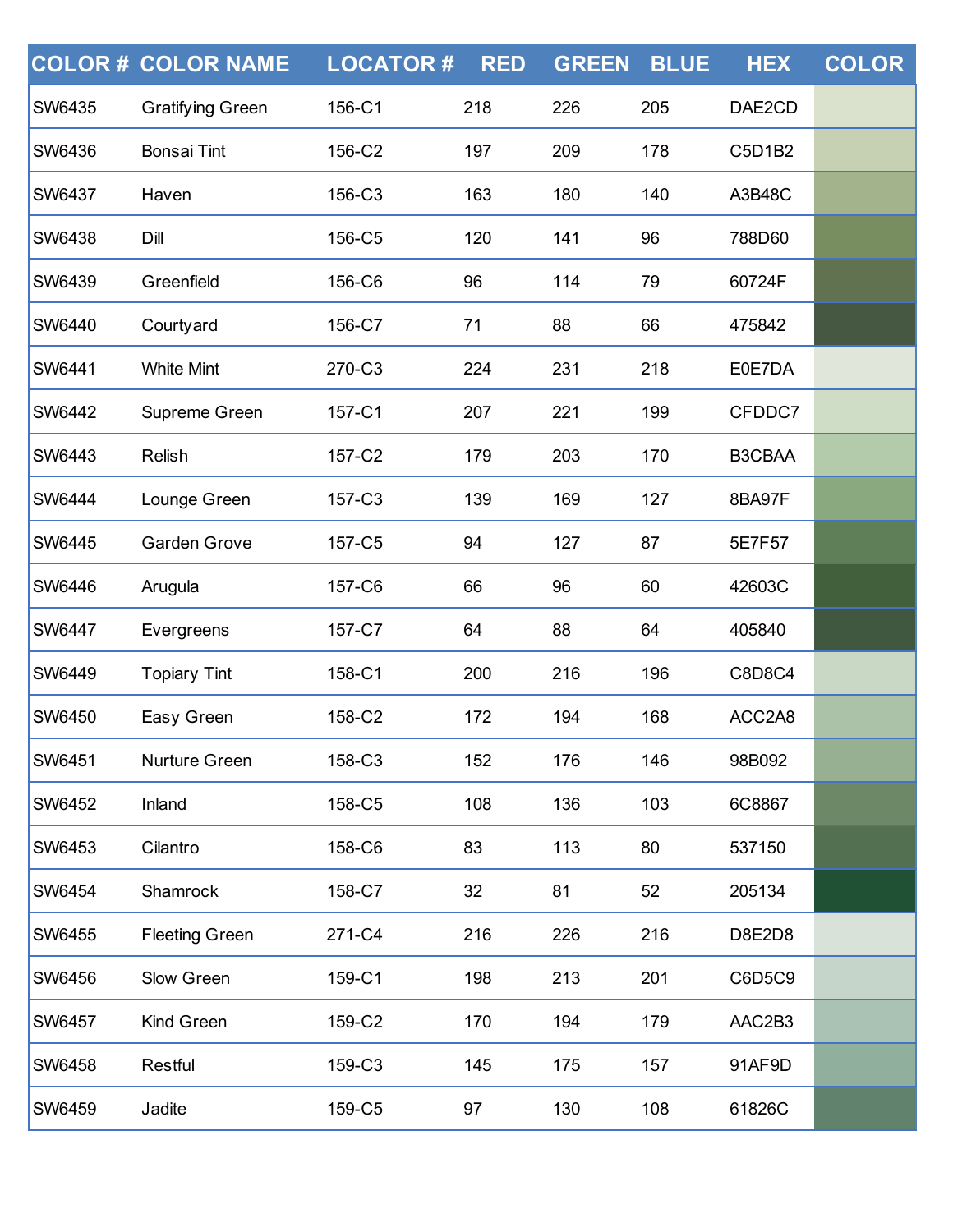|               | <b>COLOR # COLOR NAME</b> | <b>LOCATOR#</b> | <b>RED</b> | <b>GREEN</b> | <b>BLUE</b> | <b>HEX</b>         | <b>COLOR</b> |
|---------------|---------------------------|-----------------|------------|--------------|-------------|--------------------|--------------|
| <b>SW6460</b> | Kale Green                | 159-C6          | 79         | 106          | 86          | 4F6A56             |              |
| SW6461        | Isle of Pines             | 159-C7          | 61         | 85           | 65          | 3D5541             |              |
| SW6462        | <b>Green Trance</b>       | 271-C5          | 215        | 228          | 219         | D7E4DB             |              |
| SW6463        | <b>Breaktime</b>          | 160-C1          | 196        | 217          | 206         | C4D9CE             |              |
| SW6464        | Aloe                      | 160-C2          | 172        | 202          | 188         | <b>ACCABC</b>      |              |
| SW6465        | Spearmint                 | 160-C3          | 148        | 181          | 166         | 94B5A6             |              |
| SW6466        | Grandview                 | 160-C5          | 107        | 146          | 127         | 6B927F             |              |
| SW6467        | <b>Kendal Green</b>       | 160-C6          | 84         | 120          | 103         | 547867             |              |
| SW6468        | <b>Hunt Club</b>          | 160-C7          | 42         | 79           | 67          | 2A4F43             |              |
| SW6470        | Waterscape                | 169-C1          | 191        | 210          | 201         | BFD <sub>2C9</sub> |              |
| SW6471        | Hazel                     | 169-C2          | 168        | 193          | 183         | <b>A8C1B7</b>      |              |
| SW6472        | Composed                  | 169-C4          | 126        | 162          | 152         | 7EA298             |              |
| SW6473        | Surf Green                | 169-C5          | 95         | 136          | 125         | 5F887D             |              |
| SW6474        | Raging Sea                | 169-C6          | 71         | 111          | 101         | 476F65             |              |
| <b>SW6475</b> | <b>Country Squire</b>     | 169-C7          | 18         | 74           | 66          | 124A42             |              |
| <b>SW6476</b> | Glimmer                   | 271-C1          | 224        | 231          | 226         | E0E7E2             |              |
| <b>SW6477</b> | Tidewater                 | 170-C1          | 195        | 215          | 211         | C3D7D3             |              |
| <b>SW6478</b> | Watery                    | 170-C2          | 180        | 204          | 201         | B4CCC9             |              |
| SW6479        | <b>Drizzle</b>            | 170-C4          | 140        | 174          | 171         | 8CAEAB             |              |
| <b>SW6480</b> | Lagoon                    | 170-C5          | 81         | 134          | 130         | 518682             |              |
| <b>SW6481</b> | Green Bay                 | 170-C6          | 46         | 104          | 100         | 2E6864             |              |
| SW6482        | Cape Verde                | 170-C7          | 1          | 85           | 79          | 01554F             |              |
| <b>SW6484</b> | Meander Blue              | 171-C1          | 190        | 219          | 216         | BEDBD8             |              |
| SW6485        | Raindrop                  | 171-C2          | 158        | 198          | 198         | 9EC6C6             |              |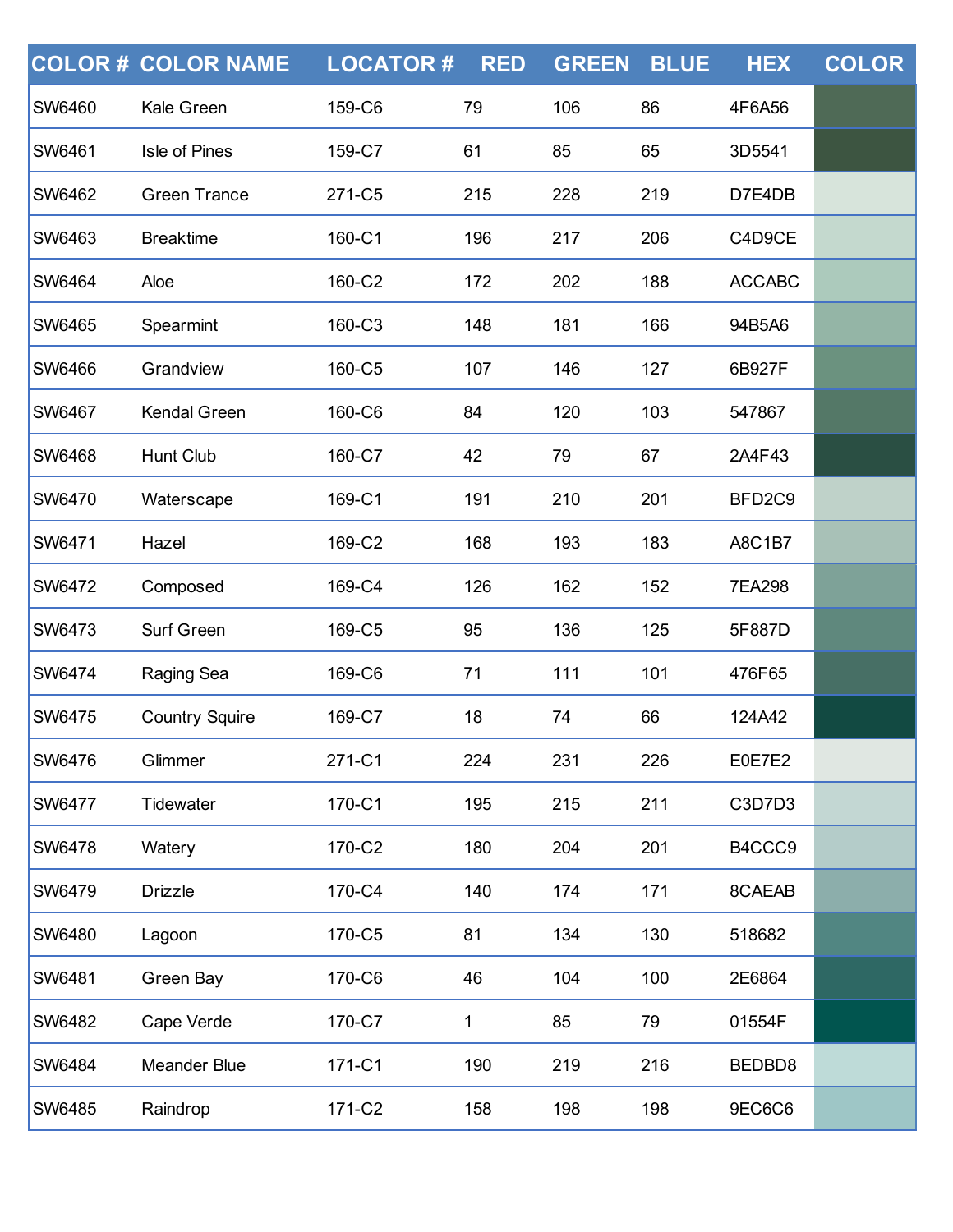|               | <b>COLOR# COLOR NAME</b> | <b>LOCATOR#</b> | <b>RED</b> | <b>GREEN</b> | <b>BLUE</b> | <b>HEX</b>    | <b>COLOR</b> |
|---------------|--------------------------|-----------------|------------|--------------|-------------|---------------|--------------|
| <b>SW6486</b> | <b>Reflecting Pool</b>   | 171-C4          | 123        | 177          | 178         | 7BB1B2        |              |
| <b>SW6487</b> | Cloudburst               | 171-C5          | 92         | 149          | 152         | 5C9598        |              |
| <b>SW6488</b> | <b>Grand Canal</b>       | 171-C6          | 60         | 121          | 125         | 3C797D        |              |
| <b>SW6489</b> | <b>Really Teal</b>       | 171-C7          | 1          | 99           | 103         | 016367        |              |
| <b>SW6491</b> | Open Air                 | 172-C1          | 199        | 223          | 224         | C7DFE0        |              |
| SW6492        | Jetstream                | 172-C2          | 176        | 210          | 214         | B0D2D6        |              |
| SW6493        | Ebbtide                  | 172-C4          | 132        | 180          | 190         | 84B4BE        |              |
| SW6494        | Lakeshore                | 172-C5          | 91         | 150          | 162         | 5B96A2        |              |
| SW6495        | <b>Great Falls</b>       | 172-C6          | 33         | 119          | 134         | 217786        |              |
| SW6496        | Oceanside                | 172-C7          | 1          | 90           | 107         | 015A6B        |              |
| SW6497        | <b>Blue Horizon</b>      | 272-C4          | 216        | 231          | 230         | <b>D8E7E6</b> |              |
| SW6498        | <b>Byte Blue</b>         | 174-C1          | 197        | 220          | 224         | C5DCE0        |              |
| SW6499        | Stream                   | 174-C2          | 173        | 204          | 211         | ADCCD3        |              |
| <b>SW6500</b> | Open Seas                | 174-C4          | 131        | 175          | 188         | 83AFBC        |              |
| <b>SW6501</b> | <b>Manitou Blue</b>      | 174-C5          | 91         | 146          | 162         | 5B92A2        |              |
| <b>SW6502</b> | Loch Blue                | 174-C6          | 47         | 119          | 139         | 2F778B        |              |
| <b>SW6503</b> | <b>Bosporus</b>          | 174-C7          | 1          | 93           | 117         | 015D75        |              |
| <b>SW6504</b> | Sky High                 | 272-C1          | 220        | 231          | 232         | DCE7E8        |              |
| SW6505        | Atmospheric              | 175-C1          | 194        | 218          | 224         | C2DAE0        |              |
| SW6506        | Vast Sky                 | 175-C2          | 169        | 201          | 215         | A9C9D7        |              |
| <b>SW6507</b> | <b>Resolute Blue</b>     | 175-C3          | 133        | 176          | 196         | 85B0C4        |              |
| <b>SW6508</b> | Secure Blue              | 175-C5          | 83         | 137          | 161         | 5389A1        |              |
| SW6509        | Georgian Bay             | 175-C6          | 34         | 101          | 127         | 22657F        |              |
| SW6510        | Loyal Blue               | 175-C7          | 1          | 69           | 94          | 01455E        |              |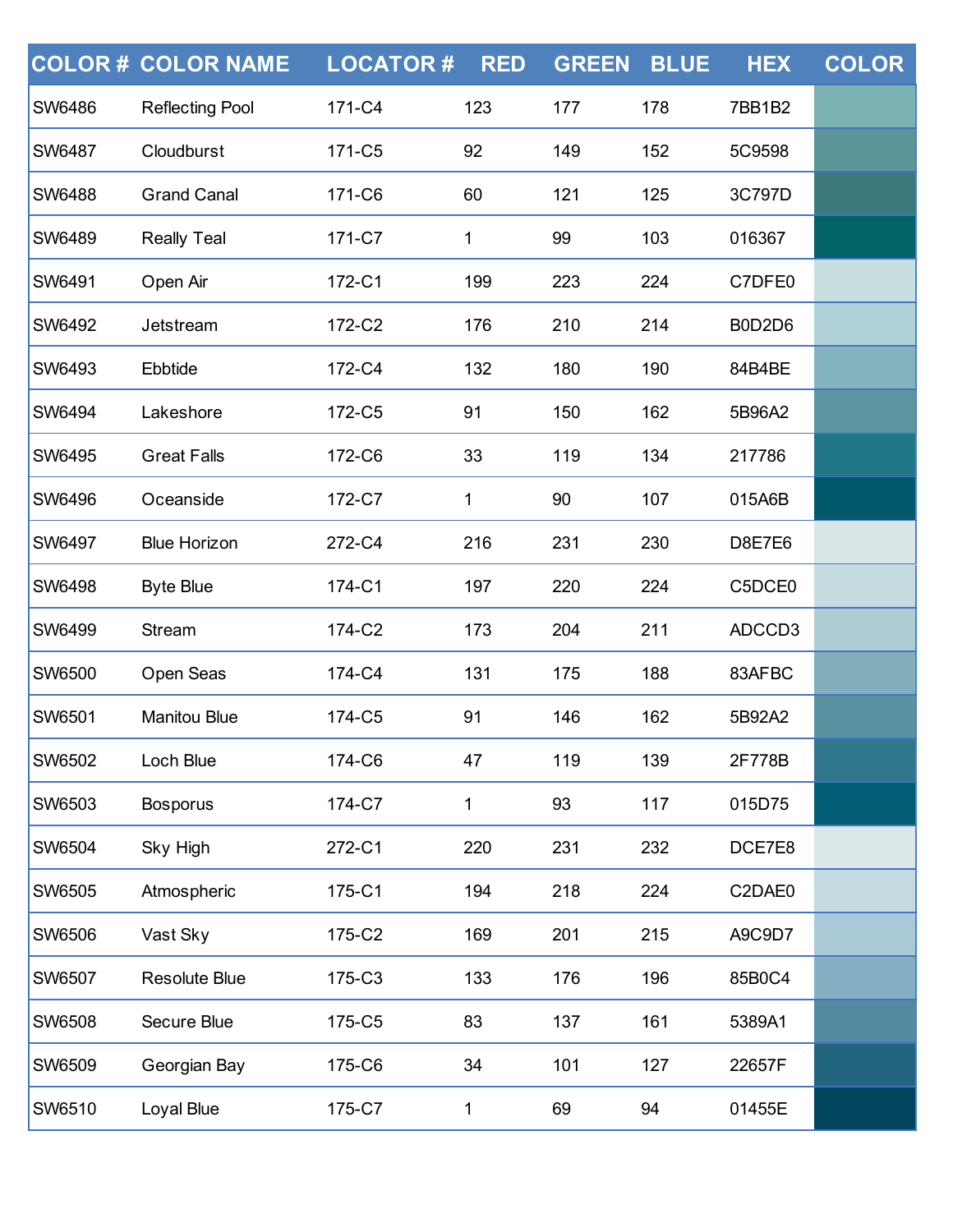|               | <b>COLOR # COLOR NAME</b> | <b>LOCATOR#</b> | <b>RED</b> | <b>GREEN</b> | <b>BLUE</b> | <b>HEX</b>    | <b>COLOR</b> |
|---------------|---------------------------|-----------------|------------|--------------|-------------|---------------|--------------|
| <b>SW6511</b> | Snowdrop                  | 272-C2          | 224        | 232          | 231         | E0E8E7        |              |
| <b>SW6512</b> | Balmy                     | 184-C1          | 197        | 216          | 222         | C5D8DE        |              |
| <b>SW6513</b> | <b>Take Five</b>          | 184-C2          | 179        | 201          | 211         | <b>B3C9D3</b> |              |
| <b>SW6514</b> | Respite                   | 184-C3          | 151        | 180          | 195         | 97B4C3        |              |
| <b>SW6515</b> | Leisure Blue              | 184-C5          | 106        | 142          | 161         | 6A8EA1        |              |
| <b>SW6516</b> | Down Pour                 | 184-C6          | 67         | 113          | 139         | 43718B        |              |
| <b>SW6517</b> | Regatta                   | 184-C7          | 33         | 87           | 114         | 215772        |              |
| <b>SW6519</b> | <b>Hinting Blue</b>       | 185-C1          | 206        | 217          | 221         | CED9DD        |              |
| SW6520        | <b>Honest Blue</b>        | 185-C2          | 178        | 199          | 211         | <b>B2C7D3</b> |              |
| SW6521        | Notable Hue               | 185-C3          | 139        | 167          | 187         | 8BA7BB        |              |
| <b>SW6522</b> | <b>Sporty Blue</b>        | 185-C5          | 106        | 138          | 164         | 6A8AA4        |              |
| SW6523        | Denim                     | 185-C6          | 80         | 107          | 132         | 506B84        |              |
| SW6524        | Commodore                 | 185-C7          | 37         | 71           | 106         | 25476A        |              |
| <b>SW6525</b> | <b>Rarified Air</b>       | 273-C4          | 225        | 230          | 230         | E1E6E6        |              |
| <b>SW6526</b> | Icelandic                 | 178-C1          | 203        | 216          | 225         | CBD8E1        |              |
| <b>SW6527</b> | <b>Blissful Blue</b>      | 178-C2          | 178        | 200          | 216         | <b>B2C8D8</b> |              |
| <b>SW6528</b> | Cosmos                    | 178-C3          | 142        | 169          | 194         | 8EA9C2        |              |
| <b>SW6529</b> | Scanda                    | 178-C5          | 107        | 140          | 169         | 6B8CA9        |              |
| <b>SW6530</b> | <b>Revel Blue</b>         | 178-C6          | 76         | 107          | 138         | 4C6B8A        |              |
| <b>SW6531</b> | Indigo                    | 178-C7          | 40         | 74           | 112         | 284A70        |              |
| <b>SW6533</b> | Mild Blue                 | 186-C1          | 203        | 213          | 219         | CBD5DB        |              |
| SW6534        | Icy                       | 186-C2          | 187        | 199          | 210         | BBC7D2        |              |
| <b>SW6535</b> | Solitude                  | 186-C3          | 153        | 167          | 184         | 99A7B8        |              |
| SW6536        | Searching Blue            | 186-C5          | 108        | 127          | 154         | 6C7F9A        |              |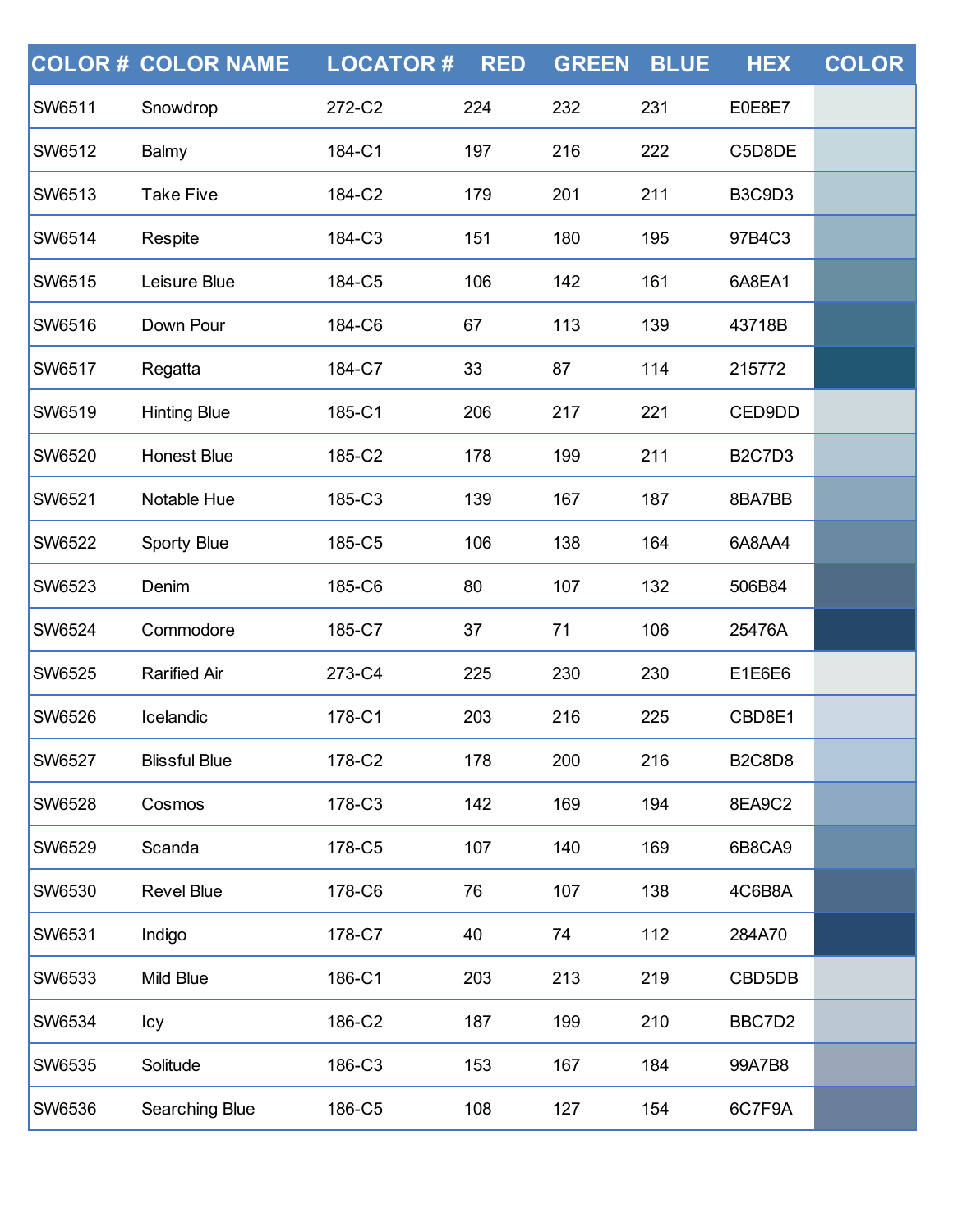|               | <b>COLOR # COLOR NAME</b> | <b>LOCATOR#</b> | <b>RED</b> | <b>GREEN</b> | <b>BLUE</b> | <b>HEX</b>    | <b>COLOR</b> |
|---------------|---------------------------|-----------------|------------|--------------|-------------|---------------|--------------|
| SW6537        | Luxe Blue                 | 186-C6          | 81         | 101          | 130         | 516582        |              |
| <b>SW6538</b> | Dignified                 | 186-C7          | 59         | 73           | 109         | 3B496D        |              |
| <b>SW6540</b> | <b>Starry Night</b>       | 187-C1          | 214        | 217          | 222         | D6D9DE        |              |
| SW6541        | Daydream                  | 187-C2          | 189        | 195          | 205         | BDC3CD        |              |
| SW6542        | <b>Vesper Violet</b>      | 187-C3          | 153        | 160          | 178         | 99A0B2        |              |
| <b>SW6543</b> | Soulful Blue              | 187-C5          | 117        | 124          | 145         | 757C91        |              |
| SW6544        | Mesmerize                 | 187-C6          | 93         | 101          | 123         | 5D657B        |              |
| SW6545        | Majestic Purple           | 187-C7          | 59         | 60           | 90          | 3B3C5A        |              |
| SW6547        | <b>Silver Peony</b>       | 188-C1          | 218        | 214          | 219         | DAD6DB        |              |
| <b>SW6548</b> | <b>Grape Mist</b>         | 188-C2          | 197        | 192          | 201         | C5C0C9        |              |
| SW6549        | Ash Violet                | 188-C3          | 162        | 155          | 170         | A29BAA        |              |
| <b>SW6550</b> | Mythical                  | 188-C5          | 126        | 119          | 142         | 7E778E        |              |
| SW6551        | Purple Passage            | 188-C6          | 100        | 94           | 119         | 645E77        |              |
| SW6552        | Dewberry                  | 188-C7          | 62         | 56           | 90          | 3E385A        |              |
| <b>SW6554</b> | Lite Lavender             | 189-C1          | 224        | 218          | 223         | <b>E0DADF</b> |              |
| <b>SW6555</b> | Enchant                   | 189-C2          | 209        | 198          | 210         | D1C6D2        |              |
| <b>SW6556</b> | Obi Lilac                 | 189-C3          | 176        | 163          | 182         | B0A3B6        |              |
| <b>SW6557</b> | <b>Wood Violet</b>        | 189-C5          | 122        | 107          | 133         | 7A6B85        |              |
| <b>SW6558</b> | Plummy                    | 189-C6          | 103        | 90           | 117         | 675A75        |              |
| <b>SW6559</b> | <b>Concord Grape</b>      | 189-C7          | 68         | 55           | 87          | 443757        |              |
| <b>SW6561</b> | Teaberry                  | 102-C1          | 235        | 209          | 219         | EBD1DB        |              |
| SW6562        | Irresistible              | 102-C2          | 227        | 192          | 207         | E3C0CF        |              |
| <b>SW6563</b> | Rosebay                   | 102-C3          | 203        | 154          | 173         | CB9AAD        |              |
| SW6564        | <b>Red Clover</b>         | 102-C4          | 184        | 126          | 147         | B87E93        |              |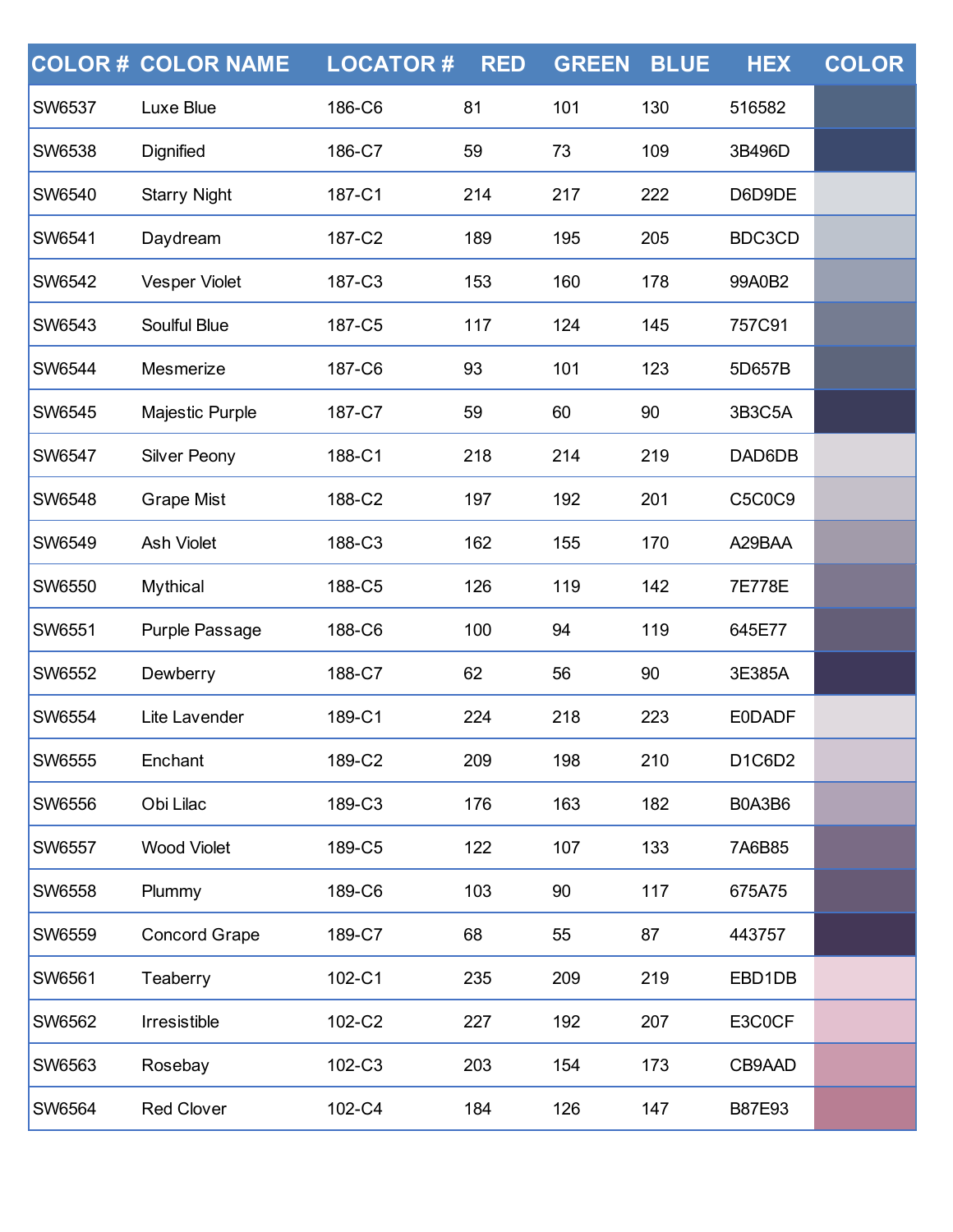|               | <b>COLOR# COLOR NAME</b> | <b>LOCATOR#</b> | <b>RED</b> | <b>GREEN</b> | <b>BLUE</b> | <b>HEX</b>    | <b>COLOR</b> |
|---------------|--------------------------|-----------------|------------|--------------|-------------|---------------|--------------|
| SW6565        | <b>Grandeur Plum</b>     | 102-C5          | 146        | 87           | 111         | 92576F        |              |
| <b>SW6566</b> | Framboise                | 103-C7          | 124        | 54           | 85          | 7C3655        |              |
| <b>SW6568</b> | <b>Lighthearted Pink</b> | 103-C1          | 237        | 213          | 221         | EDD5DD        |              |
| SW6569        | Childlike                | 103-C2          | 232        | 192          | 207         | E8C0CF        |              |
| <b>SW6570</b> | <b>Haute Pink</b>        | 103-C3          | 216        | 153          | 177         | D899B1        |              |
| SW6571        | Cyclamen                 | 103-C4          | 196        | 123          | 149         | C47B95        |              |
| SW6572        | Ruby Shade               | 103-C5          | 162        | 86           | 111         | A2566F        |              |
| <b>SW6573</b> | Juneberry                | 103-C6          | 133        | 65           | 88          | 854158        |              |
| SW6575        | Priscilla                | 104-C1          | 241        | 211          | 218         | F1D3DA        |              |
| SW6576        | <b>Azalea Flower</b>     | 104-C2          | 239        | 192          | 203         | <b>EFC0CB</b> |              |
| <b>SW6577</b> | Jaipur Pink              | 104-C3          | 227        | 146          | 161         | E392A1        |              |
| SW6578        | Tuberose                 | 104-C4          | 212        | 124          | 140         | <b>D47C8C</b> |              |
| SW6579        | Gala Pink                | 104-C5          | 176        | 75           | 99          | B04B63        |              |
| SW6580        | Cerise                   | 104-C7          | 153        | 50           | 78          | 99324E        |              |
| SW6582        | Impatiens Petal          | 105-C1          | 241        | 210          | 215         | F1D2D7        |              |
| <b>SW6583</b> | In the Pink              | 105-C2          | 240        | 188          | 201         | F0BCC9        |              |
| <b>SW6584</b> | Cheery                   | 105-C3          | 235        | 146          | 163         | <b>EB92A3</b> |              |
| <b>SW6585</b> | Coming up Roses          | 105-C4          | 221        | 119          | 136         | <b>DD7788</b> |              |
| <b>SW6586</b> | Heartfelt                | 105-C6          | 189        | 76           | 95          | BD4C5F        |              |
| <b>SW6587</b> | Valentine                | 105-C7          | 165        | 58           | 78          | A53A4E        |              |
| <b>SW6589</b> | Alyssum                  | 106-C1          | 242        | 213          | 215         | F2D5D7        |              |
| SW6590        | Loveable                 | 106-C2          | 240        | 193          | 198         | F0C1C6        |              |
| <b>SW6591</b> | Amaryllis                | 106-C3          | 237        | 147          | 157         | <b>ED939D</b> |              |
| SW6592        | Grenadine                | 106-C4          | 214        | 105          | 114         | D66972        |              |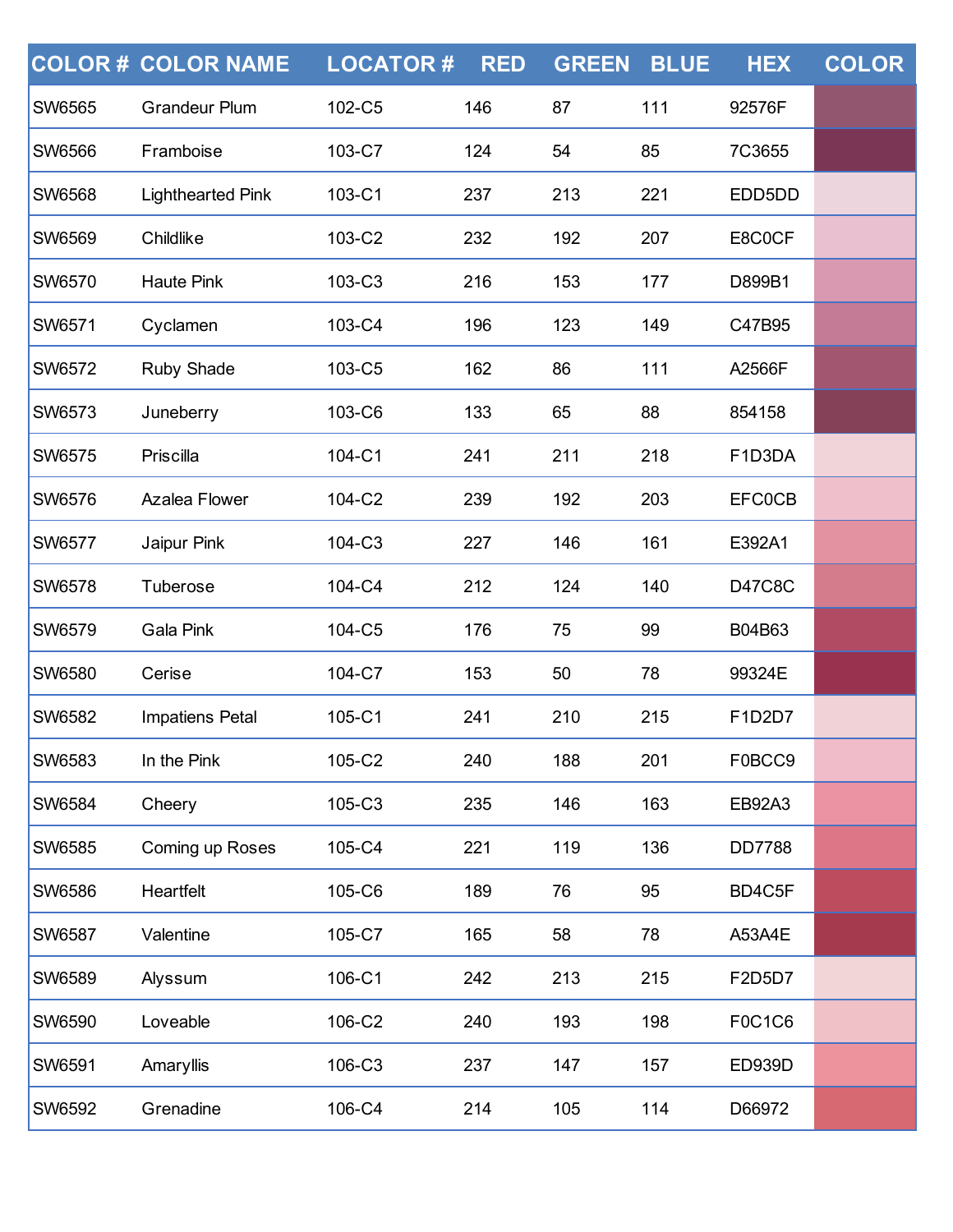|               | <b>COLOR # COLOR NAME</b> | <b>LOCATOR#</b> | <b>RED</b> | <b>GREEN</b> | <b>BLUE</b> | <b>HEX</b>                      | <b>COLOR</b> |
|---------------|---------------------------|-----------------|------------|--------------|-------------|---------------------------------|--------------|
| <b>SW6593</b> | <b>Coral Bells</b>        | 106-C5          | 187        | 75           | 81          | <b>BB4B51</b>                   |              |
| <b>SW6594</b> | Poinsettia                | 106-C7          | 157        | 55           | 60          | 9D373C                          |              |
| <b>SW6596</b> | <b>Bella Pink</b>         | 107-C1          | 241        | 198          | 196         | F1C6C4                          |              |
| <b>SW6597</b> | Hopeful                   | 107-C2          | 240        | 179          | 178         | F0B3B2                          |              |
| <b>SW6598</b> | Dishy Coral               | 107-C3          | 237        | 145          | 144         | ED9190                          |              |
| <b>SW6599</b> | Begonia                   | 107-C4          | 215        | 108          | 110         | <b>D76C6E</b>                   |              |
| <b>SW6600</b> | <b>Enticing Red</b>       | 107-C5          | 183        | 78           | 79          | <b>B74E4F</b>                   |              |
| <b>SW6601</b> | Tanager                   | 107-C6          | 164        | 56           | 52          | A43834                          |              |
| <b>SW6603</b> | Oleander                  | 108-C1          | 242        | 204          | 197         | F <sub>2</sub> CCC <sub>5</sub> |              |
| SW6604        | <b>Youthful Coral</b>     | 108-C2          | 240        | 175          | 168         | F0AFA8                          |              |
| <b>SW6605</b> | Charisma                  | 108-C3          | 238        | 148          | 137         | EE9489                          |              |
| <b>SW6606</b> | <b>Coral Reef</b>         | 108-C4          | 217        | 118          | 108         | D9766C                          |              |
| SW6607        | <b>Red Tomato</b>         | 108-C5          | 178        | 71           | 67          | B24743                          |              |
| <b>SW6608</b> | Rave Red                  | 108-C6          | 161        | 59           | 52          | A13B34                          |              |
| <b>SW6610</b> | <b>Koral Kicks</b>        | 117-C1          | 242        | 209          | 195         | F2D1C3                          |              |
| <b>SW6611</b> | Jovial                    | 117-C2          | 242        | 184          | 167         | F2B8A7                          |              |
| <b>SW6612</b> | Ravishing Coral           | 117-C3          | 231        | 149          | 128         | E79580                          |              |
| <b>SW6613</b> | Lei Flower                | 117-C4          | 216        | 123          | 106         | <b>D87B6A</b>                   |              |
| <b>SW6614</b> | Quite Coral               | 117-C5          | 199        | 99           | 86          | C76356                          |              |
| <b>SW6615</b> | Peppery                   | 117-C6          | 184        | 84           | 68          | B85444                          |              |
| <b>SW6617</b> | <b>Blushing</b>           | 118-C1          | 240        | 209          | 195         | F0D1C3                          |              |
| <b>SW6618</b> | <b>Cosmetic Peach</b>     | 118-C2          | 243        | 193          | 171         | F3C1AB                          |              |
| <b>SW6619</b> | Sockeye                   | 118-C3          | 228        | 151          | 128         | E49780                          |              |
| <b>SW6620</b> | Rejuvenate                | 118-C4          | 221        | 120          | 97          | DD7861                          |              |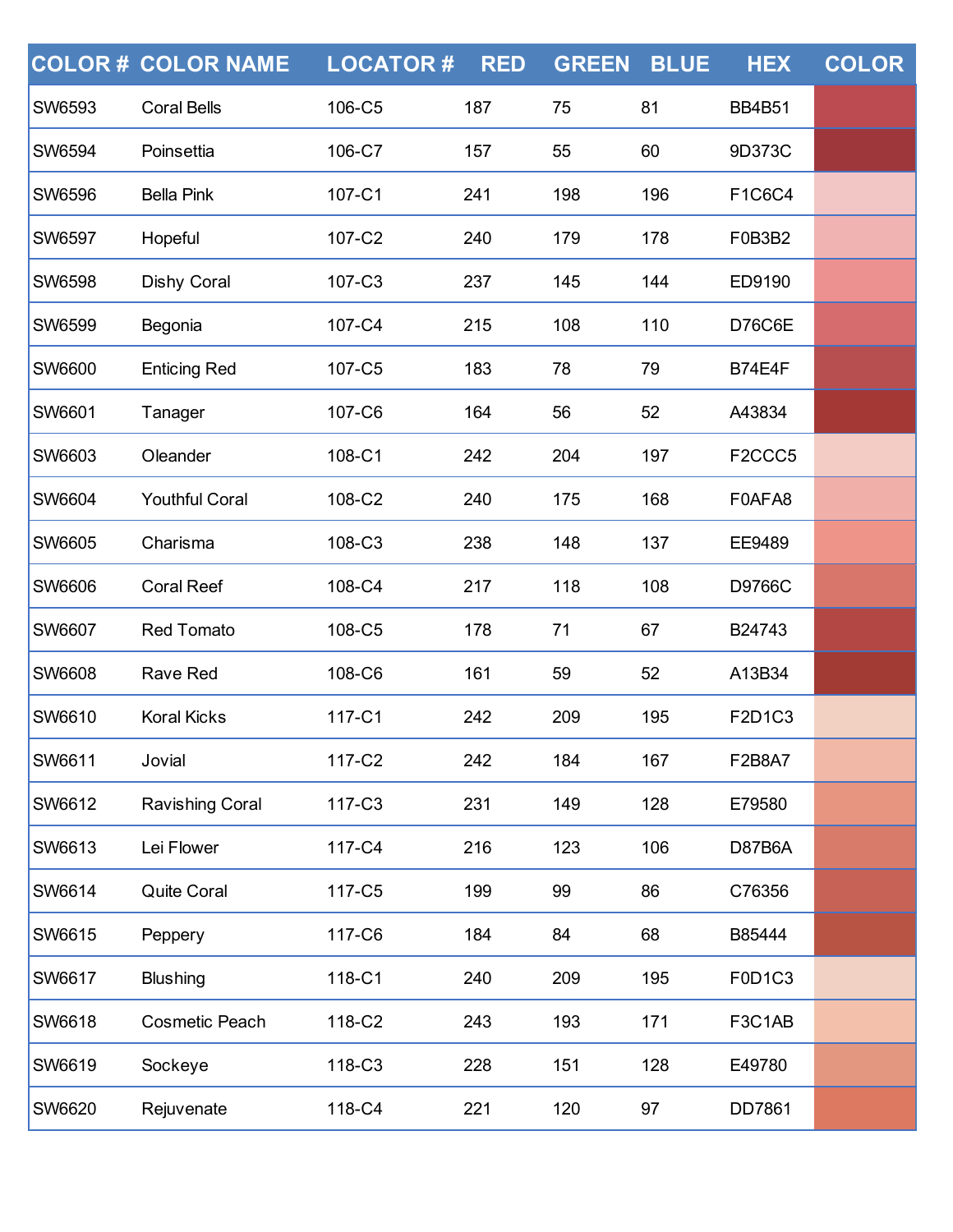|               | <b>COLOR # COLOR NAME</b> | <b>LOCATOR#</b> | <b>RED</b> | <b>GREEN</b> | <b>BLUE</b> | <b>HEX</b>    | <b>COLOR</b> |
|---------------|---------------------------|-----------------|------------|--------------|-------------|---------------|--------------|
| <b>SW6621</b> | Emotional                 | 118-C5          | 198        | 95           | 71          | C65F47        |              |
| <b>SW6622</b> | <b>Hearty Orange</b>      | 118-C6          | 180        | 75           | 52          | B44B34        |              |
| <b>SW6624</b> | Peach Blossom             | 119-C1          | 243        | 208          | 189         | F3D0BD        |              |
| <b>SW6625</b> | Certain Peach             | 119-C2          | 242        | 189          | 162         | F2BDA2        |              |
| <b>SW6626</b> | Sunset                    | 119-C3          | 226        | 148          | 111         | E2946F        |              |
| <b>SW6627</b> | Emberglow                 | 119-C4          | 214        | 124          | 86          | D67C56        |              |
| <b>SW6628</b> | Robust Orange             | 119-C5          | 196        | 99           | 62          | C4633E        |              |
| <b>SW6629</b> | Jalapeño                  | 119-C6          | 177        | 83           | 60          | <b>B1533C</b> |              |
| SW6631        | Naive Peach               | 120-C1          | 243        | 211          | 191         | F3D3BF        |              |
| <b>SW6632</b> | Neighborly Peach          | 120-C2          | 243        | 193          | 163         | F3C1A3        |              |
| <b>SW6633</b> | Inventive Orange          | 120-C3          | 232        | 157          | 111         | E89D6F        |              |
| SW6634        | Copper Harbor             | 120-C4          | 213        | 126          | 82          | D57E52        |              |
| SW6635        | <b>Determined Orange</b>  | 120-C5          | 197        | 102          | 57          | C56639        |              |
| <b>SW6636</b> | Husky Orange              | 120-C6          | 187        | 97           | 62          | <b>BB613E</b> |              |
| <b>SW6638</b> | <b>Flattering Peach</b>   | 121-C1          | 244        | 211          | 179         | F4D3B3        |              |
| <b>SW6639</b> | <b>Avid Apricot</b>       | 121-C2          | 244        | 198          | 159         | F4C69F        |              |
| <b>SW6640</b> | Tangerine                 | 121-C4          | 242        | 172          | 120         | <b>F2AC78</b> |              |
| <b>SW6641</b> | <b>Outgoing Orange</b>    | 121-C5          | 230        | 149          | 95          | E6955F        |              |
| <b>SW6642</b> | Rhumba Orange             | 121-C6          | 203        | 120          | 65          | CB7841        |              |
| <b>SW6643</b> | Yam                       | 121-C7          | 195        | 111          | 62          | C36F3E        |              |
| <b>SW6644</b> | Champagne                 | 268-C3          | 242        | 227          | 206         | F2E3CE        |              |
| SW6652        | Flan                      | 122-C1          | 244        | 212          | 175         | F4D4AF        |              |
| <b>SW6653</b> | Delicious Melon           | 122-C2          | 245        | 200          | 148         | F5C894        |              |
| SW6654        | Surprise Amber            | 122-C3          | 239        | 181          | 122         | EFB57A        |              |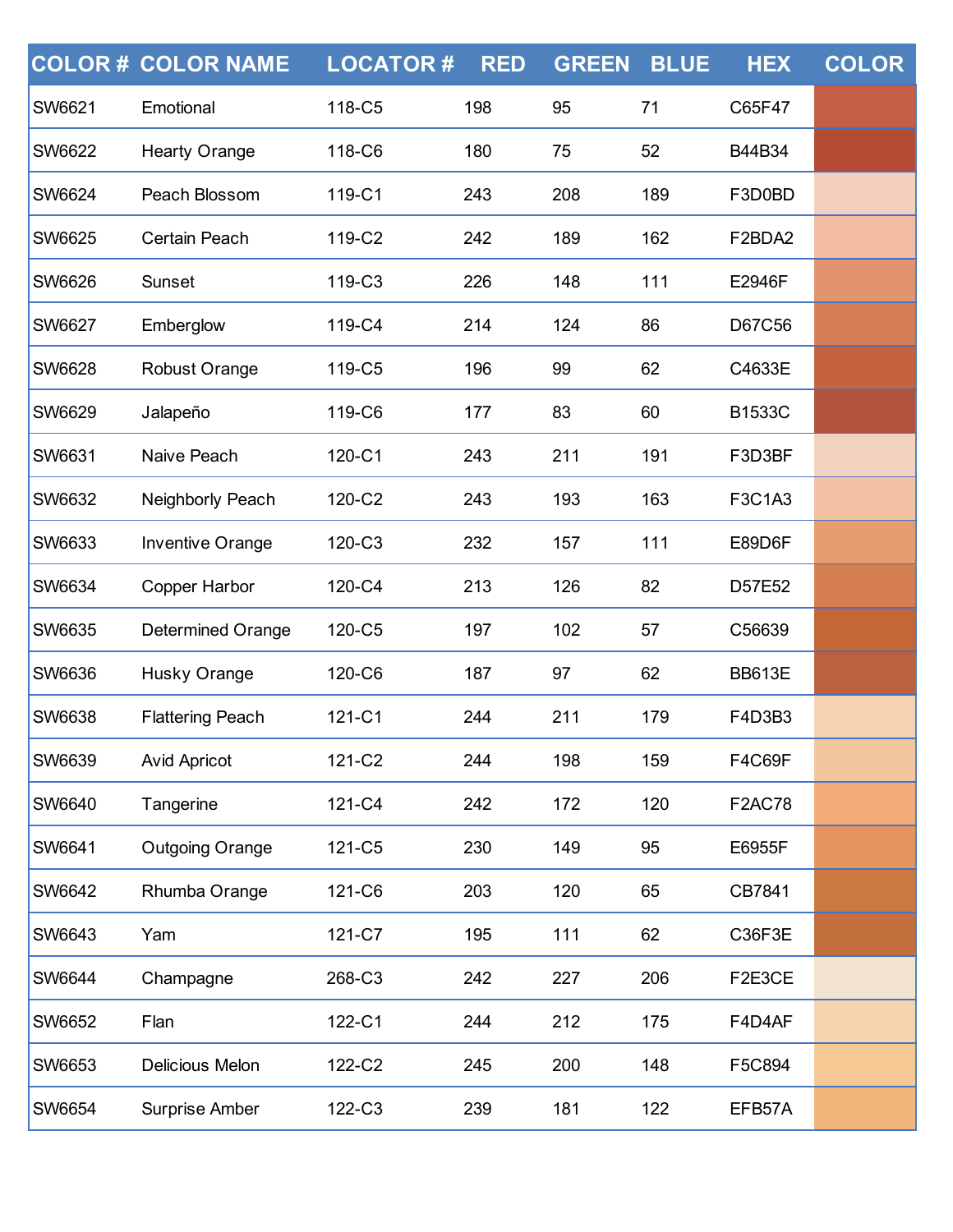|               | <b>COLOR # COLOR NAME</b> | <b>LOCATOR#</b> | <b>RED</b> | <b>GREEN</b> | <b>BLUE</b> | <b>HEX</b>    | <b>COLOR</b> |
|---------------|---------------------------|-----------------|------------|--------------|-------------|---------------|--------------|
| <b>SW6655</b> | Adventure Orange          | 122-C4          | 230        | 159          | 95          | E69F5F        |              |
| <b>SW6656</b> | Serape                    | 122-C5          | 216        | 139          | 77          | D88B4D        |              |
| <b>SW6657</b> | Amber Wave                | 122-C6          | 210        | 130          | 64          | D28240        |              |
| <b>SW6658</b> | <b>Welcome White</b>      | 268-C2          | 243        | 227          | 202         | F3E3CA        |              |
| <b>SW6659</b> | <b>Captivating Cream</b>  | 123-C1          | 244        | 217          | 177         | F4D9B1        |              |
| SW6660        | Honey Blush               | 123-C2          | 245        | 207          | 155         | F5CF9B        |              |
| <b>SW6661</b> | Papaya                    | 123-C4          | 239        | 185          | 123         | EFB97B        |              |
| <b>SW6662</b> | Summer Day                | 123-C5          | 234        | 170          | 98          | EAAA62        |              |
| SW6663        | Saffron Thread            | 123-C6          | 223        | 152          | 78          | <b>DF984E</b> |              |
| <b>SW6664</b> | Marigold                  | 123-C7          | 210        | 130          | 51          | D28233        |              |
| <b>SW6665</b> | Gardenia                  | 268-C1          | 243        | 226          | 201         | F3E2C9        |              |
| SW6666        | Enjoyable Yellow          | 132-C1          | 245        | 214          | 169         | F5D6A9        |              |
| <b>SW6667</b> | Afterglow                 | 132-C2          | 246        | 205          | 142         | F6CD8E        |              |
| <b>SW6668</b> | Sunrise                   | 132-C3          | 244        | 191          | 119         | F4BF77        |              |
| <b>SW6669</b> | Yarrow                    | 132-C5          | 235        | 173          | 94          | EBAD5E        |              |
| <b>SW6670</b> | <b>Gold Crest</b>         | 132-C6          | 223        | 153          | 56          | DF9938        |              |
| <b>SW6671</b> | Curry                     | 132-C7          | 216        | 143          | 50          | D88F32        |              |
| <b>SW6672</b> | Morning Sun               | 293-C1          | 243        | 230          | 206         | F3E6CE        |              |
| <b>SW6673</b> | Banana Cream              | 133-C1          | 245        | 222          | 175         | F5DEAF        |              |
| <b>SW6674</b> | Jonquil                   | 133-C2          | 247        | 211          | 145         | F7D391        |              |
| <b>SW6675</b> | Afternoon                 | 133-C4          | 251        | 203          | 120         | FBCB78        |              |
| <b>SW6676</b> | <b>Butterfield</b>        | 133-C5          | 247        | 190          | 91          | F7BE5B        |              |
| <b>SW6677</b> | Goldenrod                 | 133-C6          | 242        | 175          | 70          | F2AF46        |              |
| <b>SW6678</b> | Sunflower                 | 133-C7          | 227        | 154          | 51          | E39A33        |              |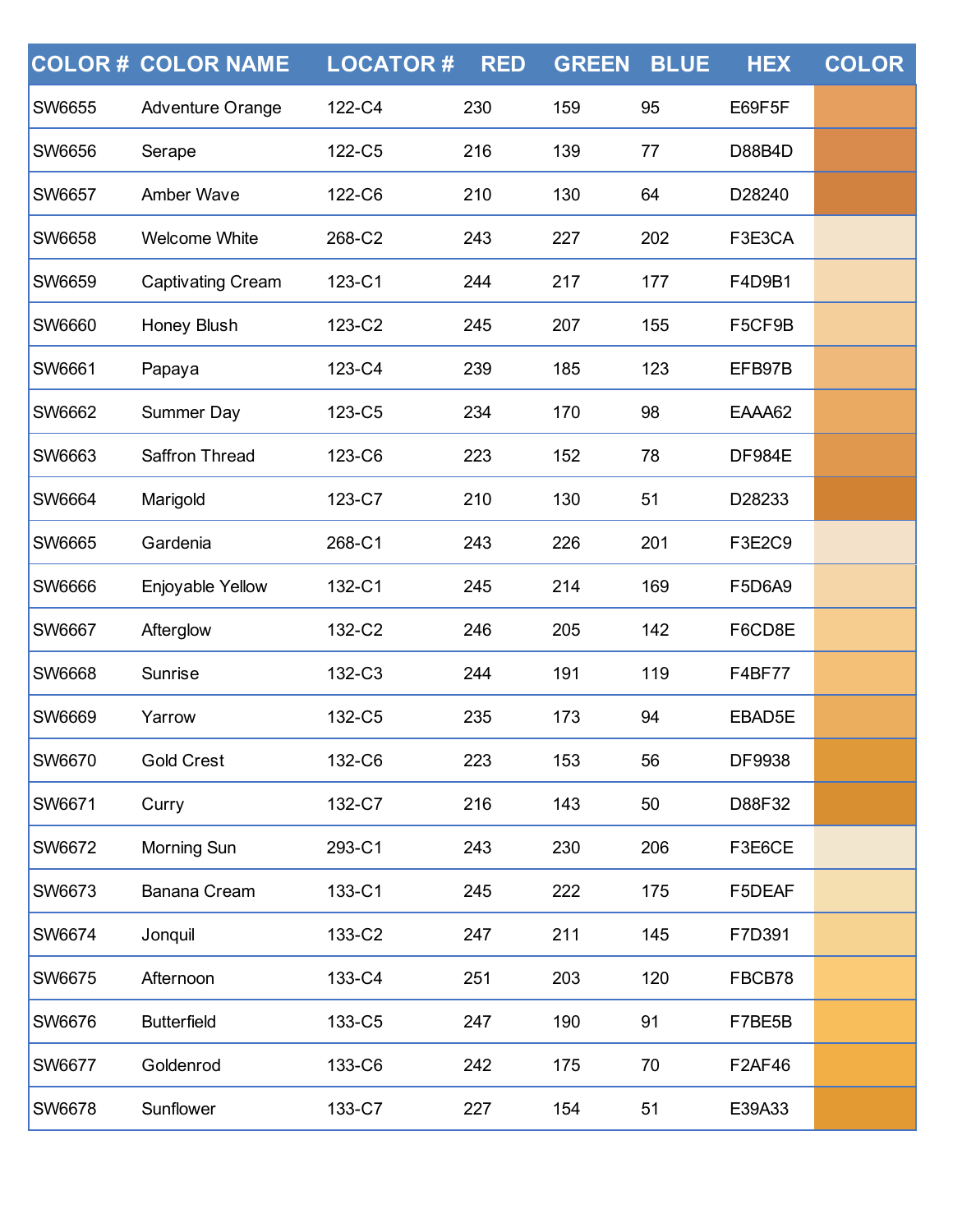|               | <b>COLOR # COLOR NAME</b> | <b>LOCATOR#</b> | <b>RED</b> | <b>GREEN</b> | <b>BLUE</b> | <b>HEX</b>    | <b>COLOR</b> |
|---------------|---------------------------|-----------------|------------|--------------|-------------|---------------|--------------|
| <b>SW6679</b> | Full Moon                 | 295-C2          | 244        | 227          | 188         | F4E3BC        |              |
| <b>SW6680</b> | <b>Friendly Yellow</b>    | 135-C1          | 245        | 224          | 177         | F5E0B1        |              |
| SW6681        | <b>Butter Up</b>          | 135-C2          | 246        | 221          | 163         | F6DDA3        |              |
| <b>SW6682</b> | June Day                  | 135-C4          | 246        | 201          | 115         | F6C973        |              |
| <b>SW6683</b> | Bee                       | 135-C5          | 241        | 186          | 85          | F1BA55        |              |
| SW6684        | <b>Brittlebush</b>        | 135-C6          | 234        | 174          | 71          | EAAE47        |              |
| SW6685        | <b>Trinket</b>            | 135-C7          | 214        | 152          | 53          | D69835        |              |
| <b>SW6686</b> | Lemon Chiffon             | 295-C3          | 245        | 229          | 188         | F5E5BC        |              |
| <b>SW6687</b> | Lantern Light             | 136-C1          | 244        | 225          | 174         | F4E1AE        |              |
| <b>SW6688</b> | Solaria                   | 136-C2          | 245        | 214          | 143         | <b>F5D68F</b> |              |
| <b>SW6689</b> | Overjoy                   | 136-C4          | 238        | 194          | 95          | EEC25F        |              |
| SW6690        | <b>Gambol Gold</b>        | 136-C5          | 225        | 176          | 71          | E1B047        |              |
| SW6691        | <b>Glitzy Gold</b>        | 136-C6          | 214        | 160          | 43          | <b>D6A02B</b> |              |
| <b>SW6692</b> | Auric                     | 136-C7          | 196        | 137          | 25          | C48919        |              |
| <b>SW6693</b> | Lily                      | 269-C6          | 243        | 232          | 194         | F3E8C2        |              |
| SW6694        | <b>Glad Yellow</b>        | 137-C1          | 245        | 225          | 172         | F5E1AC        |              |
| <b>SW6695</b> | Midday                    | 137-C2          | 247        | 215          | 138         | <b>F7D78A</b> |              |
| <b>SW6696</b> | Quilt Gold                | 137-C3          | 234        | 195          | 101         | <b>EAC365</b> |              |
| SW6697        | Nugget                    | 137-C4          | 219        | 176          | 74          | DBB04A        |              |
| SW6698        | Kingdom Gold              | 137-C5          | 209        | 164          | 54          | D1A436        |              |
| <b>SW6699</b> | <b>Crispy Gold</b>        | 137-C6          | 196        | 152          | 50          | C49832        |              |
| SW6700        | Daybreak                  | 269-C5          | 243        | 234          | 198         | F3EAC6        |              |
| SW6701        | Moonraker                 | 147-C1          | 238        | 227          | 178         | EEE3B2        |              |
| SW6702        | <b>Lively Yellow</b>      | 147-C2          | 230        | 216          | 142         | E6D88E        |              |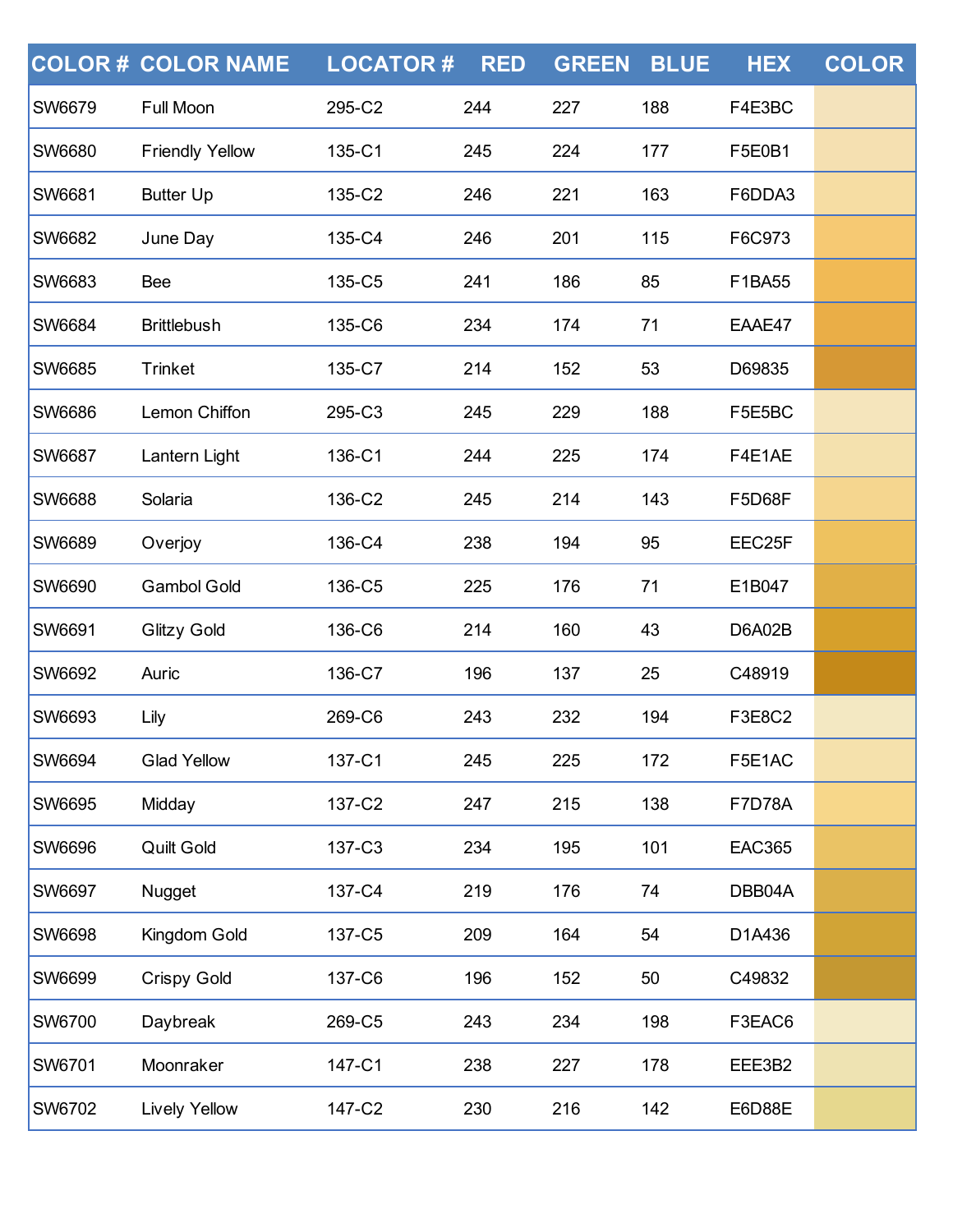|               | <b>COLOR # COLOR NAME</b> | <b>LOCATOR#</b> | <b>RED</b> | <b>GREEN</b> | <b>BLUE</b> | <b>HEX</b>    | <b>COLOR</b> |
|---------------|---------------------------|-----------------|------------|--------------|-------------|---------------|--------------|
| <b>SW6703</b> | Frolic                    | 147-C3          | 217        | 198          | 97          | D9C661        |              |
| <b>SW6704</b> | Hep Green                 | 147-C5          | 196        | 177          | 70          | C4B146        |              |
| <b>SW6705</b> | <b>High Strung</b>        | 147-C6          | 172        | 152          | 37          | AC9825        |              |
| <b>SW6706</b> | <b>Offbeat Green</b>      | 147-C7          | 156        | 139          | 31          | 9C8B1F        |              |
| <b>SW6708</b> | Springtime                | 148-C1          | 233        | 229          | 179         | E9E5B3        |              |
| <b>SW6709</b> | Gleeful                   | 148-C2          | 218        | 215          | 144         | <b>DAD790</b> |              |
| <b>SW6710</b> | Mélange Green             | 148-C4          | 196        | 196          | 118         | C4C476        |              |
| <b>SW6711</b> | Parakeet                  | 148-C5          | 180        | 176          | 90          | <b>B4B05A</b> |              |
| <b>SW6712</b> | Luau Green                | 148-C6          | 152        | 151          | 70          | 989746        |              |
| <b>SW6713</b> | Verdant                   | 148-C7          | 132        | 126          | 53          | 847E35        |              |
| <b>SW6715</b> | Lime Granita              | 149-C1          | 220        | 225          | 184         | DCE1B8        |              |
| <b>SW6716</b> | Dancing Green             | 149-C2          | 197        | 205          | 143         | C5CD8F        |              |
| <b>SW6717</b> | Lime Rickey               | 149-C3          | 175        | 185          | 106         | AFB96A        |              |
| <b>SW6718</b> | <b>Overt Green</b>        | 149-C5          | 151        | 165          | 84          | 97A554        |              |
| <b>SW6719</b> | Gecko                     | 149-C6          | 122        | 136          | 51          | 7A8833        |              |
| <b>SW6720</b> | Paradise                  | 149-C7          | 108        | 123          | 48          | 6C7B30        |              |
| <b>SW6722</b> | Cucumber                  | 151-C1          | 211        | 223          | 195         | D3DFC3        |              |
| <b>SW6723</b> | Jardin                    | 151-C2          | 189        | 208          | 171         | BDD0AB        |              |
| <b>SW6724</b> | Mesclun Green             | 151-C4          | 157        | 182          | 130         | 9DB682        |              |
| <b>SW6725</b> | Pickle                    | 151-C5          | 133        | 161          | 106         | 85A16A        |              |
| <b>SW6726</b> | <b>Talipot Palm</b>       | 151-C6          | 100        | 129          | 73          | 648149        |              |
| <b>SW6727</b> | Houseplant                | 151-C7          | 88         | 113          | 63          | 58713F        |              |
| <b>SW6729</b> | Lacewing                  | 150-C1          | 215        | 227          | 202         | D7E3CA        |              |
| <b>SW6730</b> | Romaine                   | 150-C2          | 192        | 210          | 173         | C0D2AD        |              |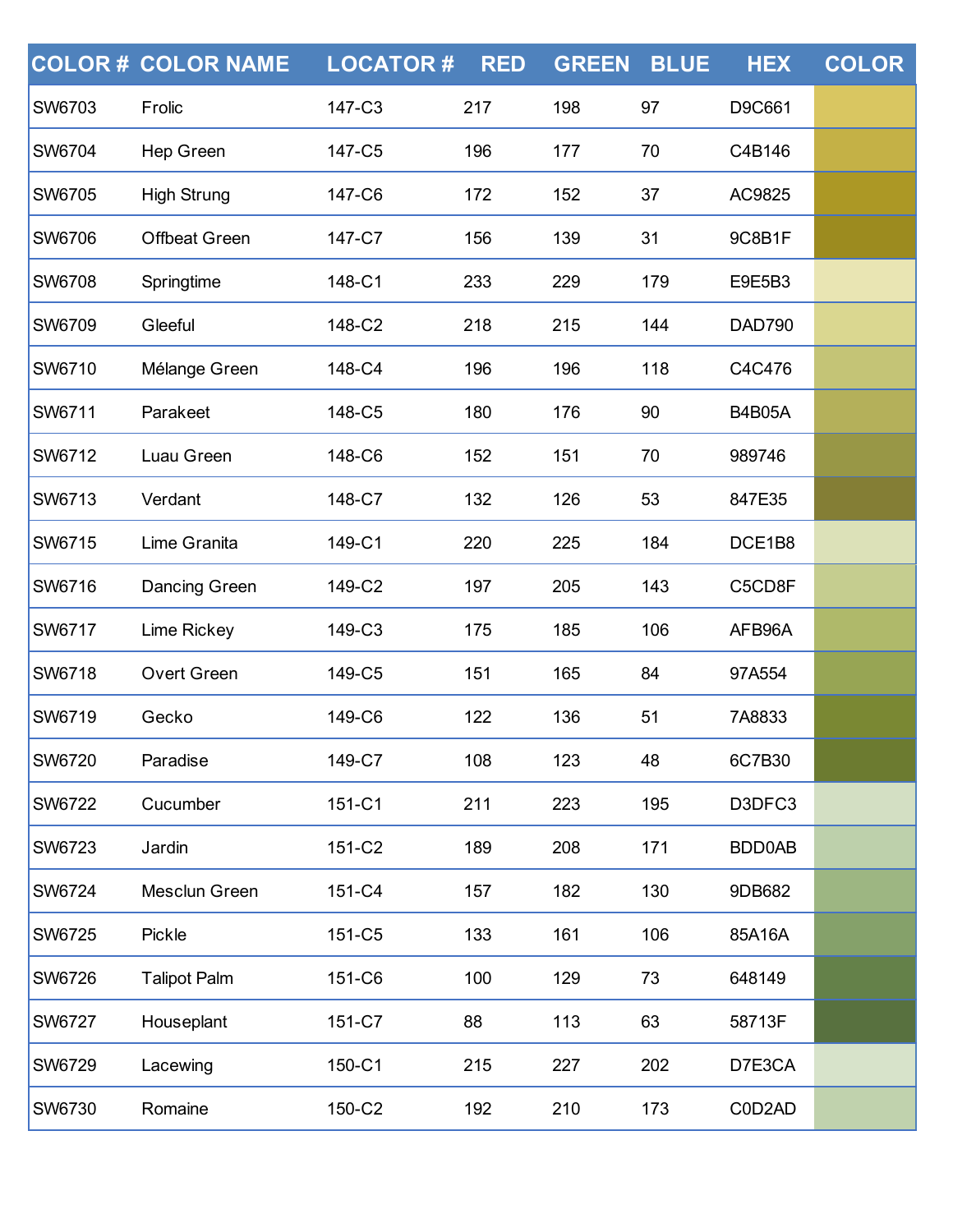|               | <b>COLOR # COLOR NAME</b> | <b>LOCATOR#</b> | <b>RED</b> | <b>GREEN</b> | <b>BLUE</b> | <b>HEX</b> | <b>COLOR</b> |
|---------------|---------------------------|-----------------|------------|--------------|-------------|------------|--------------|
| <b>SW6731</b> | Picnic                    | 150-C4          | 153        | 194          | 133         | 99C285     |              |
| <b>SW6732</b> | Organic Green             | 150-C5          | 127        | 172          | 110         | 7FAC6E     |              |
| <b>SW6733</b> | Grasshopper               | 150-C6          | 79         | 133          | 74          | 4F854A     |              |
| <b>SW6734</b> | <b>Espalier</b>           | 150-C7          | 47         | 95           | 58          | 2F5F3A     |              |
| <b>SW6736</b> | Jocular Green             | 152-C1          | 204        | 226          | 202         | CCE2CA     |              |
| <b>SW6737</b> | Kiwi                      | 152-C2          | 174        | 210          | 176         | AED2B0     |              |
| SW6738        | Vegan                     | 152-C3          | 142        | 194          | 152         | 8EC298     |              |
| <b>SW6739</b> | Eco Green                 | 152-C5          | 104        | 166          | 120         | 68A678     |              |
| SW6740        | Kilkenny                  | 152-C6          | 73         | 133          | 85          | 498555     |              |
| SW6741        | Derbyshire                | 152-C7          | 36         | 94           | 54          | 245E36     |              |
| SW6743        | <b>Mint Condition</b>     | 153-C1          | 209        | 227          | 210         | D1E3D2     |              |
| SW6744        | <b>Reclining Green</b>    | 153-C2          | 183        | 215          | 191         | B7D7BF     |              |
| SW6745        | Lark Green                | 153-C4          | 138        | 193          | 161         | 8AC1A1     |              |
| SW6746        | Julep                     | 153-C5          | 87         | 170          | 128         | 57AA80     |              |
| <b>SW6747</b> | Argyle                    | 153-C6          | 52         | 138          | 93          | 348A5D     |              |
| <b>SW6748</b> | Greens                    | 153-C7          | 1          | 104          | 68          | 016844     |              |
| <b>SW6749</b> | <b>Embellished Blue</b>   | 271-C6          | 215        | 235          | 226         | D7EBE2     |              |
| <b>SW6750</b> | Waterfall                 | 162-C1          | 192        | 227          | 218         | C0E3DA     |              |
| <b>SW6751</b> | Refresh                   | 162-C2          | 161        | 212          | 200         | A1D4C8     |              |
| <b>SW6752</b> | Larchmere                 | 162-C4          | 112        | 186          | 167         | 70BAA7     |              |
| <b>SW6753</b> | Jargon Jade               | 162-C5          | 83         | 163          | 143         | 53A38F     |              |
| SW6754        | Ionian                    | 162-C6          | 54         | 137          | 118         | 368976     |              |
| <b>SW6755</b> | Starboard                 | 162-C7          | 1          | 108          | 79          | 016C4F     |              |
| <b>SW6757</b> | <b>Tame Teal</b>          | 163-C1          | 193        | 230          | 223         | C1E6DF     |              |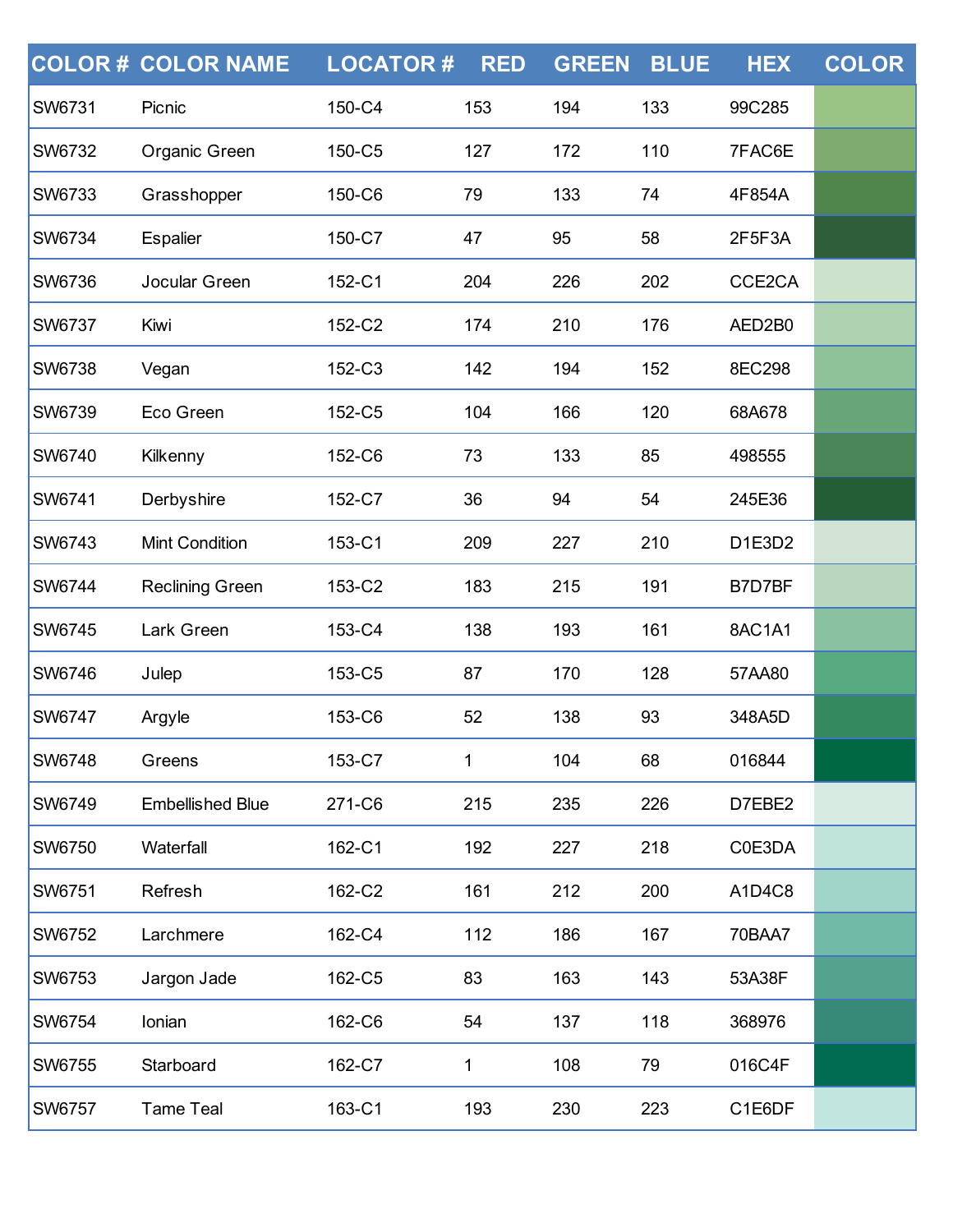|               | <b>COLOR # COLOR NAME</b> | <b>LOCATOR#</b> | <b>RED</b> | <b>GREEN</b> | <b>BLUE</b> | <b>HEX</b>    | <b>COLOR</b> |
|---------------|---------------------------|-----------------|------------|--------------|-------------|---------------|--------------|
| <b>SW6758</b> | Aqueduct                  | 163-C2          | 161        | 213          | 203         | A1D5CB        |              |
| <b>SW6759</b> | <b>Cooled Blue</b>        | 163-C4          | 117        | 185          | 174         | <b>75B9AE</b> |              |
| <b>SW6760</b> | Rivulet                   | 163-C5          | 97         | 168          | 157         | 61A89D        |              |
| <b>SW6761</b> | <b>Thermal Spring</b>     | 163-C6          | 59         | 140          | 128         | 3B8C80        |              |
| <b>SW6762</b> | Poseidon                  | 163-C7          | 1          | 109          | 96          | 016D60        |              |
| <b>SW6764</b> | Swimming                  | 164-C1          | 194        | 229          | 229         | <b>C2E5E5</b> |              |
| <b>SW6765</b> | Spa                       | 164-C2          | 167        | 220          | 220         | A7DCDC        |              |
| <b>SW6766</b> | Mariner                   | 164-C4          | 110        | 194          | 196         | 6EC2C4        |              |
| <b>SW6767</b> | Aquarium                  | 164-C5          | 58         | 169          | 174         | 3AA9AE        |              |
| <b>SW6768</b> | Gulfstream                | 164-C6          | 1          | 133          | 139         | 01858B        |              |
| <b>SW6769</b> | Maxi Teal                 | 164-C7          | 1          | 116          | 120         | 017478        |              |
| <b>SW6771</b> | <b>Bathe Blue</b>         | 165-C1          | 194        | 224          | 227         | C2E0E3        |              |
| <b>SW6772</b> | Cay                       | 165-C2          | 166        | 208          | 214         | A6D0D6        |              |
| <b>SW6773</b> | Rapture Blue              | 165-C4          | 125        | 193          | 203         | 7DC1CB        |              |
| <b>SW6774</b> | Freshwater                | 165-C5          | 77         | 166          | 178         | 4DA6B2        |              |
| <b>SW6775</b> | <b>Briny</b>              | 165-C6          | 8          | 128          | 142         | 08808E        |              |
| <b>SW6776</b> | <b>Blue Nile</b>          | 165-C7          | 1          | 113          | 126         | 01717E        |              |
| <b>SW6778</b> | <b>Aviary Blue</b>        | 166-C1          | 198        | 227          | 232         | C6E3E8        |              |
| <b>SW6779</b> | <b>Liquid Blue</b>        | 166-C2          | 166        | 212          | 222         | A6D4DE        |              |
| <b>SW6780</b> | <b>Nautilus</b>           | 166-C4          | 113        | 184          | 199         | 71B8C7        |              |
| <b>SW6781</b> | Jamaica Bay               | 166-C5          | 52         | 163          | 182         | 34A3B6        |              |
| <b>SW6782</b> | Cruising                  | 166-C6          | 1          | 132          | 152         | 018498        |              |
| <b>SW6783</b> | Amalfi                    | 166-C7          | 1          | 110          | 133         | 016E85        |              |
| <b>SW6784</b> | <b>Bravo Blue</b>         | 272-C5          | 211        | 231          | 233         | D3E7E9        |              |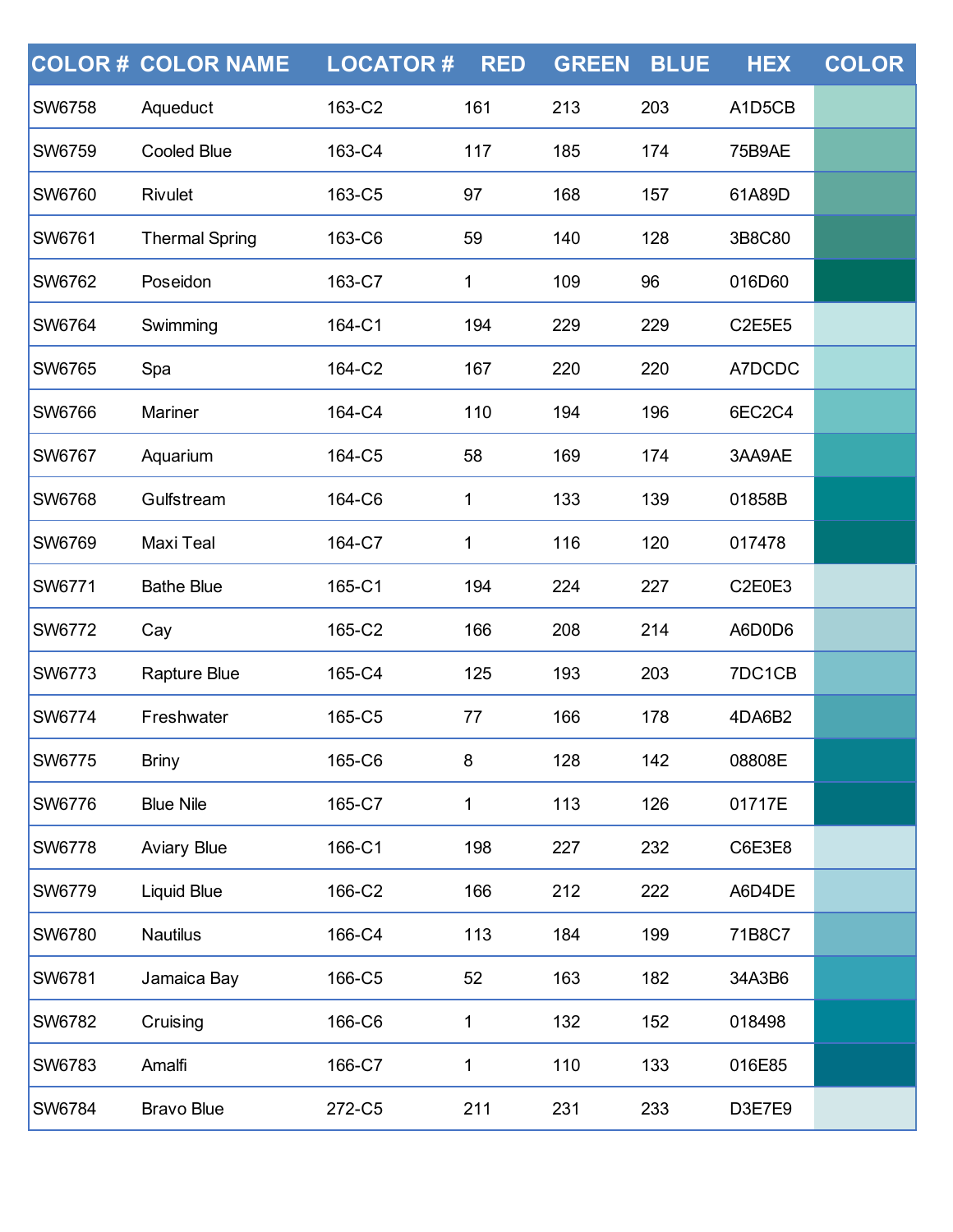|               | <b>COLOR# COLOR NAME</b> | <b>LOCATOR#</b> | <b>RED</b> | <b>GREEN</b> | <b>BLUE</b> | <b>HEX</b>    | <b>COLOR</b> |
|---------------|--------------------------|-----------------|------------|--------------|-------------|---------------|--------------|
| <b>SW6785</b> | Quench Blue              | 167-C1          | 180        | 224          | 231         | B4E0E7        |              |
| <b>SW6786</b> | Cloudless                | 167-C2          | 143        | 208          | 221         | 8FD0DD        |              |
| <b>SW6787</b> | Fountain                 | 167-C4          | 86         | 181          | 202         | 56B5CA        |              |
| <b>SW6788</b> | Capri                    | 167-C5          | 1          | 160          | 184         | 01A0B8        |              |
| <b>SW6789</b> | <b>Blue Mosque</b>       | 167-C6          | 1          | 129          | 158         | 01819E        |              |
| SW6790        | <b>Adriatic Sea</b>      | 167-C7          | 1          | 96           | 129         | 016081        |              |
| SW6792        | Minor Blue               | 168-C1          | 183        | 223          | 232         | B7DFE8        |              |
| <b>SW6793</b> | <b>Bluebell</b>          | 168-C2          | 162        | 213          | 231         | A2D5E7        |              |
| SW6794        | Flyway                   | 168-C4          | 93         | 179          | 212         | 5DB3D4        |              |
| SW6795        | Major Blue               | 168-C5          | 40         | 158          | 196         | 289EC4        |              |
| <b>SW6796</b> | <b>Blue Plate</b>        | 168-C6          | 1          | 124          | 167         | 017CA7        |              |
| SW6797        | Jay Blue                 | 168-C7          | 1          | 93           | 135         | 015D87        |              |
| SW6798        | Iceberg                  | 272-C6          | 214        | 228          | 231         | <b>D6E4E7</b> |              |
| <b>SW6799</b> | Soar                     | 177-C1          | 195        | 223          | 232         | C3DFE8        |              |
| SW6800        | Something Blue           | 177-C2          | 176        | 214          | 230         | B0D6E6        |              |
| <b>SW6801</b> | Regale Blue              | 177-C4          | 125        | 181          | 211         | 7DB5D3        |              |
| <b>SW6802</b> | Jacaranda                | 177-C5          | 90         | 158          | 192         | 5A9EC0        |              |
| <b>SW6803</b> | Danube                   | 177-C6          | 35         | 119          | 162         | 2377A2        |              |
| SW6804        | <b>Dignity Blue</b>      | 177-C7          | 9          | 76           | 115         | 094C73        |              |
| SW6806        | <b>Rhythmic Blue</b>     | 179-C1          | 204        | 219          | 229         | CCDBE5        |              |
| <b>SW6807</b> | <b>Wondrous Blue</b>     | 179-C2          | 184        | 205          | 221         | B8CDDD        |              |
| <b>SW6808</b> | Celestial                | 179-C3          | 151        | 179          | 208         | 97B3D0        |              |
| SW6809        | Lobelia                  | 179-C4          | 116        | 152          | 190         | 7498BE        |              |
| SW6810        | Lupine                   | 179-C6          | 78         | 115          | 159         | 4E739F        |              |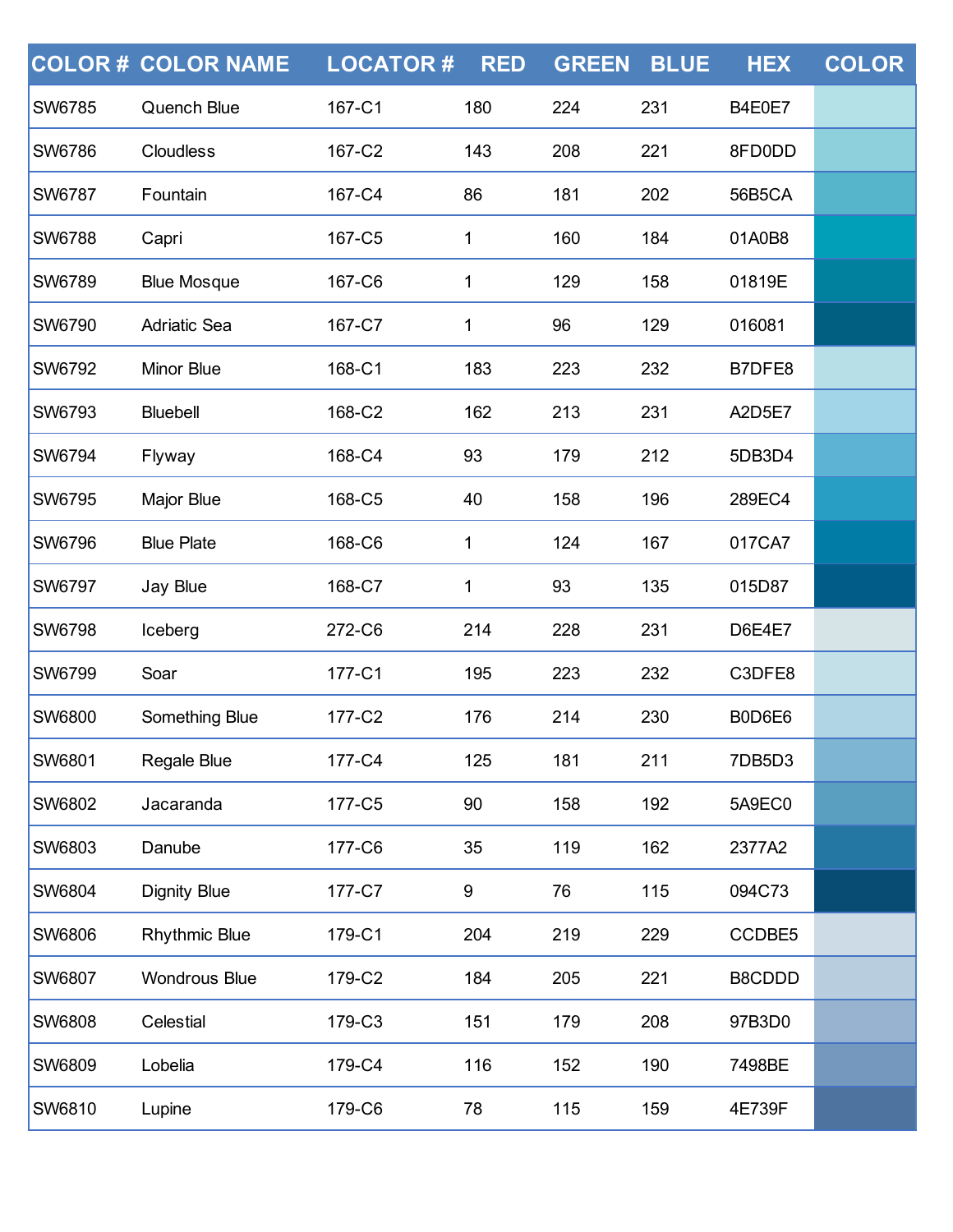|               | <b>COLOR # COLOR NAME</b> | <b>LOCATOR#</b> | <b>RED</b> | <b>GREEN</b> | <b>BLUE</b> | <b>HEX</b>          | <b>COLOR</b> |
|---------------|---------------------------|-----------------|------------|--------------|-------------|---------------------|--------------|
| <b>SW6811</b> | Honorable Blue            | 179-C7          | 22         | 69           | 118         | 164576              |              |
| <b>SW6813</b> | <b>Wishful Blue</b>       | 180-C1          | 216        | 221          | 230         | D8DDE6              |              |
| <b>SW6814</b> | <b>Breathtaking</b>       | 180-C2          | 199        | 209          | 226         | <b>C7D1E2</b>       |              |
| <b>SW6815</b> | Awesome Violet            | 180-C4          | 167        | 178          | 212         | A7B2D4              |              |
| <b>SW6816</b> | Dahlia                    | 180-C5          | 139        | 152          | 196         | 8B98C4              |              |
| <b>SW6817</b> | Gentian                   | 180-C6          | 101        | 114          | 165         | 6572A5              |              |
| <b>SW6818</b> | <b>Valiant Violet</b>     | 180-C7          | 62         | 67           | 113         | 3E4371              |              |
| <b>SW6820</b> | <b>Inspired Lilac</b>     | 181-C1          | 223        | 217          | 228         | DFD9E4              |              |
| SW6821        | <b>Potentially Purple</b> | 181-C2          | 209        | 203          | 223         | D1CBDF              |              |
| <b>SW6822</b> | Wisteria                  | 181-C3          | 189        | 180          | 212         | BDB4D4              |              |
| <b>SW6823</b> | <b>Brave Purple</b>       | 181-C5          | 150        | 141          | 184         | 968DB8              |              |
| <b>SW6824</b> | Forget-Me-Not             | 181-C6          | 113        | 105          | 152         | 716998              |              |
| <b>SW6825</b> | Izmir Purple              | 181-C7          | 77         | 66           | 110         | 4D426E              |              |
| <b>SW6827</b> | Elation                   | 182-C1          | 223        | 220          | 229         | DFDCE5              |              |
| <b>SW6828</b> | Rhapsody Lilac            | 182-C2          | 210        | 200          | 221         | D <sub>2</sub> C8DD |              |
| <b>SW6829</b> | Magical                   | 182-C3          | 192        | 175          | 208         | C0AFD0              |              |
| <b>SW6830</b> | Kismet                    | 182-C5          | 161        | 138          | 183         | A18AB7              |              |
| <b>SW6831</b> | Clematis                  | 182-C6          | 126        | 101          | 150         | 7E6596              |              |
| <b>SW6832</b> | Impulsive Purple          | 182-C7          | 98         | 73           | 119         | 624977              |              |
| <b>SW6834</b> | Spangle                   | 183-C1          | 229        | 219          | 229         | E5DBE5              |              |
| <b>SW6835</b> | Euphoric Lilac            | 183-C2          | 218        | 199          | 218         | DAC7DA              |              |
| <b>SW6836</b> | Novel Lilac               | 183-C3          | 194        | 164          | 194         | C2A4C2              |              |
| <b>SW6837</b> | <b>Baroness</b>           | 183-C4          | 167        | 133          | 167         | A785A7              |              |
| SW6838        | Vigorous Violet           | 183-C6          | 124        | 90           | 126         | 7C5A7E              |              |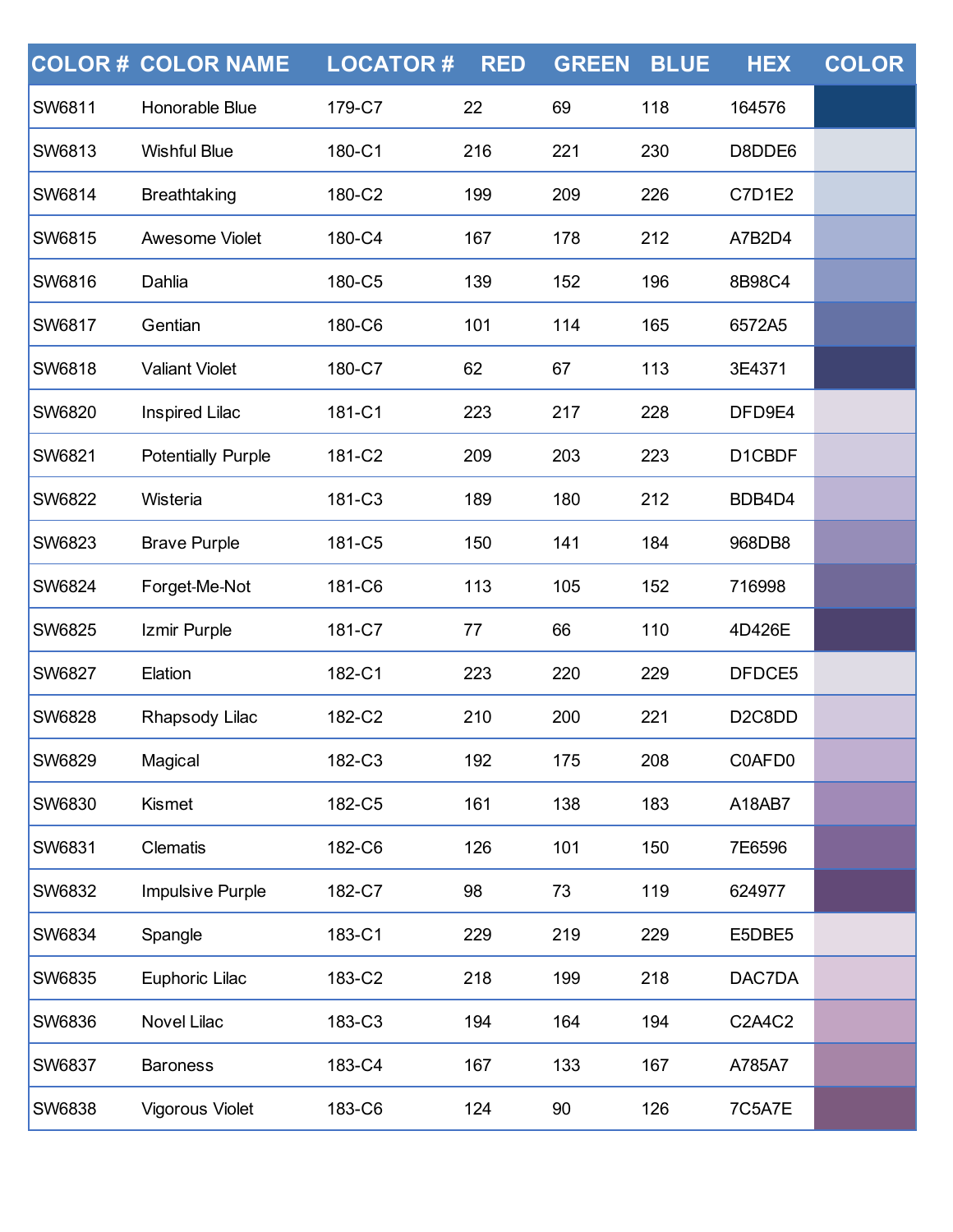|               | <b>COLOR # COLOR NAME</b> | <b>LOCATOR#</b> | <b>RED</b> | <b>GREEN</b> | <b>BLUE</b> | <b>HEX</b>    | <b>COLOR</b> |
|---------------|---------------------------|-----------------|------------|--------------|-------------|---------------|--------------|
| SW6839        | Kimono Violet             | 183-C7          | 93         | 57           | 95          | 5D395F        |              |
| <b>SW6840</b> | <b>Exuberant Pink</b>     | 101-C1          | 181        | 77           | 127         | <b>B54D7F</b> |              |
| SW6841        | Dynamo                    | 102-C6          | 149        | 61           | 104         | 953D68        |              |
| SW6842        | <b>Forward Fuchsia</b>    | 102-C7          | 146        | 52           | 91          | 92345B        |              |
| SW6843        | Hot                       | 104-C6          | 172        | 67           | 98          | AC4362        |              |
| SW6855        | Dragon Fruit              | 101-C2          | 204        | 97           | 127         | <b>CC617F</b> |              |
| SW6860        | <b>Eros Pink</b>          | 105-C5          | 200        | 79           | 104         | C84F68        |              |
| SW6861        | Radish                    | 101-C4          | 164        | 46           | 65          | A42E41        |              |
| SW6862        | <b>Cherries Jubilee</b>   | 101-C3          | 171        | 60           | 81          | <b>AB3C51</b> |              |
| <b>SW6866</b> | Heartthrob                | 101-C5          | 168        | 46           | 51          | A82E33        |              |
| <b>SW6868</b> | <b>Real Red</b>           | 101-C6          | 191        | 45           | 50          | <b>BF2D32</b> |              |
| SW6869        | Stop                      | 116-C1          | 195        | 58           | 54          | C33A36        |              |
| SW6871        | Positive Red              | 101-C7          | 173        | 44           | 52          | AD2C34        |              |
| SW6876        | <b>Comical Coral</b>      | 268-C7          | 243        | 209          | 200         | F3D1C8        |              |
| SW6881        | Cayenne                   | 118-C7          | 192        | 77           | 53          | C04D35        |              |
| SW6883        | Raucous Orange            | 120-C7          | 195        | 85           | 48          | C35530        |              |
| SW6884        | <b>Obstinate Orange</b>   | 116-C2          | 215        | 85           | 42          | D7552A        |              |
| SW6885        | Knockout Orange           | 116-C3          | 225        | 111          | 62          | E16F3E        |              |
| SW6886        | Invigorate                | 116-C4          | 228        | 114          | 55          | E47237        |              |
| SW6887        | Navel                     | 116-C5          | 236        | 132          | 48          | EC8430        |              |
| SW6890        | Osage Orange              | 116-C7          | 244        | 160          | 69          | F4A045        |              |
| SW6892        | Carnival                  | 116-C6          | 235        | 136          | 44          | <b>EB882C</b> |              |
| SW6896        | Solé                      | 295-C5          | 247        | 221          | 161         | F7DDA1        |              |
| SW6900        | <b>Optimistic Yellow</b>  | 295-C4          | 245        | 225          | 166         | F5E1A6        |              |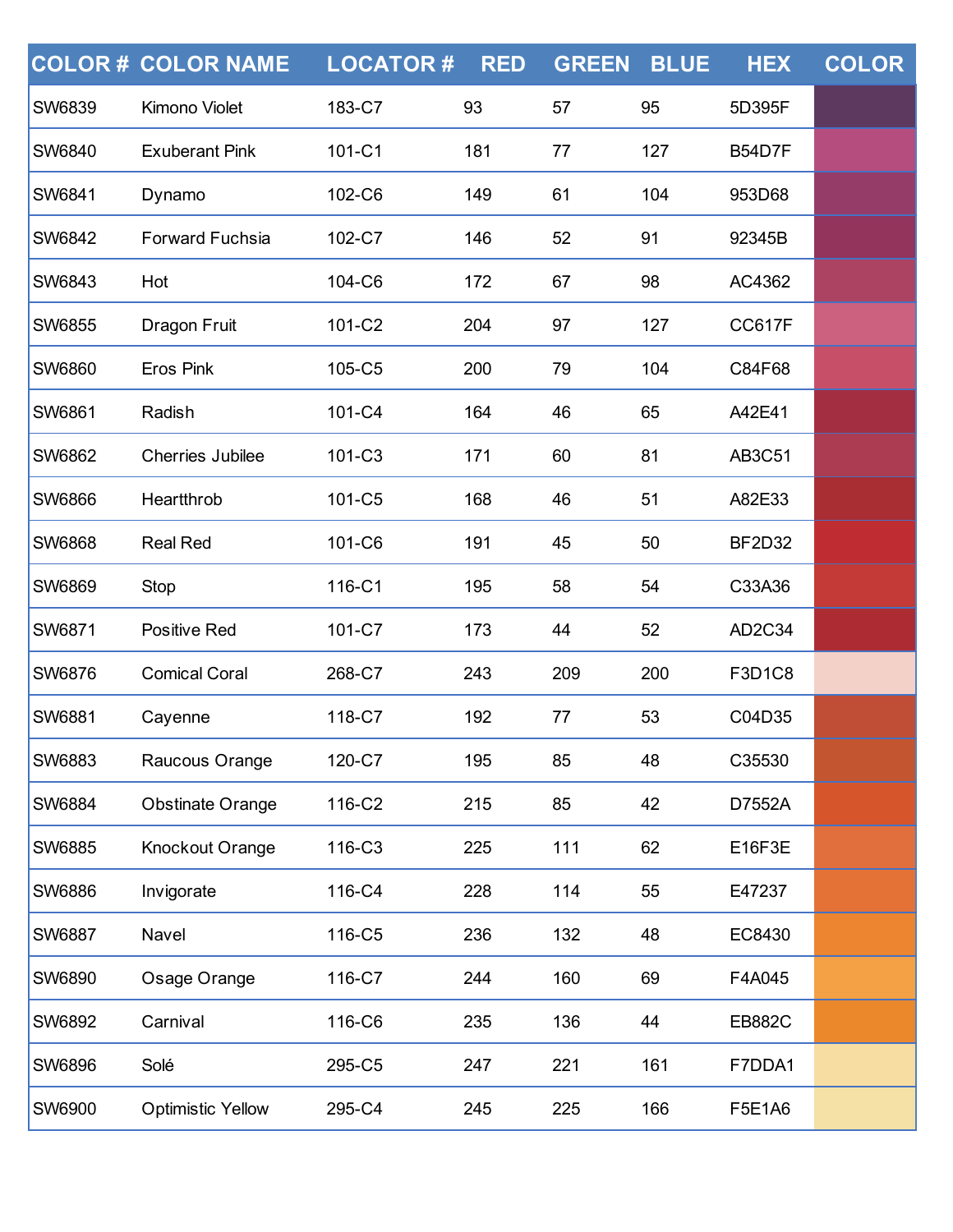|               | <b>COLOR# COLOR NAME</b> | <b>LOCATOR#</b> | <b>RED</b> | <b>GREEN</b> | <b>BLUE</b>    | <b>HEX</b>         | <b>COLOR</b> |
|---------------|--------------------------|-----------------|------------|--------------|----------------|--------------------|--------------|
| <b>SW6901</b> | Daffodil                 | 269-C7          | 250        | 217          | 122            | FAD97A             |              |
| <b>SW6902</b> | <b>Decisive Yellow</b>   | 131-C3          | 253        | 204          | 78             | FDCC4E             |              |
| <b>SW6903</b> | Cheerful                 | 134-C7          | 255        | 199          | 35             | <b>FFC723</b>      |              |
| <b>SW6904</b> | <b>Gusto Gold</b>        | 131-C1          | 248        | 172          | 29             | F8AC1D             |              |
| <b>SW6905</b> | Goldfinch                | 131-C2          | 253        | 183          | $\overline{2}$ | <b>FDB702</b>      |              |
| SW6907        | Forsythia                | 131-C4          | 255        | 200          | 1              | <b>FFC801</b>      |              |
| SW6908        | <b>Fun Yellow</b>        | 138-C4          | 247        | 229          | 148            | F7E594             |              |
| <b>SW6909</b> | Lemon Twist              | 131-C5          | 254        | 217          | 93             | FED95D             |              |
| SW6910        | Daisy                    | 131-C6          | 254        | 211          | 64             | <b>FED340</b>      |              |
| SW6911        | <b>Confident Yellow</b>  | 131-C7          | 254        | 203          | 1              | FECB01             |              |
| <b>SW6913</b> | <b>Funky Yellow</b>      | 138-C5          | 237        | 210          | 111            | EDD <sub>26F</sub> |              |
| SW6914        | Eye Catching             | 138-C6          | 221        | 184          | 53             | <b>DDB835</b>      |              |
| SW6915        | Citronella               | 138-C7          | 203        | 169          | 1              | <b>CBA901</b>      |              |
| <b>SW6918</b> | Humorous Green           | 146-C1          | 198        | 184          | 54             | C6B836             |              |
| <b>SW6920</b> | Center Stage             | 146-C2          | 178        | 194          | 22             | <b>B2C216</b>      |              |
| <b>SW6921</b> | <b>Electric Lime</b>     | 146-C3          | 154        | 186          | 37             | 9ABA25             |              |
| <b>SW6924</b> | <b>Direct Green</b>      | 146-C4          | 63         | 138          | 36             | 3F8A24             |              |
| <b>SW6925</b> | Envy                     | 146-C5          | 53         | 140          | 63             | 358C3F             |              |
| SW6926        | Lucky Green              | 146-C6          | 35         | 134          | 82             | 238652             |              |
| <b>SW6927</b> | Greenbelt                | 146-C7          | 1          | 114          | 68             | 017244             |              |
| <b>SW6928</b> | <b>Green Vibes</b>       | 270-C7          | 212        | 231          | 195            | D4E7C3             |              |
| SW6937        | <b>Tantalizing Teal</b>  | 271-C7          | 135        | 220          | 206            | 87DCCE             |              |
| SW6941        | <b>Nifty Turquoise</b>   | 161-C2          | 1          | 145          | 135            | 019187             |              |
| SW6942        | Splashy                  | 161-C3          | 1          | 145          | 150            | 019196             |              |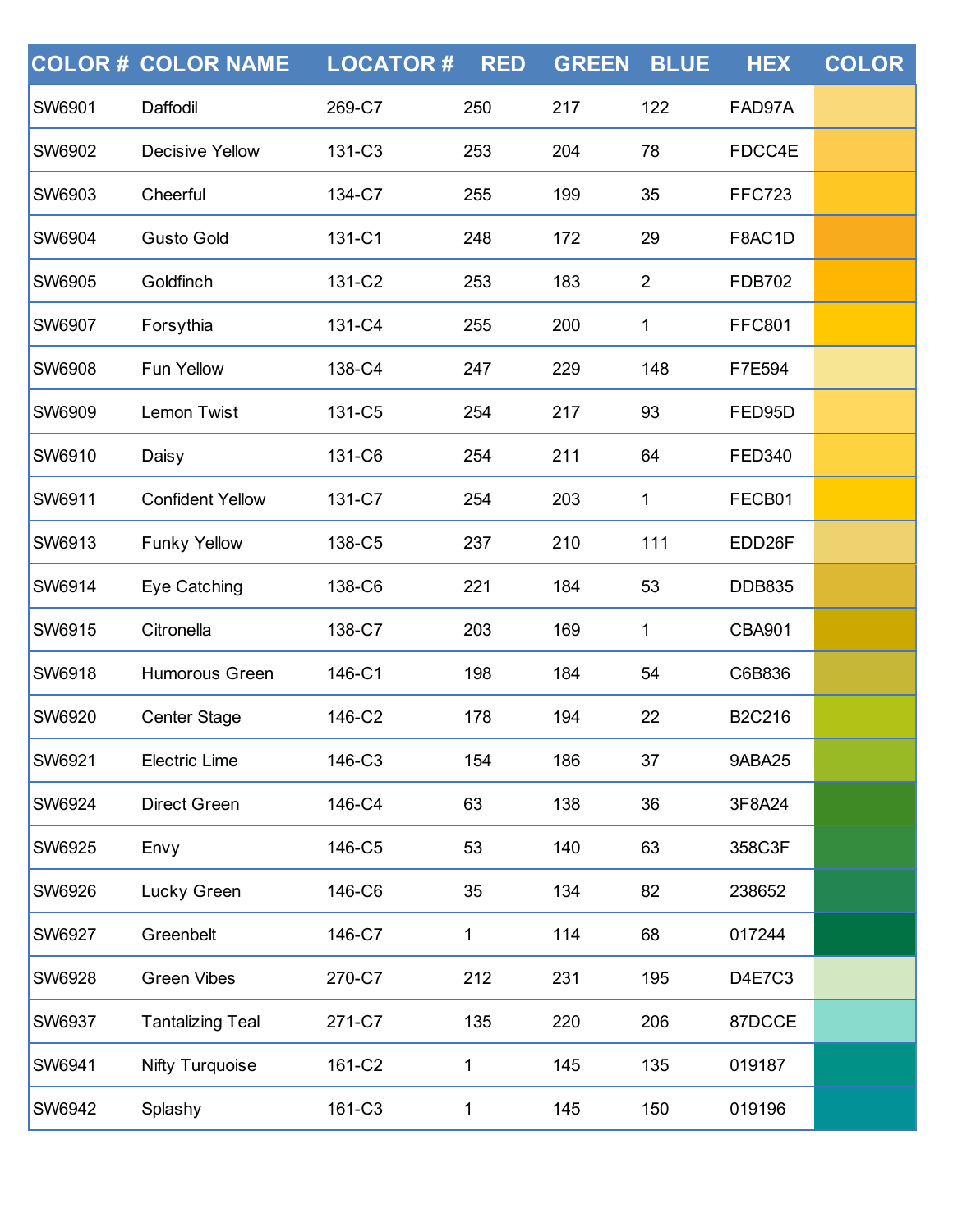|               | <b>COLOR # COLOR NAME</b> | <b>LOCATOR#</b> | <b>RED</b> | <b>GREEN</b> | <b>BLUE</b> | <b>HEX</b> | <b>COLOR</b> |
|---------------|---------------------------|-----------------|------------|--------------|-------------|------------|--------------|
| <b>SW6943</b> | <b>Intense Teal</b>       | 161-C4          | 1          | 118          | 128         | 017680     |              |
| <b>SW6950</b> | Calypso                   | 161-C5          | 1          | 176          | 187         | 01B0BB     |              |
| SW6957        | Undercool                 | 272-C7          | 127        | 195          | 225         | 7FC3E1     |              |
| <b>SW6958</b> | <b>Dynamic Blue</b>       | 161-C6          | 1          | 146          | 198         | 0192C6     |              |
| <b>SW6959</b> | <b>Blue Chip</b>          | 176-C1          | 1          | 110          | 167         | 016EA7     |              |
| SW6965        | <b>Hyper Blue</b>         | 161-C7          | 1          | 95           | 151         | 015F97     |              |
| SW6966        | Blueblood                 | 176-C2          | 1          | 80           | 134         | 015086     |              |
| <b>SW6967</b> | <b>Frank Blue</b>         | 176-C3          | 34         | 82           | 136         | 225288     |              |
| <b>SW6968</b> | <b>Hyacinth Tint</b>      | 273-C7          | 194        | 203          | 224         | C2CBE0     |              |
| SW6971        | <b>Morning Glory</b>      | 176-C4          | 60         | 76           | 128         | 3C4C80     |              |
| SW6973        | <b>Free Spirit</b>        | 274-C7          | 202        | 178          | 210         | CAB2D2     |              |
| SW6981        | Passionate Purple         | 176-C7          | 121        | 84           | 132         | 795484     |              |
| SW6982        | <b>African Violet</b>     | 176-C6          | 102        | 83           | 133         | 665385     |              |
| <b>SW6983</b> | <b>Fully Purple</b>       | 176-C5          | 81         | 76           | 126         | 514C7E     |              |
| SW6987        | Jitterbug Jade            | 161-C1          | 1          | 157          | 110         | 019D6E     |              |
| <b>SW6988</b> | <b>Bohemian Black</b>     | 252-C6          | 59         | 55           | 60          | 3B373C     |              |
| <b>SW6989</b> | Domino                    | 252-C5          | 53         | 51           | 55          | 353337     |              |
| <b>SW6990</b> | Caviar                    | 251-C2          | 49         | 48           | 49          | 313031     |              |
| SW6991        | <b>Black Magic</b>        | 251-C3          | 50         | 49           | 50          | 323132     |              |
| <b>SW6992</b> | <b>Inkwell</b>            | 251-C4          | 49         | 54           | 58          | 31363A     |              |
| <b>SW6993</b> | <b>Black of Night</b>     | 251-C5          | 50         | 54           | 57          | 323639     |              |
| SW6994        | Greenblack                | 251-C6          | 55         | 58           | 58          | 373A3A     |              |
| <b>SW7000</b> | Ibis White                | 260-C2          | 242        | 236          | 230         | F2ECE6     |              |
| SW7001        | Marshmallow               | 267-C1          | 238        | 233          | 224         | EEE9E0     |              |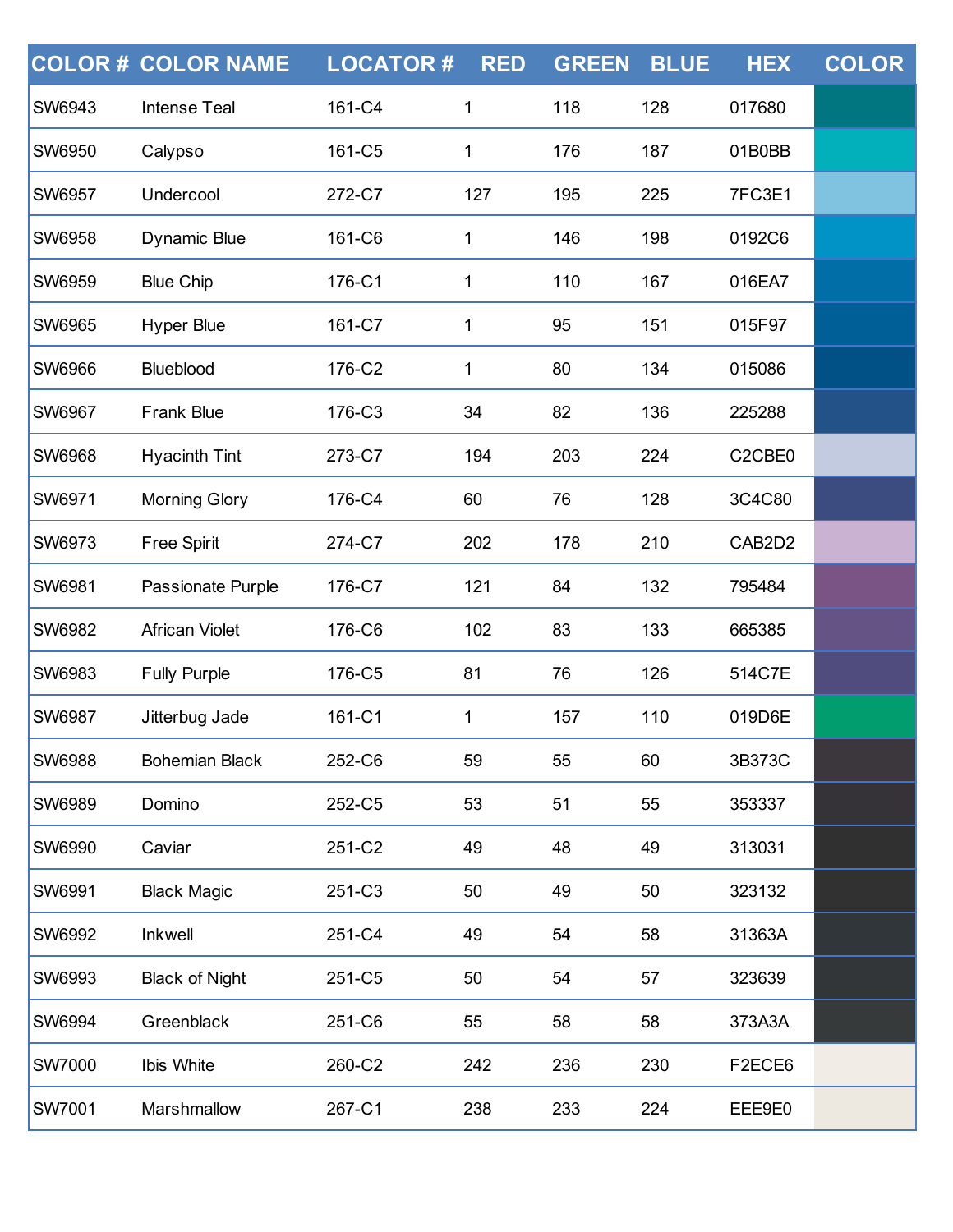|               | <b>COLOR # COLOR NAME</b>   | <b>LOCATOR#</b> | <b>RED</b> | <b>GREEN</b> | <b>BLUE</b> | <b>HEX</b>    | <b>COLOR</b> |
|---------------|-----------------------------|-----------------|------------|--------------|-------------|---------------|--------------|
| SW7002        | Downy                       | 267-C3          | 239        | 232          | 221         | EFE8DD        |              |
| <b>SW7003</b> | <b>Toque White</b>          | 256-C3          | 231        | 226          | 218         | E7E2DA        |              |
| <b>SW7004</b> | Snowbound                   | 256-C2          | 237        | 234          | 229         | EDEAE5        |              |
| <b>SW7005</b> | <b>Pure White</b>           | 255-C1          | 237        | 236          | 230         | EDECE6        |              |
| <b>SW7006</b> | <b>Extra White</b>          | 257-C1          | 238        | 239          | 234         | <b>EEEFEA</b> |              |
| <b>SW7007</b> | <b>Ceiling Bright White</b> | 257-C2          | 233        | 235          | 231         | E9EBE7        |              |
| <b>SW7008</b> | Alabaster                   | 255-C2          | 237        | 234          | 224         | EDEAE0        |              |
| <b>SW7009</b> | Pearly White                | 254-C2          | 232        | 227          | 217         | E8E3D9        |              |
| <b>SW7010</b> | <b>White Duck</b>           | 254-C5          | 229        | 223          | 210         | E5DFD2        |              |
| SW7011        | <b>Natural Choice</b>       | 254-C6          | 227        | 222          | 208         | E3DED0        |              |
| <b>SW7012</b> | Creamy                      | 261-C3          | 239        | 232          | 219         | EFE8DB        |              |
| <b>SW7013</b> | Ivory Lace                  | 254-C3          | 236        | 229          | 216         | ECE5D8        |              |
| SW7014        | <b>Eider White</b>          | 256-C5          | 226        | 222          | 216         | E2DED8        |              |
| <b>SW7015</b> | Repose Gray                 | 244-C1          | 204        | 201          | 192         | CCC9C0        |              |
| <b>SW7016</b> | <b>Mindful Gray</b>         | 244-C2          | 188        | 183          | 173         | BCB7AD        |              |
| <b>SW7017</b> | Dorian Gray                 | 244-C3          | 172        | 167          | 158         | ACA79E        |              |
| <b>SW7018</b> | Dovetail                    | 244-C5          | 144        | 138          | 131         | 908A83        |              |
| <b>SW7019</b> | <b>Gauntlet Gray</b>        | 244-C6          | 120        | 115          | 110         | 78736E        |              |
| SW7020        | <b>Black Fox</b>            | 244-C7          | 79         | 72           | 66          | 4F4842        |              |
| <b>SW7021</b> | Simple White                | 260-C7          | 223        | 217          | 210         | DFD9D2        |              |
| <b>SW7022</b> | Alpaca                      | 241-C1          | 204        | 197          | 189         | CCC5BD        |              |
| SW7023        | <b>Requisite Gray</b>       | 241-C2          | 185        | 178          | 169         | <b>B9B2A9</b> |              |
| <b>SW7024</b> | <b>Functional Gray</b>      | 241-C3          | 171        | 163          | 154         | ABA39A        |              |
| SW7025        | Backdrop                    | 241-C5          | 134        | 122          | 111         | 867A6F        |              |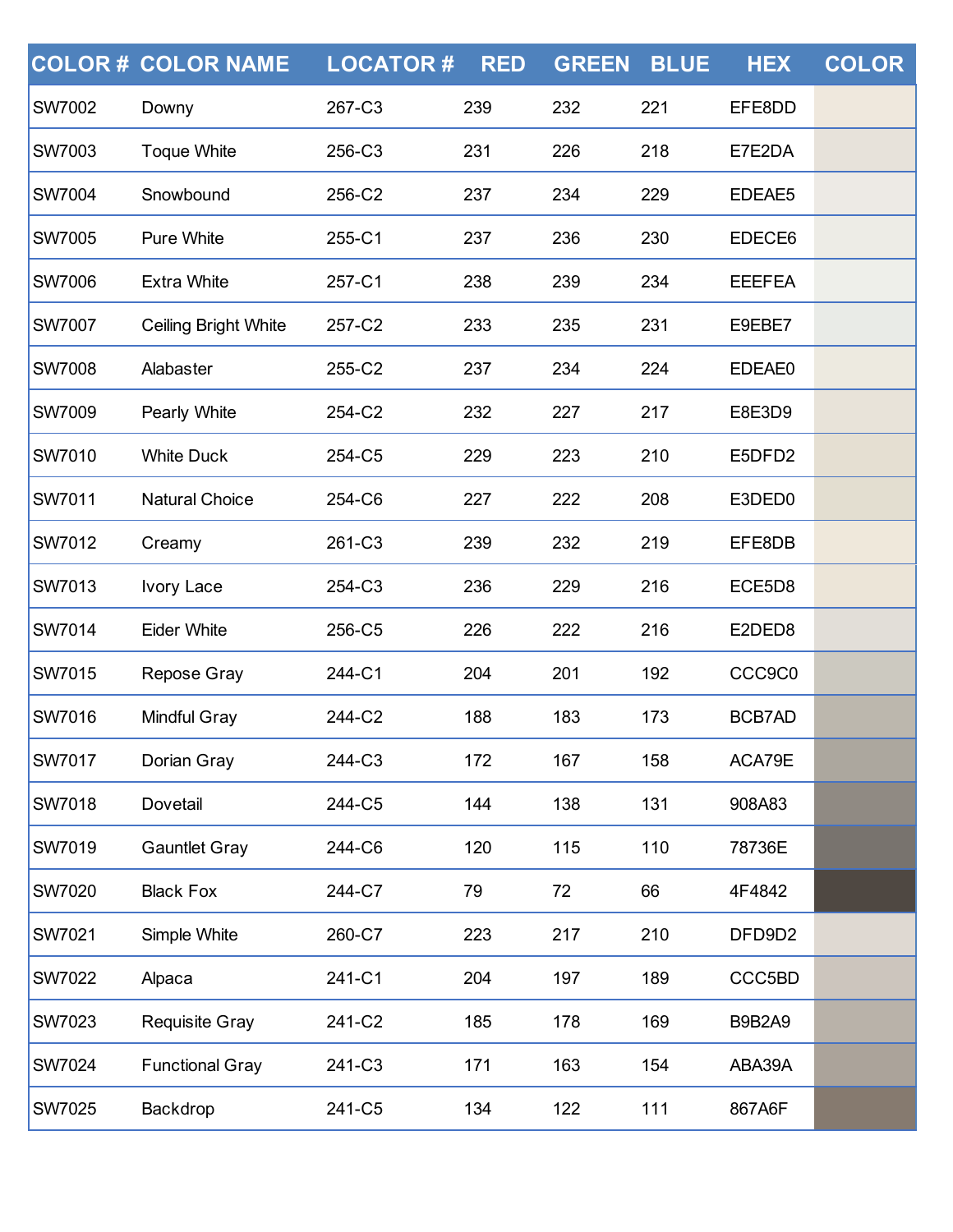|               | <b>COLOR # COLOR NAME</b> | <b>LOCATOR#</b> | <b>RED</b> | <b>GREEN</b> | <b>BLUE</b> | <b>HEX</b>    | <b>COLOR</b> |
|---------------|---------------------------|-----------------|------------|--------------|-------------|---------------|--------------|
| SW7026        | Griffin                   | 241-C6          | 111        | 100          | 89          | 6F6459        |              |
| <b>SW7027</b> | <b>Well-Bred Brown</b>    | 241-C7          | 86         | 69           | 55          | 564537        |              |
| <b>SW7028</b> | Incredible White          | 256-C4          | 227        | 222          | 215         | E3DED7        |              |
| <b>SW7029</b> | Agreeable Gray            | 243-C1          | 209        | 203          | 193         | D1CBC1        |              |
| <b>SW7030</b> | Anew Gray                 | 243-C2          | 191        | 182          | 170         | BFB6AA        |              |
| <b>SW7031</b> | Mega Greige               | 243-C3          | 173        | 162          | 149         | <b>ADA295</b> |              |
| SW7032        | <b>Warm Stone</b>         | 243-C5          | 136        | 123          | 108         | 887B6C        |              |
| <b>SW7033</b> | <b>Brainstorm Bronze</b>  | 243-C6          | 116        | 104          | 90          | 74685A        |              |
| <b>SW7034</b> | <b>Status Bronze</b>      | 243-C7          | 92         | 77           | 60          | 5C4D3C        |              |
| SW7035        | <b>Aesthetic White</b>    | 259-C4          | 227        | 221          | 211         | E3DDD3        |              |
| <b>SW7036</b> | Accessible Beige          | 249-C1          | 209        | 199          | 184         | <b>D1C7B8</b> |              |
| <b>SW7037</b> | <b>Balanced Beige</b>     | 249-C2          | 192        | 178          | 162         | C0B2A2        |              |
| SW7038        | <b>Tony Taupe</b>         | 249-C3          | 177        | 162          | 144         | B1A290        |              |
| <b>SW7039</b> | <b>Virtual Taupe</b>      | 249-C5          | 138        | 122          | 106         | 8A7A6A        |              |
| <b>SW7040</b> | Smokehouse                | 249-C6          | 113        | 99           | 84          | 716354        |              |
| SW7041        | Van Dyke Brown            | 249-C7          | 86         | 69           | 54          | 564536        |              |
| <b>SW7042</b> | Shoji White               | 254-C4          | 230        | 223          | 211         | E6DFD3        |              |
| <b>SW7043</b> | <b>Worldly Gray</b>       | 245-C1          | 206        | 198          | 187         | CEC6BB        |              |
| SW7044        | Amazing Gray              | 245-C2          | 190        | 181          | 169         | BEB5A9        |              |
| <b>SW7045</b> | Intellectual Gray         | 245-C3          | 168        | 160          | 147         | A8A093        |              |
| <b>SW7046</b> | Anonymous                 | 245-C5          | 129        | 122          | 110         | 817A6E        |              |
| SW7047        | Porpoise                  | 245-C6          | 107        | 100          | 91          | 6B645B        |              |
| <b>SW7048</b> | Urbane Bronze             | 245-C7          | 84         | 80           | 74          | 54504A        |              |
| SW7049        | Nuance                    | 258-C7          | 226        | 224          | 214         | E2E0D6        |              |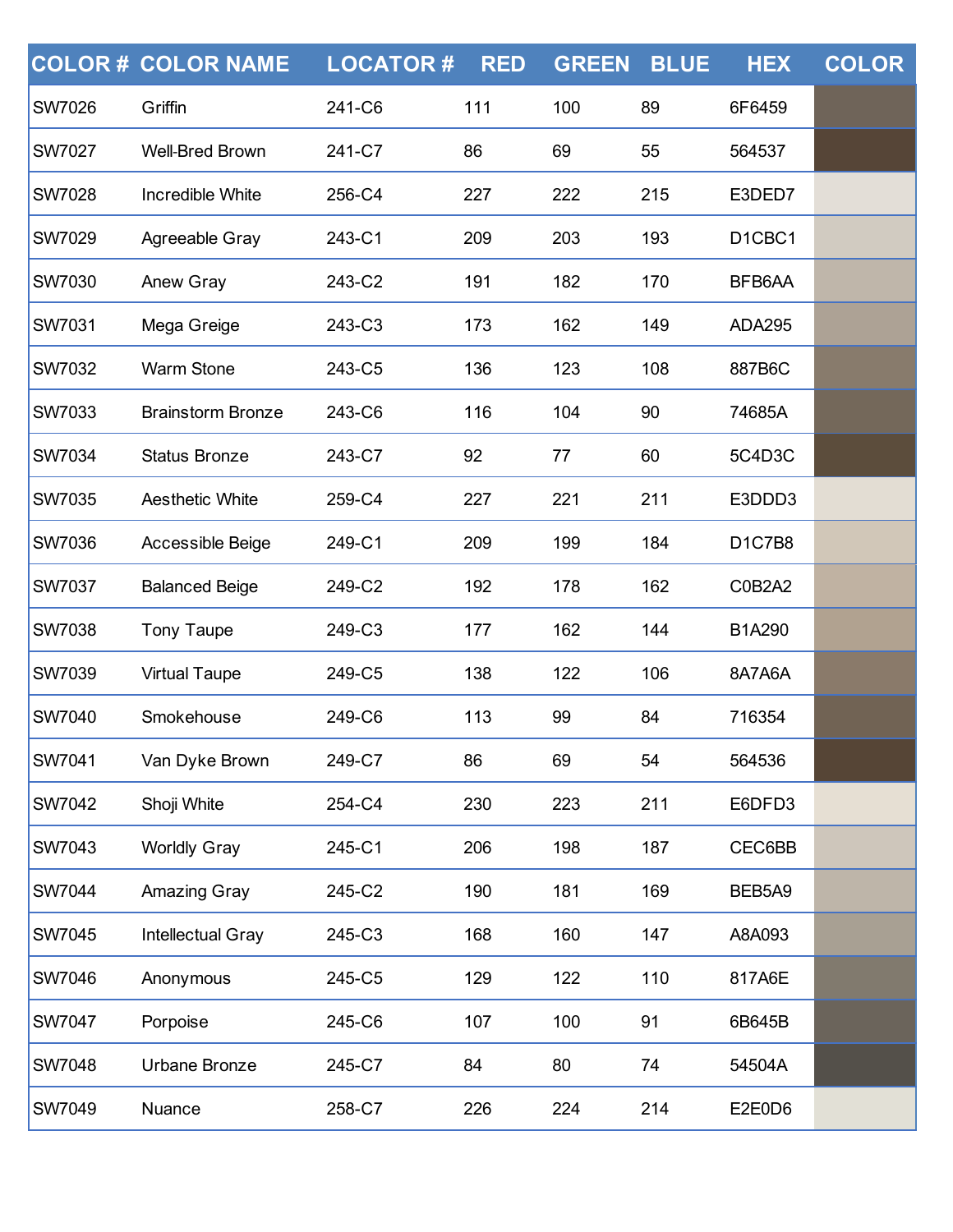|               | <b>COLOR # COLOR NAME</b> | <b>LOCATOR#</b> | <b>RED</b> | <b>GREEN</b> | <b>BLUE</b> | <b>HEX</b>    | <b>COLOR</b> |
|---------------|---------------------------|-----------------|------------|--------------|-------------|---------------|--------------|
| <b>SW7050</b> | <b>Useful Gray</b>        | 246-C1          | 207        | 202          | 189         | <b>CFCABD</b> |              |
| <b>SW7051</b> | <b>Analytical Gray</b>    | 246-C2          | 191        | 182          | 167         | BFB6A7        |              |
| <b>SW7052</b> | Gray Area                 | 246-C3          | 175        | 166          | 150         | <b>AFA696</b> |              |
| <b>SW7053</b> | <b>Adaptive Shade</b>     | 246-C5          | 134        | 126          | 112         | 867E70        |              |
| <b>SW7054</b> | Suitable Brown            | 246-C6          | 100        | 90           | 75          | 645A4B        |              |
| <b>SW7055</b> | <b>Enduring Bronze</b>    | 246-C7          | 85         | 76           | 62          | 554C3E        |              |
| <b>SW7056</b> | <b>Reserved White</b>     | 258-C2          | 224        | 224          | 217         | E0E0D9        |              |
| <b>SW7057</b> | <b>Silver Strand</b>      | 237-C1          | 200        | 203          | 196         | C8CBC4        |              |
| <b>SW7058</b> | <b>Magnetic Gray</b>      | 237-C2          | 178        | 181          | 175         | B2B5AF        |              |
| <b>SW7059</b> | <b>Unusual Gray</b>       | 237-C3          | 163        | 167          | 160         | A3A7A0        |              |
| <b>SW7060</b> | <b>Attitude Gray</b>      | 237-C5          | 124        | 125          | 117         | 7C7D75        |              |
| <b>SW7061</b> | Night Owl                 | 237-C6          | 99         | 101          | 95          | 63655F        |              |
| <b>SW7062</b> | <b>Rock Bottom</b>        | 278-C2          | 72         | 76           | 73          | 484C49        |              |
| <b>SW7063</b> | Nebulous White            | 257-C5          | 222        | 223          | 220         | <b>DEDFDC</b> |              |
| <b>SW7064</b> | Passive                   | 236-C1          | 203        | 204          | 201         | CBCCC9        |              |
| <b>SW7065</b> | Argos                     | 236-C2          | 189        | 189          | 183         | BDBDB7        |              |
| <b>SW7066</b> | <b>Gray Matters</b>       | 236-C3          | 167        | 168          | 162         | A7A8A2        |              |
| <b>SW7067</b> | Cityscape                 | 236-C5          | 127        | 129          | 126         | 7F817E        |              |
| <b>SW7068</b> | <b>Grizzle Gray</b>       | 236-C6          | 99         | 101          | 98          | 636562        |              |
| <b>SW7069</b> | Iron Ore                  | 251-C7          | 67         | 67           | 65          | 434341        |              |
| <b>SW7070</b> | Site White                | 257-C7          | 220        | 222          | 220         | <b>DCDEDC</b> |              |
| <b>SW7071</b> | <b>Gray Screen</b>        | 235-C1          | 198        | 202          | 202         | C6CACA        |              |
| <b>SW7072</b> | Online                    | 235-C2          | 176        | 181          | 181         | <b>B0B5B5</b> |              |
| <b>SW7073</b> | Network Gray              | 235-C3          | 160        | 165          | 167         | A0A5A7        |              |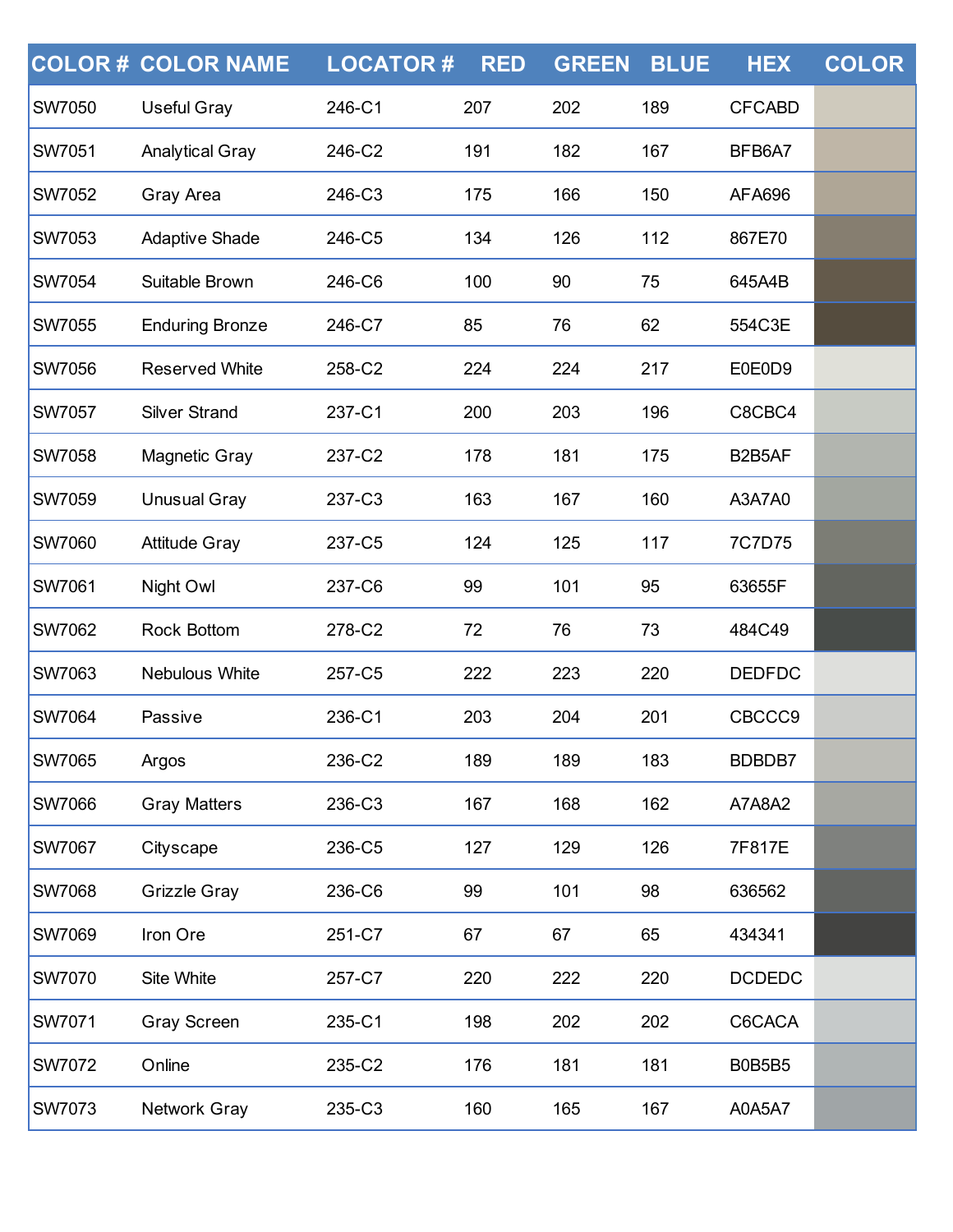|               | <b>COLOR # COLOR NAME</b>  | <b>LOCATOR#</b> | <b>RED</b> | <b>GREEN</b> | <b>BLUE</b> | <b>HEX</b> | <b>COLOR</b> |
|---------------|----------------------------|-----------------|------------|--------------|-------------|------------|--------------|
| <b>SW7074</b> | Software                   | 235-C5          | 127        | 132          | 134         | 7F8486     |              |
| <b>SW7075</b> | Web Gray                   | 235-C6          | 97         | 102          | 105         | 616669     |              |
| <b>SW7076</b> | Cyberspace                 | 235-C7          | 68         | 72           | 77          | 44484D     |              |
| <b>SW7077</b> | <b>Original White</b>      | 274-C6          | 226        | 222          | 219         | E2DEDB     |              |
| <b>SW7078</b> | Minute Mauve               | 227-C1          | 207        | 201          | 200         | CFC9C8     |              |
| <b>SW7079</b> | Ponder                     | 227-C2          | 188        | 182          | 182         | BCB6B6     |              |
| <b>SW7080</b> | Quest Gray                 | 227-C3          | 173        | 165          | 165         | ADA5A5     |              |
| <b>SW7081</b> | Sensuous Gray              | 227-C5          | 131        | 125          | 127         | 837D7F     |              |
| <b>SW7082</b> | <b>Stunning Shade</b>      | 227-C6          | 103        | 96           | 100         | 676064     |              |
| <b>SW7083</b> | Darkroom                   | 227-C7          | 68         | 62           | 64          | 443E40     |              |
| <b>SW7100</b> | <b>Arcade White</b>        | 260-C1          | 243        | 238          | 231         | F3EEE7     |              |
| <b>SW7101</b> | Futon                      | 267-C4          | 237        | 230          | 219         | EDE6DB     |              |
| <b>SW7102</b> | <b>White Flour</b>         | 267-C2          | 244        | 239          | 229         | F4EFE5     |              |
| <b>SW7103</b> | Whitetail                  | 261-C1          | 244        | 239          | 228         | F4EFE4     |              |
| <b>SW7104</b> | <b>Cotton White</b>        | 265-C1          | 247        | 239          | 227         | F7EFE3     |              |
| <b>SW7105</b> | Paperwhite                 | 262-C1          | 247        | 239          | 222         | F7EFDE     |              |
| <b>SW7106</b> | <b>Honied White</b>        | 262-C2          | 248        | 238          | 219         | F8EEDB     |              |
| <b>SW7501</b> | <b>Threshold Taupe</b>     | 250-C5          | 172        | 154          | 138         | AC9A8A     |              |
| <b>SW7502</b> | Dry Dock                   | 250-C6          | 161        | 141          | 125         | A18D7D     |              |
| <b>SW7503</b> | <b>Sticks &amp; Stones</b> | 283-C6          | 164        | 150          | 137         | A49689     |              |
| <b>SW7504</b> | Keystone Gray              | 243-C4          | 158        | 146          | 132         | 9E9284     |              |
| <b>SW7505</b> | Manor House                | 240-C7          | 102        | 93           | 87          | 665D57     |              |
| <b>SW7506</b> | Loggia                     | 248-C2          | 196        | 183          | 165         | C4B7A5     |              |
| <b>SW7507</b> | Stone Lion                 | 248-C3          | 179        | 164          | 145         | B3A491     |              |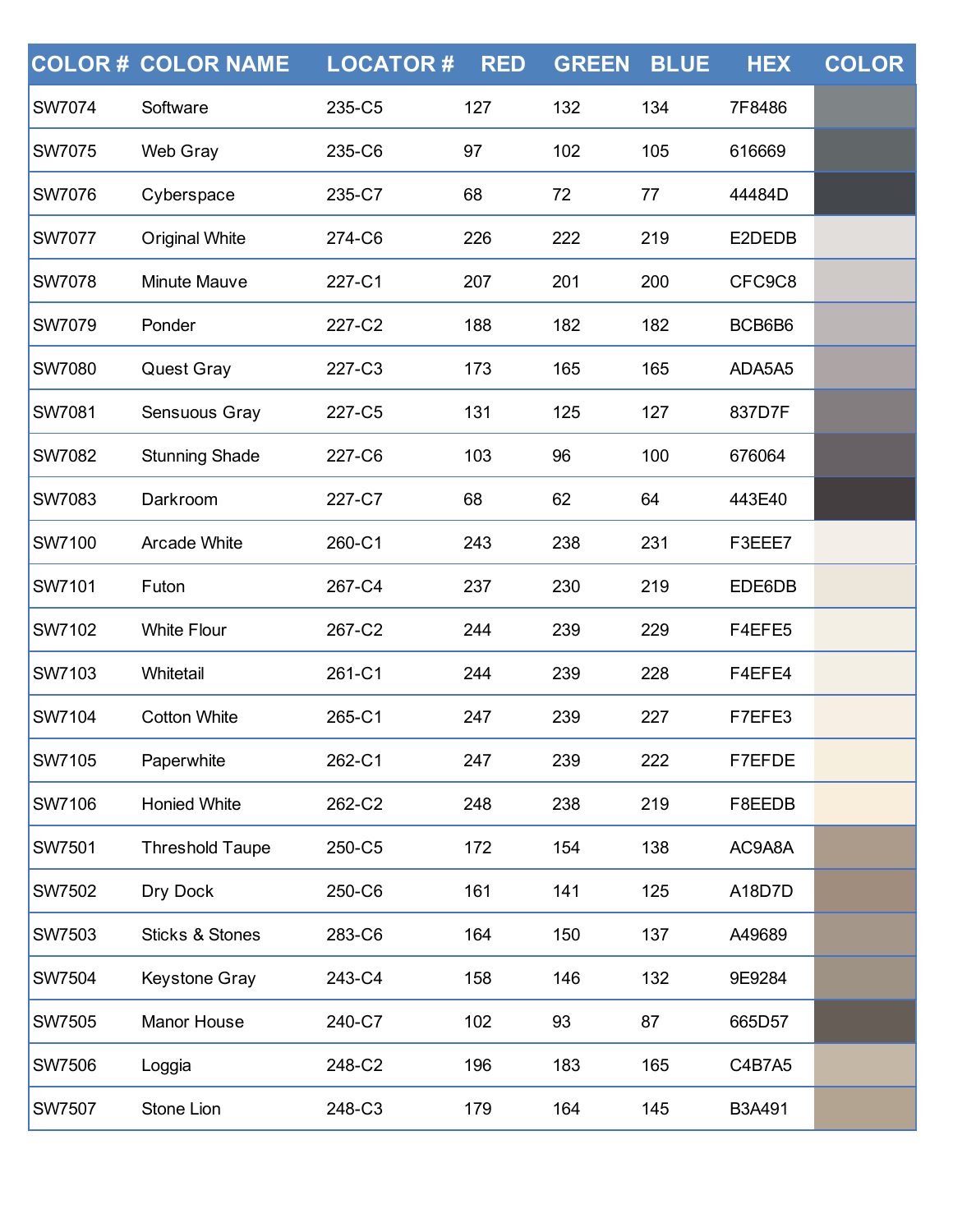|               | <b>COLOR# COLOR NAME</b>   | <b>LOCATOR#</b> | <b>RED</b> | <b>GREEN</b> | <b>BLUE</b> | <b>HEX</b>    | <b>COLOR</b> |
|---------------|----------------------------|-----------------|------------|--------------|-------------|---------------|--------------|
| <b>SW7508</b> | <b>Tavern Taupe</b>        | 248-C6          | 156        | 138          | 121         | 9C8A79        |              |
| <b>SW7509</b> | Tiki Hut                   | 250-C7          | 130        | 111          | 94          | 826F5E        |              |
| <b>SW7510</b> | Chateau Brown              | 242-C7          | 91         | 75           | 68          | 5B4B44        |              |
| <b>SW7511</b> | <b>Bungalow Beige</b>      | 250-C2          | 205        | 191          | 176         | CDBFB0        |              |
| <b>SW7512</b> | <b>Pavilion Beige</b>      | 250-C4          | 197        | 182          | 164         | C5B6A4        |              |
| <b>SW7513</b> | Sanderling                 | 248-C5          | 167        | 149          | 130         | A79582        |              |
| <b>SW7514</b> | Foothills                  | 248-C7          | 130        | 116          | 102         | 827466        |              |
| <b>SW7515</b> | Homestead Brown            | 277-C5          | 110        | 95           | 83          | 6E5F53        |              |
| <b>SW7516</b> | <b>Kestrel White</b>       | 266-C5          | 224        | 214          | 200         | E0D6C8        |              |
| <b>SW7517</b> | China Doll                 | 250-C1          | 219        | 206          | 189         | <b>DBCEBD</b> |              |
| <b>SW7518</b> | <b>Beach House</b>         | 288-C3          | 201        | 178          | 156         | C9B29C        |              |
| <b>SW7519</b> | <b>Mexican Sand</b>        | 288-C4          | 175        | 151          | 129         | AF9781        |              |
| <b>SW7520</b> | <b>Plantation Shutters</b> | 277-C1          | 106        | 81           | 67          | 6A5143        |              |
| <b>SW7521</b> | Dormer Brown               | 288-C5          | 173        | 148          | 124         | <b>AD947C</b> |              |
| <b>SW7522</b> | Meadowlark                 | 288-C6          | 159        | 130          | 103         | 9F8267        |              |
| <b>SW7523</b> | <b>Burnished Brandy</b>    | 292-C7          | 124        | 92           | 67          | 7C5C43        |              |
| <b>SW7524</b> | <b>Dhurrie Beige</b>       | 250-C3          | 202        | 186          | 168         | CABAA8        |              |
| <b>SW7525</b> | <b>Tree Branch</b>         | 288-C7          | 138        | 115          | 98          | 8A7362        |              |
| <b>SW7526</b> | Maison Blanche             | 288-C1          | 223        | 210          | 191         | DFD2BF        |              |
| <b>SW7527</b> | Nantucket Dune             | 285-C2          | 208        | 191          | 170         | <b>D0BFAA</b> |              |
| <b>SW7528</b> | <b>Windsor Greige</b>      | 285-C5          | 196        | 180          | 156         | C4B49C        |              |
| <b>SW7529</b> | Sand Beach                 | 285-C1          | 212        | 197          | 173         | D4C5AD        |              |
| <b>SW7530</b> | Barcelona Beige            | 285-C4          | 196        | 179          | 156         | C4B39C        |              |
| SW7531        | Canvas Tan                 | 261-C6          | 220        | 209          | 191         | DCD1BF        |              |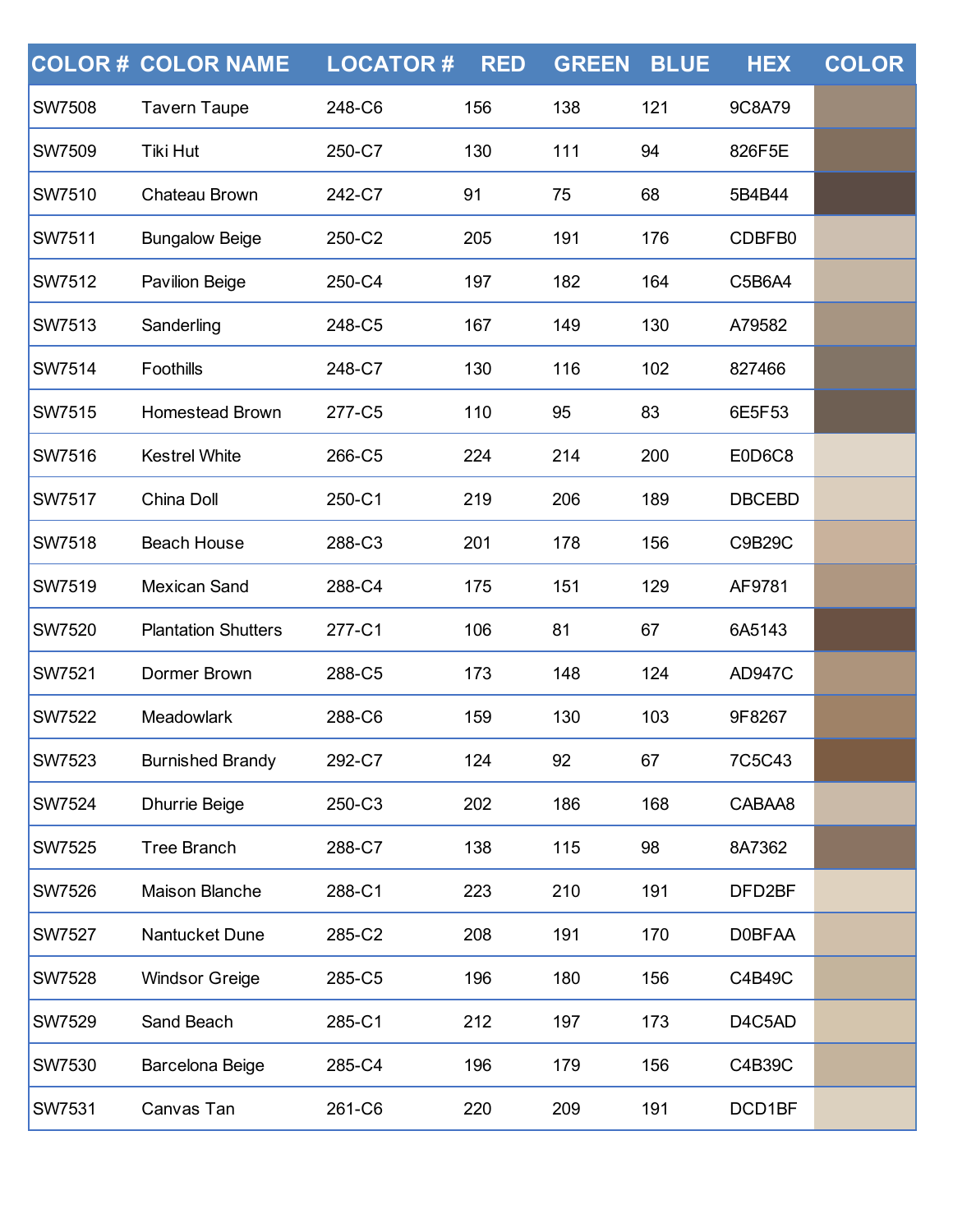|               | <b>COLOR # COLOR NAME</b> | <b>LOCATOR#</b> | <b>RED</b> | <b>GREEN</b> | <b>BLUE</b> | <b>HEX</b>    | <b>COLOR</b> |
|---------------|---------------------------|-----------------|------------|--------------|-------------|---------------|--------------|
| <b>SW7532</b> | <b>Urban Putty</b>        | 285-C3          | 207        | 192          | 171         | <b>CFC0AB</b> |              |
| <b>SW7533</b> | Khaki Shade               | 285-C6          | 192        | 175          | 151         | C0AF97        |              |
| <b>SW7534</b> | Outerbanks                | 284-C4          | 183        | 164          | 139         | <b>B7A48B</b> |              |
| <b>SW7535</b> | Sandy Ridge               | 284-C6          | 161        | 142          | 119         | A18E77        |              |
| <b>SW7536</b> | <b>Bittersweet Stem</b>   | 292-C3          | 203        | 180          | 154         | CBB49A        |              |
| <b>SW7537</b> | <b>Irish Cream</b>        | 265-C7          | 227        | 210          | 184         | E3D2B8        |              |
| <b>SW7538</b> | Tamarind                  | 289-C5          | 192        | 165          | 136         | C0A588        |              |
| <b>SW7539</b> | Cork Wedge                | 292-C4          | 193        | 169          | 138         | C1A98A        |              |
| <b>SW7540</b> | Artisan Tan               | 292-C6          | 176        | 152          | 121         | B09879        |              |
| <b>SW7541</b> | Grecian Ivory             | 247-C1          | 216        | 207          | 190         | D8CFBE        |              |
| <b>SW7542</b> | Naturel                   | 286-C3          | 203        | 192          | 173         | <b>CBC0AD</b> |              |
| <b>SW7543</b> | Avenue Tan                | 286-C4          | 188        | 176          | 153         | <b>BCB099</b> |              |
| <b>SW7544</b> | Fenland                   | 210-C4          | 172        | 157          | 131         | AC9D83        |              |
| <b>SW7545</b> | Pier                      | 277-C6          | 99         | 82           | 61          | 63523D        |              |
| <b>SW7546</b> | <b>Prairie Grass</b>      | 286-C5          | 177        | 163          | 142         | <b>B1A38E</b> |              |
| <b>SW7547</b> | Sandbar                   | 284-C2          | 203        | 191          | 173         | <b>CBBFAD</b> |              |
| <b>SW7548</b> | Portico                   | 284-C3          | 187        | 171          | 149         | BBAB95        |              |
| <b>SW7549</b> | Studio Taupe              | 284-C5          | 173        | 156          | 133         | AD9C85        |              |
| <b>SW7550</b> | <b>Resort Tan</b>         | 284-C7          | 144        | 125          | 102         | 907D66        |              |
| <b>SW7551</b> | <b>Greek Villa</b>        | 254-C1          | 240        | 236          | 226         | F0ECE2        |              |
| <b>SW7552</b> | <b>Bauhaus Buff</b>       | 266-C6          | 231        | 219          | 204         | E7DBCC        |              |
| <b>SW7553</b> | <b>Fragile Beauty</b>     | 265-C6          | 231        | 215          | 198         | <b>E7D7C6</b> |              |
| <b>SW7554</b> | <b>Steamed Milk</b>       | 266-C1          | 236        | 225          | 209         | ECE1D1        |              |
| <b>SW7555</b> | Patience                  | 261-C7          | 226        | 211          | 191         | E2D3BF        |              |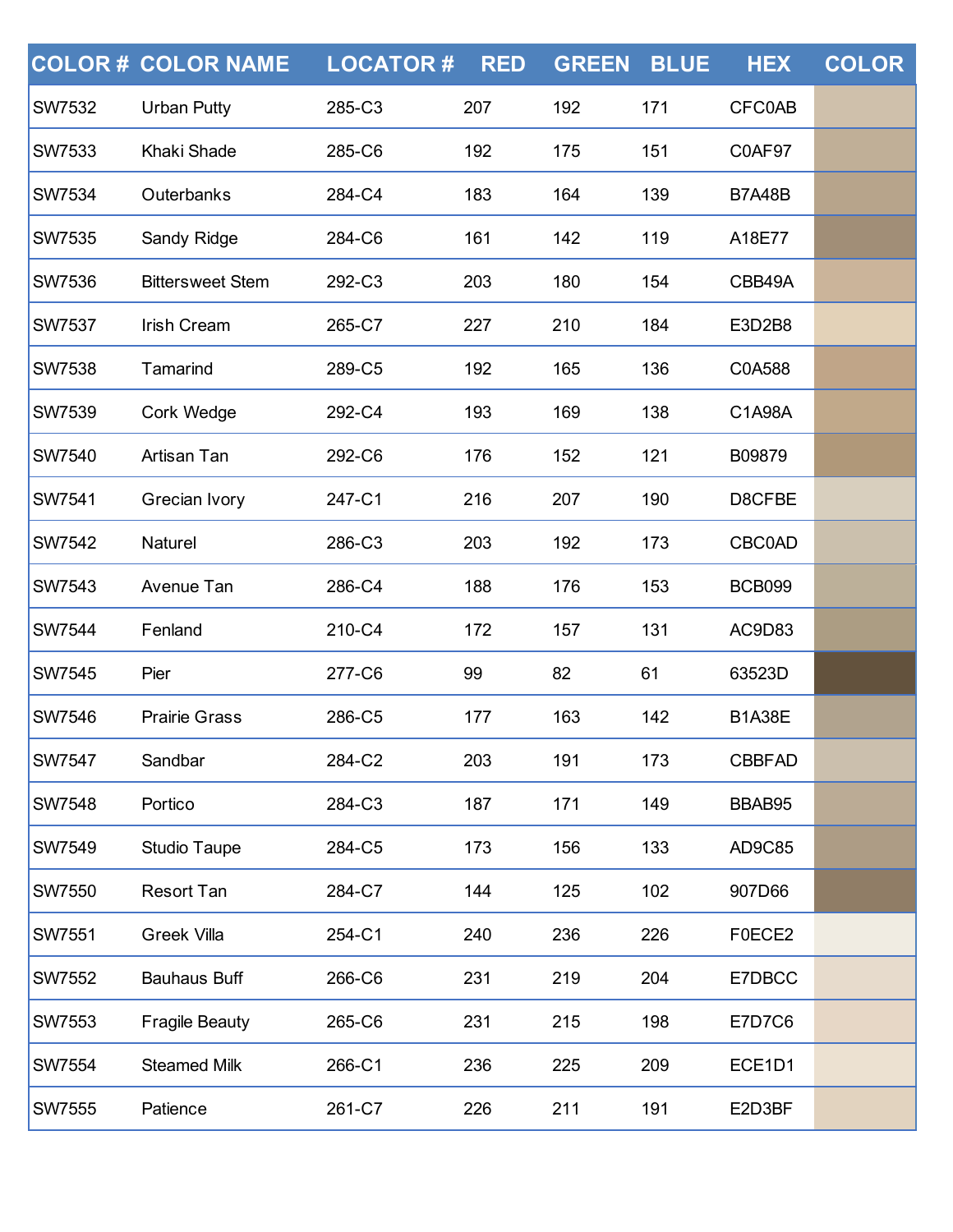|               | <b>COLOR # COLOR NAME</b> | <b>LOCATOR#</b> | <b>RED</b> | <b>GREEN</b> | <b>BLUE</b> | <b>HEX</b>                      | <b>COLOR</b> |
|---------------|---------------------------|-----------------|------------|--------------|-------------|---------------------------------|--------------|
| <b>SW7556</b> | Crème                     | 262-C4          | 244        | 232          | 210         | F4E8D2                          |              |
| <b>SW7557</b> | <b>Summer White</b>       | 262-C3          | 244        | 233          | 214         | F4E9D6                          |              |
| <b>SW7558</b> | Medici Ivory              | 265-C2          | 243        | 233          | 215         | F3E9D7                          |              |
| <b>SW7559</b> | Décor White               | 262-C5          | 242        | 229          | 207         | F2E5CF                          |              |
| <b>SW7560</b> | Impressive Ivory          | 293-C2          | 244        | 222          | 195         | F4DEC3                          |              |
| <b>SW7561</b> | Lemon Meringue            | 295-C1          | 245        | 234          | 204         | F5EACC                          |              |
| <b>SW7562</b> | Roman Column              | 263-C1          | 246        | 240          | 226         | F6F0E2                          |              |
| <b>SW7563</b> | <b>Restful White</b>      | 263-C3          | 238        | 232          | 215         | EEE8D7                          |              |
| <b>SW7564</b> | Polar Bear                | 263-C4          | 232        | 223          | 202         | E8DFCA                          |              |
| <b>SW7565</b> | Oyster Bar                | 286-C1          | 219        | 208          | 187         | <b>DBD0BB</b>                   |              |
| <b>SW7566</b> | Westhighland White        | 255-C3          | 243        | 238          | 227         | F3EEE3                          |              |
| <b>SW7567</b> | <b>Natural Tan</b>        | 284-C1          | 220        | 210          | 195         | DCD <sub>2</sub> C <sub>3</sub> |              |
| <b>SW7568</b> | <b>Neutral Ground</b>     | 261-C5          | 226        | 218          | 202         | E2DACA                          |              |
| <b>SW7569</b> | <b>Stucco</b>             | 286-C2          | 220        | 207          | 186         | <b>DCCFBA</b>                   |              |
| <b>SW7570</b> | <b>Egret White</b>        | 255-C4          | 223        | 217          | 207         | DFD9CF                          |              |
| <b>SW7571</b> | Casa Blanca               | 264-C4          | 237        | 225          | 206         | EDE1CE                          |              |
| <b>SW7572</b> | Lotus Pod                 | 264-C6          | 231        | 215          | 194         | <b>E7D7C2</b>                   |              |
| <b>SW7573</b> | Eaglet Beige              | 262-C7          | 233        | 217          | 192         | E9D9C0                          |              |
| <b>SW7574</b> | <b>Echelon Ecru</b>       | 264-C7          | 231        | 216          | 190         | E7D8BE                          |              |
| <b>SW7575</b> | Chopsticks                | 263-C7          | 224        | 209          | 184         | E0D1B8                          |              |
| <b>SW7577</b> | Blackberry                | 109-C7          | 83         | 54           | 64          | 533640                          |              |
| <b>SW7578</b> | <b>Borscht</b>            | 276-C2          | 114        | 53           | 61          | 72353D                          |              |
| <b>SW7579</b> | Alaea                     | 276-C1          | 129        | 88           | 91          | 81585B                          |              |
| <b>SW7580</b> | Carnelian                 | 276-C6          | 87         | 62           | 62          | 573E3E                          |              |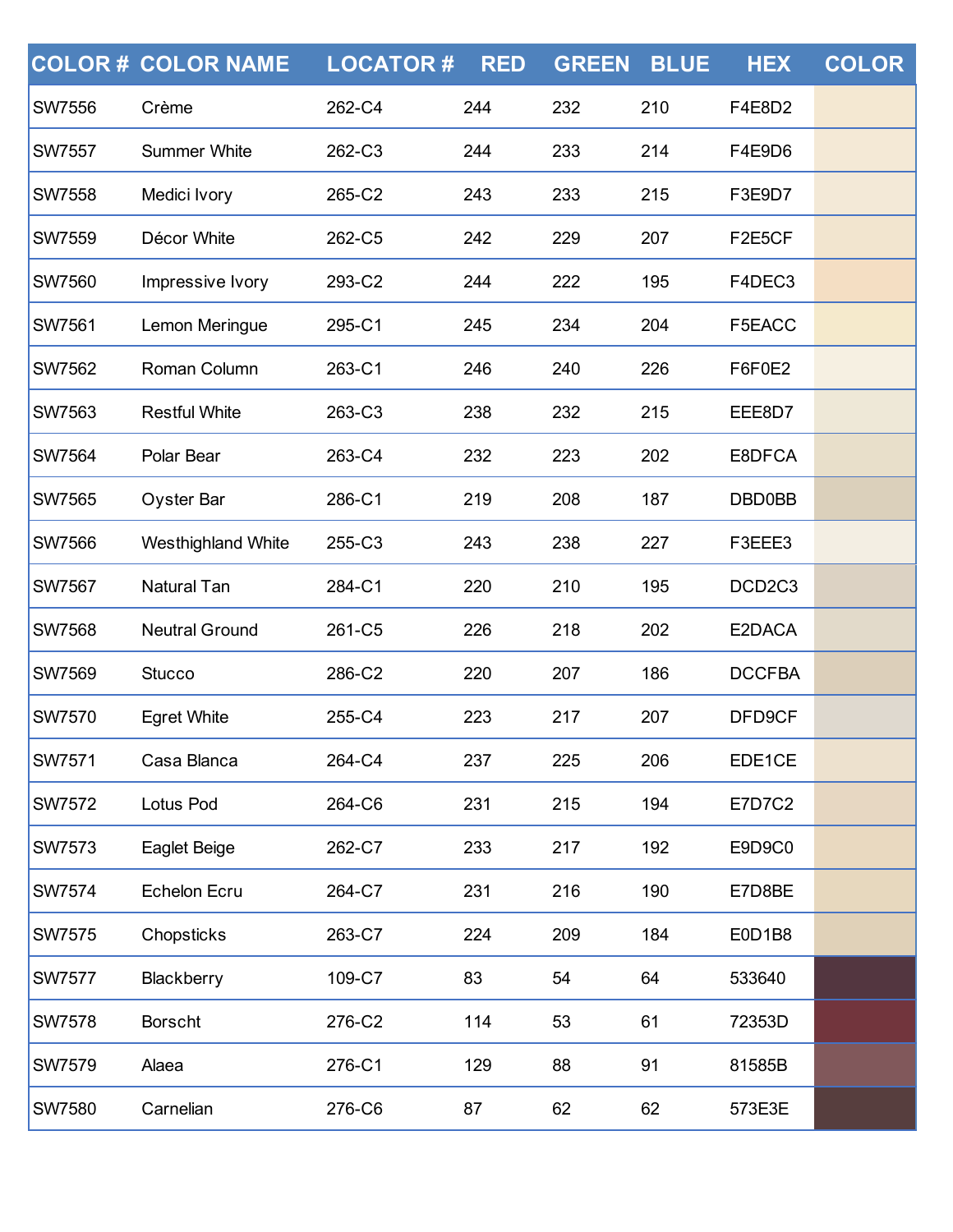|               | <b>COLOR # COLOR NAME</b> | <b>LOCATOR#</b> | <b>RED</b> | <b>GREEN</b> | <b>BLUE</b> | <b>HEX</b>    | <b>COLOR</b> |
|---------------|---------------------------|-----------------|------------|--------------|-------------|---------------|--------------|
| <b>SW7582</b> | Salute                    | 275-C2          | 128        | 53           | 50          | 803532        |              |
| <b>SW7583</b> | <b>Wild Currant</b>       | 275-C3          | 124        | 50           | 57          | 7C3239        |              |
| <b>SW7584</b> | <b>Red Theatre</b>        | 276-C3          | 110        | 54           | 55          | 6E3637        |              |
| <b>SW7585</b> | <b>Sun Dried Tomato</b>   | 275-C4          | 105        | 43           | 43          | 692B2B        |              |
| <b>SW7586</b> | <b>Stolen Kiss</b>        | 275-C1          | 129        | 50           | 53          | 813235        |              |
| <b>SW7587</b> | <b>Antique Red</b>        | 107-C7          | 159        | 68           | 66          | 9F4442        |              |
| <b>SW7588</b> | Show Stopper              | 106-C6          | 164        | 46           | 55          | A42E37        |              |
| <b>SW7589</b> | Habanero Chile            | 117-C7          | 184        | 71           | 61          | <b>B8473D</b> |              |
| <b>SW7591</b> | <b>Red Barn</b>           | 275-C7          | 124        | 69           | 61          | 7C453D        |              |
| <b>SW7592</b> | <b>Crabby Apple</b>       | 275-C5          | 117        | 53           | 49          | 753531        |              |
| <b>SW7593</b> | <b>Rustic Red</b>         | 275-C6          | 112        | 50           | 41          | 703229        |              |
| <b>SW7594</b> | Carriage Door             | 276-C4          | 110        | 66           | 62          | 6E423E        |              |
| <b>SW7595</b> | Sommelier                 | 276-C5          | 93         | 55           | 54          | 5D3736        |              |
| <b>SW7596</b> | <b>Only Natural</b>       | 266-C7          | 226        | 211          | 196         | E2D3C4        |              |
| <b>SW7598</b> | Sierra Redwood            | 125-C7          | 146        | 78           | 60          | 924E3C        |              |
| <b>SW7599</b> | <b>Brick Paver</b>        | 119-C7          | 147        | 64           | 47          | 93402F        |              |
| <b>SW7600</b> | <b>Bolero</b>             | 108-C7          | 144        | 57           | 52          | 903934        |              |
| <b>SW7601</b> | Dockside Blue             | 280-C1          | 160        | 179          | 188         | A0B3BC        |              |
| <b>SW7602</b> | Indigo Batik              | 224-C7          | 62         | 80           | 99          | 3E5063        |              |
| <b>SW7603</b> | Poolhouse                 | 280-C3          | 128        | 149          | 160         | 8095A0        |              |
| <b>SW7604</b> | Smoky Blue                | 233-C7          | 89         | 110          | 121         | 596E79        |              |
| SW7605        | <b>Gale Force</b>         | 279-C3          | 53         | 69           | 78          | 35454E        |              |
| <b>SW7606</b> | <b>Blue Cruise</b>        | 280-C4          | 101        | 145          | 168         | 6591A8        |              |
| <b>SW7607</b> | Santorini Blue            | 279-C6          | 65         | 109          | 131         | 416D83        |              |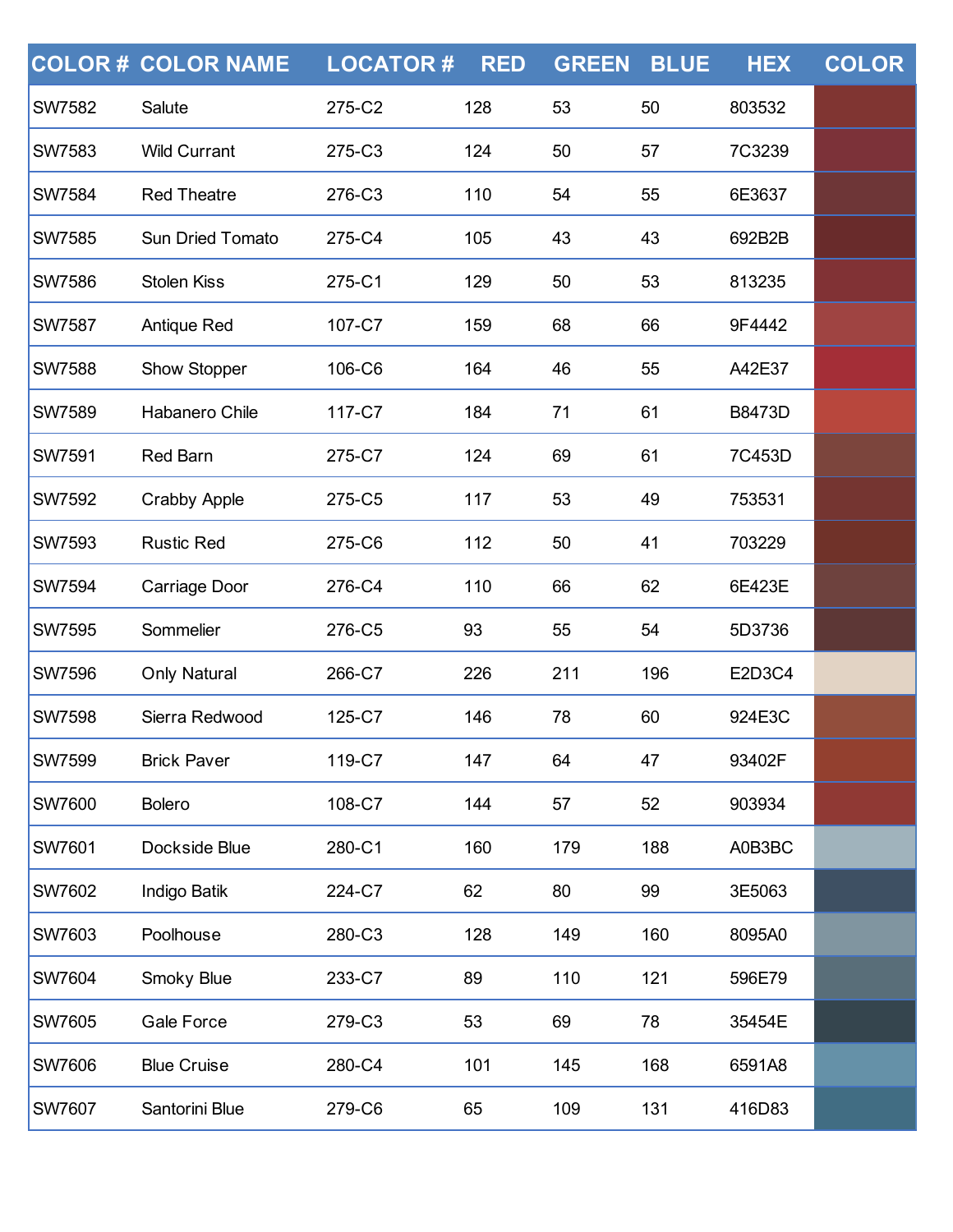|               | <b>COLOR # COLOR NAME</b> | <b>LOCATOR#</b> | <b>RED</b> | <b>GREEN</b> | <b>BLUE</b> | <b>HEX</b> | <b>COLOR</b> |
|---------------|---------------------------|-----------------|------------|--------------|-------------|------------|--------------|
| <b>SW7608</b> | Adrift                    | 280-C2          | 135        | 170          | 185         | 87AAB9     |              |
| <b>SW7609</b> | Georgian Revival Blue     | 280-C5          | 91         | 141          | 159         | 5B8D9F     |              |
| <b>SW7610</b> | <b>Turkish Tile</b>       | 280-C6          | 62         | 117          | 138         | 3E758A     |              |
| <b>SW7611</b> | <b>Tranquil Aqua</b>      | 281-C4          | 124        | 154          | 160         | 7C9AA0     |              |
| <b>SW7612</b> | <b>Mountain Stream</b>    | 281-C5          | 103        | 145          | 153         | 679199     |              |
| <b>SW7613</b> | Aqua-Sphere               | 281-C3          | 156        | 176          | 179         | 9CB0B3     |              |
| SW7614        | St. Bart's                | 280-C7          | 87         | 124          | 136         | 577C88     |              |
| <b>SW7615</b> | Sea Serpent               | 234-C7          | 62         | 75           | 84          | 3E4B54     |              |
| <b>SW7616</b> | <b>Breezy</b>             | 281-C2          | 160        | 174          | 175         | A0AEAF     |              |
| SW7617        | Mediterranean             | 281-C6          | 96         | 121          | 125         | 60797D     |              |
| <b>SW7618</b> | Deep Sea Dive             | 279-C5          | 55         | 97           | 103         | 376167     |              |
| <b>SW7619</b> | Labradorite               | 281-C7          | 101        | 123          | 131         | 657B83     |              |
| SW7620        | Seaworthy                 | 279-C4          | 49         | 77           | 88          | 314D58     |              |
| <b>SW7621</b> | Silvermist                | 281-C1          | 176        | 184          | 178         | B0B8B2     |              |
| <b>SW7622</b> | Homburg Gray              | 238-C7          | 102        | 109          | 105         | 666D69     |              |
| <b>SW7623</b> | Cascades                  | 279-C1          | 39         | 62           | 62          | 273E3E     |              |
| <b>SW7624</b> | Slate Tile                | 233-C6          | 96         | 110          | 116         | 606E74     |              |
| <b>SW7625</b> | Mount Etna                | 279-C2          | 61         | 72           | 76          | 3D484C     |              |
| <b>SW7626</b> | Zurich White              | 259-C2          | 230        | 225          | 217         | E6E1D9     |              |
| <b>SW7627</b> | White Heron               | 259-C5          | 231        | 225          | 215         | E7E1D7     |              |
| <b>SW7628</b> | Windfresh White           | 259-C7          | 222        | 216          | 207         | DED8CF     |              |
| <b>SW7629</b> | Grapy                     | 282-C7          | 120        | 110          | 112         | 786E70     |              |
| <b>SW7630</b> | Raisin                    | 252-C3          | 57         | 43           | 45          | 392B2D     |              |
| <b>SW7631</b> | City Loft                 | 259-C6          | 223        | 218          | 209         | DFDAD1     |              |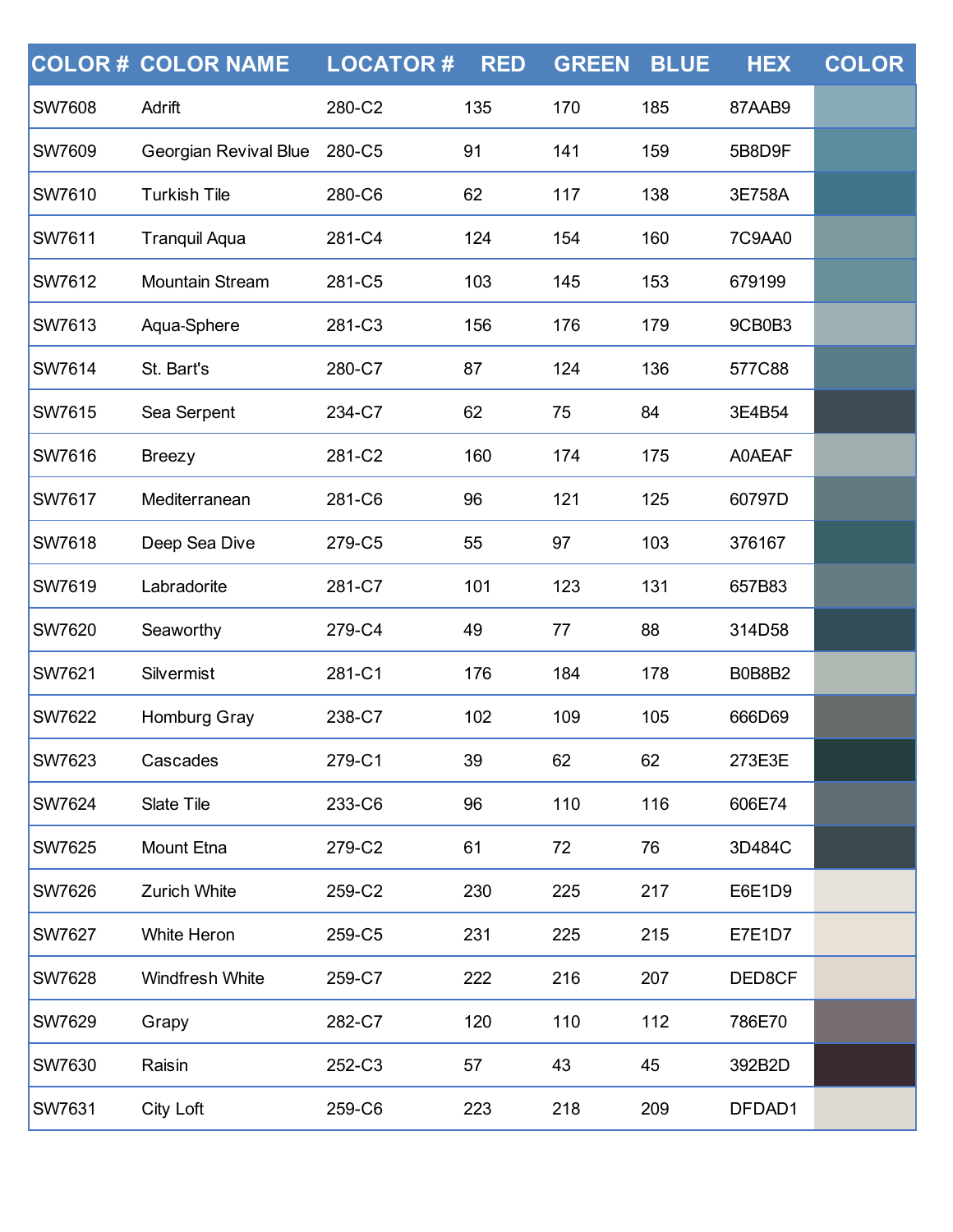|               | <b>COLOR # COLOR NAME</b> | <b>LOCATOR#</b> | <b>RED</b> | <b>GREEN</b> | <b>BLUE</b> | <b>HEX</b>                                   | <b>COLOR</b> |
|---------------|---------------------------|-----------------|------------|--------------|-------------|----------------------------------------------|--------------|
| <b>SW7632</b> | Modern Gray               | 283-C1          | 214        | 206          | 195         | D6CEC3                                       |              |
| <b>SW7633</b> | <b>Taupe Tone</b>         | 248-C4          | 173        | 160          | 144         | <b>ADA090</b>                                |              |
| <b>SW7634</b> | Pediment                  | 255-C5          | 211        | 204          | 196         | D3CCC4                                       |              |
| <b>SW7635</b> | Palisade                  | 283-C7          | 170        | 158          | 149         | AA9E95                                       |              |
| <b>SW7636</b> | Origami White             | 259-C3          | 229        | 226          | 218         | E5E2DA                                       |              |
| <b>SW7637</b> | <b>Oyster White</b>       | 254-C7          | 226        | 221          | 208         | E2DDD0                                       |              |
| <b>SW7638</b> | Jogging Path              | 247-C2          | 192        | 185          | 169         | C0B9A9                                       |              |
| <b>SW7639</b> | <b>Ethereal Mood</b>      | 247-C4          | 174        | 165          | 148         | <b>AEA594</b>                                |              |
| <b>SW7640</b> | Fawn Brindle              | 247-C5          | 167        | 160          | 148         | A7A094                                       |              |
| <b>SW7641</b> | Colonnade Gray            | 283-C2          | 198        | 192          | 182         | C6C0B6                                       |              |
| <b>SW7642</b> | Pavestone                 | 283-C5          | 160        | 153          | 143         | A0998F                                       |              |
| <b>SW7643</b> | Pussywillow               | 283-C4          | 178        | 173          | 164         | B2ADA4                                       |              |
| <b>SW7644</b> | Gateway Gray              | 247-C3          | 178        | 172          | 156         | B2AC9C                                       |              |
| <b>SW7645</b> | <b>Thunder Gray</b>       | 278-C1          | 87         | 83           | 76          | 57534C                                       |              |
| <b>SW7646</b> | <b>First Star</b>         | 256-C6          | 218        | 217          | 212         | DAD9D4                                       |              |
| <b>SW7647</b> | Crushed Ice               | 255-C6          | 214        | 211          | 204         | D6D3CC                                       |              |
| <b>SW7648</b> | <b>Big Chill</b>          | 256-C7          | 208        | 206          | 201         | D0CEC9                                       |              |
| <b>SW7649</b> | Silverplate               | 239-C5          | 194        | 192          | 186         | C2C0BA                                       |              |
| <b>SW7650</b> | Ellie Gray                | 239-C6          | 170        | 169          | 164         | AAA9A4                                       |              |
| <b>SW7651</b> | Front Porch               | 239-C3          | 204        | 204          | 197         | CCCCC5                                       |              |
| <b>SW7652</b> | <b>Mineral Deposit</b>    | 238-C4          | 171        | 176          | 172         | ABB0AC                                       |              |
| <b>SW7653</b> | Silverpointe              | 239-C1          | 209        | 210          | 203         | D <sub>1</sub> D <sub>2</sub> C <sub>B</sub> |              |
| <b>SW7654</b> | Lattice                   | 239-C2          | 206        | 206          | 198         | CECEC6                                       |              |
| SW7655        | <b>Stamped Concrete</b>   | 239-C7          | 160        | 160          | 154         | A0A09A                                       |              |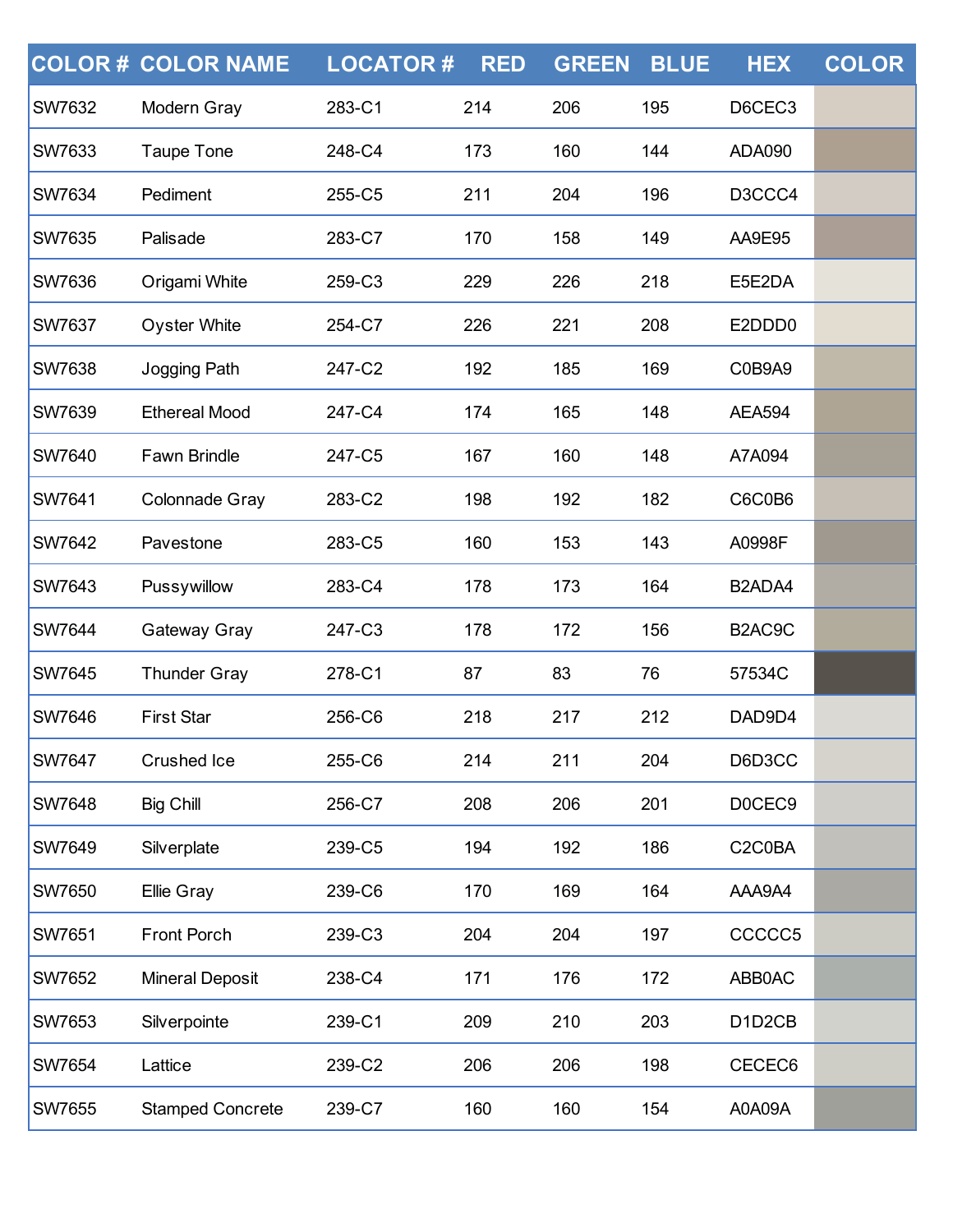|               | <b>COLOR # COLOR NAME</b> | <b>LOCATOR#</b> | <b>RED</b> | <b>GREEN</b> | <b>BLUE</b> | <b>HEX</b>    | <b>COLOR</b> |
|---------------|---------------------------|-----------------|------------|--------------|-------------|---------------|--------------|
| <b>SW7656</b> | Rhinestone                | 257-C4          | 222        | 224          | 222         | <b>DEE0DE</b> |              |
| <b>SW7657</b> | Tinsmith                  | 239-C4          | 197        | 200          | 196         | C5C8C4        |              |
| <b>SW7658</b> | <b>Gray Clouds</b>        | 238-C3          | 183        | 183          | 178         | <b>B7B7B2</b> |              |
| <b>SW7659</b> | Gris                      | 238-C5          | 165        | 169          | 168         | A5A9A8        |              |
| <b>SW7660</b> | Earl Grey                 | 238-C6          | 150        | 154          | 150         | 969A96        |              |
| <b>SW7661</b> | Reflection                | 233-C1          | 211        | 213          | 211         | D3D5D3        |              |
| <b>SW7662</b> | <b>Evening Shadow</b>     | 233-C2          | 201        | 204          | 205         | <b>C9CCCD</b> |              |
| <b>SW7663</b> | <b>Monorail Silver</b>    | 233-C3          | 184        | 188          | 187         | B8BCBB        |              |
| <b>SW7664</b> | <b>Steely Gray</b>        | 233-C4          | 144        | 151          | 155         | 90979B        |              |
| SW7665        | <b>Wall Street</b>        | 233-C5          | 101        | 109          | 115         | 656D73        |              |
| <b>SW7666</b> | Fleur de Sel              | 258-C3          | 220        | 221          | 216         | DCDDD8        |              |
| <b>SW7667</b> | Zircon                    | 282-C1          | 202        | 201          | 198         | CAC9C6        |              |
| <b>SW7668</b> | March Wind                | 282-C3          | 186        | 185          | 182         | BAB9B6        |              |
| <b>SW7669</b> | Summit Gray               | 282-C5          | 149        | 148          | 145         | 959491        |              |
| <b>SW7670</b> | <b>Gray Shingle</b>       | 282-C6          | 148        | 147          | 146         | 949392        |              |
| <b>SW7671</b> | On the Rocks              | 255-C7          | 208        | 206          | 200         | D0CEC8        |              |
| <b>SW7672</b> | <b>Knitting Needles</b>   | 282-C2          | 195        | 193          | 188         | C3C1BC        |              |
| <b>SW7673</b> | Pewter Cast               | 282-C4          | 155        | 152          | 147         | 9B9893        |              |
| SW7674        | Peppercorn                | 236-C7          | 88         | 88           | 88          | 585858        |              |
| <b>SW7675</b> | Sealskin                  | 277-C7          | 72         | 66           | 60          | 48423C        |              |
| <b>SW7676</b> | Paper Lantern             | 294-C1          | 242        | 224          | 196         | <b>F2E0C4</b> |              |
| <b>SW7677</b> | <b>Gold Vessel</b>        | 293-C5          | 234        | 186          | 138         | EABA8A        |              |
| <b>SW7678</b> | <b>Cottage Cream</b>      | 296-C2          | 237        | 219          | 189         | <b>EDDBBD</b> |              |
| SW7679        | Golden Gate               | 293-C6          | 217        | 173          | 127         | D9AD7F        |              |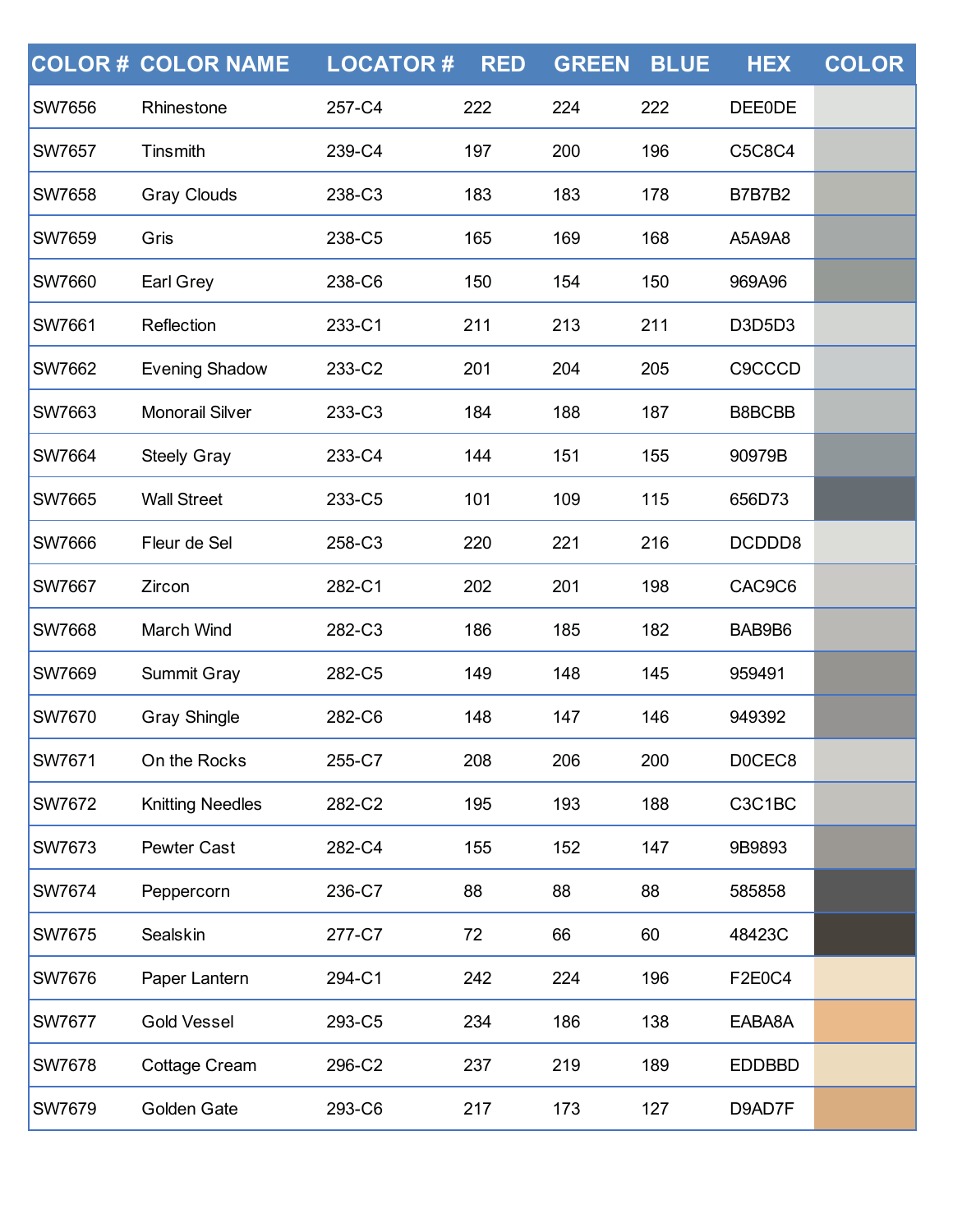|               | <b>COLOR # COLOR NAME</b> | <b>LOCATOR#</b> | <b>RED</b> | <b>GREEN</b> | <b>BLUE</b> | <b>HEX</b>                       | <b>COLOR</b> |
|---------------|---------------------------|-----------------|------------|--------------|-------------|----------------------------------|--------------|
| <b>SW7680</b> | Lanyard                   | 293-C7          | 192        | 153          | 114         | C09972                           |              |
| <b>SW7681</b> | <b>Tea Light</b>          | 294-C2          | 248        | 228          | 194         | F8E4C2                           |              |
| <b>SW7682</b> | Bee's Wax                 | 130-C3          | 234        | 191          | 134         | EABF86                           |              |
| <b>SW7683</b> | <b>Buff</b>               | 296-C1          | 241        | 223          | 193         | F1DFC1                           |              |
| <b>SW7684</b> | <b>Concord Buff</b>       | 294-C4          | 237        | 214          | 177         | EDD6B1                           |              |
| <b>SW7685</b> | <b>White Raisin</b>       | 295-C6          | 229        | 194          | 139         | <b>E5C28B</b>                    |              |
| <b>SW7686</b> | Hinoki                    | 294-C3          | 248        | 221          | 183         | F8DDB7                           |              |
| <b>SW7687</b> | August Moon               | 294-C5          | 231        | 199          | 160         | <b>E7C7A0</b>                    |              |
| <b>SW7688</b> | Sundew                    | 289-C1          | 225        | 205          | 174         | E1CDAE                           |              |
| <b>SW7689</b> | Row House Tan             | 292-C2          | 210        | 187          | 157         | D <sub>2</sub> BB <sub>9</sub> D |              |
| <b>SW7690</b> | <b>Townhall Tan</b>       | 292-C5          | 195        | 170          | 140         | C3AA8C                           |              |
| SW7691        | <b>Biltmore Buff</b>      | 296-C4          | 227        | 201          | 161         | E3C9A1                           |              |
| SW7692        | Cupola Yellow             | 295-C7          | 220        | 188          | 142         | DCBC8E                           |              |
| <b>SW7693</b> | Stonebriar                | 294-C6          | 203        | 169          | 126         | CBA97E                           |              |
| <b>SW7694</b> | Dromedary Camel           | 290-C2          | 202        | 173          | 135         | CAAD87                           |              |
| <b>SW7695</b> | Mesa Tan                  | 294-C7          | 189        | 156          | 119         | <b>BD9C77</b>                    |              |
| <b>SW7696</b> | <b>Toasted Pine Nut</b>   | 296-C5          | 220        | 198          | 166         | DCC6A6                           |              |
| <b>SW7697</b> | Safari                    | 296-C6          | 204        | 177          | 139         | CCB18B                           |              |
| <b>SW7698</b> | <b>Straw Harvest</b>      | 296-C3          | 219        | 200          | 162         | DBC8A2                           |              |
| <b>SW7699</b> | <b>Rustic City</b>        | 296-C7          | 186        | 154          | 103         | <b>BA9A67</b>                    |              |
| <b>SW7700</b> | Olde World Gold           | 137-C7          | 143        | 108          | 62          | 8F6C3E                           |              |
| <b>SW7701</b> | Cavern Clay               | 290-C6          | 172        | 107          | 83          | AC6B53                           |              |
| <b>SW7702</b> | <b>Spiced Cider</b>       | 290-C5          | 176        | 120          | 92          | <b>B0785C</b>                    |              |
| SW7703        | Earthen Jug               | 122-C7          | 168        | 94           | 57          | A85E39                           |              |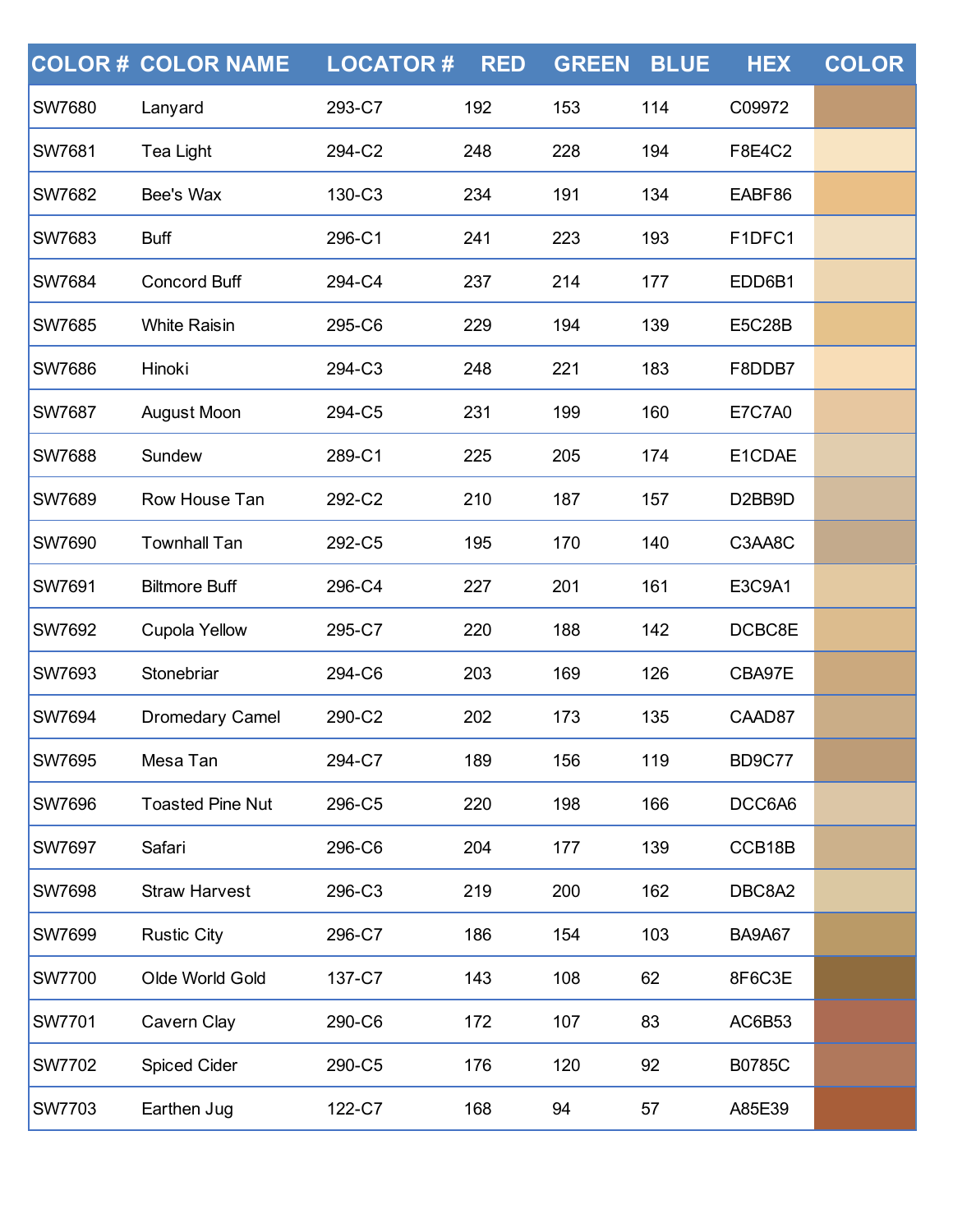|               | <b>COLOR # COLOR NAME</b> | <b>LOCATOR#</b> | <b>RED</b> | <b>GREEN</b> | <b>BLUE</b> | <b>HEX</b>    | <b>COLOR</b> |
|---------------|---------------------------|-----------------|------------|--------------|-------------|---------------|--------------|
| <b>SW7704</b> | <b>Tower Tan</b>          | 289-C3          | 213        | 181          | 155         | <b>D5B59B</b> |              |
| <b>SW7705</b> | <b>Wheat Penny</b>        | 287-C6          | 151        | 107          | 83          | 976B53        |              |
| <b>SW7707</b> | Copper Wire               | 290-C7          | 198        | 123          | 87          | C67B57        |              |
| <b>SW7709</b> | Copper Pot                | 128-C7          | 177        | 106          | 55          | B16A37        |              |
| <b>SW7710</b> | <b>Brandywine</b>         | 287-C7          | 165        | 108          | 74          | <b>A56C4A</b> |              |
| <b>SW7711</b> | Pueblo                    | 287-C2          | 230        | 208          | 189         | E6D0BD        |              |
| <b>SW7712</b> | Townhouse Tan             | 287-C3          | 223        | 200          | 181         | DFC8B5        |              |
| <b>SW7713</b> | Tawny Tan                 | 287-C4          | 204        | 178          | 153         | <b>CCB299</b> |              |
| <b>SW7714</b> | Oak Barrel                | 289-C4          | 191        | 162          | 135         | <b>BFA287</b> |              |
| <b>SW7715</b> | Pottery Urn               | 287-C5          | 170        | 134          | 110         | <b>AA866E</b> |              |
| <b>SW7716</b> | Croissant                 | 289-C2          | 219        | 197          | 167         | DBC5A7        |              |
| <b>SW7717</b> | Ligonier Tan              | 290-C1          | 210        | 177          | 143         | <b>D2B18F</b> |              |
| <b>SW7718</b> | Oak Creek                 | 290-C4          | 187        | 141          | 107         | BB8D6B        |              |
| <b>SW7719</b> | Fresco Cream              | 288-C2          | 216        | 196          | 174         | D8C4AE        |              |
| <b>SW7720</b> | Deer Valley               | 290-C3          | 199        | 164          | 133         | C7A485        |              |
| <b>SW7721</b> | <b>Crescent Cream</b>     | 293-C4          | 237        | 209          | 177         | EDD1B1        |              |
| <b>SW7722</b> | Travertine                | 293-C3          | 236        | 211          | 179         | ECD3B3        |              |
| <b>SW7723</b> | Colony Buff               | 292-C1          | 221        | 198          | 171         | DDC6AB        |              |
| <b>SW7724</b> | Canoe                     | 289-C6          | 183        | 152          | 123         | <b>B7987B</b> |              |
| <b>SW7725</b> | Yearling                  | 289-C7          | 173        | 137          | 106         | <b>AD896A</b> |              |
| <b>SW7726</b> | Lemon Verbena             | 297-C4          | 157        | 152          | 111         | 9D986F        |              |
| <b>SW7727</b> | Koi Pond                  | 298-C2          | 185        | 178          | 146         | B9B292        |              |
| <b>SW7728</b> | <b>Green Sprout</b>       | 298-C4          | 162        | 159          | 128         | A29F80        |              |
| <b>SW7729</b> | Edamame                   | 297-C6          | 130        | 124          | 90          | 827C5A        |              |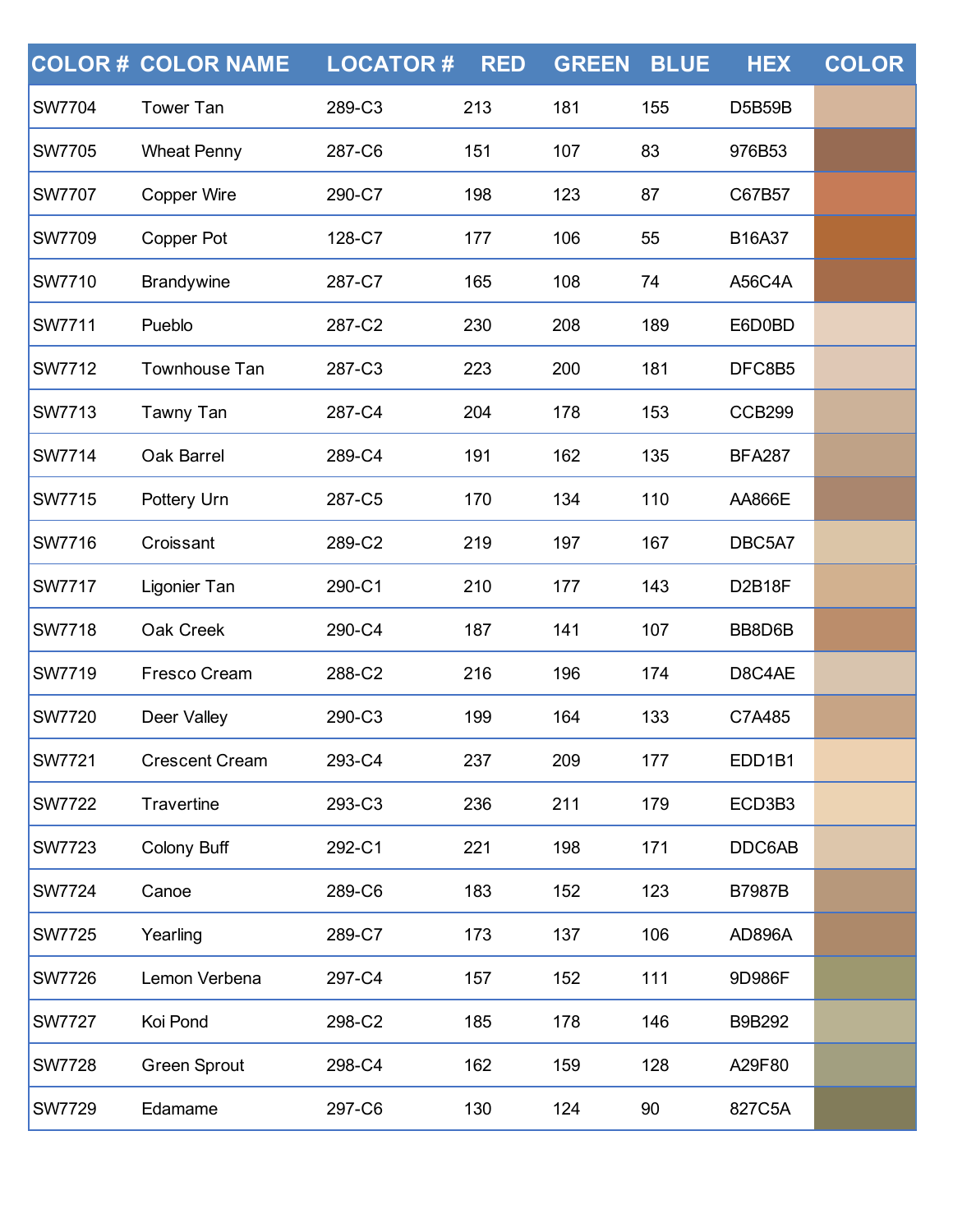|               | <b>COLOR # COLOR NAME</b>    | <b>LOCATOR#</b> | <b>RED</b> | <b>GREEN</b> | <b>BLUE</b> | <b>HEX</b>    | <b>COLOR</b> |
|---------------|------------------------------|-----------------|------------|--------------|-------------|---------------|--------------|
| <b>SW7730</b> | Forestwood                   | 278-C5          | 77         | 83           | 70          | 4D5346        |              |
| <b>SW7731</b> | San Antonio Sage             | 285-C7          | 166        | 148          | 116         | A69474        |              |
| <b>SW7732</b> | Lemongrass                   | 297-C1          | 200        | 189          | 152         | C8BD98        |              |
| <b>SW7733</b> | <b>Bamboo Shoot</b>          | 297-C3          | 179        | 164          | 121         | <b>B3A479</b> |              |
| <b>SW7734</b> | Olive Grove                  | 297-C5          | 133        | 124          | 93          | 857C5D        |              |
| <b>SW7735</b> | Palm Leaf                    | 278-C7          | 99         | 89           | 54          | 635936        |              |
| <b>SW7736</b> | Garden Sage                  | 297-C2          | 177        | 165          | 132         | B1A584        |              |
| <b>SW7737</b> | <b>Meadow Trail</b>          | 286-C7          | 141        | 129          | 104         | 8D8168        |              |
| <b>SW7738</b> | Cargo Pants                  | 298-C1          | 205        | 196          | 174         | CDC4AE        |              |
| <b>SW7739</b> | <b>Herbal Wash</b>           | 298-C7          | 164        | 155          | 130         | A49B82        |              |
| <b>SW7740</b> | Messenger Bag                | 297-C7          | 125        | 116          | 94          | 7D745E        |              |
| <b>SW7741</b> | <b>Willow Tree</b>           | 298-C5          | 170        | 173          | 156         | AAAD9C        |              |
| <b>SW7742</b> | Agate Green                  | 158-C4          | 142        | 164          | 134         | 8EA486        |              |
| <b>SW7743</b> | Mountain Road                | 247-C7          | 134        | 133          | 120         | 868578        |              |
| <b>SW7744</b> | Zeus                         | 286-C6          | 153        | 144          | 126         | 99907E        |              |
| <b>SW7745</b> | <b>Muddled Basil</b>         | 211-C7          | 90         | 82           | 67          | 5A5243        |              |
| <b>SW7746</b> | <b>Rushing River</b>         | 247-C6          | 161        | 156          | 143         | A19C8F        |              |
| <b>SW7747</b> | <b>Recycled Glass</b>        | 298-C3          | 189        | 192          | 160         | BDC0A0        |              |
| <b>SW7748</b> | <b>Green Earth</b>           | 298-C6          | 154        | 152          | 131         | 9A9883        |              |
| <b>SW7749</b> | Laurel Woods                 | 237-C7          | 68         | 73           | 61          | 44493D        |              |
| <b>SW7750</b> | Olympic Range                | 278-C4          | 66         | 76           | 68          | 424C44        |              |
| <b>SW7757</b> | <b>High Reflective White</b> | 256-C1          | 247        | 247          | 241         | F7F7F1        |              |
| <b>SW8917</b> | Shell White                  | 264-C1          | 240        | 235          | 224         | F0EBE0        |              |
| SW9001        | Audrey's Blush               | 110-C4          | 174        | 128          | 135         | AE8087        |              |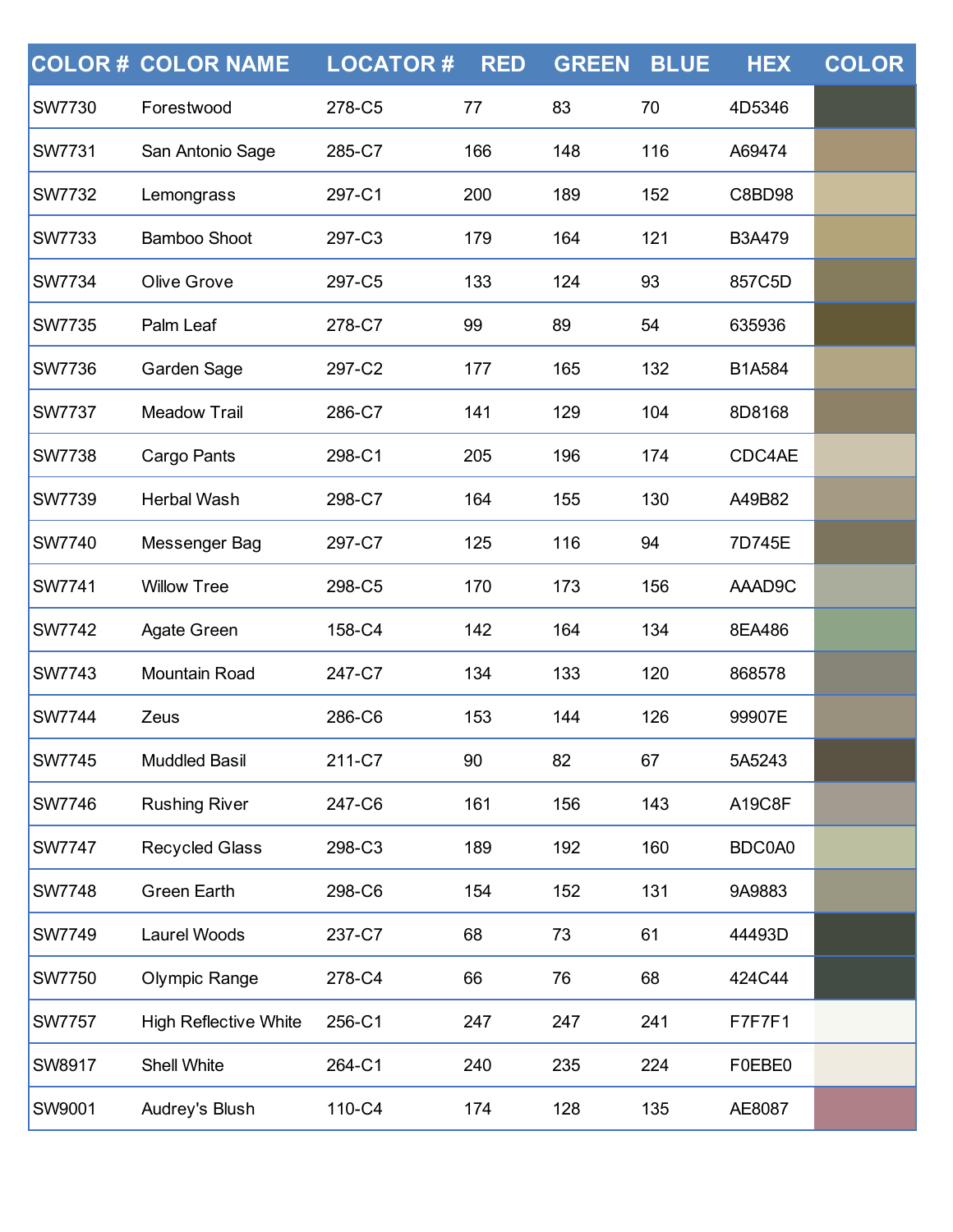|               | <b>COLOR# COLOR NAME</b> | <b>LOCATOR#</b> | <b>RED</b> | <b>GREEN</b> | <b>BLUE</b> | <b>HEX</b>    | <b>COLOR</b> |
|---------------|--------------------------|-----------------|------------|--------------|-------------|---------------|--------------|
| <b>SW9002</b> | Carley's Rose            | 111-C4          | 168        | 115          | 118         | A87376        |              |
| <b>SW9003</b> | <b>Rita's Rouge</b>      | 112-C4          | 186        | 113          | 118         | <b>BA7176</b> |              |
| <b>SW9004</b> | <b>Coral Rose</b>        | 113-C4          | 195        | 127          | 122         | C37F7A        |              |
| <b>SW9005</b> | <b>Coral Clay</b>        | 114-C4          | 191        | 121          | 110         | <b>BF796E</b> |              |
| <b>SW9006</b> | Rojo Dust                | 115-C4          | 181        | 116          | 102         | B57466        |              |
| <b>SW9007</b> | Melón Meloso             | 121-C3          | 242        | 184          | 140         | <b>F2B88C</b> |              |
| <b>SW9008</b> | <b>Bellini Fizz</b>      | 123-C3          | 245        | 199          | 142         | <b>F5C78E</b> |              |
| <b>SW9009</b> | <b>Subdued Sienna</b>    | 124-C4          | 204        | 137          | 108         | <b>CC896C</b> |              |
| SW9010        | Windswept Canyon         | 126-C3          | 219        | 164          | 128         | <b>DBA480</b> |              |
| <b>SW9011</b> | Sun Bleached Ochre       | 127-C3          | 227        | 171          | 123         | E3AB7B        |              |
| <b>SW9012</b> | Polvo de Oro             | 129-C3          | 232        | 184          | 127         | <b>E8B87F</b> |              |
| <b>SW9013</b> | Olden Amber              | 132-C4          | 238        | 183          | 107         | EEB76B        |              |
| <b>SW9014</b> | Pollen Powder            | 133-C3          | 251        | 209          | 135         | <b>FBD187</b> |              |
| <b>SW9015</b> | They call it Mellow      | 134-C1          | 251        | 228          | 179         | FBE4B3        |              |
| <b>SW9016</b> | La Luna Amarilla         | 134-C2          | 253        | 223          | 160         | FDDFA0        |              |
| <b>SW9017</b> | Sunny Veranda            | 134-C3          | 254        | 223          | 148         | FEDF94        |              |
| <b>SW9018</b> | <b>Honey Bees</b>        | 134-C4          | 251        | 214          | 130         | <b>FBD682</b> |              |
| <b>SW9019</b> | Golden Plumeria          | 134-C5          | 251        | 208          | 115         | <b>FBD073</b> |              |
| <b>SW9020</b> | Rayo de Sol              | 134-C6          | 244        | 196          | 84          | F4C454        |              |
| <b>SW9021</b> | Naples Yellow            | 135-C3          | 246        | 213          | 143         | F6D58F        |              |
| <b>SW9022</b> | <b>Yellow Bird</b>       | 136-C3          | 241        | 205          | 123         | F1CD7B        |              |
| <b>SW9023</b> | Dakota Wheat             | 139-C3          | 225        | 189          | 142         | E1BD8E        |              |
| <b>SW9024</b> | <b>Vintage Gold</b>      | 140-C4          | 203        | 165          | 118         | <b>CBA576</b> |              |
| SW9025        | <b>Coriander Powder</b>  | 141-C4          | 186        | 156          | 117         | <b>BA9C75</b> |              |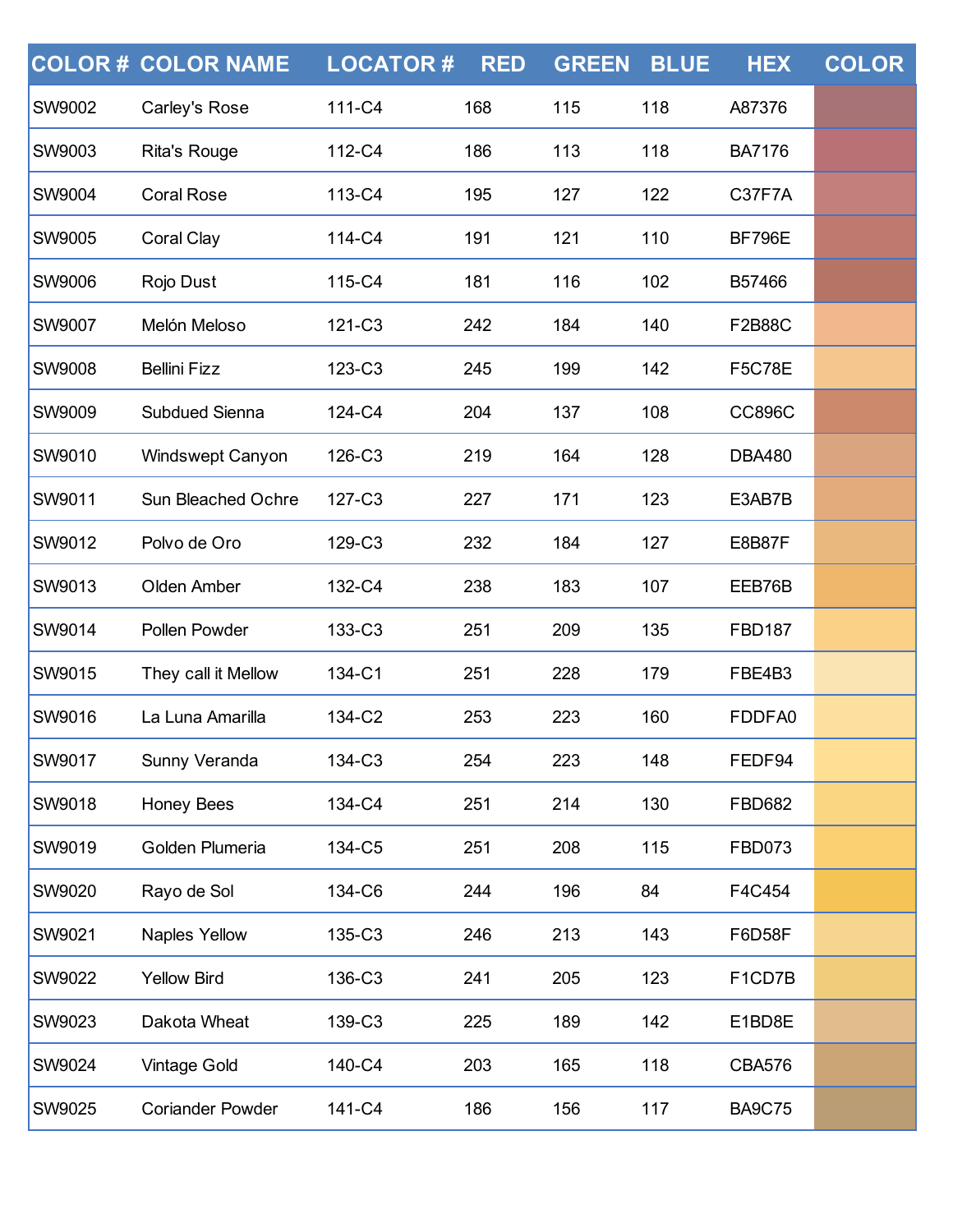|               | <b>COLOR# COLOR NAME</b> | <b>LOCATOR#</b> | <b>RED</b> | <b>GREEN</b> | <b>BLUE</b> | <b>HEX</b>    | <b>COLOR</b> |
|---------------|--------------------------|-----------------|------------|--------------|-------------|---------------|--------------|
| <b>SW9026</b> | <b>Tarnished Trumpet</b> | 142-C3          | 213        | 177          | 118         | D5B176        |              |
| <b>SW9027</b> | Pale Moss                | 143-C2          | 220        | 199          | 151         | <b>DCC797</b> |              |
| <b>SW9028</b> | <b>Dusted Olive</b>      | 144-C3          | 190        | 167          | 117         | <b>BEA775</b> |              |
| <b>SW9029</b> | Cool Avocado             | 145-C3          | 196        | 180          | 125         | C4B47D        |              |
| <b>SW9030</b> | Limón Fresco             | 147-C4          | 206        | 188          | 85          | CEBC55        |              |
| <b>SW9031</b> | Primavera                | 148-C3          | 210        | 208          | 131         | D2D083        |              |
| <b>SW9032</b> | Stay in Lime             | 149-C4          | 159        | 172          | 92          | 9FAC5C        |              |
| <b>SW9033</b> | Oh Pistachio             | 150-C3          | 171        | 202          | 153         | ABCA99        |              |
| <b>SW9034</b> | <b>Seawashed Glass</b>   | 151-C3          | 169        | 192          | 149         | A9C095        |              |
| <b>SW9035</b> | <b>Frosted Emerald</b>   | 152-C4          | 120        | 177          | 133         | 78B185        |              |
| <b>SW9036</b> | <b>Retro Mint</b>        | 153-C3          | 159        | 205          | 177         | 9FCDB1        |              |
| <b>SW9037</b> | Baby Bok Choy            | 154-C3          | 187        | 185          | 138         | BBB98A        |              |
| <b>SW9038</b> | Cucuzza Verde            | 155-C4          | 155        | 163          | 115         | 9BA373        |              |
| <b>SW9039</b> | <b>Broccoflower</b>      | 156-C4          | 143        | 162          | 119         | 8FA277        |              |
| <b>SW9040</b> | Reseda Green             | 157-C4          | 117        | 148          | 107         | 75946B        |              |
| <b>SW9041</b> | Parisian Patina          | 159-C4          | 125        | 155          | 137         | 7D9B89        |              |
| <b>SW9042</b> | Verdigreen               | 160-C4          | 129        | 165          | 149         | 81A595        |              |
| <b>SW9043</b> | Aquastone                | 162-C3          | 137        | 198          | 183         | 89C6B7        |              |
| <b>SW9044</b> | Little Blue Box          | 163-C3          | 138        | 197          | 186         | 8AC5BA        |              |
| <b>SW9045</b> | Bora Bora Shore          | 164-C3          | 146        | 208          | 208         | 92D0D0        |              |
| <b>SW9046</b> | Gentle Aquamarine        | 165-C3          | 151        | 203          | 210         | 97CBD2        |              |
| <b>SW9047</b> | After the Rain           | 166-C3          | 139        | 196          | 209         | 8BC4D1        |              |
| <b>SW9048</b> | Surfin'                  | 167-C3          | 115        | 192          | 210         | 73C0D2        |              |
| SW9049        | <b>Sky Fall</b>          | 168-C3          | 137        | 198          | 223         | 89C6DF        |              |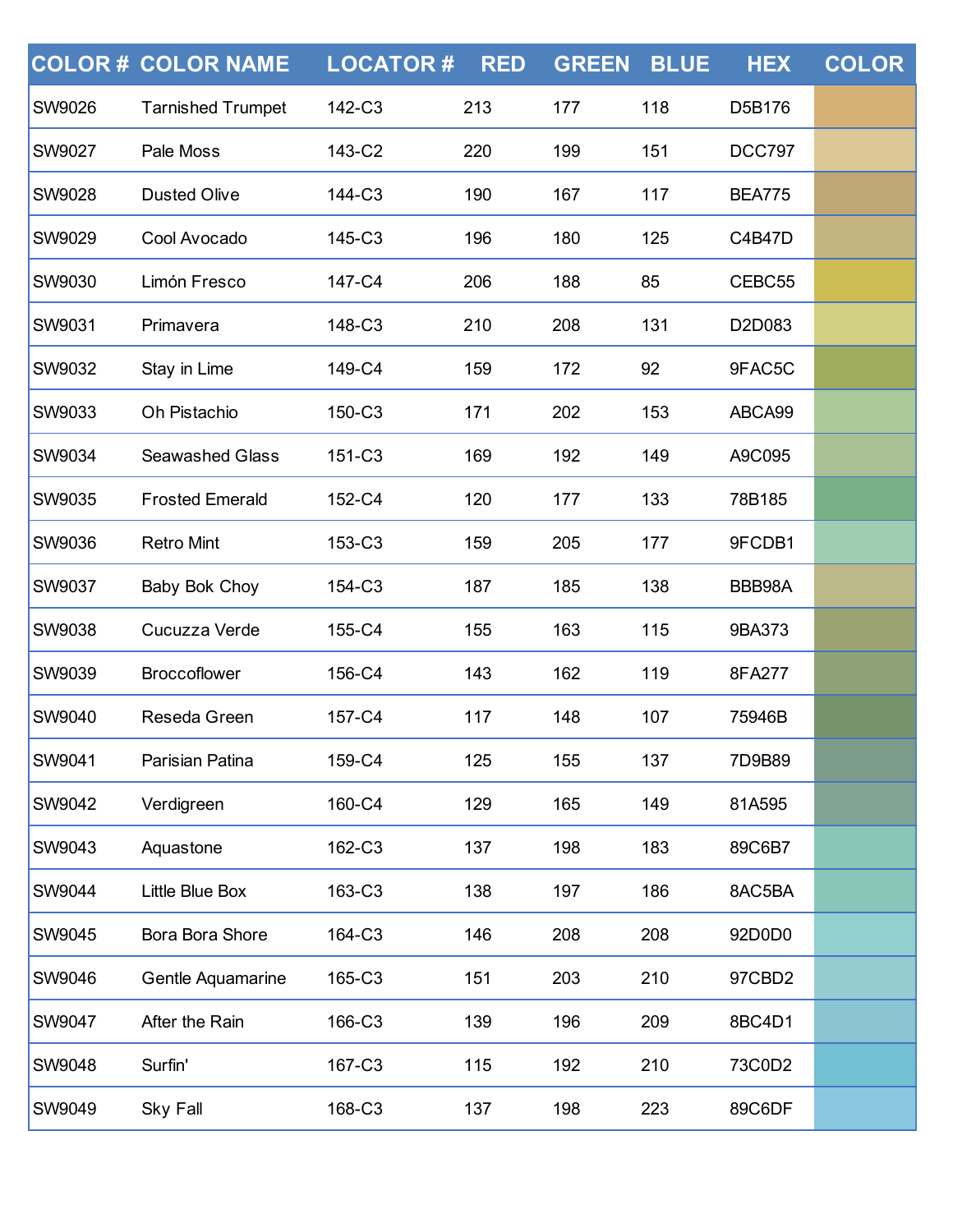|               | <b>COLOR # COLOR NAME</b> | <b>LOCATOR#</b> | <b>RED</b> | <b>GREEN</b> | <b>BLUE</b> | <b>HEX</b>    | <b>COLOR</b> |
|---------------|---------------------------|-----------------|------------|--------------|-------------|---------------|--------------|
| SW9050        | <b>Vintage Vessel</b>     | 169-C3          | 148        | 178          | 166         | 94B2A6        |              |
| <b>SW9051</b> | Aquaverde                 | 170-C3          | 163        | 192          | 189         | A3C0BD        |              |
| <b>SW9052</b> | <b>Blithe Blue</b>        | 171-C3          | 144        | 189          | 189         | 90BDBD        |              |
| SW9053        | Agua Fría                 | 172-C3          | 159        | 197          | 204         | 9FC5CC        |              |
| <b>SW9054</b> | Little Boy Blu            | 173-C1          | 199        | 216          | 219         | C7D8DB        |              |
| <b>SW9055</b> | <b>Billowy Breeze</b>     | 173-C2          | 175        | 199          | 205         | AFC7CD        |              |
| SW9056        | <b>French Moire</b>       | 173-C3          | 159        | 187          | 195         | 9FBBC3        |              |
| <b>SW9057</b> | Aquitaine                 | 173-C4          | 136        | 171          | 180         | 88ABB4        |              |
| <b>SW9058</b> | <b>Secret Cove</b>        | 173-C5          | 104        | 144          | 157         | 68909D        |              |
| SW9059        | <b>Silken Peacock</b>     | 173-C6          | 66         | 117          | 132         | 427584        |              |
| <b>SW9060</b> | <b>Connor's Lakefront</b> | 173-C7          | 23         | 90           | 108         | 175A6C        |              |
| SW9061        | <b>Rest Assured</b>       | 174-C3          | 155        | 191          | 201         | 9BBFC9        |              |
| SW9062        | <b>Bluebird Feather</b>   | 175-C4          | 111        | 157          | 179         | 6F9DB3        |              |
| <b>SW9063</b> | Porch Ceiling             | 177-C3          | 155        | 200          | 222         | 9BC8DE        |              |
| SW9064        | <b>Bluesy Note</b>        | 178-C4          | 124        | 154          | 181         | 7C9AB5        |              |
| SW9065        | <b>Perfect Periwinkle</b> | 179-C5          | 100        | 135          | 176         | 6487B0        |              |
| <b>SW9066</b> | Agapanthus                | 180-C3          | 187        | 197          | 222         | BBC5DE        |              |
| <b>SW9067</b> | <b>Forever Lilac</b>      | 181-C4          | 175        | 165          | 199         | AFA5C7        |              |
| <b>SW9068</b> | Berry Frappé              | 182-C4          | 179        | 161          | 198         | <b>B3A1C6</b> |              |
| <b>SW9069</b> | Veri Berri                | 183-C5          | 147        | 116          | 150         | 937496        |              |
| <b>SW9070</b> | <b>Baby Blue Eyes</b>     | 184-C4          | 131        | 162          | 180         | 83A2B4        |              |
| SW9071        | Dyer's Woad               | 185-C4          | 123        | 153          | 176         | 7B99B0        |              |
| <b>SW9072</b> | <b>Dried Lavender</b>     | 186-C4          | 133        | 149          | 170         | 8595AA        |              |
| SW9073        | <b>Dusty Heather</b>      | 187-C4          | 137        | 144          | 163         | 8990A3        |              |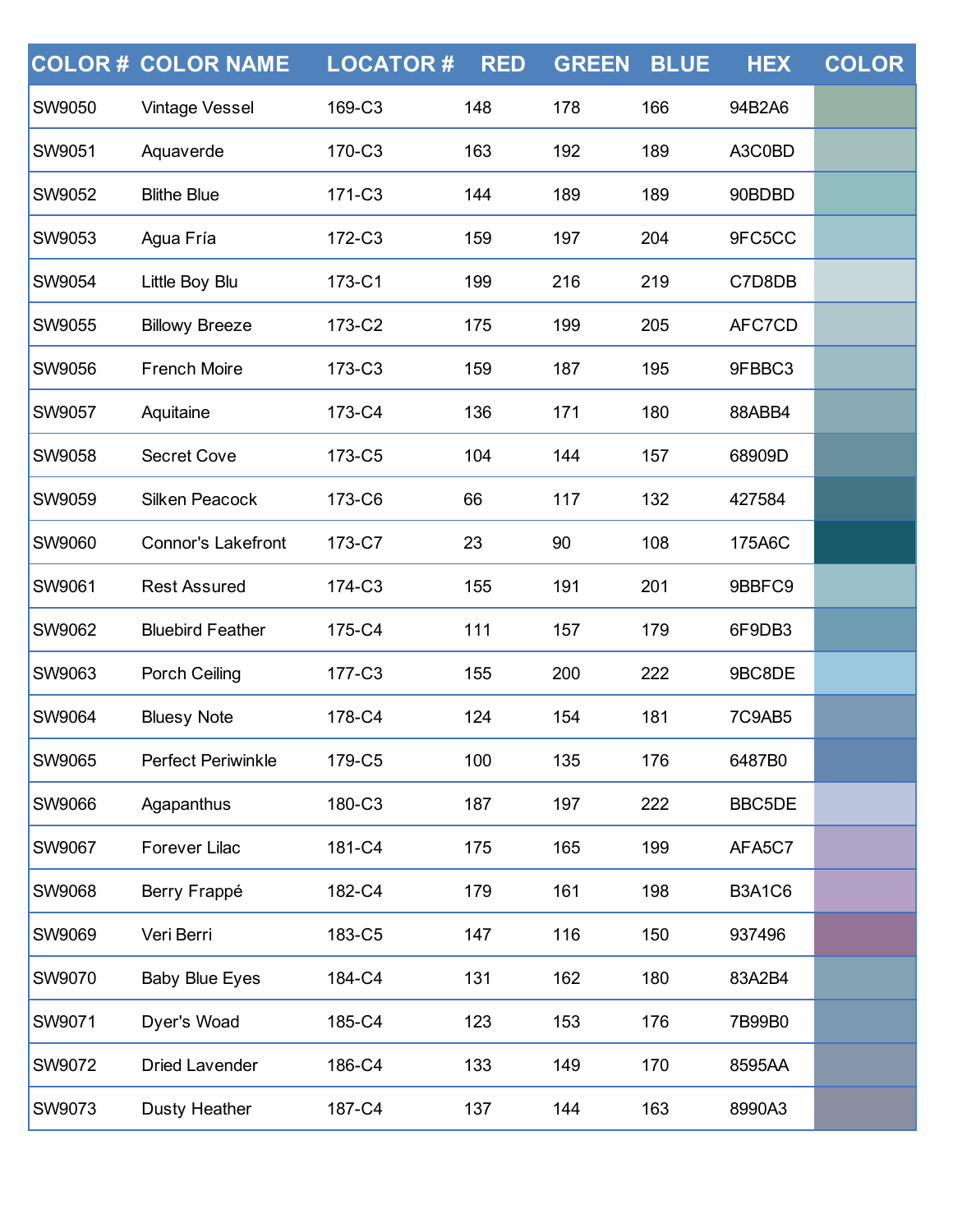|               | <b>COLOR # COLOR NAME</b> | <b>LOCATOR#</b> | <b>RED</b> | <b>GREEN</b> | <b>BLUE</b> | <b>HEX</b>    | <b>COLOR</b> |
|---------------|---------------------------|-----------------|------------|--------------|-------------|---------------|--------------|
| <b>SW9074</b> | Gentle Grape              | 188-C4          | 144        | 138          | 155         | 908A9B        |              |
| <b>SW9075</b> | Berry Cream               | 189-C4          | 154        | 140          | 162         | 9A8CA2        |              |
| <b>SW9076</b> | <b>Ruby Violet</b>        | 190-C4          | 155        | 126          | 139         | 9B7E8B        |              |
| <b>SW9077</b> | <b>Rosaline Pearl</b>     | 191-C4          | 163        | 136          | 135         | A38887        |              |
| <b>SW9078</b> | Cocoa Berry               | 192-C4          | 160        | 136          | 130         | A08882        |              |
| <b>SW9079</b> | <b>Velvety Chestnut</b>   | 193-C4          | 162        | 135          | 125         | A2877D        |              |
| <b>SW9080</b> | <b>Hushed Auburn</b>      | 194-C4          | 168        | 133          | 122         | A8857A        |              |
| <b>SW9081</b> | <b>Redend Point</b>       | 195-C4          | 174        | 142          | 126         | AE8E7E        |              |
| <b>SW9082</b> | <b>Chocolate Powder</b>   | 196-C4          | 165        | 140          | 123         | <b>A58C7B</b> |              |
| <b>SW9083</b> | <b>Dusted Truffle</b>     | 197-C4          | 156        | 131          | 115         | 9C8373        |              |
| <b>SW9084</b> | Cocoa Whip                | 198-C4          | 160        | 142          | 126         | <b>A08E7E</b> |              |
| <b>SW9085</b> | <b>Touch of Sand</b>      | 199-C1          | 213        | 199          | 186         | D5C7BA        |              |
| <b>SW9086</b> | Cool Beige                | 199-C2          | 198        | 181          | 167         | C6B5A7        |              |
| <b>SW9087</b> | Smoky Beige               | 199-C3          | 185        | 167          | 150         | <b>B9A796</b> |              |
| <b>SW9088</b> | Utaupeia                  | 199-C4          | 165        | 143          | 123         | <b>A58F7B</b> |              |
| <b>SW9089</b> | Llama Wool                | 199-C5          | 145        | 120          | 100         | 917864        |              |
| <b>SW9090</b> | Caraïbe                   | 199-C6          | 120        | 95           | 76          | 785F4C        |              |
| <b>SW9091</b> | Half-Caff                 | 199-C7          | 96         | 76           | 61          | 604C3D        |              |
| <b>SW9092</b> | Iced Mocha                | 200-C4          | 163        | 132          | 108         | A3846C        |              |
| <b>SW9093</b> | Nearly Brown              | 201-C4          | 168        | 142          | 118         | A88E76        |              |
| <b>SW9094</b> | Playa Arenosa             | 202-C1          | 220        | 199          | 179         | DCC7B3        |              |
| <b>SW9095</b> | <b>Ginger Root</b>        | 202-C2          | 210        | 183          | 158         | D2B79E        |              |
| <b>SW9096</b> | Beige Intenso             | 202-C3          | 197        | 168          | 141         | C5A88D        |              |
| SW9097        | Soft Fawn                 | 202-C4          | 181        | 151          | 120         | B59778        |              |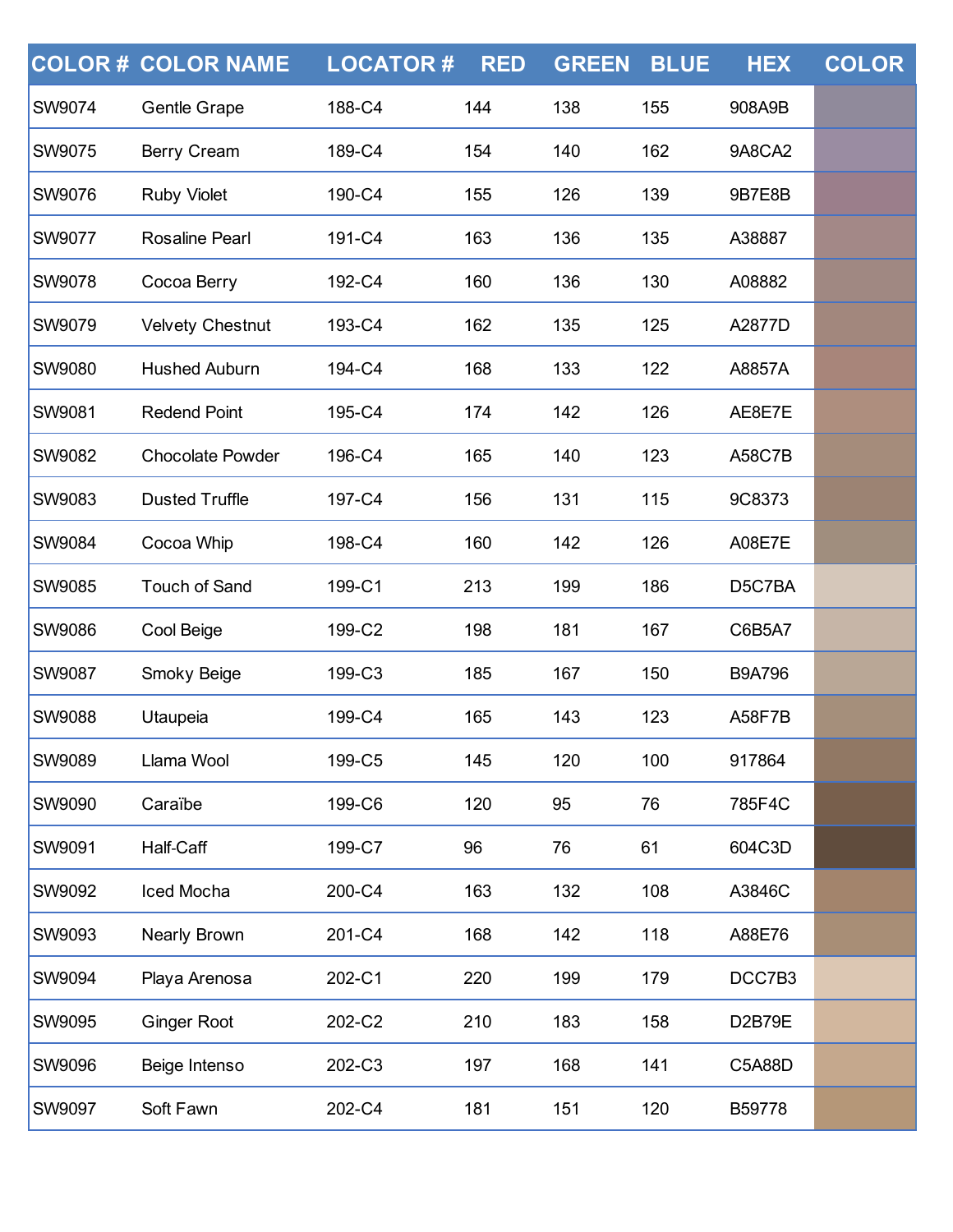|               | <b>COLOR # COLOR NAME</b>  | <b>LOCATOR#</b> | <b>RED</b> | <b>GREEN</b> | <b>BLUE</b> | <b>HEX</b>    | <b>COLOR</b> |
|---------------|----------------------------|-----------------|------------|--------------|-------------|---------------|--------------|
| <b>SW9098</b> | <b>Baked Cookie</b>        | 202-C5          | 137        | 103          | 74          | 89674A        |              |
| <b>SW9099</b> | Saddle Up                  | 202-C6          | 114        | 82           | 55          | 725237        |              |
| <b>SW9100</b> | <b>Umber Rust</b>          | 202-C7          | 118        | 81           | 56          | 765138        |              |
| <b>SW9101</b> | <b>Tres Naturale</b>       | 203-C1          | 220        | 199          | 173         | DCC7AD        |              |
| <b>SW9102</b> | Quinoa                     | 203-C2          | 207        | 181          | 151         | <b>CFB597</b> |              |
| <b>SW9103</b> | Farro                      | 203-C3          | 193        | 164          | 133         | C1A485        |              |
| <b>SW9104</b> | Woven Wicker               | 203-C4          | 185        | 153          | 116         | B99974        |              |
| <b>SW9105</b> | <b>Almond Roca</b>         | 203-C5          | 167        | 131          | 97          | A78361        |              |
| <b>SW9106</b> | El Caramelo                | 203-C6          | 148        | 110          | 72          | 946E48        |              |
| <b>SW9107</b> | Über Umber                 | 203-C7          | 123        | 88           | 56          | 7B5838        |              |
| <b>SW9108</b> | Double Latte               | 204-C4          | 167        | 140          | 113         | A78C71        |              |
| <b>SW9109</b> | <b>Natural Linen</b>       | 205-C1          | 223        | 211          | 195         | DFD3C3        |              |
| SW9110        | Malabar                    | 205-C2          | 207        | 190          | 169         | CFBEA9        |              |
| <b>SW9111</b> | <b>Antler Velvet</b>       | 205-C3          | 192        | 173          | 150         | C0AD96        |              |
| <b>SW9112</b> | Song Thrush                | 205-C4          | 175        | 152          | 127         | <b>AF987F</b> |              |
| <b>SW9113</b> | Mudslide                   | 205-C5          | 160        | 133          | 104         | A08568        |              |
| <b>SW9114</b> | <b>Fallen Leaves</b>       | 205-C6          | 143        | 118          | 89          | 8F7659        |              |
| <b>SW9115</b> | <b>Cowboy Boots</b>        | 205-C7          | 105        | 82           | 57          | 695239        |              |
| SW9116        | Serengeti Grass            | 206-C4          | 171        | 149          | 121         | AB9579        |              |
| <b>SW9117</b> | Urban Jungle               | 207-C4          | 164        | 148          | 126         | A4947E        |              |
| <b>SW9118</b> | <b>Tarnished Treasure</b>  | 208-C4          | 185        | 164          | 126         | <b>B9A47E</b> |              |
| SW9119        | Dirty Martini              | 209-C1          | 221        | 208          | 182         | DDD0B6        |              |
| <b>SW9120</b> | <b>Tumblin' Tumbleweed</b> | 209-C2          | 205        | 187          | 156         | CDBB9C        |              |
| SW9121        | Sawgrass Basket            | 209-C3          | 195        | 176          | 144         | C3B090        |              |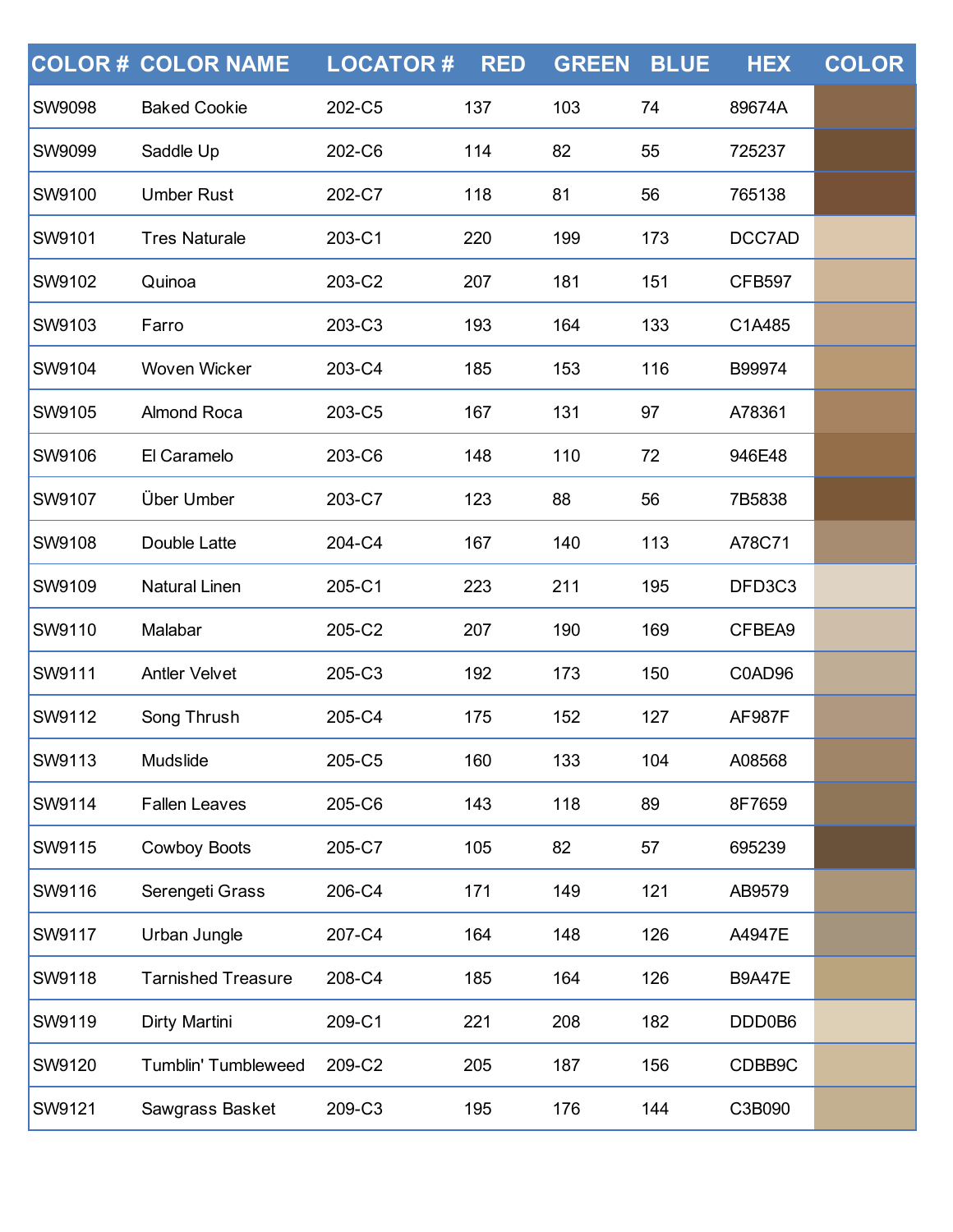|               | <b>COLOR # COLOR NAME</b> | <b>LOCATOR#</b> | <b>RED</b> | <b>GREEN</b> | <b>BLUE</b> | <b>HEX</b>    | <b>COLOR</b> |
|---------------|---------------------------|-----------------|------------|--------------|-------------|---------------|--------------|
| SW9122        | <b>Dried Edamame</b>      | 209-C4          | 177        | 159          | 128         | B19F80        |              |
| <b>SW9123</b> | <b>Barro Verde</b>        | 209-C5          | 159        | 142          | 113         | 9F8E71        |              |
| <b>SW9124</b> | Verde Marrón              | 209-C6          | 135        | 116          | 89          | 877459        |              |
| SW9125        | Oliva Oscuro              | 209-C7          | 102        | 84           | 57          | 665439        |              |
| <b>SW9126</b> | <b>Honed Soapstone</b>    | 211-C4          | 157        | 152          | 135         | 9D9887        |              |
| <b>SW9127</b> | At Ease Soldier           | 212-C4          | 158        | 153          | 133         | 9E9985        |              |
| SW9128        | Green Onyx                | 213-C4          | 152        | 154          | 130         | 989A82        |              |
| <b>SW9129</b> | Jade Dragon               | 214-C4          | 144        | 152          | 134         | 909886        |              |
| <b>SW9130</b> | Evergreen Fog             | 215-C4          | 149        | 151          | 138         | 95978A        |              |
| SW9131        | <b>Cornwall Slate</b>     | 216-C4          | 148        | 148          | 136         | 949488        |              |
| <b>SW9132</b> | Acacia Haze               | 217-C4          | 150        | 156          | 146         | 969C92        |              |
| <b>SW9133</b> | Jasper Stone              | 218-C4          | 141        | 158          | 151         | 8D9E97        |              |
| SW9134        | <b>Delft</b>              | 219-C4          | 139        | 159          | 160         | 8B9FA0        |              |
| <b>SW9135</b> | Whirlpool                 | 220-C4          | 128        | 150          | 157         | 80969D        |              |
| <b>SW9136</b> | Lullaby                   | 221-C1          | 203        | 212          | 212         | CBD4D4        |              |
| <b>SW9137</b> | Niebla Azul               | 221-C2          | 182        | 195          | 196         | <b>B6C3C4</b> |              |
| <b>SW9138</b> | Stardew                   | 221-C3          | 166        | 178          | 181         | A6B2B5        |              |
| <b>SW9139</b> | Debonair                  | 221-C4          | 144        | 160          | 166         | 90A0A6        |              |
| SW9140        | <b>Blustery Sky</b>       | 221-C5          | 111        | 132          | 140         | 6F848C        |              |
| <b>SW9141</b> | Waterloo                  | 221-C6          | 83         | 104          | 114         | 536872        |              |
| <b>SW9142</b> | <b>Moscow Midnight</b>    | 221-C7          | 32         | 70           | 82          | 204652        |              |
| SW9143        | Cadet                     | 222-C4          | 145        | 153          | 156         | 91999C        |              |
| <b>SW9144</b> | Moonmist                  | 223-C1          | 201        | 217          | 224         | C9D9E0        |              |
| SW9145        | Sleepy Hollow             | 223-C2          | 183        | 201          | 209         | <b>B7C9D1</b> |              |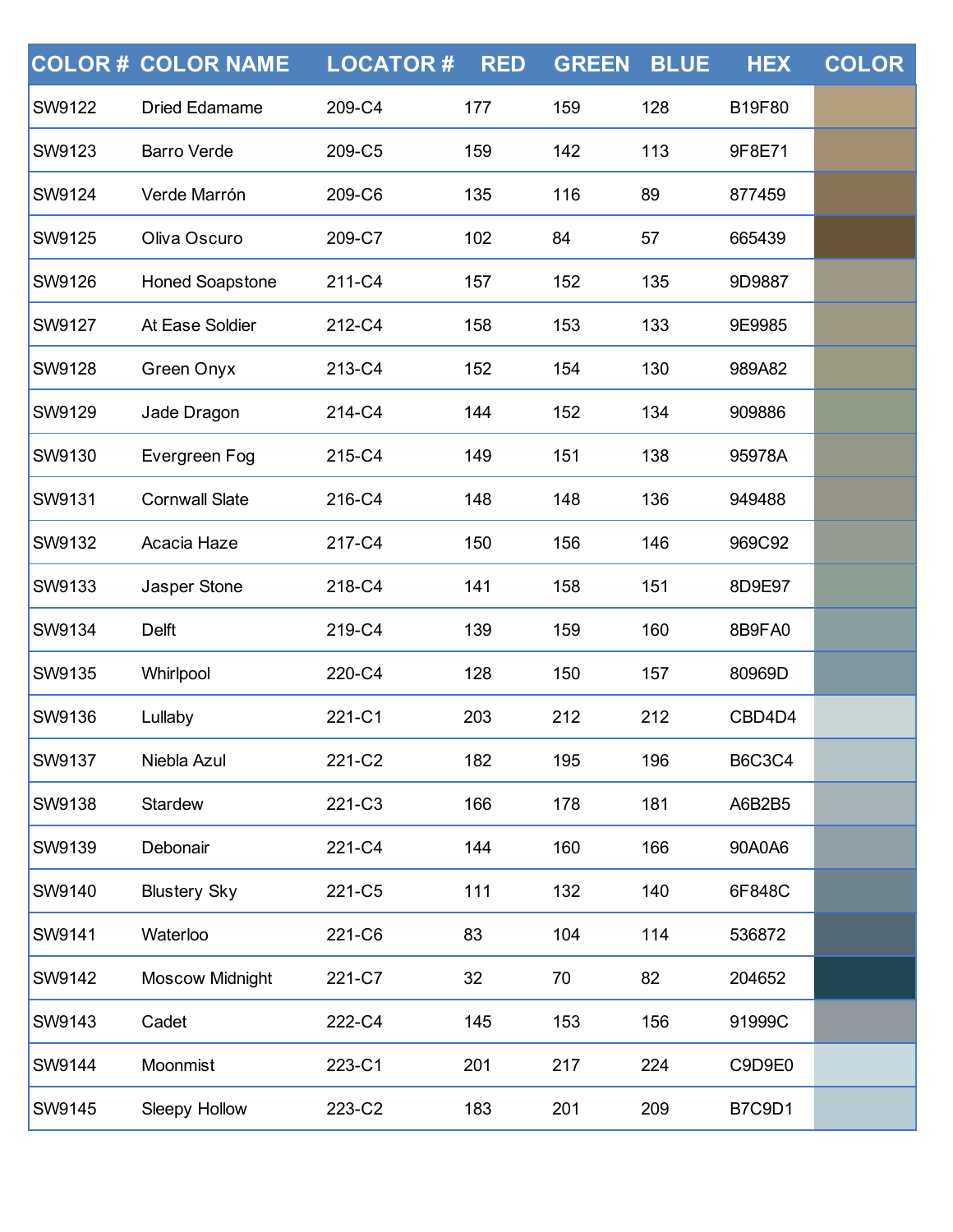|               | <b>COLOR # COLOR NAME</b> | <b>LOCATOR#</b> | <b>RED</b> | <b>GREEN</b> | <b>BLUE</b> | <b>HEX</b> | <b>COLOR</b> |
|---------------|---------------------------|-----------------|------------|--------------|-------------|------------|--------------|
| SW9146        | <b>Faded Flaxflower</b>   | 223-C3          | 158        | 180          | 192         | 9EB4C0     |              |
| <b>SW9147</b> | <b>Favorite Jeans</b>     | 223-C4          | 138        | 163          | 177         | 8AA3B1     |              |
| <b>SW9148</b> | Smoky Azurite             | 223-C5          | 112        | 141          | 158         | 708D9E     |              |
| SW9149        | Inky Blue                 | 223-C6          | 78         | 114          | 135         | 4E7287     |              |
| <b>SW9150</b> | <b>Endless Sea</b>        | 223-C7          | 50         | 88           | 110         | 32586E     |              |
| <b>SW9151</b> | Daphne                    | 224-C4          | 137        | 156          | 170         | 899CAA     |              |
| SW9152        | Let it Rain               | 225-C4          | 151        | 159          | 165         | 979FA5     |              |
| <b>SW9153</b> | Moonlit Orchid            | 226-C4          | 148        | 145          | 148         | 949194     |              |
| <b>SW9154</b> | Perle Noir                | 226-C7          | 79         | 77           | 81          | 4F4D51     |              |
| SW9155        | <b>Slate Violet</b>       | 227-C4          | 152        | 145          | 146         | 989192     |              |
| <b>SW9156</b> | Gris Morado               | 228-C4          | 143        | 138          | 145         | 8F8A91     |              |
| <b>SW9157</b> | Autumn Orchid             | 229-C4          | 157        | 144          | 147         | 9D9093     |              |
| SW9158        | Coquina                   | 230-C4          | 157        | 141          | 142         | 9D8D8E     |              |
| <b>SW9159</b> | <b>Auger Shell</b>        | 231-C4          | 159        | 146          | 145         | 9F9291     |              |
| <b>SW9160</b> | Armadillo                 | 232-C4          | 158        | 144          | 137         | 9E9089     |              |
| <b>SW9161</b> | Dustblu                   | 234-C4          | 149        | 155          | 160         | 959BA0     |              |
| <b>SW9162</b> | African Gray              | 235-C4          | 147        | 152          | 153         | 939899     |              |
| <b>SW9163</b> | <b>Tin Lizzie</b>         | 236-C4          | 147        | 149          | 145         | 939591     |              |
| <b>SW9164</b> | <b>Illusive Green</b>     | 237-C4          | 146        | 148          | 141         | 92948D     |              |
| <b>SW9165</b> | Gossamer Veil             | 238-C1          | 211        | 206          | 196         | D3CEC4     |              |
| <b>SW9166</b> | Drift of Mist             | 238-C2          | 220        | 216          | 208         | DCD8D0     |              |
| SW9167        | <b>Polished Concrete</b>  | 240-C4          | 158        | 151          | 147         | 9E9793     |              |
| <b>SW9168</b> | <b>Elephant Ear</b>       | 241-C4          | 152        | 143          | 133         | 988F85     |              |
| SW9169        | Chatura Gray              | 242-C4          | 160        | 146          | 135         | A09287     |              |